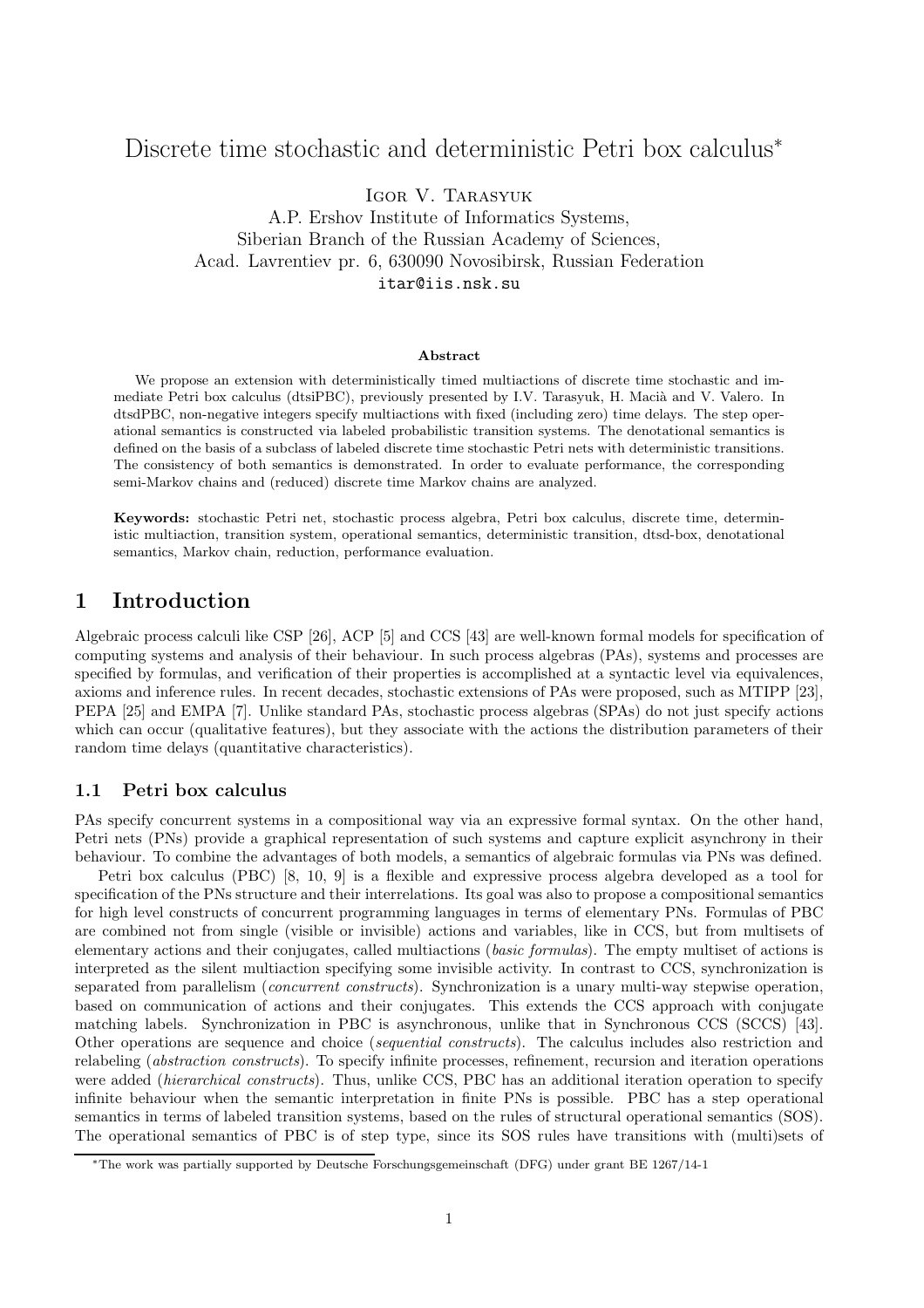activities, corresponding to simultaneous executions of activities (steps). A denotational semantics of PBC was proposed via a subclass of PNs equipped with an interface and considered up to isomorphism, called Petri boxes. For more detailed comparison of PBC with other process algebras and the reasoning about importance of non-interleaving semantics see [8, 9].

The extensions of PBC with a deterministic, a nondeterministic or a stochastic model of time were presented.

#### 1.2 Time extensions of Petri box calculus

To specify systems with time constraints, deterministic (fixed) or nondeterministic (interval) delays are used.

A time extension of PBC with a nondeterministic time model, called time Petri box calculus (tPBC), was proposed in [28]. In tPBC, timing information is added by associating time intervals (the earliest and the latest firing time) with instantaneous actions. Its denotational semantics was defined in terms of a subclass of labeled time Petri nets (LtPNs), based on tPNs [42] and called time Petri boxes (ct-boxes). tPBC has a step time operational semantics in terms of labeled transition systems.

Another time enrichment of PBC, called Timed Petri box calculus (TPBC), was defined in [38, 39], it accommodates a deterministic model of time. In contrast to tPBC, multiactions of TPBC are not instantaneous, but have time durations. Additionally, in TPBC there exist no "illegal" multiaction occurrences, unlike tPBC. The complexity of "illegal" occurrences mechanism was one of the main intentions to construct TPBC though this calculus appeared to be more complicated than tPBC. The denotational semantics of TPBC was defined in terms of a subclass of labeled Timed Petri nets (LTPNs), based on TPNs [49] and called Timed Petri boxes (T-boxes). TPBC has a step timed operational semantics in terms of labeled transition systems. tPBC and TPBC differ in ways they capture time information, and they are not in competition but complement each other.

The third time extension of PBC, called arc time Petri box calculus (atPBC), was constructed in [47, 48], and it implements a nondeterministic time. In atPBC, multiactions are associated with time delay intervals. Its denotational semantics was defined on a subclass of labeled arc time Petri nets (atPNs), based of those from [11, 21], where time restrictions are associated with the arcs, called arc time Petri boxes (at-boxes). atPBC possesses a step time operational semantics in terms of labeled transition systems.

tPBC, TPBC and atPBC, all adopt the discrete time approach, but TPBC has no immediate (multi)actions.

#### 1.3 Stochastic extensions of Petri box calculus

The set of states for the systems with deterministic or nondeterministic delays often differs drastically from that for the timeless systems, hence, the analysis results for untimed systems may be not valid for the time ones. To solve this problem, stochastic delays are considered, which are the random variables with a (discrete or continuous) probability distribution. If the random variables governing delays have an infinite support then the corresponding SPA can exhibit all the same behaviour as its underlying untimed PA.

A stochastic extension of PBC, called stochastic Petri box calculus (sPBC), was proposed in [33, 30]. In sPBC, multiactions have stochastic delays that follow (negative) exponential distribution. Each multiaction is equipped with a rate that is a parameter of the corresponding exponential distribution. The instantaneous execution of a stochastic multiaction is possible only after the corresponding stochastic time delay. The calculus has an interleaving operational semantics defined via transition systems labeled with multiactions and their rates. Its denotational semantics was defined in terms of a subclass of labeled continuous time stochastic PNs, based on CTSPNs [40, 2] and called stochastic Petri boxes (s-boxes). In sPBC, performance of the processes is evaluated by analyzing their underlying continuous time Markov chains (CTMCs). In [31], a number of new equivalence relations were proposed for regular terms of sPBC to choose later a suitable candidate for a congruence. sPBC was enriched with immediate multiactions having zero delay in [32]. We call such an sPBC extension generalized sPBC or gsPBC. An interleaving operational semantics of gsPBC was constructed via transition systems labeled with stochastic or immediate multiactions together with their rates or probabilities. A denotational semantics of gsPBC was defined via a subclass of labeled generalized stochastic PNs, based on GSPNs [40, 2, 3] and called generalized stochastic Petri boxes (gs-boxes). The performance analysis in gsPBC is based on the semi-Markov chains (SMCs).

PBC has a step operational semantics, whereas sPBC has an interleaving one. In step semantics, parallel executions of activities (steps) are permitted while in interleaving semantics, we can execute only single activities. Hence, a stochastic extension of PBC with a step semantics was needed to keep the concurrency degree of behavioural analysis at the same level as in PBC. As mentioned in [44, 45], in contrast to continuous time approach (used in sPBC), discrete time approach allows for constructing models of common clock systems and clocked devices. In such models, multiple transition firings (or executions of multiple activities) at time moments (ticks of the central clock) are possible, resulting in a step semantics. Moreover, employment of discrete stochastic time fills the gap between the models with deterministic (fixed) time delays and those with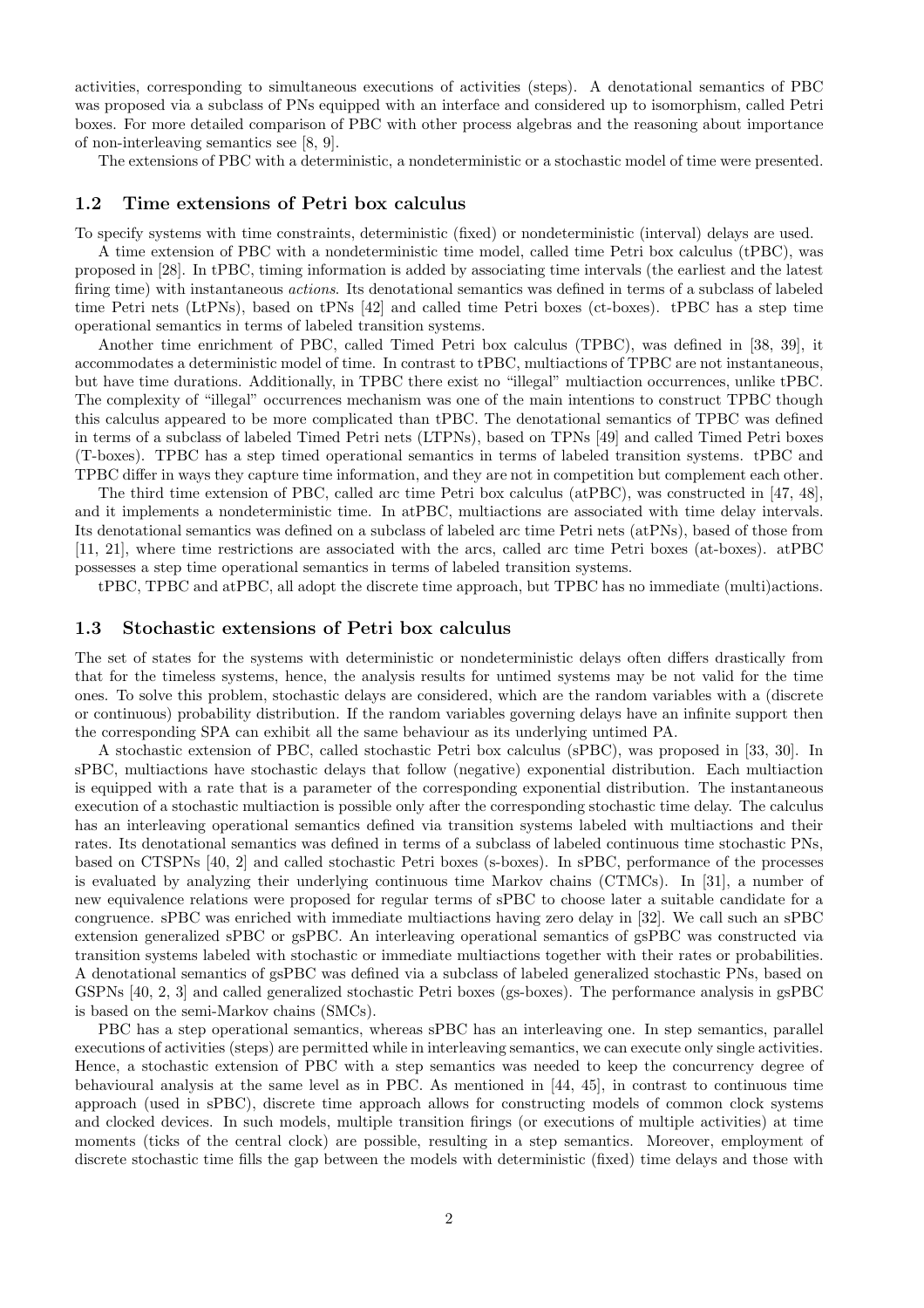continuous stochastic time delays. As argued in [1], arbitrary delay distributions are much easier to handle in a discrete time domain. In [36, 37, 34], discrete stochastic time was preferred to enable simultaneous expiration of multiple delays.

In [51, 52, 53, 54], a discrete time stochastic extension dtsPBC of finite PBC was presented. In dtsPBC, the residence time in the process states is geometrically distributed. A step operational semantics of dtsPBC was constructed via labeled probabilistic transition systems. Its denotational semantics was defined in terms of a subclass of labeled discrete time stochastic PNs (LDTSPNs), based on DTSPNs [44, 45] and called discrete time stochastic Petri boxes (dts-boxes). The performance evaluation in dtsPBC is accomplished via the underlying discrete time Markov chains (DTMCs) of the algebraic processes. Since dtsPBC has a discrete time semantics and geometrically distributed sojourn time in the process states, unlike sPBC with continuous time semantics and exponentially distributed delays, the calculi apply two different approaches to the stochastic extension of PBC, in spite of some similarity of their syntax and semantics inherited from PBC. The main advantage of dtsPBC is that concurrency is treated like in PBC having step semantics, whereas in sPBC parallelism is simulated by interleaving, obliging one to collect the information on causal independence of activities before constructing the semantics.

In [55, 56, 57, 58, 59], we presented an enhanced calculus dtsiPBC, an extension with immediate multiactions of dtsPBC. Immediate multiactions increase the specification capability: they can model logical conditions, probabilistic branching, instantaneous probabilistic choices and activities whose durations are negligible in comparison with those of others. They are also used to specify urgent activities and the ones that are not relevant for performance evaluation. Thus, immediate multiactions can be considered as a kind of instantaneous dynamic state adjustment and, in many cases, they result in a simpler and more clear system representation.

### 1.4 Our contributions

In this paper, we present dtsiPBC, extended with deterministic multiactions, called *discrete time stochastic and* deterministic Petri box calculus (dtsdPBC). In dtsdPBC, besides the probabilities from the real-valued interval  $(0, 1)$  that are used to calculate discrete-time delays of stochastic multiactions, also non-negative integers are used to specify fixed time delays of deterministic multiactions (including zero delay, which is the case of immediate multiactions). To resolve conflicts among deterministic multiactions, they are additionally equipped with positive real-valued weights. As argued in [61, 62], a combination of deterministic and stochastic delays fits well to model technical systems with constant (fixed) durations of the regular non-random activities and probabilistically distributed (stochastic) durations of the randomly occurring activities. The step operational semantics of dtsdPBC is constructed with the use of labeled probabilistic transition systems. The denotational semantics of dtsdPBC is defined in terms of a subclass of labeled discrete time stochastic and deterministic Petri nets (LDTSPNs with deterministic transitions, LDTSDPNs), based on the extension of DTSPNs with transition labeling and deterministic transitions, called dtsd-boxes. The consistency of both semantics is demonstrated. The corresponding stochastic process, which is a semi-Markov chain (SMC), is constructed and investigated, with the purpose of performance evaluation, which is the same for both semantics. In addition, the alternative solution methods are developed, based on the underlying discrete time Markov chain (DTMC) and its reduction (RDTMC) by eliminating vanishing states with zero sojourn (residence) times. The theory developed is illustrated with a series of the interesting and non-trivial examples that include the travel system case study, used to demonstrate application of the performance analysis methods within dtsdPBC.

Thus, the main contributions of the paper are the following.

- New powerful and expressive discrete time SPA with deterministic activities called dtsdPBC.
- Step operational semantics of dtsdPBC in terms of labeled probabilistic transition systems.
- Petri net denotational semantics of dtsdPBC via discrete time stochastic and deterministic Petri nets.
- Performance analysis via underlying semi-Markov chains and (reduced) discrete time Markov chains.

## 1.5 Structure of the paper

The paper is organized as follows. In Section 2, the syntax of the extended calculus dtsdPBC is presented. In Section 3, we construct the operational semantics of the algebra in terms of labeled probabilistic transition systems. In Section 4, we propose the denotational semantics based on a subclass of LDTSDPNs. In Section 5, the corresponding stochastic process is defined and analyzed. Finally, Section 6 summarizes the results obtained and outlines research perspectives in this area.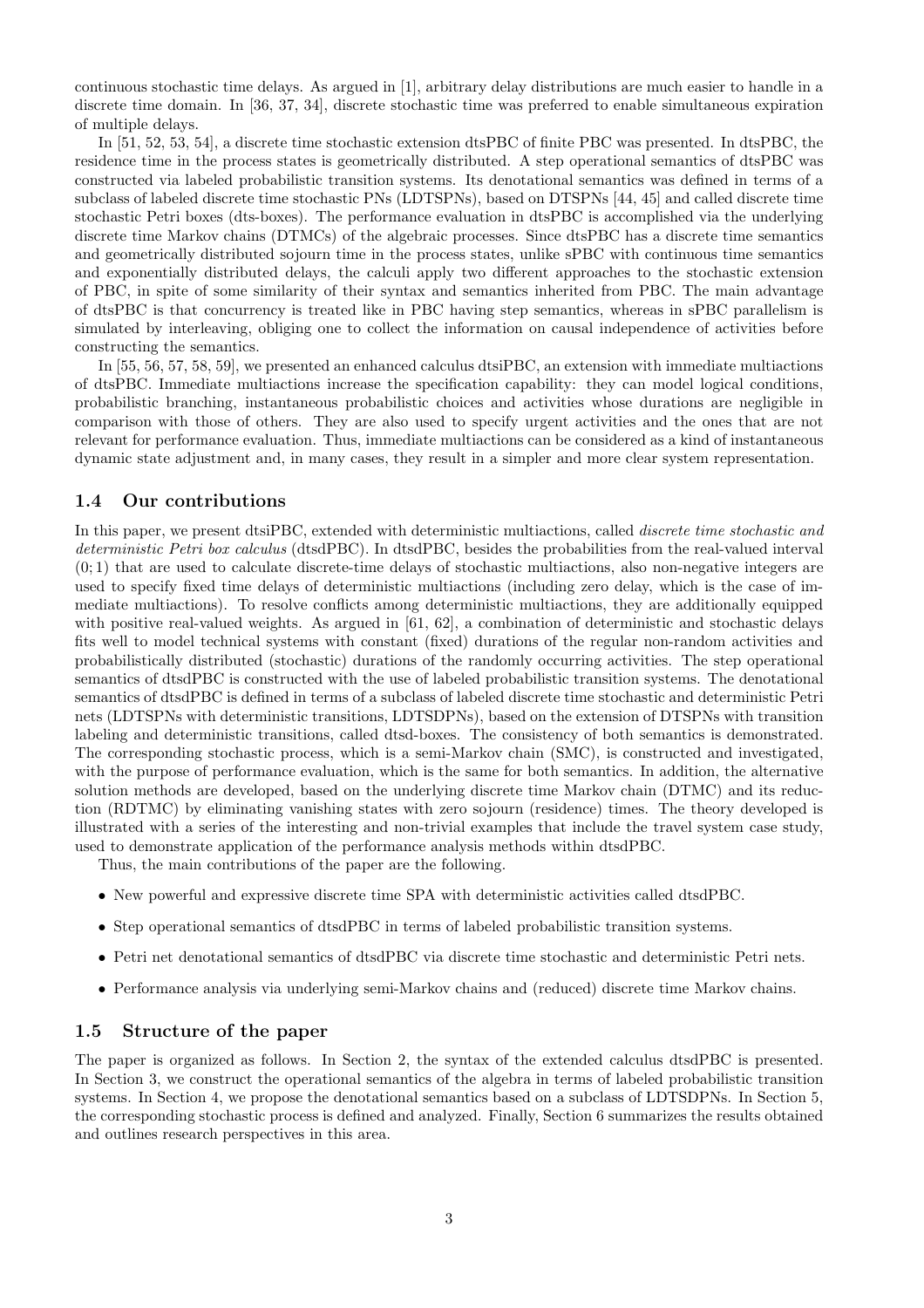# 2 Syntax

In this section, we propose the syntax of dtsdPBC. First, we recall a definition of multiset that is an extension of the set notion by allowing several identical elements.

**Definition 2.1** Let X be a set. A finite multiset (bag) M over X is a mapping  $M : X \to \mathbb{N}$  such that  $|\{x \in X \mid M(x) > 0\}| < \infty$ , i.e. it can contain a finite number of elements only.

We denote the set of all finite multisets over a set X by  $N_{fin}^X$ . Let  $M, M' \in N_{fin}^X$ . The cardinality of M is defined as  $|M| = \sum_{x \in X} M(x)$ . We write  $x \in M$  if  $M(x) > 0$  and  $M \subseteq M'$  if  $\forall x \in X \cong M(x) \le M'(x)$ . We define  $(M + M')(x) = M(x) + M'(x)$  and  $(M - M')(x) = \max\{0, M(x) - M'(x)\}\$ . When  $\forall x \in X$ ,  $M(x) \le 1$ , M can be interpreted as a proper set and denoted by  $M \subseteq X$ . The set of all subsets (powerset) of X is denoted by  $2^X$ .

Let  $Act = \{a, b, \ldots\}$  be the set of *elementary actions*. Then  $\widehat{Act} = \{\hat{a}, \hat{b}, \ldots\}$  is the set of *conjugated actions* (conjugates) such that  $\hat{a} \neq a$  and  $\hat{a} = a$ . Let  $\mathcal{A} = Act \cup \widehat{Act}$  be the set of all actions, and  $\mathcal{L} = \mathbb{N}_{fin}^{\mathcal{A}}$  be the set of all multiactions. Note that  $\emptyset \in \mathcal{L}$ , this corresponds to an internal move, i.e. the execution of a multiaction that contains no visible action names. The alphabet of  $\alpha \in \mathcal{L}$  is defined as  $\mathcal{A}(\alpha) = \{x \in \mathcal{A} \mid \alpha(x) > 0\}$ .

A stochastic multiaction is a pair  $(\alpha, \rho)$ , where  $\alpha \in \mathcal{L}$  and  $\rho \in (0, 1)$  is the probability of the multiaction α. This probability is interpreted as that of independent execution of the stochastic multiaction at the next discrete time moment. Such probabilities are used to calculate those to execute (possibly empty) sets of stochastic multiactions after one time unit delay. The probabilities of stochastic multiactions are required not to be equal to 1 to avoid extra model complexity, since in this case one should assign with them weights, needed to make a choice when several stochastic multiactions with probability 1 can be executed from a state. The difficulty is that when the stochastic multiactions with probability 1 occur in a step (parallel execution), all other with the less probabilities do not. In this case, the conflicts resolving requires a special attention, as discussed in [44, 45] within SPNs. This decision also allows us to avoid technical difficulties related to conditioning events with probability 0. The probability 1 is left for (implicitly assigned to) waiting multiactions (positively delayed deterministic multiactions, to be defined later), which are delayed for at least one time unit before their execution and have weights to resolve conflicts with other waiting multiactions. On the other hand, there is no sense to allow probability 0 of stochastic multiactions, since they would never be performed in this case. Let SL be the set of all stochastic multiactions.

A deterministic multiaction is a pair  $(\alpha, \xi_l)$ , where  $\alpha \in \mathcal{L}$ ,  $\theta \in \mathbb{N}$  is the non-negative integer-valued (fixed) delay and  $l \in \mathbb{R}_{\geq 0} = (0, +\infty)$  is the positive real-valued weight of the multiaction  $\alpha$ . This weight is interpreted as a measure of importance (urgency, interest) or a bonus reward associated with execution of the deterministic multiaction at the current discrete time moment. Such weights are used to calculate the probabilities to execute sets of deterministic multiactions at the same moment of time. An immediate multiaction is a deterministic multiaction with the delay 0 while a waiting multiaction is a deterministic multiaction with a positive delay. In case of no conflicts among waiting multiactions, whose remaining times to execute (RTEs, to be explained later in more detail) are equal to one time unit, they are executed with probability 1 at the next time moment. Deterministic multiactions have a priority over stochastic ones, and there is also difference in priorities between immediate and waiting multiactions. One can assume that all immediate multiactions have (the highest) priority 2 and all waiting multiactions have (the intermediate) priority 1, whereas all stochastic multiactions have (the lowest) priority 0. This means that in a state where all kinds of multiactions can occur, immediate multiactions always occur before waiting ones that, in turn, are always executed before stochastic ones. Different types of multiactions cannot participate together in some step (parallel execution), i.e. just the steps consisting only of immediate multiactions or waiting ones, or those including only stochastic multiactions, are allowed. Let  $\mathcal{DL}$ be the set of all deterministic multiactions,  $\mathcal{IL}$  be the set of all immediate multiactions and  $\mathcal{WL}$  be the set of all waiting multiactions. Obviously, we have  $\mathcal{DL} = \mathcal{IL} \cup \mathcal{WL}$ .

Let us note that the same multiaction  $\alpha \in \mathcal{L}$  may have different probabilities, (fixed) delays and weights in the same specification. An activity is a stochastic or a deterministic multiaction. Let  $SDE = \mathcal{SL} \cup \mathcal{DL} =$ SL∪IL∪WL be the set of all activities. The alphabet of an activity  $(\alpha, \kappa) \in SDE$  is defined as  $\mathcal{A}(\alpha, \kappa) = \mathcal{A}(\alpha)$ . The alphabet of a multiset of activities  $\Upsilon \in N_{fin}^{SDL}$  is defined as  $\mathcal{A}(\Upsilon) = \bigcup_{(\alpha,\kappa)\in\Upsilon}\mathcal{A}(\alpha)$ . For an activity  $(\alpha, \kappa) \in SDE$ , we define its multiaction part as  $\mathcal{L}(\alpha, \kappa) = \alpha$  and its probability or weight part as  $\Omega(\alpha, \kappa) = \kappa$  if  $\kappa \in (0,1)$ ; or  $\Omega(\alpha,\kappa) = l$  if  $\kappa = \natural_l^{\theta}, \ \theta \in \mathbb{N}, \ l \in \mathbb{R}_{>0}$ . The multiaction part of a multiset of activities  $\Upsilon \in \mathbb{N}_{fin}^{ST\mathcal{L}}$ is defined as  $\mathcal{L}(\Upsilon) = \sum_{(\alpha,\kappa) \in \Upsilon} \alpha$ .

Activities are combined into formulas (process expressions) by the following operations: sequential execution ;, choice  $\parallel$ , parallelism  $\parallel$ , relabeling [f] of actions, restriction rs over a single action, synchronization sy on an action and its conjugate, and *iteration* [\*\*] with three arguments: initialization, body and termination.

Sequential execution and choice have a standard interpretation, like in other process algebras, but parallelism does not include synchronization, unlike the corresponding operation in CCS [43].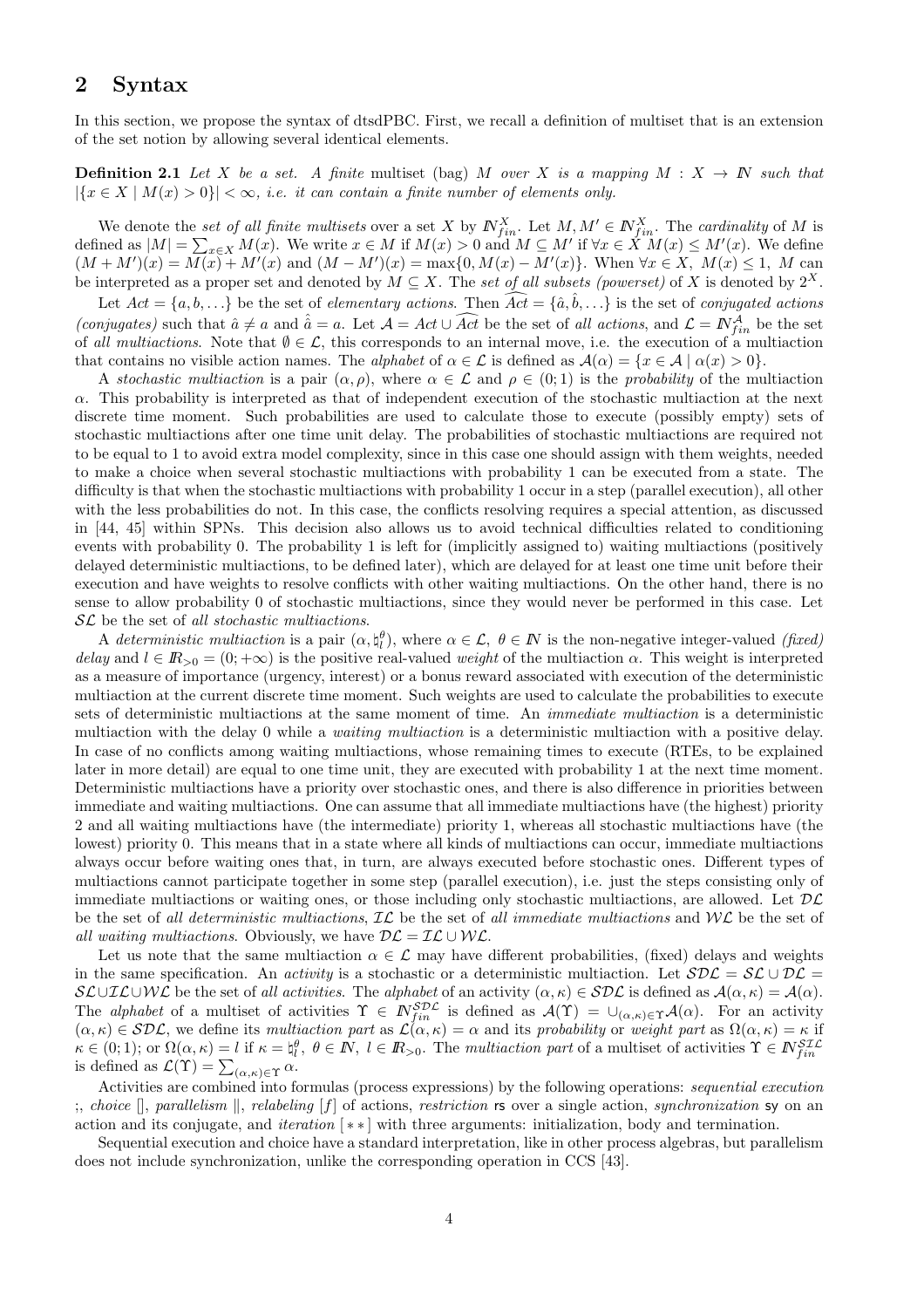Relabeling functions  $f : \mathcal{A} \to \mathcal{A}$  are bijections preserving conjugates, i.e.  $\forall x \in \mathcal{A}$   $f(\hat{x}) = \widehat{f(x)}$ . Relabeling is extended to multiactions in the usual way: for  $\alpha \in \mathcal{L}$  we define  $f(\alpha) = \sum_{x \in \alpha} f(x)$ . Relabeling is extended to activities: for  $(\alpha, \kappa) \in SDE$ , we define  $f(\alpha, \kappa) = (f(\alpha), \kappa)$ . Relabeling is extended to the multisets of activities as follows: for  $\Upsilon \in \mathbb{N}^{\text{SDL}}_{fin}$  we define  $f(\Upsilon) = \sum_{(\alpha,\kappa) \in \Upsilon} (f(\alpha), \kappa)$ .

Restriction over an elementary action  $a \in Act$  means that, for a given expression, any process behaviour containing  $a$  or its conjugate  $\hat{a}$  is not allowed.

Let  $\alpha, \beta \in \mathcal{L}$  be two multiactions such that for some elementary action  $a \in \mathcal{A}$  at we have  $a \in \alpha$  and  $\hat{a} \in \beta$ , or  $\hat{a} \in \alpha$  and  $a \in \beta$ . Then, synchronization of  $\alpha$  and  $\beta$  by  $a$  is defined as  $\alpha \oplus_{a} \beta = \gamma$ , where

$$
\gamma(x) = \begin{cases} \alpha(x) + \beta(x) - 1, & x = a \text{ or } x = \hat{a}; \\ \alpha(x) + \beta(x), & \text{otherwise.} \end{cases}
$$

In other words, we require that  $\alpha \oplus_{a} \beta = \alpha + \beta - \{a, \hat{a}\}\)$ , i.e. we remove one exemplar of a and one exemplar of  $\hat{a}$  from the multiset sum  $\alpha + \beta$ , since the synchronization of a and  $\hat{a}$  produces  $\emptyset$ . Activities are synchronized with the use of their multiaction parts, i.e. the synchronization by  $a$  of two activities, whose multiaction parts α and β possess the properties mentioned above, results in the activity with the multiaction part  $\alpha \oplus_{\alpha} \beta$ . We may synchronize activities of the same type only: either both stochastic multiactions or both immediate ones, since immediate multiactions have a priority over stochastic ones, hence, stochastic and immediate multiactions cannot be executed together (note also that the execution of immediate multiactions takes no time, unlike that of stochastic ones). Synchronization by a means that, for a given expression with a process behaviour containing two concurrent activities that can be synchronized by a, there exists also the process behaviour that differs from the former only in that the two activities are replaced by the result of their synchronization.

In the iteration, the initialization subprocess is executed first, then the body is performed zero or more times, and finally, the termination subprocess is executed.

Static expressions specify the structure of processes. As we shall see, the expressions correspond to unmarked LDTSDPNs (LDTSDPNs are marked by definition). Remember that a marking is the allocation of tokens in the places of a PN and markings are used to describe dynamic behaviour of PNs in terms of transition firings.

We assume that every waiting multiaction has a countdown timer associated, whose value is the discrete time amount left till the moment when the waiting multiaction can be executed. Therefore, besides standard (unstamped) waiting multiactions in the form of  $(\alpha, \xi_l^{\theta}) \in \mathcal{WL}$ , a special case of the *stamped* waiting multiactions should be considered in the definition of static expressions. Each (time) stamped waiting multiaction in the form of  $(\alpha, \sharp_l^{\theta})^{\delta}$  has an extra superscript  $\delta \in \{1, \ldots, \theta\}$  assigned that specifies a time stamp indicating the *latest* value of the countdown timer associated with that multiaction. The standard waiting multiactions have no time stamps, to demonstrate irrelevance of the timer values for them (for example, their timers have not yet started or have already finished their operation). The notions of the alphabet, multiaction part, weight part for (the multisets of) stamped waiting multiactions are defined, respectively, like those for (the multisets of) unstamped waiting multiactions.

By reasons of simplicity, we do not assign the timer value superscripts  $\delta$  to immediate multiactions, which are a special case of deterministic multiactions  $(\alpha, \xi_l^{\theta})$  with the delay  $\theta = 0$  in the form of  $(\alpha, \xi_l^0)$ , since their timer values can only be equal to 0. Analogously, the superscript  $\delta$  might be omitted for the waiting multiactions  $(\alpha, \xi_l^{\theta})$  with the delay  $\theta = 1$  in the form of  $(\alpha, \xi_l)$ , since the corresponding timer can only have a single value 1. Nevertheless, to maintain syntactic uniformity among waiting multiactions, we leave the timer value superscripts for those that are 1-delayed.

**Definition 2.2** Let  $(\alpha, \kappa) \in \mathcal{SDL}$ ,  $(\alpha, \natural_l^{\theta}) \in \mathcal{WL}$ ,  $\delta \in \{1, ..., \theta\}$  and  $a \in Act$ . A static expression of dtsdPBC is defined as

$$
E ::= (\alpha, \kappa) | (\alpha, \natural_l^{\theta})^{\delta} | E; E | E | E | E | E | E | E | f | | E \text{ is a } | E \text{ s y a} | [E * E * E].
$$

Let  $Statexpr$  denote the set of all static expressions of dtsdPBC.

To make the grammar above unambiguous, one can add parentheses in the productions with binary operations:  $(E; E)$ ,  $(E||E)$ ,  $(E||E)$ . However, here and further we prefer the PBC approach and add them to resolve ambiguities only.

To avoid technical difficulties with the iteration operator, we should not allow any concurrency at the highest level of the second argument of iteration. This is not a severe restriction though, since we can always prefix parallel expressions by an activity with the empty multiaction part. Later on, in Example 4.3, we shall demonstrate that relaxing the restriction can result in nets which are not safe. Alternatively, we can use a different, safe, version of the iteration operator, but its net translation has six arguments. See also [9] for discussion on this subject. Remember that a PN is n-bounded ( $n \in \mathbb{N}$ ) if for all its reachable (from the initial marking by the sequences of transition firings) markings there are at most  $n$  tokens in every place, and a PN is safe if it is 1-bounded.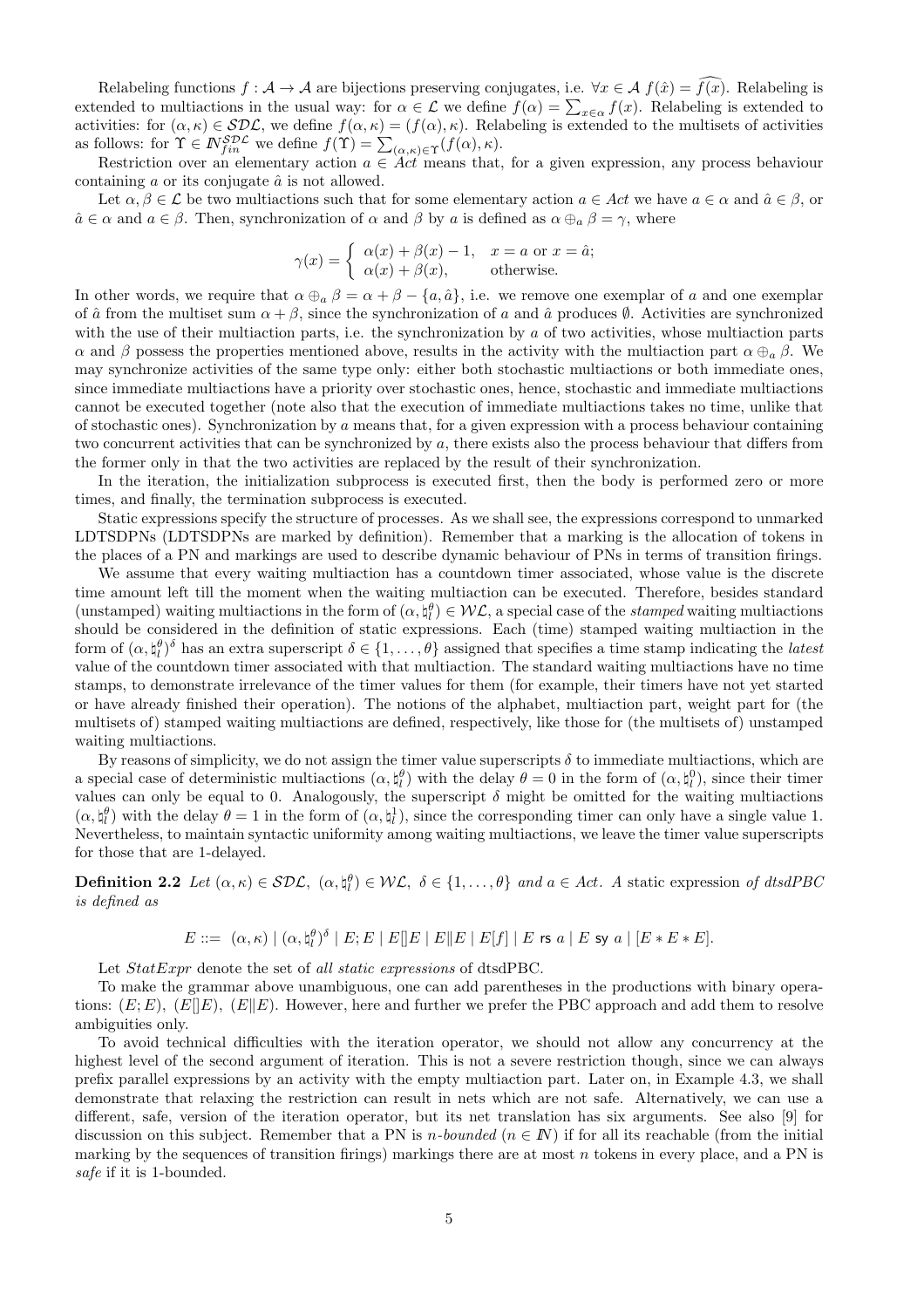**Definition 2.3** Let  $(\alpha, \kappa) \in \mathcal{SDL}$ ,  $(\alpha, \xi)$   $\in \mathcal{WL}$ ,  $\delta \in \{1, ..., \theta\}$  and  $a \in Act$ . A regular static expression of dtsdPBC is defined as

> $E::= \ (\alpha,\kappa) \mid (\alpha,\natural^{\theta}_{l})^{\delta} \mid E; E \mid E[\mid E \mid E \mid E[ f ] \mid E$  rs  $a \mid E$  sy  $a \mid [E*D*E],$ where  $D ::= (\alpha, \kappa) | (\alpha, \natural_l^{\theta})^{\delta} | D; E | D[ D | D[ f] | D$  rs  $a | D$  sy  $a | [D * D * E].$

Let RegStatExpr denote the set of all regular static expressions of dtsdPBC.

Let E be a regular static expression. The underlying timer-free regular static expression  $\downarrow$ E of E is obtained by removing from it all timer value superscripts.

Further, the set of all stochastic multiactions (from the syntax) of E is  $\mathcal{SL}(E) = \{(\alpha, \rho) | (\alpha, \rho) \text{ is a } \}$ subexpression of E}. The set of all immediate multiactions (from the syntax) of E is  $\mathcal{IL}(E) = \{(\alpha, \natural^0_{\ell}) \mid \ell \in E\}$  $(\alpha, \natural^0_\ell)$  is a subexpression of E. The set of all waiting multiactions (from the syntax) of E is  $W\mathcal{L}(E) = \{(\alpha, \natural^{\theta}_\ell) \mid$  $(\alpha, \natural_l^{\theta})$  or  $(\alpha, \natural_l^{\theta})^{\delta}$  is asubexpression of E for  $\delta \in \{1, \ldots, \theta\}$ . Thus, the set of all deterministic multiactions (from the syntax) of E is  $\mathcal{DL}(E) = \mathcal{IL}(E) \cup \mathcal{WL}(E)$  and the set of all activities (from the syntax) of E is  $SDE(E) = \mathcal{SL}(E) \cup \mathcal{DL}(E) = \mathcal{SL}(E) \cup \mathcal{IL}(E) \cup \mathcal{WL}(E).$ 

Dynamic expressions specify the states of processes. As we shall see, the expressions correspond to LDTS-DPNs (which are marked by default). Dynamic expressions are obtained from static ones, by annotating them with upper or lower bars which specify the active components of the system at the current moment of time. The dynamic expression with upper bar (the overlined one)  $\overline{E}$  denotes the *initial*, and that with lower bar (the underlined one)  $\underline{E}$  denotes the *final* state of the process specified by a static expression  $E$ .

For every overlined stamped waiting multiaction in the form of  $(\alpha, \xi_l^{\theta})^{\delta}$ , the superscript  $\delta \in \{1, ..., \theta\}$ specifies the *current* value of the *running* countdown timer associated with the waiting multiaction. That decreasing discrete timer is started with the *initial* value  $\theta$  (equal to the delay of the waiting multiaction) at the moment when the waiting multiaction becomes overlined. Then such a newly overlined stamped waiting multiaction  $(\alpha, \xi_l^{\theta})^{\theta}$  may be seen similar to the freshly overlined unstamped waiting multiaction  $(\alpha, \xi_l^{\theta})$ . Such similarity will be captured by the structural equivalence, to be defined later.

While the stamped waiting multiaction stays overlined with the specified process execution, the timer decrements by one discrete time unit with each global time tick until the timer value becomes 1. This fact indicates that one unit of time remains till execution of that multiaction (the remaining time to execute, RTE, equals one) that should follow in the next moment with probability 1, in case the stamped waiting multiaction is still overlined and there are no conflicting with it waiting multiactions, whose RTEs equal to one.

**Definition 2.4** Let  $E \in StatExpr$  and  $a \in Act$ . A dynamic expression of dtsdPBC is defined as

 $G ::= \overline{E} | E | G; E | E; G | G || E | E || G | G || G | G | f | G$  rs  $a | G$  sy  $a | [G * E * E] | [E * G * E] | [E * E * G].$ 

Let  $DynExpr$  denote the set of all dynamic expressions of dtsdPBC.

Let G be a dynamic expression. The underlying static (line-free) expression  $|G|$  of G is obtained by removing from it all upper and lower bars. Note that if the underlying static expression of a dynamic one is not regular, the corresponding LDTSDPN can be non-safe (though, it is 2-bounded in the worst case [9]).

**Definition 2.5** A dynamic expression G is regular if its underlying static expression  $|G|$  is regular.

Let  $RegDynExpr$  denote the set of all regular dynamic expressions of dtsdPBC.

Let G be a regular dynamic expression. The underlying timer-free regular dynamic expression  $\downarrow$ G of G is obtained by removing from it all timer value superscripts.

Further, the set of all stochastic multiactions (from the syntax) of G is  $\mathcal{SL}(G) = \mathcal{SL}(|G|)$ . The set of all immediate multiactions (from the syntax) of G is  $\mathcal{IL}(G) = \mathcal{IL}(|G|)$ . The set of all waiting multiactions (from the syntax) of G is  $W\mathcal{L}(G) = \mathcal{W}\mathcal{L}(|G|)$ . Thus, the set of all deterministic multiactions (from the syntax) of G is  $\mathcal{DL}(G) = \mathcal{IL}(G) \cup \mathcal{WL}(G)$  and the set of all activities (from the syntax) of G is  $\mathcal{SDL}(G) = \mathcal{SL}(G) \cup \mathcal{DL}(G)$  $\mathcal{SL}(G) \cup \mathcal{IL}(G) \cup \mathcal{WL}(G)$ .

## 3 Operational semantics

In this section, we define the step operational semantics in terms of labeled transition systems.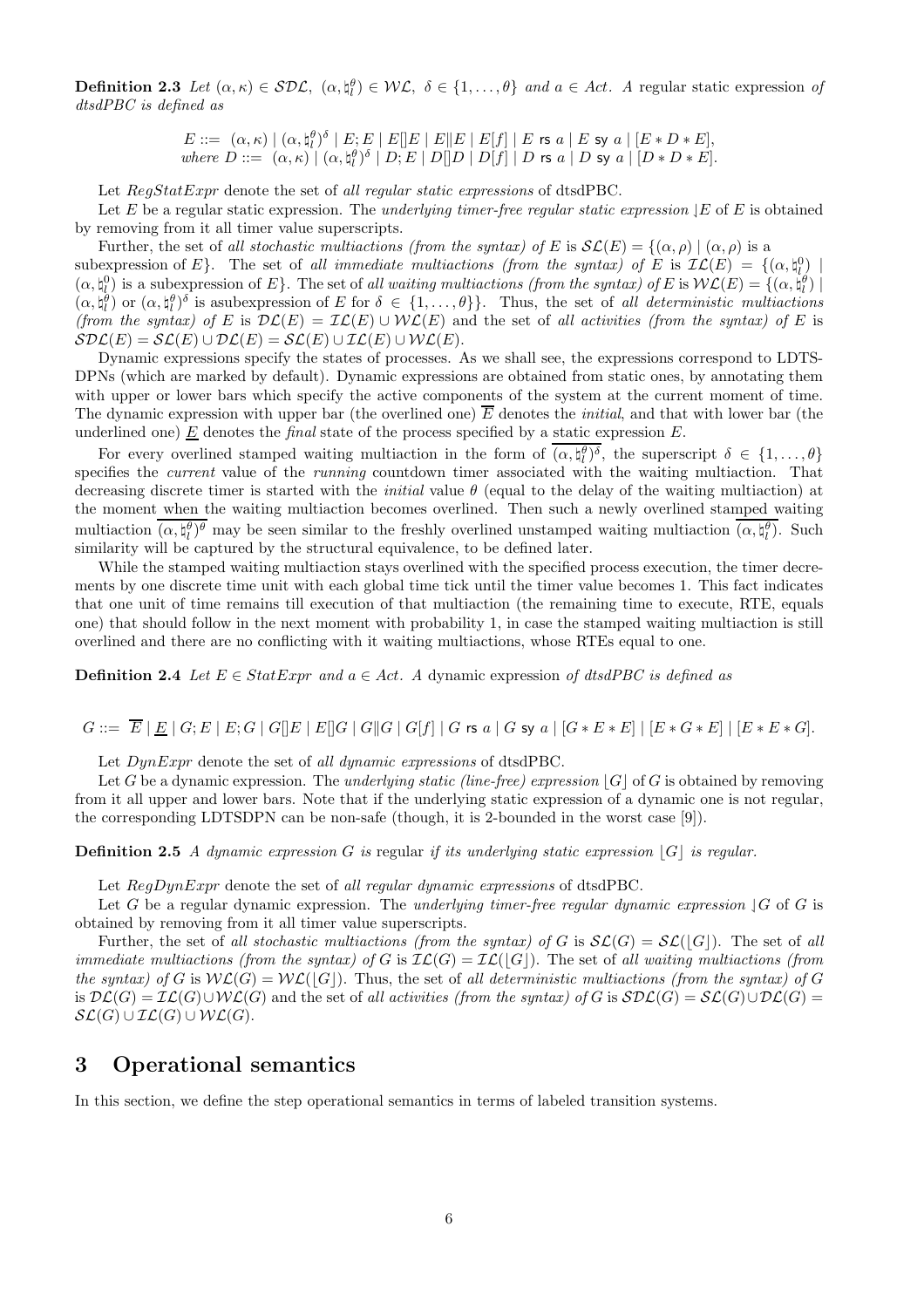## 3.1 Inaction rules

The inaction rules for dynamic expressions describe their structural transformations in the form of  $G \Rightarrow \tilde{G}$  which do not change the states of the specified processes. The goal of those syntactic transformations is to obtain the well-structured resulting expressions called operative ones to which no inaction rules can be further applied. As we shall see, the application of an inaction rule to a dynamic expression does not lead to any discrete time tick or any transition firing in the corresponding LDTSDPN, hence, its current marking stays unchanged.

Thus, an application of every inaction rule does not require any discrete time delay, i.e. the dynamic expression transformation described by the rule is accomplished instantly.

In Table 1, we define inaction rules for regular dynamic expressions being overlined and underlined static ones. In this table,  $(\alpha, \xi_l^{\theta}) \in \mathcal{WL}, \ \delta \in \{1, \ldots, \theta\}, \ E, F, K \in RegStatExpr \text{ and } a \in Act.$  The first inaction rule suggests that the timer value of each newly overlined waiting multiaction is set to the delay of that waiting multiaction.

Table 1: Inaction rules for overlined and underlined regular static expressions

| $(\alpha, \natural_l^{\theta}) \Rightarrow (\alpha, \natural_l^{\theta})^{\theta}$ | $\overline{E;F} \Rightarrow \overline{E};F$                         | $E; F \Rightarrow E; \overline{F}$                                                                                            | $E; E \Rightarrow E; F$                          |
|------------------------------------------------------------------------------------|---------------------------------------------------------------------|-------------------------------------------------------------------------------------------------------------------------------|--------------------------------------------------|
| $E  F \Rightarrow E  F$                                                            | $E  F \Rightarrow E  \overline{F}$                                  | $E[ F \Rightarrow E[ F$                                                                                                       | $E[\underline{F} \Rightarrow E[]F$               |
| $E  F \Rightarrow E  F$                                                            | $E  F \Rightarrow E  F$                                             | $\overline{E[f]} \Rightarrow \overline{E}[f]$                                                                                 | $\underline{E}[f] \Rightarrow E[f]$              |
| $\overline{E}$ rs $a \Rightarrow \overline{E}$ rs $a$                              | $\underline{E}$ rs $a \Rightarrow \underline{E}$ rs $\underline{a}$ | E sy $a \Rightarrow \overline{E}$ sy $a$                                                                                      | E sy $a \Rightarrow E$ sy $a$                    |
| $[E * F * K] \Rightarrow [\overline{E} * F * K]$                                   |                                                                     | $[\underline{E} * F * K] \Rightarrow [E * \overline{F} * K] \quad [E * \underline{F} * K] \Rightarrow [E * \overline{F} * K]$ | $[E * F * K] \Rightarrow [E * F * \overline{K}]$ |
| $[E * F * K] \Rightarrow [E * F * K]$                                              |                                                                     |                                                                                                                               |                                                  |

In Table 2, we introduce inaction rules for regular dynamic expressions in the arbitrary form. In this table,  $E, F \in \text{RegStatexpr}, G, H, G, H \in \text{RegDynError}$  and  $a \in \text{Act.}$  By reason of brevity, two distinct inaction rules with the same premises are collated in some cases, resulting in the inaction rules with double conclusion.

Table 2: Inaction rules for arbitrary regular dynamic expressions

| $G \Rightarrow \tilde{G}, o \in \{ ; ,    \}$                                                                                                                                                                                                                                                                            | $G \Rightarrow G$                                                             | $G \Rightarrow G$ | $G \Rightarrow \widetilde{G}$ , $\circ \in \{\text{rs}, \text{sy}\}\$ |  |
|--------------------------------------------------------------------------------------------------------------------------------------------------------------------------------------------------------------------------------------------------------------------------------------------------------------------------|-------------------------------------------------------------------------------|-------------------|-----------------------------------------------------------------------|--|
| $\overline{G \circ E} \Rightarrow \widetilde{G} \circ E, E \circ G \Rightarrow E \circ \overline{\widetilde{G}} \quad \overline{G \parallel H} \Rightarrow \widetilde{G} \parallel H, H \parallel G \Rightarrow H \parallel \widetilde{G} \quad G \parallel f \parallel \Rightarrow \widetilde{G} \parallel f \parallel$ |                                                                               |                   | $G \circ a \Rightarrow \tilde{G} \circ a$                             |  |
| $G \Rightarrow G$                                                                                                                                                                                                                                                                                                        | $G \Rightarrow G$                                                             |                   |                                                                       |  |
| $[G * E * F] \Rightarrow [\widetilde{G} * E * F]$                                                                                                                                                                                                                                                                        | $E * G * F$ $\Rightarrow$ $E * G * F$ , $E * F * G$ $\Rightarrow$ $E * F * G$ |                   |                                                                       |  |

**Example 3.1** Let  $E = (\{a\}, \mathfrak{h}_1^3) \[(\{b\}, \frac{1}{3})$ . The following inferences by the inaction rules are possible from  $\overline{E}$ :

$$
\overline{(\{a\},\natural_1^3)\|}(\{b\},\tfrac{1}{3})\Rightarrow\overline{(\{a\},\natural_1^3)\|}(\{b\},\tfrac{1}{3})\Rightarrow\overline{(\{a\},\natural_1^3)^3}\|(\{b\},\tfrac{1}{3}),\quad \overline{(\{a\},\natural_1^3)\|}(\{b\},\tfrac{1}{3})\Rightarrow (\{a\},\natural_1^3)\| \overline{(\{b\},\tfrac{1}{3})}.
$$

**Definition 3.1** A regular dynamic expression  $G$  is operative if no inaction rule can be applied to it.

Let  $OpRegDynExpr$  denote the set of all operative regular dynamic expressions of dtsdPBC.

Note that any dynamic expression can be always transformed into a (not necessarily unique) operative one by using the inaction rules.

In the following, we consider regular expressions only and omit the word "regular".

**Definition 3.2** The relation  $\approx$  =  $(\Rightarrow \cup \Leftarrow)^*$  is a structural equivalence of dynamic expressions in dtsdPBC. Thus, two dynamic expressions G and G' are structurally equivalent, denoted by  $G \approx G'$ , if they can be reached from each other by applying the inaction rules in a forward or a backward direction.

Let X be some set. We denote the Cartesian product  $X \times X$  by  $X^2$ . Let  $\mathcal{E} \subseteq X^2$  be an equivalence relation on X. Then the equivalence class (with respect to  $\mathcal{E}$ ) of an element  $x \in X$  is defined by  $[x]_{\mathcal{E}} = \{y \in X \mid (x, y) \in \mathcal{E}\}.$ The equivalence  $\mathcal E$  partitions X into the set of equivalence classes  $X/\mathcal E = \{[x]_{\mathcal E} \mid x \in X\}.$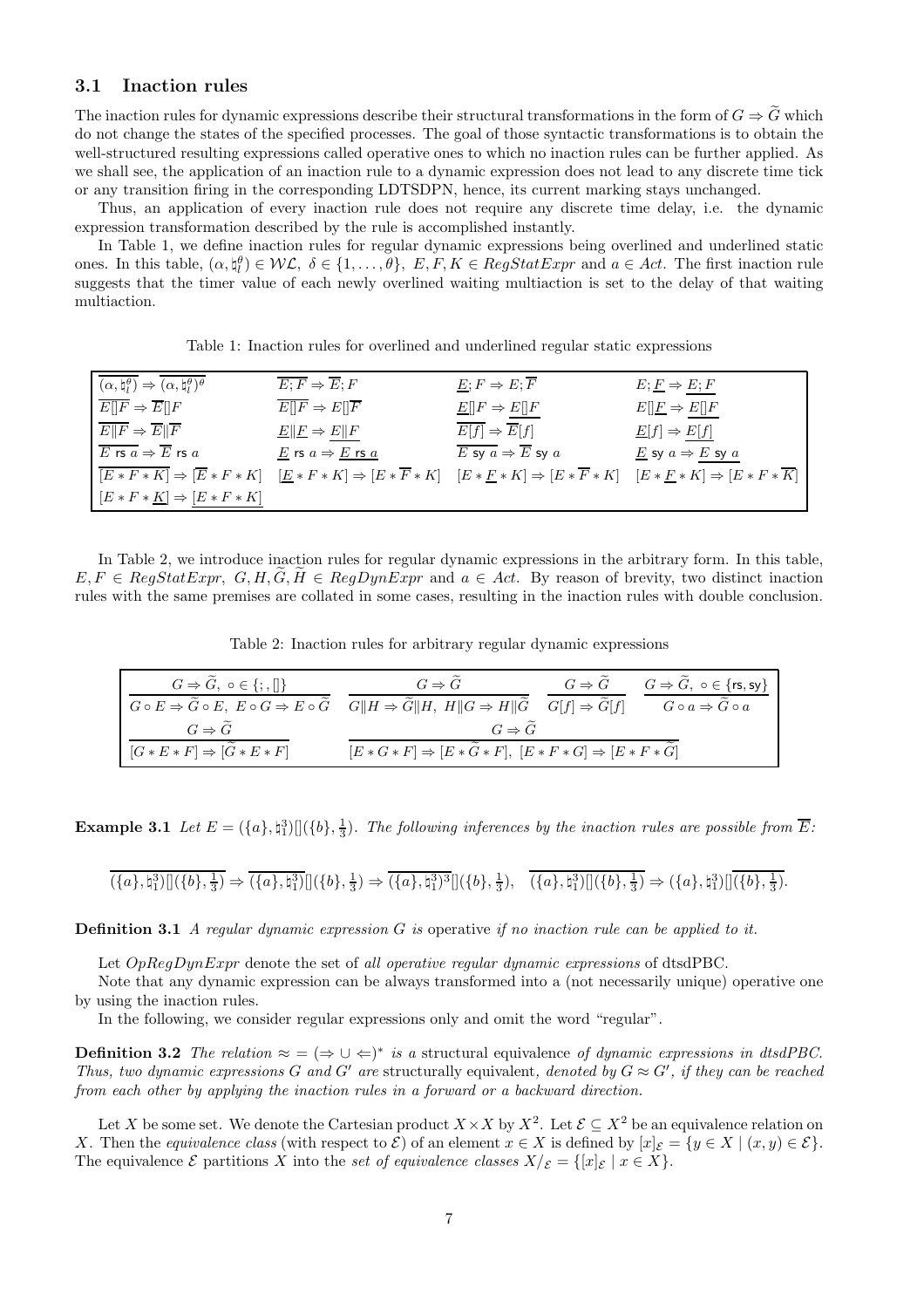Let G be a dynamic expression. Then  $[G]_{\approx} = \{H \mid G \approx H\}$  is the equivalence class of G with respect to the structural equivalence, called the (corresponding) state. Next, G is an initial dynamic expression, denoted by  $init(G)$ , if  $\exists E \in RegStatexpr \ G \in \boxed{E} \approx$ . Further, G is a final dynamic expression, denoted by  $final(G)$ , if  $\exists E \in \text{RegStatExpr } G \in [\underline{E}]_{\approx}.$ 

Let G be a dynamic expression and  $s = [G]_{\approx}$ . The set of all enabled stochastic multiactions of s is  $EnaSto(s) = \{(\alpha, \rho) \in \mathcal{SL} \mid \exists H \in s \cap OpRegDynExpr(\overline{\alpha, \rho}) \text{ is a subexpression of } H\}$ , i.e. it consists of all stochastic multiactions that, being overlined, are the subexpressions of some operative dynamic expression from the state s. Analogously, the set of all enabled immediate multiactions of s is  $EnaImm(s) = \{(\alpha, \beta_i^0) \in$  $\mathcal{IL} \mid \exists H \in s \cap OpRegDynExpr \ (\alpha, \natural^0_l)$  is a subexpression of  $H$ . The set of all enabled waiting multiactions of s is  $EnaWait(s) = \{(\alpha, \xi_i^{\theta}) \in \mathcal{WL} \mid \exists H \in s \cap OpRegDynExpr \ (\alpha, \xi_i^{\theta})^{\delta}, \ \delta \in \{1, \ldots, \theta\}, \text{ is a subexpression of } H\},\$ i.e. it consists of all waiting multiactions that, being superscribed with the values of their timers and overlined, are the subexpressions of some operative dynamic expression from the state s. The set of all newly enabled waiting multiactions of s is  $EnaWaitNew(s) = \{(\alpha, \natural_l^{\theta}) \in \mathcal{WL} \mid \exists H \in s \cap OpRegDynExpr (\alpha, \natural_l^{\theta})^{\theta} \text{ is a } \}$ subexpression of  $H$ , i.e. it consists of all waiting multiactions that, being superscribed with the initial values

of their timers (delays of those waiting multiactions) and overlined, are the subexpressions of some operative dynamic expression from the state s.

Thus, the set of all enabled deterministic multiactions of s is  $EnaDet(s) = EnaImm(s) \cup EnaWait(s)$ and the set of all enabled activities of s is defined as  $Ena(s) = EnaSto(s) \cup EnaDet(s) = EnaSto(s) \cup$  $Enalmm(s) \cup EnaWait(s)$ . As we shall see,  $Ena(s) = Ena([G]_{\approx})$  is an algebraic analogue of the set of all transitions enabled at the initial marking of the LDTSDPN corresponding to  $G$ . Note that the activities, resulted from synchronization, are not present explicitly in the syntax of the dynamic expressions. Nevertheless, their enabledness status can be recovered by observing that of the pair of synchronized activities from the syntax (they both should be enabled for enabling their synchronous product), even if they are affected by restriction after the synchronization. An activity is said to be affected by restriction, if it is within the scope of a restriction operation with the argument action, such that it or its conjugate is contained in the multiaction part of that activity.

**Definition 3.3** An operative dynamic expression G is saturated (with the values of timers), if each enabled waiting multiaction of  $[G]_{\approx}$ , being (certainly) superscribed with the value of its timer and possibly overlined, is the subexpression of G.

Let  $SaOpRegDynExpr$  denote the set of all saturated operative dynamic expressions of dtsdPBC.

Proposition 3.1 Any operative dynamic expression can be always transformed into the saturated one by using the inaction rules.

*Proof.* Let G be a dynamic expression,  $(\alpha, \xi_l^{\theta}) \in EnaWait([G]_{\approx})$  and there exists  $H \in [G]_{\approx} \cap OpRegDynExpr$ that contains a subexpression  $(\alpha, \natural_l^{\theta})^{\delta}$ ,  $\delta \in \{1, \ldots, \theta-1\}$ . Then all operative dynamic expressions from  $[G]_{\approx} \cap$  $OpRegDynExpr$  contain a subexpression  $(\alpha, \xi_l^{\theta})^{\delta}$  or  $(\alpha, \xi_l^{\theta})^{\delta}$ , i.e. the (possibly overlined) enabled waiting multiaction  $(\alpha, \xi_i^{\theta})$  with the (non-initial) timer value superscript  $\delta \leq \theta - 1$ . Note that the timer value superscript  $\delta$  is the same for all such structurally equivalent operative dynamic expressions. Indeed, all inaction rules, besides the first one, do not change the values of timers, but those rules just modify the overlines and underlines of dynamic expressions. The first inaction rule just sets up the timer of each overlined waiting multiaction  $(\alpha, \xi_i^{\theta})$  with the initial value  $\delta = \theta$ , equal to the delay of that waiting multiaction, as follows:  $(\alpha, \xi_i^{\theta})^{\theta}$ . Then the remaining inaction rules can shift out the overline of that enabled waiting multiaction before setting up its timer, which results in a non-overlined enabled waiting multiaction without timer value superscript  $(\alpha, \xi_l^{\theta})$ . Thus, for  $(\alpha, \natural_l^{\theta}) \in EnaWait([G]_{\approx}),$  it can happen that  $(\alpha, \natural_l^{\theta})^{\theta}$  a subexpression of some  $H \in [G]_{\approx} \cap OpRegDynExpr$  and  $(\alpha, \natural_l^{\theta})$  is a subexpression of a different  $H' \in [G]_{\approx} \cap OpRegDynExpr$ .

Let now G be an operative dynamic expression that is not saturated. By the arguments above, the saturation can be violated only if G contains as a subexpression at least one newly enabled waiting multiaction  $(\alpha, \natural_l^{\theta})$ of  $[G]_{\approx}$  that is not superscribed with the timer value. By the definition of the new-enabling, there exists  $H \in [G]_{\approx} \cap OpRegDynExpr$  such that  $(\alpha, \natural_l^{\theta})^{\theta}$  is a subexpression of H. Since  $G \approx H$ , there is a sequence of the inaction rules applications (in a forward or a backward direction) that transforms  $G$  into  $H$ . Then the reverse sequence transforms  $H$  into  $G$ . Let us remove from that reverse sequence the following backward application of the first inaction rule:  $(\alpha, \xi_l^{\theta}) \in (\alpha, \xi_l^{\theta})^{\theta}$ . Then such a reduced reverse sequence will turn H into  $G_1 \in [G]_{\approx} \cap OpRegDynExpr$ , obtained from G by replacing  $(\alpha, \xi_l^{\theta})$  with  $(\alpha, \xi_l^{\theta})^{\theta}$ .

Let us start from  $G_1$  and apply the above procedure to the remaining not superscribed with the timer values newly enabled waiting multiactions of  $[G]_{\approx}$  (which are also those of such kind of  $[G_1]_{\approx}$ ). After repeated application of the mentioned procedure for all  $n \geq 1$  non-superscribed newly enabled waiting multiactions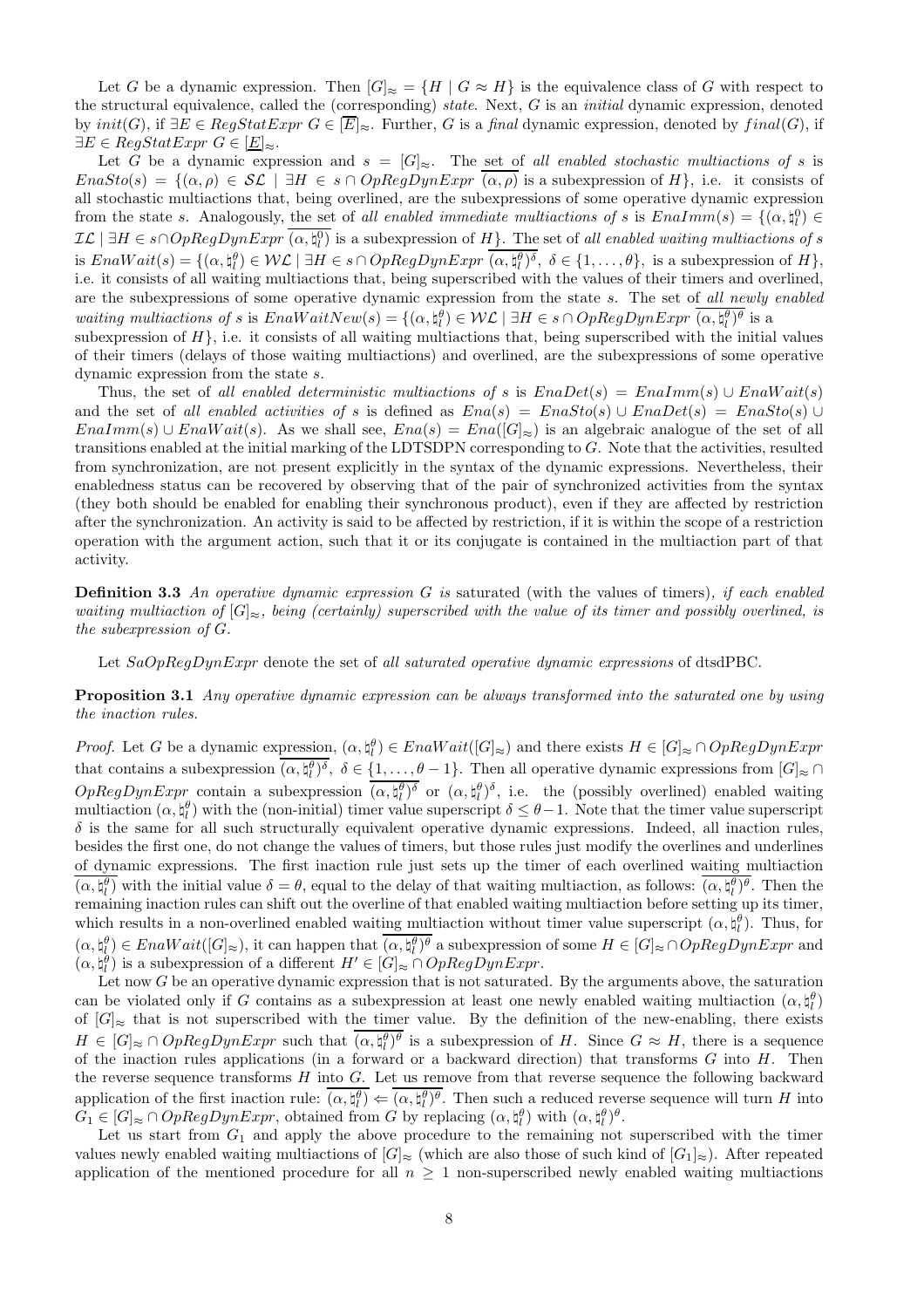of G, we shall get from it the saturated operative dynamic expression  $G_n = \tilde{G} \in [G]_{\approx} \cap OpRegDynExpr$ . Note that the presented transformation of G into  $\tilde{G}$  does not change the enabling, since it does not change any overlines or underlines in the syntax of the traversed operative dynamic expressions, but only iteratively assigns the timer value superscripts to all newly enabled waiting multiactions of G. Hence,  $EnaWait([G]_{\approx}) =$  $EnaWait([G_1]_{\approx}) = \cdots = EnaWait([G_n]_{\approx}) = EnaWait([\widetilde{G}]_{\approx}).$ 

Thus, any dynamic expression can be always transformed into a (not necessarily unique) saturated operative one by using the inaction rules.

Example 3.2 Let E be from Example 3.1. Consider the sequence of inaction rules, applied (in a forward or a backward direction) in the following transformation of a non-saturated  $G \in \left[\overline{E}\right]_{\approx} \cap OpRegDynExpr$  with the non-superscribed with the timer value (unstamped) enabled waiting multiaction  $(\{a\}, \{a\})$  into (a saturated)  $H \in \left[\overline{E}\right]_{\approx} \cap OpRegDynExpr,$  in which  $(\lbrace a \rbrace, \natural_1^3)$  is stamped:

$$
G = (\{a\},\natural_1^3) [](\{b\},\tfrac{1}{3}) \approx (\{a\},\natural_1^3) [](\{b\},\tfrac{1}{3}) \approx \overline{(\{a\},\natural_1^3)} [](\{b\},\tfrac{1}{3}) \approx \overline{(\{a\},\natural_1^3)^3} [](\{b\},\tfrac{1}{3}) = H.
$$

The reduced reverse sequence of inaction rules induces the following transformations of H that result in a saturated  $G_1 = \tilde{G} \in [\overline{E}]_{\approx} \cap OpRegDynExpr$ , in which  $(\{a\}, \natural_1^3)$  is stamped:

$$
H = \overline{(\{a\},\natural_1^3)^3} \big[ \big] (\{b\},\tfrac{1}{3}) \approx \overline{(\{a\},\natural_1^3)^3} \big[ \big] (\{b\},\tfrac{1}{3}) \approx (\{a\},\natural_1^3)^3 \big[ \overline{(\{b\},\tfrac{1}{3})} = G_1 = \widetilde{G}.
$$

Let G be a saturated operative dynamic expression. Then  $\circ$ G is written for the *timer decrement* operator  $\circlearrowleft$ , applied to G. It denotes a saturated operative dynamic expression, obtained from G via decrementing by one time unit all greater than 1 values of the timers associated with all (if any) stamped waiting multiactions from the syntax of G. Thus, each such stamped waiting multiaction changes its timer value from  $\delta$  in G to  $\max\{1,\delta-1\}$  in  $\circlearrowleft G$ , where  $\delta \in \mathbb{N}_{\geq 1}$ . More formally, the timer decrement operator affects the (possibly overlined) stamped waiting multiactions being the subexpressions of G as follows. The overlined stamped waiting multiaction  $(\alpha, \natural_l^{\theta})^{\delta}$  is replaced with  $(\alpha, \natural_l^{\theta})^{\max\{1, \delta-1\}}$  while the stamped waiting multiaction without overline or underline  $(\alpha, \dot{\mathbf{h}}_l^{\theta})^{\delta}$  is replaced with  $(\alpha, \mathbf{h}_l^{\theta})^{\max\{1, \delta - 1\}}$ .

Note that when  $\delta = 1$ , we have  $\max\{1, \delta - 1\} = \max\{1, 0\} = 1$ , hence, the timer value  $\delta = 1$  may remain unchanged for a stamped waiting multiaction that is not executed by some reason at the next time moment, but stays stamped. For example, that stamped waiting multiaction may be affected by restriction. If the timer values cannot be decremented with a time tick for all stamped waiting multiactions (if any) from G then  $\circlearrowleft G = G$  and we obtain so-called *empty loop* transition that will be formally defined later.

Observe that the timer decrement operator keeps stamping of the waiting multiactions, since it does not change any overlines or underlines, but it may only decrease their timer values, so that the stamped enabled waiting multiactions stay stamped (with their timer values, possibly decremented by one).

**Example 3.3** Let E be from Example 3.1. We have  $Ena([\overline{E}]_{\approx}) = \{(\{a\}, \natural_1^3), (\{b\}, \frac{1}{3})\}$  and  $Ena([\overline{E}]_{\approx}) \cap \mathcal{WL} =$  ${({a}, {\phi}_1^3)}$ . The following one time unit timer decrements are possible from the saturated operative dynamic expressions belonging to  $\overline{E}|_{\approx}$ :

$$
\circlearrowleft(\overline{(\{a\},\natural_1^3)^3}[(\{b\},\tfrac{1}{3})) = \overline{(\{a\},\natural_1^3)^2}[(\{b\},\tfrac{1}{3}), \quad \circlearrowleft((\{a\},\natural_1^3)^3]\overline{(\{b\},\tfrac{1}{3})}) = (\{a\},\natural_1^3)^2]\overline{(\{b\},\tfrac{1}{3})}.
$$

Note that, similar in [28], we are mainly interested in the dynamic expressions, derived from the overlined static expressions, such that no stamped waiting multiaction is a subexpression of them, to ensure that time proceeds uniformly. Therefore, we consider a dynamic expression  $G = \overline{(\{a\}, \sharp_1^2)$ <sup>1</sup> $\left[\right] (\{b\}, \sharp_2^3)$ <sup>1</sup> as "illegal" and that  $H = \overline{(\{a\}, \sharp_1^2)^T} \cdot [(\{b\}, \sharp_2^3)^2]$  as "legal", since the latter is obtained from the overlined static expression without timer value superscripts  $\overline{E} = (\{a\}, \xi_1^2) [(\{b\}, \xi_2^3)$  after one time tick. On the other hand, G is "illegal" only when it is intended to specify a complete process, but it may become "legal" as a part of such complete specification, like G rs a, since after two time ticks from  $\overline{E}$  rs a, the timer values cannot be decreased further when approaching the value 1. Thus, we should allow the dynamic expressions like  $G$ , by assuming that they are incomplete specifications, to be further composed.

Let G be a dynamic expression. Then  $I_G : \mathcal{W}\mathcal{L}(G) \to \mathbb{N}_{\geq 1}$  is the *timer valuation function* of the waiting multiactions of G, defined as follows. For  $(\alpha, \xi_l^{\theta}) \in \mathcal{WL}(\overline{G})$ , let  $I_G((\alpha, \xi_l^{\theta})) = \delta \in \{1, \dots \theta\}$ , if  $(\alpha, \xi_l^{\theta}) \in$  $EnaWait([G]_{\approx})$  and  $\exists H \in [G]_{\approx} \cap SatOpRegDynExpr \ (\alpha, \natural_{l}^{\theta})^{\delta}$  or  $(\alpha, \natural_{l}^{\theta})^{\delta}$  is a subexpression of H. We let  $I_G(t) = *$ , if  $(\alpha, \xi_t) \notin EnaWait([G]_{\approx})$ , where '\*' denotes the undefined value. The definition is correct by the argumentation from the proof of Proposition 3.1. Indeed, for each waiting multiaction of  $G$ , its timer value superscript (if any) is the same for every  $H \in [G]_{\approx} \cap SatOpRegDynExpr$ , in which that waiting multiaction, possibly being superscribed with the value of its timer and overlined or underlined, is a subexpression.

Let  $G \in SatOpRegDynExpr$ . Then for all  $(\alpha, \natural_l^{\theta}) \in \mathcal{WL}(G)$ , we have  $V_{\circ}(\alpha, \natural_l^{\theta}) = \max\{1, I_G((\alpha, \natural_l^{\theta})) - 1\}$ .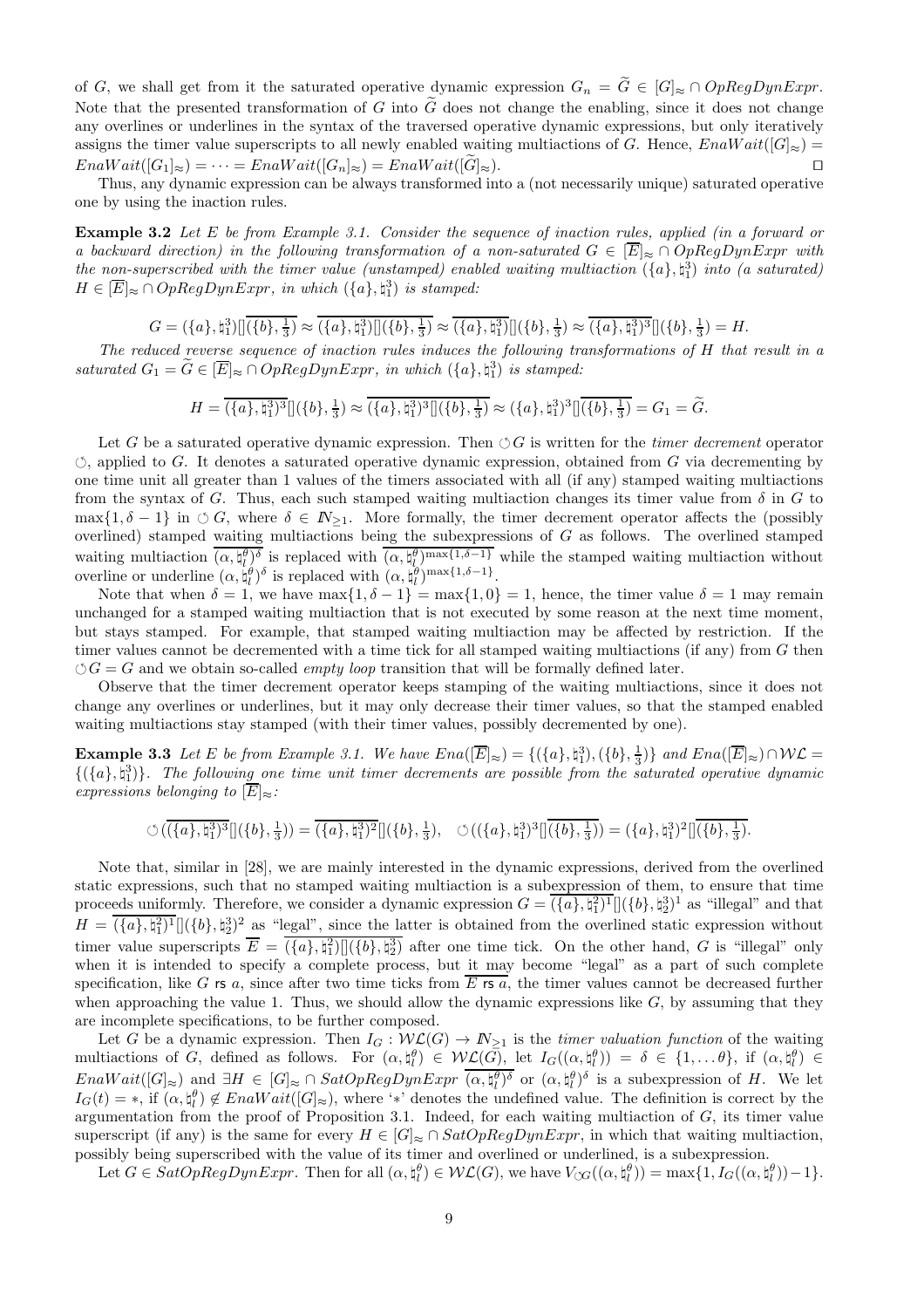#### 3.2 Action and empty move rules

The action rules are applied when some activities are executed. With these rules we capture the prioritization among different types of multiactions. We also have the empty move rule which is used to capture a delay of one discrete time unit when no immediate or waiting multiactions are executable. In this case, the empty multiset of activities is executed. The action and empty move rules will be used later to determine all multisets of activities which can be executed from the structural equivalence class of every dynamic expression (i.e. from the state of the corresponding process). This information together with that about probabilities or delays and weights of the activities to be executed from the current process state will be used to calculate the probabilities of such executions.

The action rules with stochastic (immediate or waiting, respectively) multiactions describe dynamic expression transformations in the form of  $G \stackrel{\Gamma}{\to} \widetilde{G}$  ( $G \stackrel{I}{\to} \widetilde{G}$  or  $G \stackrel{W}{\to} \widetilde{G}$ , respectively) due to execution of non-empty multisets  $\Gamma$  of stochastic (I of immediate or W of waiting, respectively) multiactions. The rules represent possible state changes of the specified processes when some non-empty multisets of stochastic (immediate or waiting, respectively) multiactions are executed. As we shall see, the application of an action rule with stochastic (immediate or waiting, respectively) multiactions to a dynamic expression leads in the corresponding LDTSDPN to a discrete time tick at which some stochastic or waiting transitions fire (or to the instantaneous firing of some immediate transitions) and possible change of the current marking. The current marking stays unchanged only if there is a self-loop produced by the iterative execution of a non-empty multiset, which must be oneelement, i.e. a single stochastic (immediate or waiting, respectively) multiaction. The reason is the regularity requirement that allows no concurrency at the highest level of the second argument of iteration.

The empty move rule (applicable only when no immediate or waiting multiactions can be executed from the current state) describes dynamic expression transformations in the form of  $G \stackrel{\emptyset}{\to} \circlearrowleft G$ , called the *empty moves*, due to execution of the empty multiset of activities at a discrete time tick. When no timer values are decremented within  $G$  with the empty multiset execution at the next moment (for example, if  $G$  contains no enabled waiting multiactions), we have  $\circlearrowleft G = G$ . In such a case, the empty move from G is in the form of  $G \stackrel{\emptyset}{\to} G$ , called the empty loop. As we shall see, the application of the empty move rule to a dynamic expression leads to a discrete time tick in the corresponding LDTSDPN at which no transitions fire and the current marking is not changed, but the timer values of the waiting transitions enabled at the marking (if any) are decremented by one. This is a new rule that has no prototype among inaction rules of PBC, since it represents a time delay, but no notion of time exists in PBC. The PBC rule  $G \stackrel{\emptyset}{\to} G$  from [10, 9] in our setting would correspond to the rule  $G \Rightarrow G$  that describes staying in the current state when no time elapses. Since we do not need the latter rule to transform dynamic expressions into operative ones and it can even destroy the definition of operative expressions, we do not introduce it in dtsdPBC.

Thus, an application of every action rule with stochastic or waiting multiactions or the empty move rule requires one discrete time unit delay, i.e. the execution of a (possibly empty) multiset of stochastic or (nonempty) multiset of waiting multiactions leading to the dynamic expression transformation described by the rule is accomplished instantly after one time unit. An application of every action rule with immediate multiactions does not take any time, i.e. the execution of a (non-empty) multiset of immediate multiactions is accomplished instantly at the current moment of time.

Note that expressions of dtsdPBC can contain identical activities. To avoid technical difficulties, such as the proper calculation of the state change probabilities for multiple transitions, we can always enumerate coinciding activities from left to right in the syntax of expressions. The new activities, resulted from synchronization will be annotated with concatenation of numberings of the activities they come from, hence, the numbering should have a tree structure to reflect the effect of multiple synchronizations. We now define the numbering which encodes a binary tree with the leaves labeled by natural numbers.

**Definition 3.4** The numbering of expressions is defined as  $\iota ::= n | (\iota)(\iota),$  where  $n \in \mathbb{N}$ .

Let Num denote the set of all numberings of expressions.

Example 3.4 The numbering 1 encodes the binary tree depicted in Figure 1(a) with the root labeled by 1. The numbering  $(1)(2)$  corresponds to the binary tree depicted in Figure 1(b) without internal nodes and with two leaves labeled by 1 and 2. The numbering  $(1)(2)(3)$  represents the binary tree depicted in Figure 1(c) with one internal node, which is the root for the subtree  $(2)(3)$ , and three leaves labeled by 1, 2 and 3.

The new activities resulting from synchronizations in different orders should be considered up to permutation of their numbering. In this way, we shall recognize different instances of the same activity. If we compare the contents of different numberings, i.e. the sets of natural numbers in them, we shall be able to identify the mentioned instances.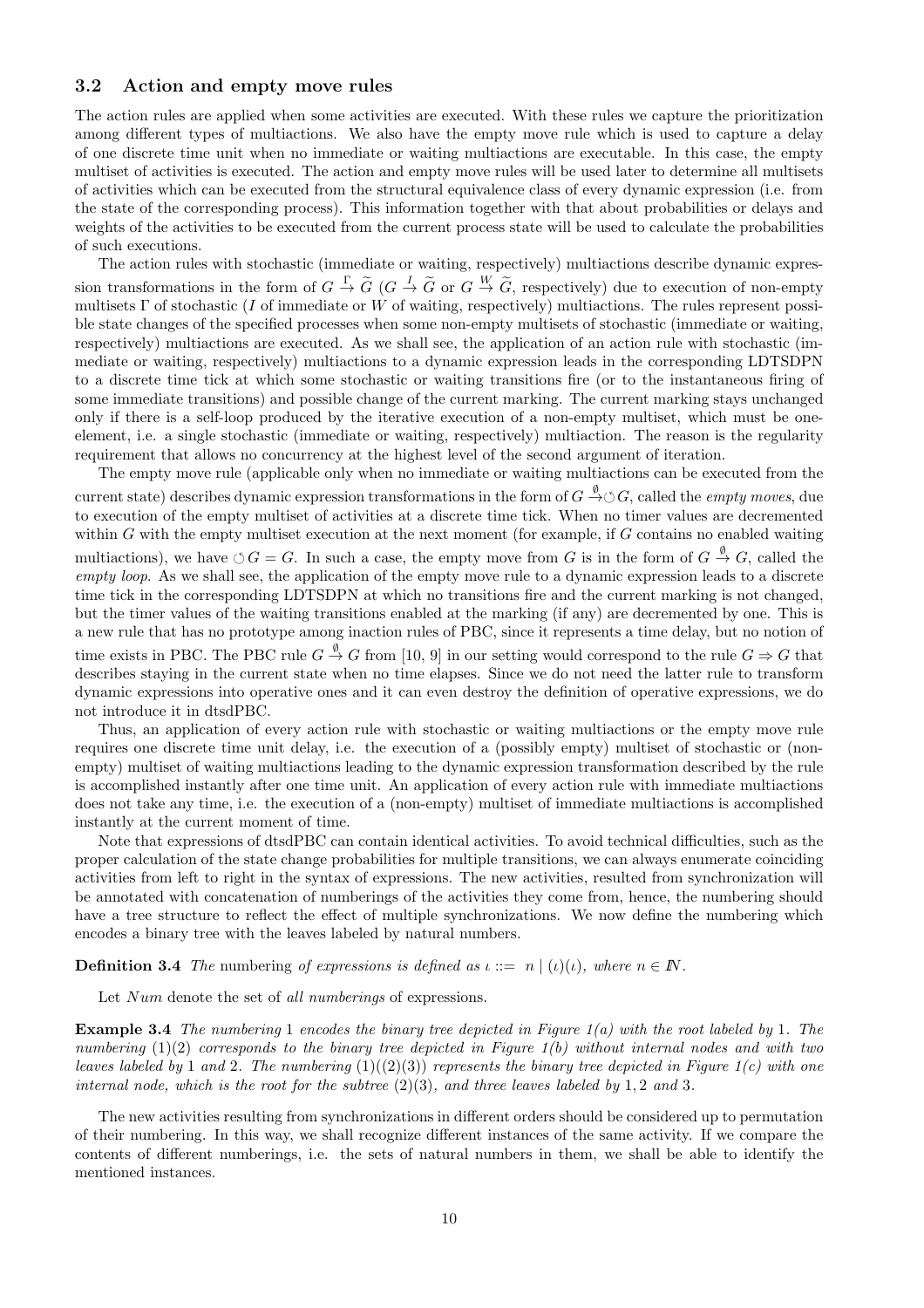

Figure 1: The binary trees encoded with the numberings 1,  $(1)(2)$  and  $(1)((2)(3))$ 

The *content* of a numbering  $\iota \in Num$  is

$$
Cont(\iota) = \begin{cases} \{\iota\}, & \iota \in \mathbb{N}; \\ Cont(\iota_1) \cup Cont(\iota_2), & \iota = (\iota_1)(\iota_2). \end{cases}
$$

After the enumeration, the multisets of activities from the expressions will become the proper sets. In the following, we suppose that the identical activities are enumerated when needed to avoid ambiguity. This enumeration is considered to be implicit.

**Definition 3.5** Let  $G \in OpRegDynExpr$ . We now define the set of all non-empty multisets of activities which can be potentially executed from G, denoted by  $Can(G)$ . Let  $(\alpha, \kappa) \in SD\mathcal{L}$ ,  $E, F \in RegStatExpr$ ,  $H \in$  $OpRegDynExpr$  and  $a \in Act$ .

- 1. If  $final(G)$  then  $Can(G) = \emptyset$ .
- 2. If  $G = \overline{(\alpha, \kappa)^{\delta}}$  and  $\kappa = \natural_{l}^{\theta}, \ \theta \in \mathbb{N}_{\geq 2}, \ l \in \mathbb{R}_{>0}, \ \delta \in \{2, \ldots, \theta\},\ \text{then } Can(G) = \emptyset.$
- 3. If  $G = \overline{(\alpha, \kappa)}$  and  $\kappa \in (0, 1)$  or  $\kappa = \mathfrak{h}_l^0$ ,  $l \in \mathbb{R}_{>0}$ , then  $Can(G) = \{\{(\alpha, \kappa)\}\}.$
- 4. If  $G = \overline{(\alpha, \kappa)^1}$  and  $\kappa = \natural_l^{\theta}, \ \theta \in \mathbb{N}_{\geq 1}, \ l \in \mathbb{R}_{>0}, \ then \ Can(G) = \{\{(\alpha, \kappa)\}\}.$
- 5. If  $\Upsilon \in Can(G)$  then  $\Upsilon \in Can(G \circ E)$ ,  $\Upsilon \in Can(E \circ G)$  ( $\circ \in \{\, \,,\,\,\parallel\}$ ),  $\Upsilon \in Can(G||H)$ ,  $\Upsilon \in Can(H||G)$ ,  $f(\Upsilon) \in Can(G[f]), \ \Upsilon \in Can(G \text{ is a})$  (when  $a, \hat{a} \notin \mathcal{A}(\Upsilon)$ ),  $\Upsilon \in Can(G \text{ sy } a)$ ,  $\Upsilon \in Can([G * E * F]),$  $\Upsilon \in Can([E * G * F]), \ \Upsilon \in Can([E * F * G]).$
- 6. If  $\Upsilon \in Can(G)$  and  $\Xi \in Can(H)$  then  $\Upsilon + \Xi \in Can(G||H)$ .
- 7. If  $\Upsilon \in Can(G \text{ sy } a)$  and  $(\alpha, \kappa), (\beta, \lambda) \in \Upsilon$  are different activities such that  $a \in \alpha, \hat{a} \in \beta$ , then
	- (a)  $(\Upsilon + {\alpha \oplus_{a} \beta, \kappa \cdot \lambda}) \ \rangle \ \ \ \ {\alpha, \kappa), (\beta, \lambda)} \in Can(G \text{ sy } a) \text{ if } \kappa, \lambda \in (0, 1);$

 $(b)$   $(\Upsilon + {\alpha \oplus_{\alpha} \beta, \sharp_{l+m}^{\theta}}) \setminus {\alpha, \kappa}, (\beta, \lambda)} \in Can(G \text{ sy } a) \text{ if } \kappa = \sharp_{l}^{\theta}, \lambda = \sharp_{m}^{\theta}, \theta \in \mathbb{N}, \ l, m \in \mathbb{R}_{>0}.$ When we synchronize the same multiset of activities in different orders, we obtain several activities with the same multiaction and probability or delay and weight parts, but with different numberings having the same content. Then we only consider a single one of the resulting activities to avoid introducing redundant ones.

For example, the synchronization of stochastic multiactions  $(\alpha, \rho)_1$  and  $(\beta, \chi)_2$  in different orders generates the activities  $(\alpha \oplus_{a} \beta, \rho \cdot \chi)_{(1)(2)}$  and  $(\beta \oplus_{a} \alpha, \chi \cdot \rho)_{(2)(1)}$ . Similarly, the synchronization of deterministic multiactions  $(\alpha, \xi_l^{\theta})_1$  and  $(\beta, \xi_m^{\theta})_2$  in different orders generates the activities  $(\alpha \oplus_{\alpha})$  $(\beta, \natural_{l+m}^{\theta})_{(1)(2)}$  and  $(\beta \oplus_a \alpha, \natural_{m+l}^{\theta})_{(2)(1)}$ . Since  $Cont((1)(2)) = \{1,2\} = Cont((2)(1)),$  in both cases, only the first activity (or, symmetrically, the second one) resulting from synchronization will appear in a multiset from  $Can(G \text{ sy } a)$ .

Note that if  $\Upsilon \in Can(G)$  then by definition of  $Can(G)$ ,  $\forall \Xi \subseteq \Upsilon$ ,  $\Xi \neq \emptyset$ , we have  $\Xi \in Can(G)$ .

Let  $G \in OpRegDynExpr$  and  $Can(G) \neq \emptyset$ . Obviously, if there are only stochastic (immediate or waiting, respectively) multiactions in the multisets from  $Can(G)$  then these stochastic (immediate or waiting, respectively) multiactions can be executed from G. Otherwise, besides stochastic ones, there are also deterministic (immediate and/or waiting) multiactions in the multisets from  $Can(G)$ . By the note above, there are non-empty multisets of deterministic multiactions in  $Can(G)$  as well, i.e.  $\exists \Upsilon \in Can(G) \ \Upsilon \in N_{fin}^{\mathcal{DL}} \setminus \{\emptyset\}$ . In this case, no stochastic can be executed from  $G$ , even if  $Can(G)$  contains non-empty multisets of stochastic multiactions, since deterministic multiactions have a priority over stochastic ones, and should be executed first. Further, if there are no stochastic, but both waiting and immediate multiactions in the multisets from  $Can(G)$ , then,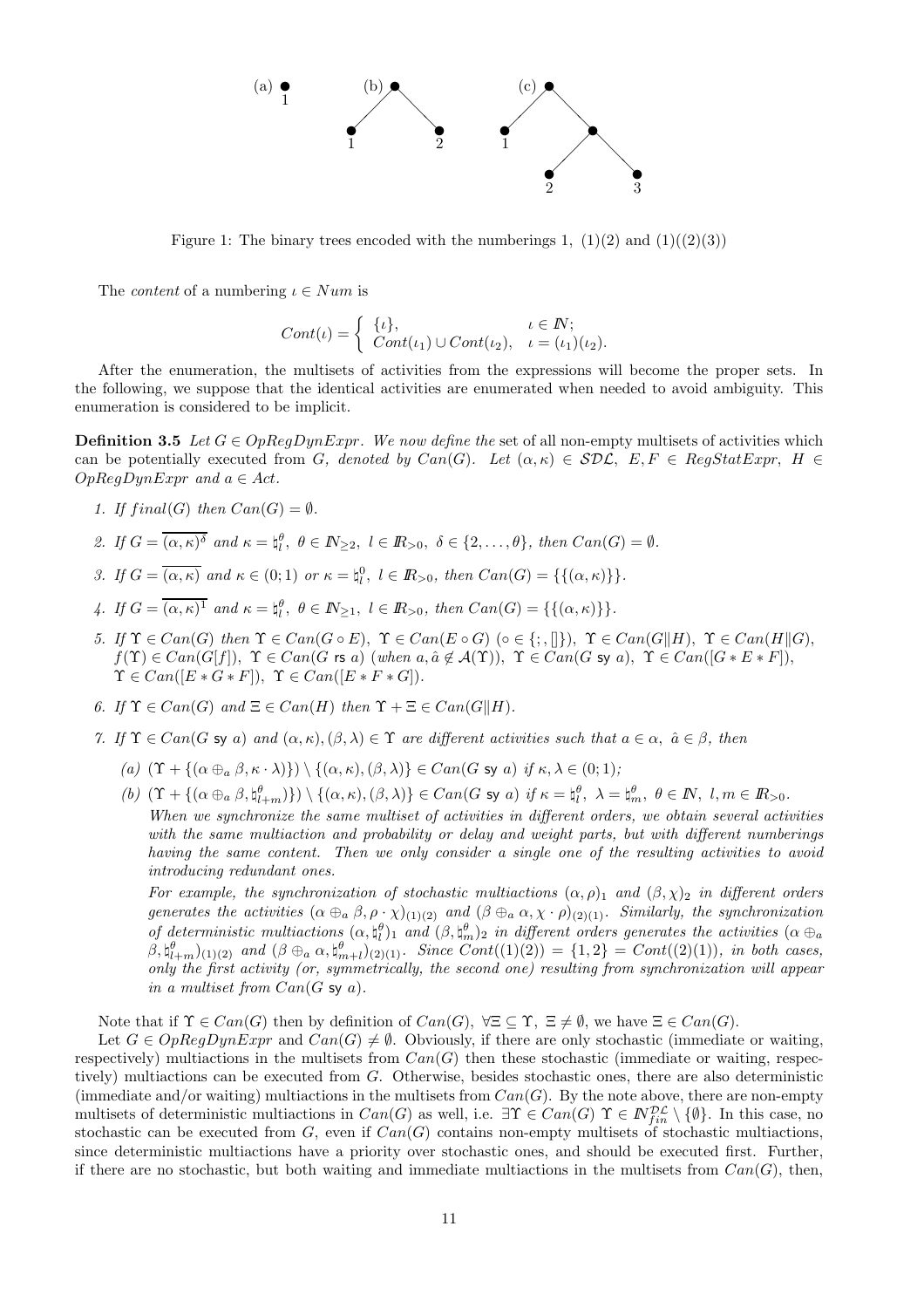analogously, no waiting multiactions can be executed from G, since immediate multiactions have a priority over waiting ones (besides that over stochastic ones).

When there are only waiting and, possibly, stochastic multiactions in the multisets from  $Can(G)$  then, from above, only waiting ones can be executed from G. Then just maximal non-empty multisets of waiting multiactions can be executed from G, since all non-conflicting waiting multiactions cannot wait anymore and they should occur at the next time moment with probability 1. The next definition formalizes these requirements.

**Definition 3.6** Let  $G \in OpRegDynExpr$ . The set of all non-empty multisets of activities which can be executed from G is

$$
Now(G) = \begin{cases} Can(G) \cap N_{fin}^{\mathcal{IL}}, & Can(G) \cap N_{fin}^{\mathcal{IL}} \neq \emptyset; \\ \{W \in Can(G) \cap N_{fin}^{\mathcal{UL}} \mid \forall V \in Can(G) \cap N_{fin}^{\mathcal{WL}} \mid W \subseteq V \Rightarrow V = W\}, & (Can(G) \cap N_{fin}^{\mathcal{IL}} \neq \emptyset; \\ Can(G), & (Can(G) \cap N_{fin}^{\mathcal{UL}} \neq \emptyset); \\ Can(G), & otherwise. \end{cases}
$$

Consider an operative dynamic expression  $G \in OpRegDynExpr$ . The expression G is s-tangible (stochastically tangible), denoted by  $stang(G)$ , if  $Now(G) \subseteq N_{fin}^{\mathcal{SL}} \setminus \{\emptyset\}$ . In particular, we have  $stang(G)$ , if  $Now(G) = \emptyset$ . The expression G is w-tangible (waitingly tangible), denoted by  $wtang(G)$ , if  $\emptyset \neq Now(G) \subseteq \mathbb{N}_{fin}^{W\mathcal{L}} \setminus \{\emptyset\}$ . The expression G is tangible, denoted by  $tang(G)$ , if  $stang(G)$  or  $wtang(G)$ , i.e.  $Now(G) \subseteq (N_{fin}^{SL} \cup N_{fin}^{WC}) \setminus \{\emptyset\}$ . Again, we particularly have  $tang(G)$ , if  $Now(G) = \emptyset$ . Otherwise, the expression G is vanishing, denoted by *vanish*(*G*), and in this case  $\emptyset \neq Now(G) \subseteq \mathbb{N}_{fin}^{\mathcal{IL}} \setminus \{\emptyset\}.$ 

For a (possibly non-operative) dynamic expression  $G \in RegDynExpr$ , we write  $stang(G)$  (wtang(G) or vanish(G), respectively), if  $\forall H \in [G]_{\approx} \cap OpRegDynExpr$ , we have stang(H) (wtang(H) or vanish(H), respectively). We write  $tang(G)$ , if  $stang(G)$  or  $wtang(G)$ . Note that the operative dynamic expressions from  $|G|_{\approx}$ may have different types in general. The following example demonstrates two operative dynamic expressions H and H' with  $H \approx H'$ , such that  $vanish(H)$ , but  $stang(H')$ .

Example 3.5 Let  $G = ((\{a\}, \natural_1^0) [](\{b\}, \natural_2^0)) || (\{c\}, \frac{1}{2})$  and  $G' = ((\{a\}, \natural_1^0) [](\{b\}, \natural_2^0)) || (\{c\}, \frac{1}{2})$ . Then  $G \approx G'$ ,  $since G \Leftarrow G'' \Rightarrow G' \text{ for } G'' = \overline{((a), \natural_1^0)[((b), \natural_2^0)][((c), \frac{1}{2}), \text{ but } Can(G) = \{\{(\{a\}, \natural_1^0)\}, \{(\{c\}, \frac{1}{2})\}, \{(\{a\}, \natural_1^0), (\{c\}, \frac{1}{2})\} \}$  $({c}, \frac{1}{2})\}, \text{ Can}(G') = {\{((b), \phi_2^0)\}, ((\{c\}, \frac{1}{2})\}, ((\{b\}, \phi_2^0), ((\{c\}, \frac{1}{2})\}) \text{ and } \text{Now}(G) = {\{((a), \phi_1^0)\}, ( \text{Now}(G') = \{((\{d\}, \phi_2^0)\}, (\{d, \phi_2^0\}, \{d, \phi_1^0\}, \{d, \phi_2^0\})\})$  $\{(\{b\}, \phi_2^0)\}\$ . Clearly, we have vanish(G) and vanish(G'). The executions like that of  $\{(\{c\}, \frac{1}{2})\}$  (and all multisets including it) from G and G′ must be disabled using preconditions in the action rules, since immediate multiactions have a priority over stochastic ones, hence, the former are always executed first.

Let  $H = \overline{(\lbrace a \rbrace, \natural_1^0)} \left[ \left( \lbrace b \rbrace, \frac{1}{2} \right) \text{ and } H' = (\lbrace a \rbrace, \natural_1^0) \left[ \left( \lbrace b \rbrace, \frac{1}{2} \right) \right]$ . Then  $H \approx H'$ , since  $H \Leftarrow H'' \Rightarrow H'$  for  $H'' =$  $(\{a\}, \natural_1^0) \big[ (\{b\}, \frac{1}{2}), \text{ but } \text{Can}(H) = \text{Now}(H) = \{ (\{a\}, \natural_1^0) \} \}$  and  $\text{Can}(H') = \text{Now}(H') = \{ (\{b\}, \frac{1}{2}) \}$ . We have vanish $(H)$ , but stang $(H')$ . To make the action rules correct under structural equivalence, the executions like that of  $\{(\{b\},\frac{1}{2})\}$  from H' must be disabled using preconditions in the action rules, since immediate multiactions have a priority over stochastic ones, hence, the choices between them are always resolved in favour of the former.

In Table 3, we define the action and empty move rules. In the table,  $(\alpha, \rho), (\beta, \chi) \in \mathcal{SL}, (\alpha, \natural_l^0), (\beta, \natural_m^0) \in \mathcal{IL}$ and  $(\alpha, \xi_l^{\theta}), (\beta, \xi_m^{\theta}) \in \mathcal{WL}$  Further,  $E, F, K \in RegStatexpr$ ,  $G, H \in SatOpRegDynExpr$ ,  $\widetilde{G}, \widetilde{H} \in RegDynExpr$ and  $a \in Act$ . Moreover,  $\Gamma, \Delta \in \mathbb{N}_{fin}^{\mathcal{SL}} \setminus \{\emptyset\}, \ \Gamma' \in \mathbb{N}_{fin}^{\mathcal{SL}}, \ I, J \in \mathbb{N}_{fin}^{\mathcal{IL}} \setminus \{\emptyset\}, \ I' \in \mathbb{N}_{fin}^{\mathcal{IL}}, \ V, W \in \mathbb{N}_{fin}^{\mathcal{VL}} \setminus \{\emptyset\}, \ V' \in \mathbb{N}_{fin}^{\mathcal{IL}} \setminus \{\emptyset\}, \ V' \in \mathbb{N}_{fin}^{\mathcal{IL}} \setminus \{\emptyset\}, \ V' \in \mathbb$  $\mathbb{N}_{fin}^{\mathcal{W}\mathcal{L}}$  and  $\Upsilon \in \mathbb{N}_{fin}^{\mathcal{SDL}} \setminus \{\emptyset\}.$ 

We use the following abbreviations in the names of the rules from the table: "E" for "Empty move", "B" for "Basis case", "S" for "Sequence", "C" for "Choice", "P" for "Parallel", "L" for "reLabeling", "R" for "Restriction", "I" for "Iteraton" and "Sy" for "Synchronization". The first rule in the table is the empty move rule E. The other rules are the action rules, describing transformations of dynamic expressions, which are built using particular algebraic operations. If we cannot merge the rules with stochastic, immediate ans waiting multiactions in one rule for some operation then we get the coupled action rules. In such cases, the names of the action rules with stochastic multiactions have a suffix 's', those with immediate multiactions have a suffix 'i', and those with waiting multiactions have a suffix 'w'. To make presentation more compact, the action rules with double conclusion are combined from two distinct action rules with the same premises.

Almost all the rules in Table 3 (excepting E, Bw, P2s, P2i, P2w, Sy2s, Sy2i and Sy2w) resemble those of gsPBC, but the former correspond to execution of multisets of activities, not of single activities, as in the latter, and our rules have simpler preconditions (if any), since all immediate multiactions in dtsdPBC have the same priority level, unlike those of gsPBC.

The preconditions in rules E, Cs, P1s, and I2s are needed to ensure that (possibly empty) multisets of stochastic multiactions are executed only from *s-tangible* saturated operative dynamic expressions, such that all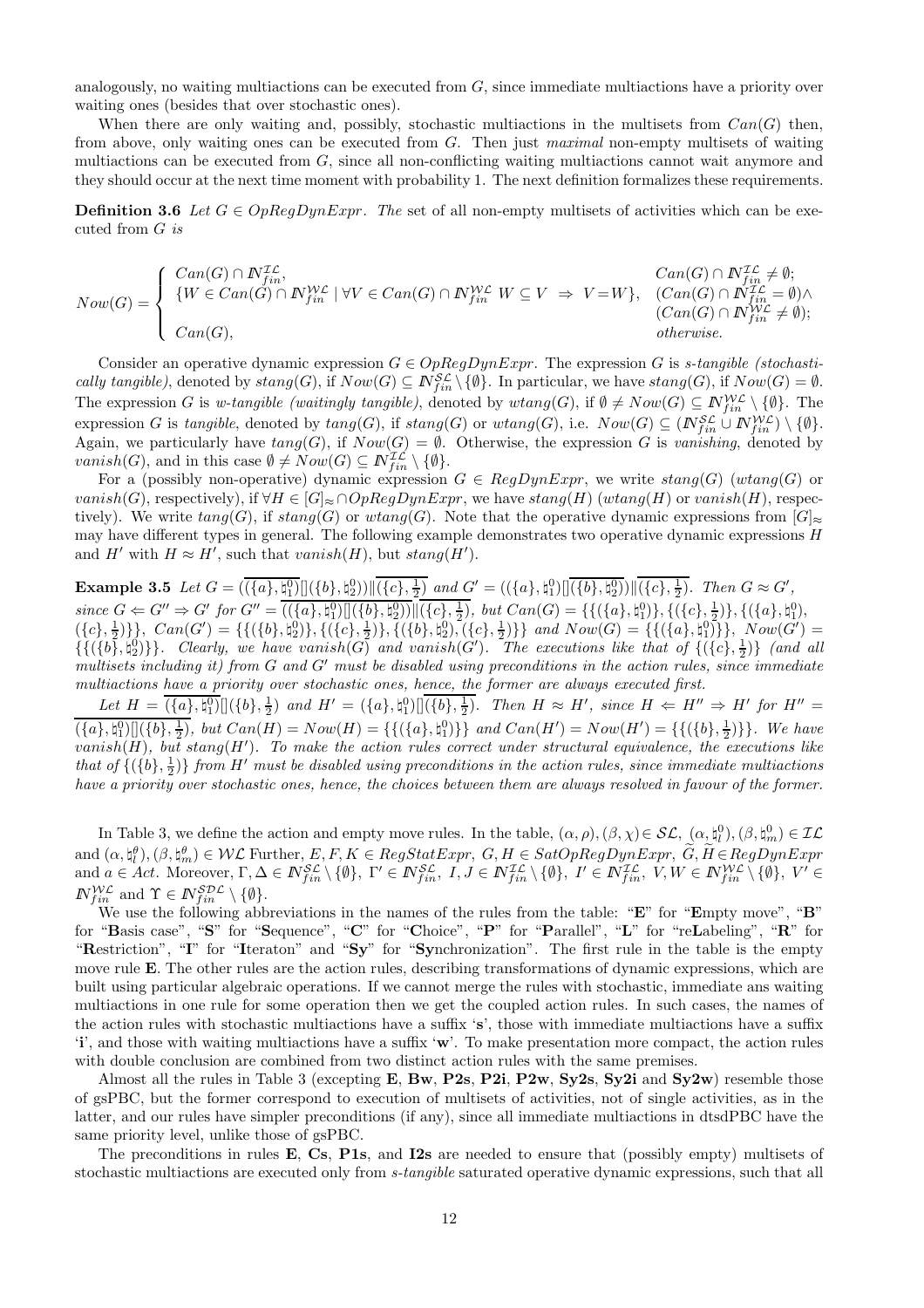Table 3: Action and empty move rules

| $\mathbf{E}\xrightarrow[\alpha]{\text{stang}(G)} \qquad \qquad \mathbf{Bs} \xrightarrow[\alpha,\rho) \xrightarrow{\{(\alpha,\rho)\}} (\alpha,\rho)$<br>$G \stackrel{\emptyset}{\rightarrow} \circlearrowleft G$                                                                                                      | <b>Bi</b> $\overline{(\alpha, \natural_l^0)} \stackrel{\{(\alpha, \natural_l^0)\}}{\longrightarrow} (\alpha, \natural_l^0)$ <b>Bw</b> $\overline{(\alpha, \natural_l^{\theta})^1} \stackrel{\{\alpha, \natural_l^{\theta}\}}{\longrightarrow} (\alpha, \natural_l^{\theta})$                                   |
|----------------------------------------------------------------------------------------------------------------------------------------------------------------------------------------------------------------------------------------------------------------------------------------------------------------------|----------------------------------------------------------------------------------------------------------------------------------------------------------------------------------------------------------------------------------------------------------------------------------------------------------------|
| $\mathbf{S} \xrightarrow[G; E \xrightarrow{\Upsilon} \widetilde{G}; E, E; G \xrightarrow{\Upsilon} E; \widetilde{G}]$                                                                                                                                                                                                | $\textbf{Cs} \xrightarrow{G \xrightarrow{\Gamma} \widetilde{G}, \ \neg init(G) \vee (init(G) \wedge stand(\overline{E}))} G \parallel E \xrightarrow{\Gamma} \widetilde{G} \parallel \rfloor E, \ E \parallel G \xrightarrow{\Gamma} \perp E \parallel \widetilde{G}$                                          |
| Ci $\frac{G \stackrel{I}{\rightarrow} \widetilde{G}}{G \parallel E \stackrel{I}{\rightarrow} \widetilde{G} \parallel \parallel E, E \parallel G \stackrel{I}{\rightarrow} \parallel E \parallel \widetilde{G}}$                                                                                                      | $\text{Cw} \xrightarrow{G \xrightarrow{V} \widetilde{G}, \ \neg init(G) \vee (init(G) \wedge tang(\overline{E}))} G  E \xrightarrow{V} \widetilde{G}  JE, E  G \xrightarrow{V}  E  \widetilde{G}$                                                                                                              |
| <b>P1s</b> $\frac{G \overset{\Gamma}{\rightarrow} \widetilde{G}, \ \text{stang}(H)}{G \  H \overset{\Gamma}{\rightarrow} \widetilde{G} \  \circ H, \ H \  G \overset{\Gamma}{\rightarrow} \circ H \  \widetilde{G} }$                                                                                                | <b>P1i</b> $\frac{G \stackrel{I}{\rightarrow} \widetilde{G}}{G \  H \stackrel{I}{\rightarrow} \widetilde{G} \  H, H \  G \stackrel{I}{\rightarrow} H \  \widetilde{G}}$                                                                                                                                        |
| <b>P1w</b> $\frac{G \overset{V}{\rightarrow} \widetilde{G}, \ \text{stang}(H)}{G \parallel H \overset{V}{\rightarrow} \widetilde{G} \parallel \circ H, \ \text{H} \parallel G \overset{V}{\rightarrow} \circ H \parallel \widetilde{G}}$                                                                             | <b>P2s</b> $\frac{G \overset{\Gamma}{\rightarrow} \widetilde{G}, H \overset{\Delta}{\rightarrow} \widetilde{H}}{G \  H \overset{\Gamma + \Delta}{\rightarrow} \widetilde{G} \  \widetilde{H}}$                                                                                                                 |
| <b>P2i</b> $\frac{G \stackrel{I}{\rightarrow} \widetilde{G}, H \stackrel{J}{\rightarrow} \widetilde{H}}{H}$<br>$G  H \stackrel{I+J}{\longrightarrow} \widetilde{G}  \widetilde{H}$                                                                                                                                   | $\mathbf{P2w} \xrightarrow[G][H]{} \overbrace{G \parallel H} \xrightarrow{V+W}{} \widetilde{G} \parallel \widetilde{H}$                                                                                                                                                                                        |
| $\mathbf{L}\xrightarrow[G[f]\xrightarrow{f(\Upsilon)}\widetilde{G}[f]$                                                                                                                                                                                                                                               | $\mathbf{R} \xrightarrow[G \to \widetilde{G}, a, \hat{a} \notin \mathcal{A}(\Upsilon)]$<br>$G$ rs $\overset{\Upsilon}{a} \to \widetilde{G}$ rs $\overset{\Upsilon}{a}$                                                                                                                                         |
| $\begin{array}{ccc}\n & G \stackrel{\text{def}}{\rightarrow} \widetilde{G} \\  & G \stackrel{\text{def}}{\rightarrow} \widetilde{G}\n\end{array}$<br>$[G * E * F] \stackrel{\Upsilon}{\rightarrow} [\widetilde{G} * E * F]$                                                                                          | <b>12s</b> $\frac{G \overset{\Gamma}{\rightarrow} \widetilde{G}, \ \neg init(G) \vee (init(G) \wedge stang(\overline{F}))}{[E * G * F] \overset{\Gamma}{\rightarrow} [E * \widetilde{G} * [F], [E * F * G] \overset{\Gamma}{\rightarrow} [E * [F * \widetilde{G}]]]$                                           |
| I2i $G \stackrel{I}{\rightarrow} \widetilde{G}$<br>$\overline{[E*G*F] \xrightarrow{I} [E*\widetilde{G}*]F]}, \ \overline{[E*F*G] \xrightarrow{I} [E*]F*\widetilde{G}]}$                                                                                                                                              | $\textbf{I2w}\frac{G \overset{V}{\rightarrow} \widetilde{G}, \ \neg init(G) \lor (init(G) \land tang(\overline{F}))}{[E * G * F] \overset{V}{\rightarrow} [E * \widetilde{G} *]F], \ [E * F * G] \overset{V}{\rightarrow} [E *]F * \widetilde{G}]}$                                                            |
| Sy1 $\frac{G \stackrel{\text{T}}{\rightarrow} \tilde{G}}{G \text{ sy } a \stackrel{\text{T}}{\rightarrow} \tilde{G} \text{ sy } a}$                                                                                                                                                                                  | Sy2s $\frac{G \text{ sy } a \xrightarrow{\Gamma'+((\alpha,\rho))+((\beta,\chi))} \widetilde{G} \text{ sy } a, a \in \alpha, \hat{a} \in \beta}{G \text{ sy } a \xrightarrow{\Gamma'+((\alpha \oplus a\beta,\rho \cdot \chi))} \widetilde{G} \text{ sy } a}$                                                    |
| $\textbf{Sy2i} \xrightarrow{G \text{ sy } a} \xrightarrow{I'+ \{(\alpha, \natural_l^0)\} + \{(\beta, \natural_m^0)\}} \widetilde{G} \text{ sy } a, \ a \in \alpha, \ \hat{a} \in \beta \\ \xrightarrow{G \text{ sy } a} \xrightarrow{I'+ \{(\alpha \oplus_a \beta, \natural_{l+m}^0)\}} \widetilde{G} \text{ sy } a$ | $\textbf{Sy2w}\xrightarrow{G\text{ sy }a\xrightarrow{V'+\{(\alpha,\natural^{\theta}_{l})\}+\{(\beta,\natural^{\theta}_{m})\}}{\widetilde{G}\text{ sy }a,\ a\in\alpha,\ \hat{a}\in\beta}\xrightarrow{V'+\{(\alpha\oplus_a\beta,\natural^{\theta}_{l+m})\}}{\widetilde{G}\text{ sy }a}\widetilde{G}\text{ sy }a$ |

dynamic expressions structurally equivalent to them are s-tangible as well. For example, if  $init(G)$  in rule Cs then  $G \approx \overline{F}$  for some static expression F and  $G||E \approx \overline{F||E} \approx \overline{F||E} \approx F||\overline{E}$ . Hence, it should be guaranteed that stang(F| $\overline{E}$ ), which holds iff stang( $\overline{E}$ ). The case  $E[[G]$  is treated similarly. In rule **P1s**, assuming that stang( $G$ ), it should be guaranteed that  $stang(G||H)$  and  $stang(H||G)$ , which holds iff  $stang(H)$ . The precondition in rule I2s is analogous to that in rule Cs.

Analogously, the preconditions in rules  $\mathbf{C}\mathbf{w}$ , and  $\mathbf{I2}\mathbf{w}$  are needed to ensure that non-empty multisets of waiting multiactions are executed only from *tangible* saturated operative dynamic expressions, such that all dynamic expressions structurally equivalent to them are tangible as well. This requirement (about tangible expressions) means that only (possibly empty) multisets of stochastic multiactions or non-empty multisets of waiting multiactions, and no immediate multiactions, can be executed from the subprocess H that is composed alternatively (in choice) with the subprocess  $G$ . Hence, the multiset W of waiting multiactions, executed from  $G$ , can also be executed from the composition of  $G$  and  $H$ , since immediate multiactions cannot occur from H. Otherwise, it would prevent the execution of W from  $G$  in the composite process, by disregarding the alternative choice of the branch specified by  $H$ , due to the zero delays and priority (captured by all action rules) of immediate multiactions over all other multiaction types.

The precondition in rule  $\text{PIw}$  is an exception from the above, and is needed to ensure that non-empty multisets of waiting multiactions are executed only from *s-tangible* saturated operative dynamic expressions, such that all dynamic expressions structurally equivalent to them are s-tangible as well. This stricter requirement (about s-tangible, instead of just tangible, expressions) means that only (possibly empty) multisets of stochastic multiactions, and no immediate or waiting multiactions, can be executed from the subprocess  $H$  that is composed concurrently (in parallel) with the subprocess  $G$ . Hence, the multiset  $W$  of waiting multiactions, executed from G, is also a maximal (by the inclusion relation) multiset that can be executed from the parallel composition of G and H. The reason is that only the timers decrement by one time unit (by applying rule  $\bf{E}$ ) is actually possible in H while executing W from  $G$ , due to priority (captured by all action rules) of waiting multiactions over stochastic ones. Thus, taking the rule precondition  $stang(H)$  instead of  $tang(H)$  preserves maximality of the steps consisting of waiting multiactions while applying parallel composition.

In rules P1s and P1w, the timer value decrementing by one  $\circ$  H, applied to the s-tangible saturated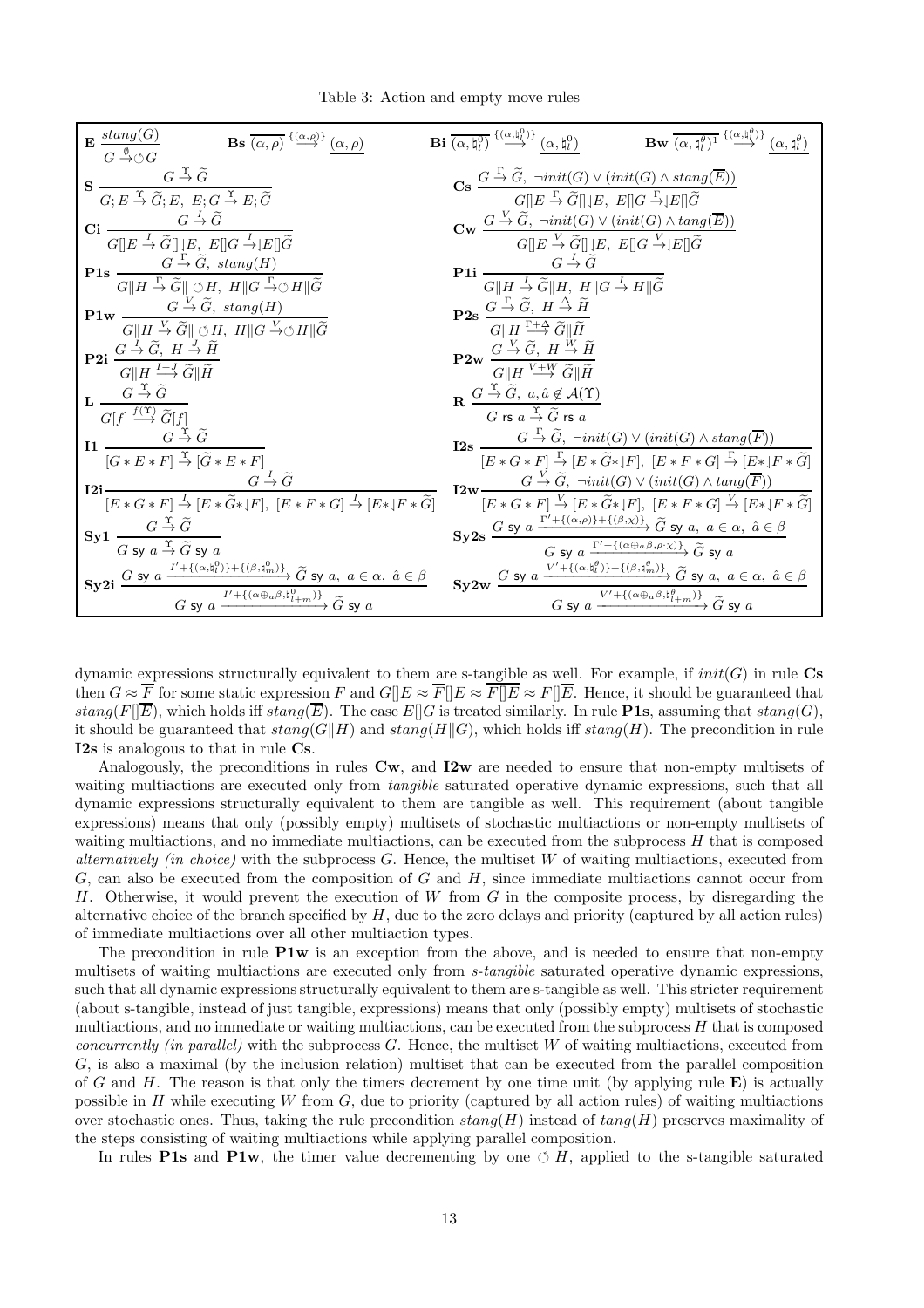operative dynamic expression  $H$  that is composed in parallel with  $G$ , from which stochastic multiactions are executed at the next time tick, is used to maintain the time progress uniformity in the composite expression. Although rules P1s and P1w can be merged, we have not done it, aiming to emphasize the exceptional precondition in rule P1w.

In rules Cs, Ci and Cw, the timer values discarding  $|E$ , applied to the static expression E that is composed in choice with  $G$ , from which activities are executed, signifies that the timer values of the non-chosen subexpression (branch) become irrelevant in the composite expression and thus may be removed. Analogously, in rules I2s, I2i and I2w, the timer values discarding  $|F|$  is applied to the static expression F that is an alternative to G, from which activities are executed, since the choice is always made between the body and termination subexpressions of the composite iteration expression (between the second and third arguments of iteration).

Rule E corresponds to one discrete time unit delay (passage of one unit of time) while executing no activities and therefore it has no analogues among the rules of gsPBC that adopts the continuous time model. Rule **E** is a global one, i.e. it is applied only to the whole (topmost level of) expressions, rather than to their parts. The reason is that all other action rules describe dynamic expressions transformations due to execution of non-empty multisets of activities. Hence, the actionless time move described by rule E cannot "penetrate" with action rules through the expressions structure. This guarantees that time progresses uniformly in all their subexpressions.

Rule Bw differs from the more standard ones Bs and Bi that both resemble rule B in gsPBC. The reason is that in Bw, the overlined waiting multiaction has an extra superscript '1', indicating that one time unit is remained until the multiaction's execution (RTE equals one) that should follow in the next moment.

Rules P2s, P2i and P2w have no similar rules in gsPBC, since interleaving semantics of the algebra allows no simultaneous execution of activities. On the other hand, P2s, P2i and P2w have in PBC the analogous rule PAR that is used to construct step semantics of the calculus, but the former two rules correspond to execution of multisets of activities, unlike that of multisets of multiactions in the latter rule. Rules P2s, P2i and P2w cannot be merged, since otherwise simultaneous execution of different types of multiactions would be allowed.

Rules Sy2s, Sy2i and Sy2w differ from the corresponding synchronization rules in gsPBC, since the probability or the weight of synchronization in the former rules and the rate or the weight of synchronization in the latter rules are calculated in two distinct ways. Rules Sy2i and Sy2w cannot be merged, since otherwise synchronous execution of immediate and waiting multiactions would be allowed.

Rule  $Sy2s$  establishes that the synchronization of two stochastic multiactions is made by taking the product of their probabilities, since we are considering that both must occur for the synchronization to happen, so this corresponds, in some sense, to the probability of the independent event intersection, but the real situation is more complex, since these stochastic multiactions can also be executed in parallel. Nevertheless, when scoping (the combined operation consisting of synchronization followed by restriction over the same action [9]) is applied over a parallel execution, we get as final result just the simple product of the probabilities, since no normalization is needed there. Multiplication is an associative and commutative binary operation that is distributive over addition, i.e. it fulfills all practical conditions imposed on the synchronization operator in [24]. Further, if both arguments of multiplication are from (0; 1) then the result belongs to the same interval, hence, multiplication naturally maintains probabilistic compositionality in our model. Our approach is similar to the multiplication of rates of the synchronized actions in MTIPP [23] in the case when the rates are less than 1. Moreover, for the probabilities  $\rho$  and  $\chi$  of two stochastic multiactions to be synchronized we have  $\rho \cdot \chi$  $\min{\{\rho, \chi\}}$ , i.e. multiplication meets the performance requirement stating that the probability of the resulting synchronized stochastic multiaction should be less than the probabilities of the two ones to be synchronized. While performance evaluation, it is usually supposed that the execution of two components together require more system resources and time than the execution of each single one. This resembles the *bounded capacity* assumption from [24]. Thus, multiplication is easy to handle with and it satisfies the algebraic, probabilistic, time and performance requirements. Therefore, we have chosen the product of the probabilities for the synchronization. See also [13, 12] for a discussion about binary operations producing the rates of synchronization in the continuous time setting.

In rules Sy2i and Sy2w, we sum the weights of two synchronized immediate (waiting, respectively) multiactions, since the weights can be interpreted as the rewards [50], thus, we collect the rewards. Moreover, we express that the synchronized execution of immediate (waiting) multiactions has more importance than that of every single one. The weights of immediate and waiting (i.e. deterministic) multiactions can also be seen as bonus rewards associated with transitions [6]. The rewards are summed during synchronized execution of immediate (waiting) multiactions, since in that case all the synchronized activities can be seen as participated in the execution. We prefer to collect more rewards, thus, the transitions providing greater rewards will have a preference and they will be executed with a greater probability. In particular, since execution of immediate multiactions takes no time, we prefer to collect in a step (parallel execution) as many synchronized immediate multiactions as possible to get more significant progress in behaviour. Under behavioural progress we understand an advance in executing activities, which does not always imply a progress in time, as in the case when the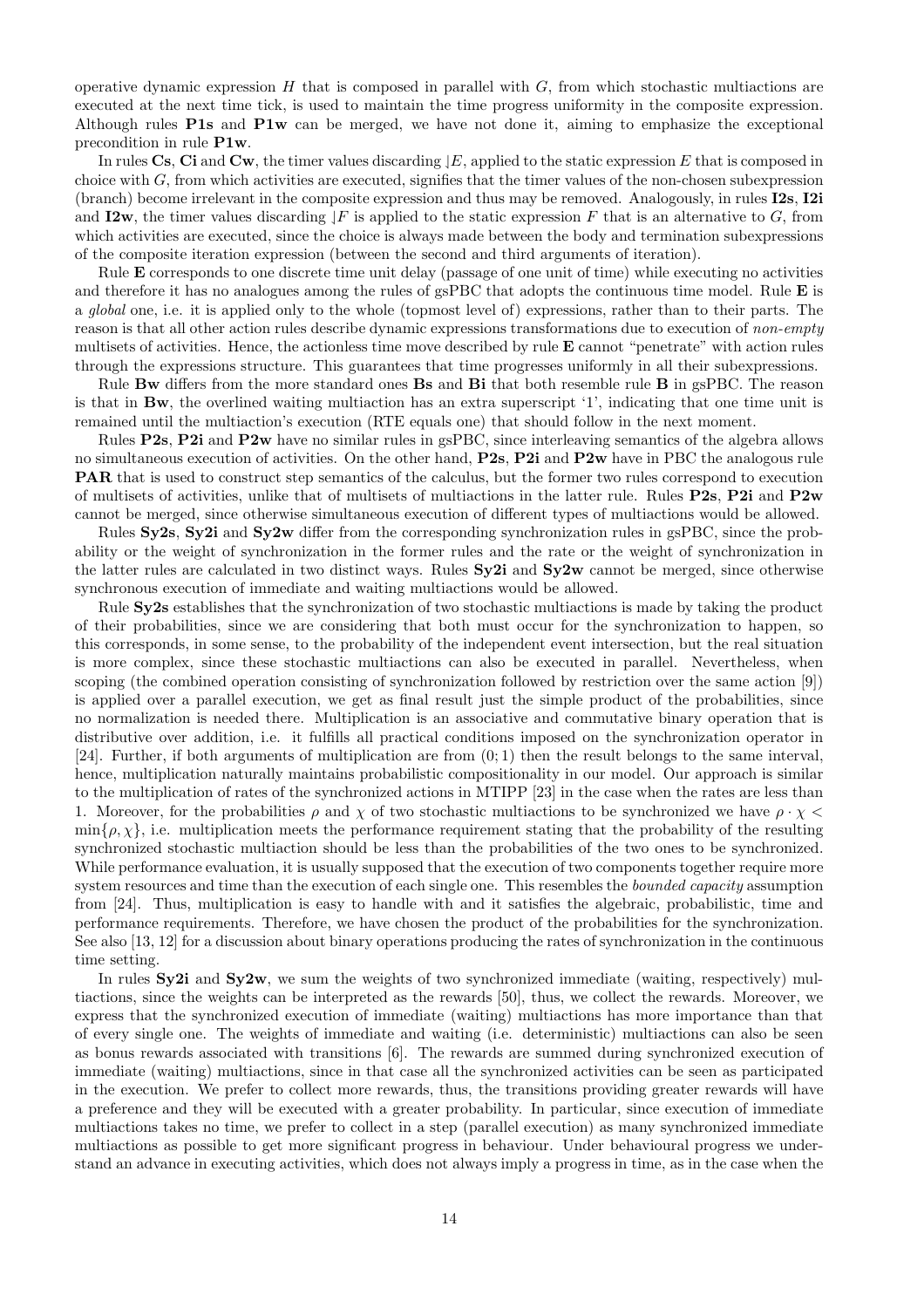| Rules                                | State change | Time progress | Activities execution |
|--------------------------------------|--------------|---------------|----------------------|
| Inaction rules                       |              |               |                      |
| Action rules                         |              |               |                      |
| (stochastic or waiting multiactions) |              |               |                      |
| Action rules                         |              |               |                      |
| (immediate multiactions)             |              |               |                      |
| Empty move rule                      |              |               |                      |

Table 4: Comparison of inaction, action and empty move rules

activities are immediate multiactions. This aspect will be used later, while evaluating performance via analysis of the embedded discrete time Markov chains (EDTMCs) of expressions. Since every state change in EDTMC takes one unit of (its local) time, greater advance in operation of the EDTMC allows one to calculate quicker many performance indices. As for waiting multiactions, only the maximal multisets of them, executable from a state, occur with a time tick. The reason is that each waiting multiaction has a probability 1 to occur in the next moment, when the remaining time of its timer (RTE) equals one and there exist no conflicting waiting multiactions. Hence, all waiting multiactions with the RTE being one that are executable together from a state must participate in a step from that state. Since there may exist different such maximal multisets of waiting multiactions, a probabilistic choice among all possible steps is made, imposed by the weights of those multiactions. Thus, the steps of waiting multiactions always produce maximal overall weights, but they are mainly used to calculate the probabilities of alternative maximal steps rather than the cumulative bonus rewards.

We do not have self-synchronization, i.e. synchronization of an activity with itself, since all the (enumerated) activities executed together are considered to be different. This allows us to avoid rather cumbersome and unexpected behaviour, as well as many technical difficulties [9].

Notice that the timers of all waiting multiactions that lose their enabledness when a state change occurs become inactive (turned off) and their values become irrelevant while the timers of all those preserving their enabledness continue running with their stored values. Hence, we adopt the enabling memory memory policy [41, 1, 2, 3] when the process states are changed and the enabledness of deterministic multiactions is possibly modified (remember that immediate multiactions may be seen as those with the timers displaying a single value 0, so we do not need to store their values). Then the timer values of waiting multiactions are taken as the enabling memory variables.

In Table 4, inaction rules, action rules (with stochastic or immediate, or waiting multiactions) and empty move rule are compared according to the three questions about their application: whether it changes the current state, whether it leads to a time progress, and whether it results in execution of some activities. Positive answers to the questions are denoted by the plus sign while negative ones are specified by the minus sign. If both positive and negative answers can be given to some of the questions in different cases then the plus-minus sign is written. Notice that the process states are considered up to structural equivalence of the corresponding expressions, and time progress is not regarded as a state change.

### 3.3 Transition systems

We now construct labeled probabilistic transition systems associated with dynamic expressions. The transition systems are used to define the operational semantics of dynamic expressions.

Let G be a dynamic expression and  $s = [G]_{\approx}$ . The set of all multisets of activities executable in s is defined as  $Exec(s) = \{ \Upsilon \mid \exists H \in s \exists \widetilde{H} \ H \stackrel{\Upsilon}{\rightarrow} \widetilde{H} \}.$  Here  $H \stackrel{\Upsilon}{\rightarrow} \widetilde{H}$  is an inference by the rules from Table 3.

It can be proved by induction on the structure of expressions that  $\Upsilon \in \mathit{Exec}(s) \setminus \{\emptyset\}$  implies  $\exists H \in s \Upsilon$  $Now(H)$ . The reverse statement does not hold in general, as the next example shows.

**Example 3.6** Let H, H' be from Example 3.5 and  $s = [H]_{\approx} = [H']_{\approx}$ . We have  $Now(H) = \{\{(\{a\}, \{\{\{a\}\}, \{\{\})\}\}\}$  and  $Now(H') = \{\{(\{b\},\frac{1}{2})\}\}\$ . Since only rules Ci and Bi can be applied to H while no action rule can be applied to H', we get  $Exec(s) = \{ \{ (\{a\}, \{a\}) \} \}$ . Then, for  $H' \in s$  and  $\Upsilon = \{ (\{b\}, \frac{1}{2}) \} \in Now(H')$ , we obtain  $\Upsilon \notinExec(s)$ .

The state s is s-tangible (stochastically tangible) if  $Exec(s) \subseteq N_{fin}^{SL}$ . For an s-tangible state s we always have  $\emptyset \in Excel(s)$  by rule **E**, hence, we may have  $Exec(s) = \{\emptyset\}$ . The state s is w-tangible (waitingly tangible) if  $Exec(s) \subseteq N_{fin}^{W\mathcal{L}} \setminus \{\emptyset\}$ . The state s is tangible if it is s-tangible or w-tangible, i.e.  $Exec(s) \subseteq N_{fin}^{SL} \cup N_{fin}^{W\mathcal{L}}$ .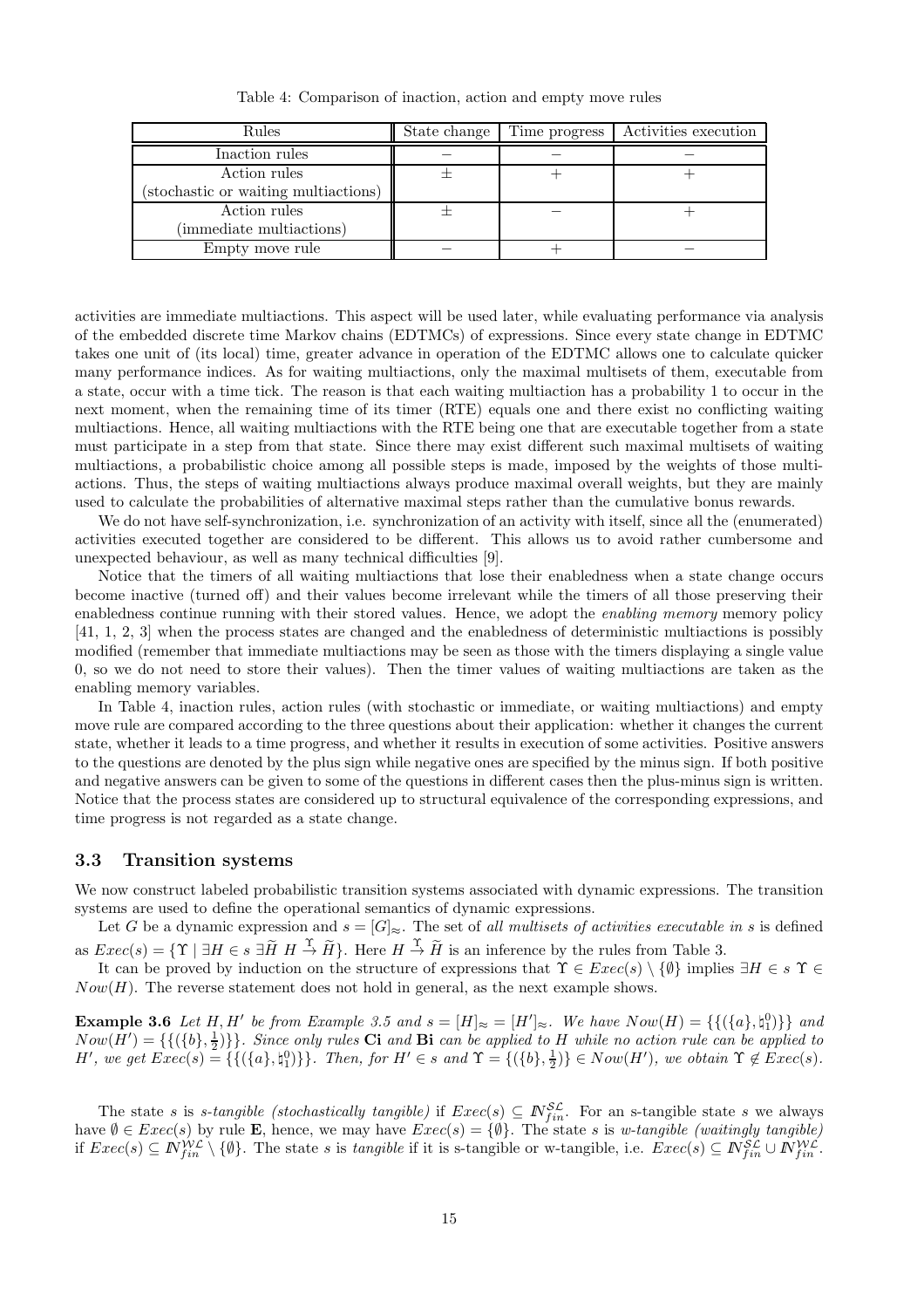Again, for tangible states we may have  $\emptyset \in Excel(s)$  and  $Exec(s) = \{\emptyset\}$ . Otherwise, the state s is vanishing, and in this case  $Exec(s) \subseteq N_{fin}^{\mathcal{IL}} \setminus \{\emptyset\}.$ 

Note that if  $\Upsilon \in \text{Exec}(s)$  and  $\Upsilon \in \mathbb{N}_{fin}^{\mathcal{SL}} \cup \mathbb{N}_{fin}^{\mathcal{IL}}$  then by rules **P2s**, **P2i**, **Sy2s**, **Sy2i** and definition of  $Exec(s) \,\forall \Xi \subseteq \Upsilon, \, \Xi \neq \emptyset$ , we have  $\Xi \in Excel(s)$ , i.e.  $2^{\Upsilon} \setminus {\emptyset} \subseteq Excel(s)$ .

Since the inaction rules only distribute and move upper and lower bars along the syntax of dynamic expressions, all  $H \in s$  have the same underlying static expression F. Process expressions always have a finite length, hence, the number of all (enumerated) activities and the number of all operations in the syntax of F are finite as well. The action rules  $S_y2s$ ,  $S_y2i$  and  $S_y2w$  are the only ones that generate new activities. They result from the handshake synchronization of actions and their conjugates belonging to the multiaction parts of the first and second constituent activity, respectively. Since we have a finite number of operators  $s\gamma$  in F and all the multiaction parts of the activities are finite multisets, the number of the new synchronized activities is also finite. The action rules contribute to  $Exec(s)$  (in addition to the empty set, if rule **E** is applicable) only the sets consisting both of activities from F and the new activities, produced by  $Sy2s$ ,  $Sy2i$  and  $Sy2w$ . Since we have a finite number n of all such activities, we get  $|Exec(s)| \leq 2^{n} < \infty$ . Thus, summation and multiplication by elements from the finite set  $Exec(s)$  are well-defined. Similar reasoning can be used to demonstrate that for all dynamic expressions H (not just for those from s),  $Now(H)$  is a finite set.

**Definition 3.7** The derivation set of a dynamic expression  $G$ , denoted by  $DR(G)$ , is the minimal set such that

- $[G]_{\approx} \in DR(G)$ :
- if  $[H]_{\approx} \in DR(G)$  and  $\exists \Upsilon \ H \stackrel{\Upsilon}{\rightarrow} \widetilde{H}$  then  $[\widetilde{H}]_{\approx} \in DR(G)$ .

The set of all s-tangible states from  $DR(G)$  is denoted by  $DR_{ST}(G)$ , and the set of all w-tangible states from  $DR(G)$  is denoted by  $DR_{WT}(G)$ . The set of all tangible states from  $DR(G)$  is denoted by  $DR_T(G)$  $DR_{ST}(G) \cup DR_{WT}(G)$ . The set of all vanishing states from  $DR(G)$  is denoted by  $DR_V(G)$ . Obviously,  $DR(G) = DR_T(G) \oplus DR_V(G) = DR_{ST}(G) \oplus DR_{WT}(G) \oplus DR_V(G)$ , where  $\oplus$  denotes disjoint union.

Let now G be a dynamic expression and  $s, \tilde{s} \in DR(G)$ .

Let  $\Upsilon \in \text{Exec}(s) \setminus \{\emptyset\}$ . The probability that the multiset of stochastic multiactions  $\Upsilon$  is ready for execution in s or the weight of the multiset of deterministic multiactions  $\Upsilon$  which is ready for execution in s is

$$
PF(\Upsilon,s) = \begin{cases} \prod_{(\alpha,\rho) \in \Upsilon} \rho \cdot \prod_{\{(\beta,\chi)\} \in E \text{vec}(s) | (\beta,\chi) \notin \Upsilon\}} (1-\chi), & s \in DR_{ST}(G); \\ \sum_{(\alpha,\natural^{\theta}_{l}) \in \Upsilon} l, & s \in DR_{WT}(G) \cup DR_{V}(G). \end{cases}
$$

In the case  $\Upsilon = \emptyset$  and  $s \in DR_{ST}(G)$  we define

$$
PF(\emptyset, s) = \begin{cases} \prod_{\{(\beta, \chi)\}\in \text{Exec}(s)} (1 - \chi), & \text{Exec}(s) \neq \{\emptyset\}; \\ 1, & \text{Exec}(s) = \{\emptyset\}. \end{cases}
$$

If  $s \in DR_{ST}(G)$  and  $Exec(s) \neq \{\emptyset\}$  then  $PF(\Upsilon, s)$  can be interpreted as a joint probability of independent events (in a probability sense, i.e. the probability of intersection of these events is equal to the product of their probabilities). Each such an event consists in the positive or the negative decision to be executed of a particular stochastic multiaction. Every executable stochastic multiaction decides probabilistically (using its probabilistic part) and independently (from others), if it wants to be executed in s. If  $\Upsilon$  is a multiset of all executable stochastic multiactions which have decided to be executed in s and  $\Upsilon \in \text{Exec}(s)$  then  $\Upsilon$  is ready for execution in s. The multiplication in the definition is used because it reflects the probability of the independent event intersection. Alternatively, when  $\Upsilon \neq \emptyset$ ,  $PF(\Upsilon, s)$  can be interpreted as the probability to execute exclusively the multiset of stochastic multiactions  $\Upsilon$  in s, i.e. the probability of *intersection* of two events calculated using the conditional probability formula in the form of  $P(X \cap Y) = P(X|Y)P(Y)$ . The event X consists in the execution of  $\Upsilon$  in s. The event Y consists in the non-execution in s of all the executable stochastic multiactions not belonging to Υ. Since the mentioned non-executions are obviously independent events, the probability of Y is a product of the probabilities of the non-executions:  $P(Y) = \prod_{\{\{(\beta,\chi)\}\in Excel(\beta,\chi)\notin \Upsilon\}} (1-\chi)$ . The conditioning of X by Y makes the executions of the stochastic multiactions from  $\Upsilon$  independent, since all of them can be executed in parallel in s by definition of  $Exec(s)$ . Hence, the probability to execute  $\Upsilon$  under condition that no executable stochastic multiactions not belonging to  $\Upsilon$  are executed in s is a product of probabilities of these stochastic multiactions:  $P(X|Y) = \prod_{(\alpha,\rho) \in \Upsilon} \rho$ . Thus, the probability that  $\Upsilon$  is executed and no executable stochastic multiactions not belonging to  $\Upsilon$  are executed in s is the probability of X conditioned by Y multiplied by the probability of  $Y$ :  $P(X \cap Y) = P(X|Y)P(Y) = \prod_{(\alpha,\rho) \in \Upsilon} \rho \cdot \prod_{\{\{\beta,\chi\}\in\text{Exec}(s) | (\beta,\chi) \notin \Upsilon\}} (1-\chi)$ . When  $\Upsilon = \emptyset$ ,  $PF(\Upsilon, s)$  can be interpreted as the probability not to execute in s any executable stochastic multiactions, thus,  $PF(\emptyset, s) = \prod_{\{(\beta,\chi)\}\in Excel(s)} (1-\chi)$ . When only the empty multiset of activities can be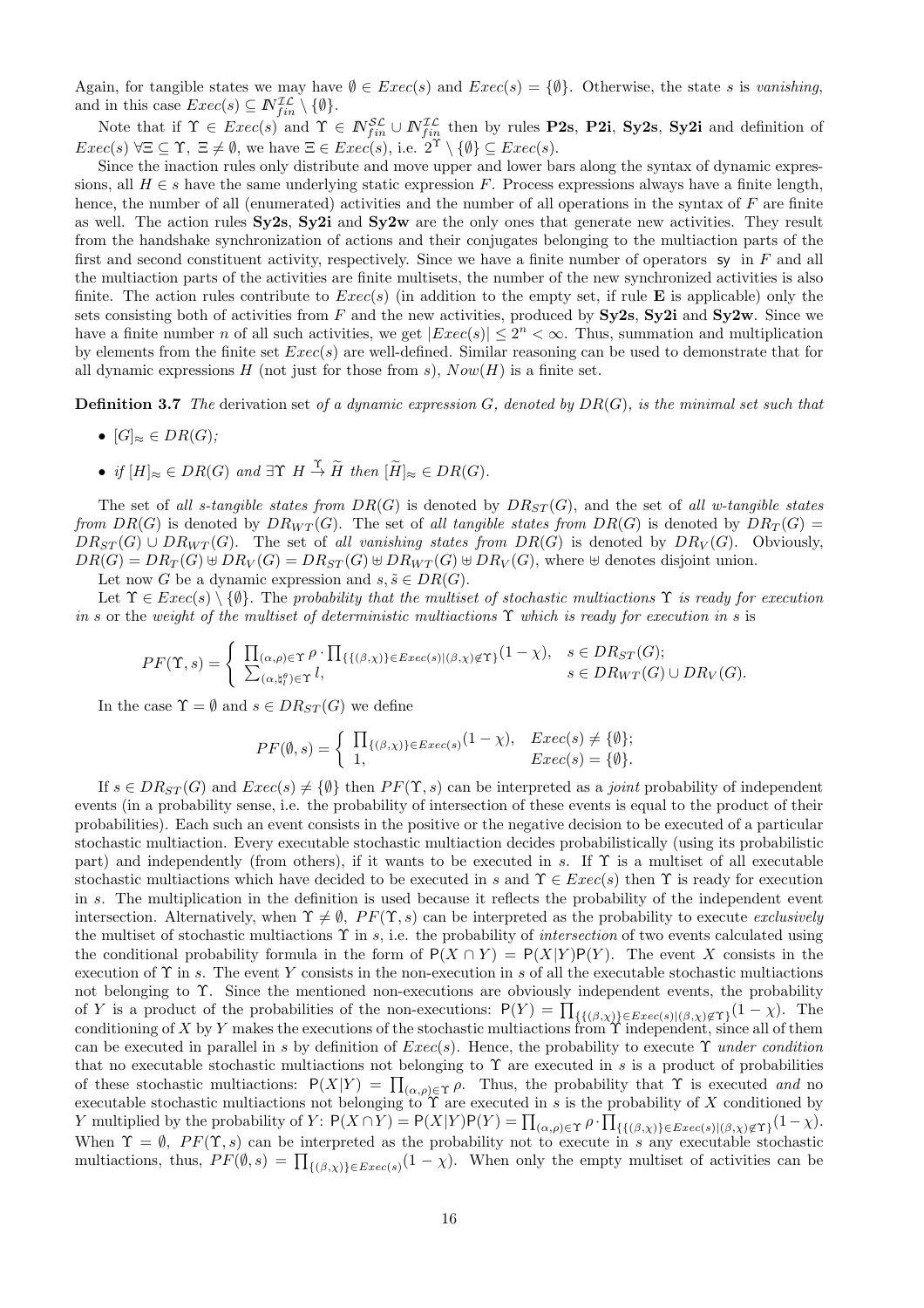executed in s, i.e.  $Exec(s) = \{\emptyset\}$ , we take  $PF(\emptyset, s) = 1$ , since nothing more can be executed in s in this case. Since the probabilities of all stochastic multiactions are strictly less than 1, for  $s \in DR_{ST}(G)$  we have  $PF(\emptyset, s) \in (0, 1]$ . Hence, we always execute the empty multiset of activities in s at the next time moment with a certain positive probability.

If  $s \in DR_{WT}(G) \cup DR_V(G)$  then  $PF(\Upsilon, s)$  could be interpreted as the *overall (cumulative)* weight of the deterministic multiactions from Υ, i.e. the sum of all their weights. The summation here is used since the weights can be seen as the rewards which are collected [50]. This means that concurrent execution of the deterministic multiactions has more importance than that of every single one. The weights of deterministic multiactions can also be interpreted as bonus rewards of transitions [6]. The rewards are summed when deterministic multiactions are executed in parallel, because all of them participated in the execution. In particular, since execution of immediate multiactions takes no time, we prefer to collect in a step (parallel execution of activities) as many parallel immediate multiactions as possible to get more progress in behaviour. This aspect will be used later, while while evaluating performance on the basis of the EDTMCs of expressions. Concerning waiting multiactions, only the maximal multisets of them executable from a state occur in the next moment. Therefore, the steps of waiting multiactions produce maximal overall weights, which are used to calculate probabilities of alternative maximal steps rather than the cumulative bonuses. Note that this reasoning is the same as that used to define the weight of synchronized immediate (waiting, respectively) multiactions in the rules  $Sv2i$  and  $Sv2w$ .

Note that the definition of  $PF(\Upsilon, s)$  (as well as the definitions of other probability functions which we shall present) is based on the enumeration of activities which is considered implicit.

Let  $\Upsilon \in \text{Exec}(s)$ . Besides  $\Upsilon$ , some other multisets of activities may be ready for execution in s, hence, a kind of conditioning or normalization is needed to calculate the execution probability. The *probability to execute* the multiset of activities  $\Upsilon$  in s is

$$
PT(\Upsilon, s) = \frac{PF(\Upsilon, s)}{\sum_{\Xi \in \text{Exec}(s)} PF(\Xi, s)}.
$$

If  $s \in DR_{ST}(G)$  then  $PT(\Upsilon, s)$  can be interpreted as the *conditional* probability to execute  $\Upsilon$  in s calculated using the conditional probability formula in the form of  $P(Z|W) = \frac{P(Z \cap W)}{P(W)}$ . The event Z consists in the exclusive execution of  $\Upsilon$  in s, hence,  $P(Z) = PF(\Upsilon, s)$ . The event W consists in the exclusive execution of any set (including the empty one)  $\Xi \in \text{Exec}(s)$  in s. Thus,  $W = \bigcup_i Z_i$ , where  $\forall j$ ,  $Z_j$  are mutually exclusive events (in a probability sense, i.e. intersection of these events is the empty event) and  $\exists i, Z = Z_i$ . We have  $P(W) = \sum_j P(Z_j) = \sum_{\Xi \in Excel(s)} PF(\Xi, s)$ , because summation reflects the probability of the mutually exclusive event union. Since  $Z \cap W = Z_i \cap (\cup_j Z_j) = Z_i = Z$ , we have  $P(Z|W) = \frac{P(Z)}{P(W)} = \frac{P(F(Y, s))}{\sum_{z \in Exercise(s)} P(Z)}$  $\frac{F\,F\,(1\,,s)}{\Xi\in\text{Exec}(s)}\,PF(\Xi,s)}.$   $PF(\Upsilon,s)$ can also be seen as the *potential* probability to execute  $\Upsilon$  in s, since we have  $PF(\Upsilon, s) = PT(\Upsilon, s)$  only when all sets (including the empty one) consisting of the executable stochastic multiactions can be executed in s. In this case, all the mentioned stochastic multiactions can be executed in parallel in s and we have  $\sum_{\Xi \in Excel(s)} PF(\Xi, s) = 1$ , since this sum collects the products of all combinations of the probability parts of the stochastic multiactions and the negations of these parts. But in general, for example, for two stochastic multiactions  $(\alpha, \rho)$  and  $(\beta, \chi)$  executable in s, it may happen that they cannot be executed in s together, in parallel, i.e.  $\emptyset$ ,  $\{(\alpha, \rho)\}, \{(\beta, \chi)\}\in \text{Exec}(s)$ , but  $\{(\alpha, \rho), (\beta, \chi)\}\notin \text{Exec}(s)$ . Note that for  $s \in DR_{ST}(G)$  we have  $PT(\emptyset, s) \in (0, 1]$ , hence, there is a non-zero probability to execute the empty multiset of activities in s at the next time moment.

If  $s \in DR_{WT}(G) \cup DR_V(G)$  then  $PT(\Upsilon, s)$  can be interpreted as the weight of the set of deterministic multiactions  $\Upsilon$  which is ready for execution in s normalized by the weights of all the sets executable in s. This approach is analogous to that used in the EMPA definition of the probabilities of immediate actions executable from the same process state [7] (inspired by way in which the probabilities of conflicting immediate transitions in GSPNs are calculated [3]). The only difference is that we have a step semantics and, for every set of deterministic multiactions executed in parallel, we should use its cumulative weight. To get the analogy with EMPA possessing interleaving semantics, we should interpret the weights of immediate actions of EMPA as the cumulative weights of the sets of deterministic multiactions of dtsdPBC.

The advantage of our two-stage approach to definition of the probability to execute a set of activities is that the resulting probability formula  $PT(\Upsilon, s)$  is valid both for (sets of) stochastic and deterministic multiactions. It allows one to unify the notation used later while constructing the operational semantics and analyzing performance.

Note that the sum of outgoing probabilities for the expressions belonging to the derivations of  $G$  is equal to 1. More formally,  $\forall s \in DR(G)$   $\sum_{\Upsilon \in Excel(s)} PT(\Upsilon, s) = 1$ . This, obviously, follows from the definition of  $PT(\Upsilon, s)$ , and guarantees that it defines a probability distribution.

The probability to move from  $s$  to  $\tilde{s}$  by executing any multiset of activities is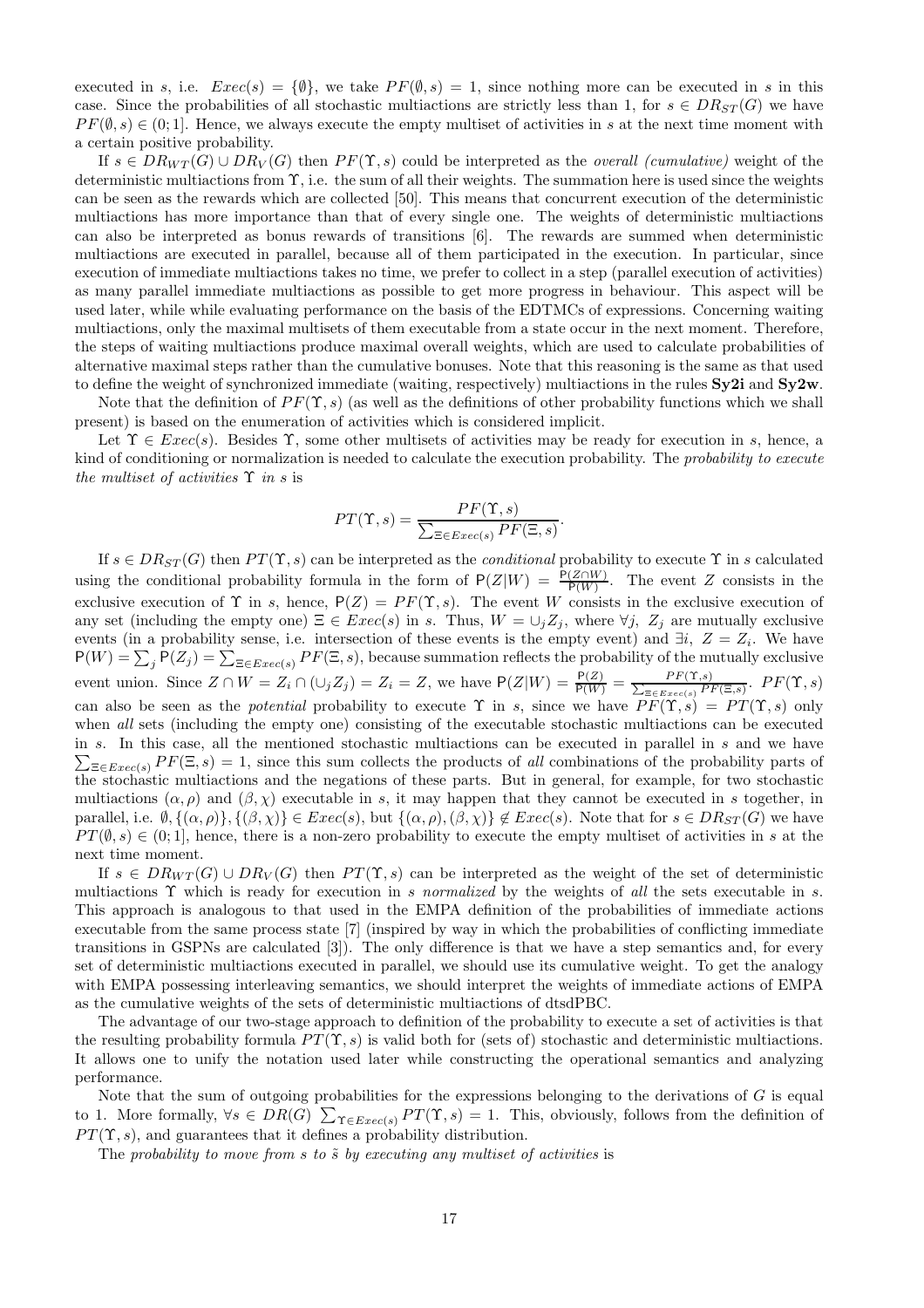$$
PM(s, \tilde{s}) = \sum_{\{\Upsilon \mid \exists H \in s \ \exists \tilde{H} \in \tilde{s} \ H \stackrel{\Upsilon}{\rightarrow} \tilde{H}\}} PT(\Upsilon, s).
$$

The summation in the definition above reflects the probability of the mutually exclusive event union, since  $\sum_{\{\Upsilon \mid \exists H \in s, \ \exists \widetilde{H} \in \tilde{s}, \ H \overset{\Upsilon}{\to} \widetilde{H}\}} PT(\Upsilon, s) = \frac{1}{\sum_{\Xi \in \text{Exec}(s)} PF(\Xi, s)} \cdot \sum$  ${\{\Upsilon | \exists H \in s, \exists \widetilde{H} \in \widetilde{s}, H \rightarrow \widetilde{H}\}}$   $PF(\Upsilon, s)$ , where for each  $\sum$  $\Upsilon$ ,  $PF(\Upsilon, s)$  is the probability of the exclusive execution of  $\Upsilon$  in s. Note that  $\forall s \in DR(G)$  $\{ \bar{s} | \exists H \in s \ \exists \tilde{H} \in \tilde{s} \ \exists \Upsilon \ H \stackrel{\tau}{\rightarrow} \tilde{H} \} } \ {\cal P} M(s,\tilde{s}) = \sum\nolimits_{\{ \tilde{s} | \exists H \in s \ \exists \tilde{H} \in \tilde{s} \ \exists \Upsilon \ H \stackrel{\tau}{\rightarrow} \tilde{H} \} } \sum \pi$  $\{\Upsilon | \exists H \in s \; \exists \widetilde{H} \in \widetilde{s} \; H \overset{\Upsilon}{\rightarrow} \widetilde{H}\} \frac{PT(\Upsilon,s)}{F} =$  $\sum_{\Upsilon \in \text{Exec}(s)} P T(\Upsilon, s) = 1.$ 

**Example 3.7** Let  $E = (\{a\}, \rho) [(\{a\}, \chi),$  where  $\rho, \chi \in (0, 1)$ .  $DR(\overline{E})$  consists of the equivalence classes  $s_1 =$  $[\overline{E}]_{\approx}$  and  $s_2 = [\underline{E}]_{\approx}$ . We have  $\overline{DR_T(E)} = \{s_1, s_2\}$ . The execution probabilities are calculated as follows. Since  $Exec(s_1) = \{\emptyset, \{(\{a\}, \rho)\}, \{(\{a\}, \chi)\}\}\$ , we get  $PF(\{(\{a\}, \rho)\}, s_1) = \rho(1-\chi), PF(\{(\{a\}, \chi)\}, s_1) = \chi(1-\rho)$  and  $PF(\emptyset, s_1) = (1 - \rho)(1 - \chi)$ . Then  $\sum_{\Xi \in Excel(s_1)} PF(\Xi, s_1) = \rho(1 - \chi) + \chi(1 - \rho) + (1 - \rho)(1 - \chi) = 1 - \rho\chi$ . Thus,  $PT(\{(\{a\}, \rho)\}, s_1) = \frac{\rho(1-\chi)}{1-\rho\chi}, PT(\{(\{a\}, \chi)\}, s_1) = \frac{\chi(1-\rho)}{1-\rho\chi} \text{ and } PT(\emptyset, s_1) = PM(s_1, s_1) = \frac{(1-\rho)(1-\chi)}{1-\rho\chi}.$  Further,  $Exec(s_2) = \{\emptyset\}, \text{ hence, } \sum_{\Xi \in Exercise(s_2)} PF(\Xi, s_2) = PF(\emptyset, s_2) = 1 \text{ and } PT(\emptyset, s_2) = PM(s_2, s_2) = \frac{1}{1} = 1. \text{ Finally,}$  $PM(s_1, s_2) = PT(\{(\{a\}, \rho)\}, s_1) + PT(\{(\{a\}, \chi)\}, s_1) = \frac{\rho(1-\chi)}{1-\rho\chi} + \frac{\chi(1-\rho)}{1-\rho\chi} = \frac{\rho+\chi-2\rho\chi}{1-\rho\chi}.$ 

Let  $E' = (\{a\}, \natural_l^0) [(\{a\}, \natural_m^0),$  where  $l, m \in \mathbb{R}_{>0}$ .  $\overline{DR(\overline{E'})}$  consists of the equivalence classes  $s'_1 = [\overline{E'}]_{\approx}$  and  $s'_2 = [\underline{E}']_{\approx}$ . We have  $DR_T(\overline{E'}) = \{s'_2\}$  and  $DR_V(\overline{E'}) = \{s'_1\}$ . The execution probabilities are calculated as  $\text{follows. Since } \text{Exec}(s_1') = \{ \{ (\{a\}, \natural_i^0) \}, \{ (\{a\}, \natural_m^0) \} \}, \text{ we get } \text{PF}( \{ (\{a\}, \natural_i^0) \}, s_1') = l \text{ and } \text{PF}( \{ (\{a\}, \natural_m^0) \}, s_1') = l \text{ and } \text{PF}( \{ (\{a\}, \natural_i^0 \}, s_1') = l \text{ and } \text{PF}( \{ (\{a\}, \natural_i^0 \}, s_1') = l \text{ and } \text{PF}( \{ (\{a\}, \natural_i^0 \}, s_1') = l \text{ and } \text{PF}( \{ (\{a$  $m.$  Then  $\sum_{\Xi \in \text{Exec}(s'_1)} PF(\Xi, s'_1) = l + m.$  Thus,  $PT(\{(\{a\}, \phi_i^0)\}, s'_1) = \frac{l}{l+m}$  and  $PT(\{(\{a\}, \phi_m^0)\}, s'_1) = \frac{m}{l+m}.$ Further,  $Exec(s'_2) = \{\emptyset\}$ , hence,  $\sum_{\Xi \inExec(s'_2)} PF(\Xi, s'_2) = PF(\emptyset, s'_2) = 1$  and  $PT(\emptyset, s'_2) = PM(s'_2, s'_2) = \frac{1}{1} = 1$ . Finally,  $PM(s'_1, s'_2) = PT(\{(\{a\}, \mathfrak{h}_l^0)\}, s'_1) + PT(\{(\{a\}, \mathfrak{h}_m^0)\}, s'_1) = \frac{l}{l+m} + \frac{m}{l+m} = 1.$ 

**Definition 3.8** Let G be a dynamic expression. The (labeled probabilistic) transition system of G is a quadruple  $TS(G) = (S_G, L_G, \mathcal{T}_G, s_G)$ , where

- the set of states is  $S_G = DR(G);$
- the set of labels is  $L_G = N_{fin}^{\mathcal{SDL}} \times (0, 1];$
- the set of transitions is  $\mathcal{T}_G = \{ (s, (\Upsilon, PT(\Upsilon, s)), \tilde{s}) \mid s, \tilde{s} \in DR(G), \exists H \in s \exists \tilde{H} \in \tilde{s} \ H \stackrel{\Upsilon}{\rightarrow} \tilde{H} \};$
- the initial state is  $s_G = [G]_{\approx}$ .

**Example 3.8** Let E be from Example 3.1. The next inferences by rule E are possible from the elements of  $\boxed{E}$   $\approx$ :

$$
\overline{(\{a\},\natural_1^3)\|(\{b\},\frac{1}{3})} \approx \overline{(\{a\},\natural_1^3)^3}\|(\{b\},\frac{1}{3}) \stackrel{\emptyset}{\to} \overline{(\{a\},\natural_1^3)^2}\|(\{b\},\frac{1}{3})
$$
  

$$
\overline{(\{a\},\natural_1^3)\|(\{b\},\frac{1}{3})} \approx (\{a\},\natural_1^3)^3\| \overline{(\{b\},\frac{1}{3})} \stackrel{\emptyset}{\to} (\{a\},\natural_1^3)^2\| \overline{(\{b\},\frac{1}{3})}.
$$

The first and second inferences suggest the empty move transition  $\left[\overline{E}\right]_{\approx} \stackrel{\emptyset}{\to} \left[\overline{\left(\{a\}, \natural_1^3\right)^2}\right]\left[\left(\{b\}, \frac{1}{3}\right]\right]_{\approx} \neq \left[\overline{E}\right]_{\approx}$ . The intuition is that the timer of the enabled waiting multiaction  $(\{a\},\natural_1^3)$  is decremented by one time unit in the both cases, whenever it is overlined or not. Later we shall see that in the both cases, the respective waiting transition of the LDTSDPN corresponding to E will be enabled at a "common" marking (that also enables a stochastic transition, matched up to  $(\{b\}, \frac{1}{3})$ , so its timer should be decreased by one with a time tick while staying at the same marking, and such a time move will lead to a different state of the LDTSDPN.

The definition of  $TS(G)$  is correct, i.e. for every state, the sum of the probabilities of all the transitions starting from it is 1. This is guaranteed by the note after the definition of  $PT(\Upsilon, s)$ . Thus, we have defined a generative model of probabilistic processes, according to the classification from [20]. The reason is that the sum of the probabilities of the transitions with all possible labels should be equal to 1, not only of those with the same labels (up to enumeration of activities they include) as in the reactive models, and we do not have a nested probabilistic choice as in the stratified models.

The transition system  $TS(G)$  associated with a dynamic expression G describes all the steps (parallel executions) that occur at discrete time moments with some (one-step) probability and consist of multisets of activities. Every step consisting of stochastic (waiting, respectively) multiactions or the empty step (i.e. that consisting of the empty multiset of activities) occurs instantly after one discrete time unit delay. Each step consisting of immediate multiactions occurs instantly without any delay. The step can change the current state to a different one. The states are the structural equivalence classes of dynamic expressions obtained by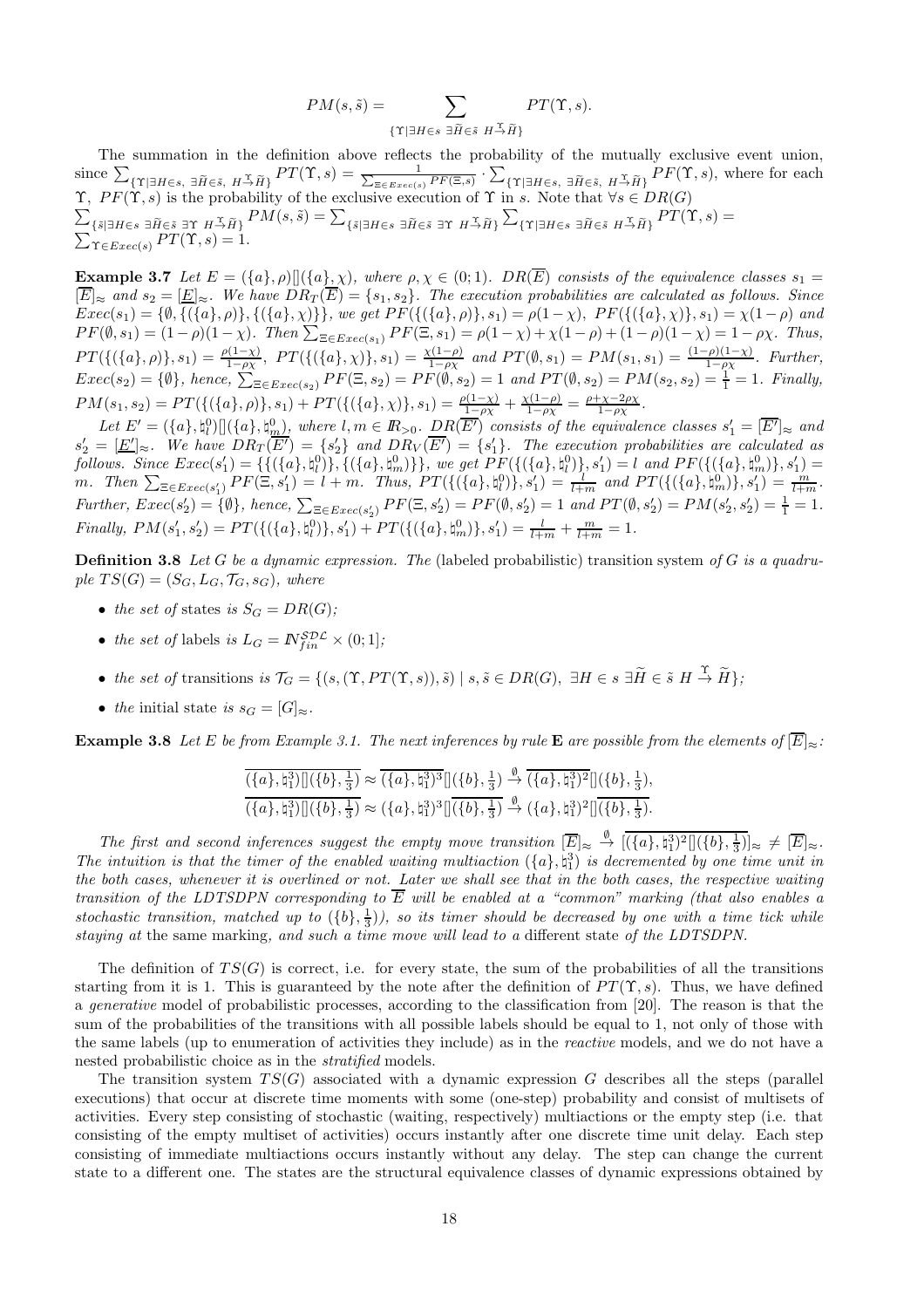application of action rules starting from the expressions belonging to  $[G]_{\approx}$ . A transition  $(s,(\Upsilon,\mathcal{P}),\tilde{s})\in\mathcal{T}_G$  will be written as  $s \stackrel{\Upsilon}{\to} p \tilde{s}$ . It is interpreted as follows: the probability to change the state s to  $\tilde{s}$  as a result of executing  $\Upsilon$  is  $\mathcal{P}$ .

Note that from every s-tangible state the empty multiset of activities can always be executed by rule **E**. Hence, for s-tangible states, Υ may be the empty multiset, and its execution only decrements by one the timer values (if any) of the current state (i.e. the equivalence class). Then we may have a transition  $s \xrightarrow{\emptyset} \rho \circ s$  from an s-tangible state s to the tangible (i.e. s-tangible or w-tangible) state  $\circ s = \bigcup \{ [\circ H]_{\approx} \mid H \in s \cap \text{SatOpRegDynExpr} \}.$ Thus,  $\circ$  is the union of the structural equivalence classes of all saturated operative dynamic expressions from s, whose timer values have been decremented by one, prior to combining them into the equivalence classes. This corresponds to applying the empty move rule to all saturated operative dynamic expressions from s, followed by unifying the structural equivalence classes of all the resulting expressions. We have to keep track of such executions, called the empty moves, because they affect the timers and have non-zero probabilities. The latter follows from the definition of  $PF(\emptyset, s)$  and the fact that the probabilities of stochastic multiactions cannot be equal to 1 as they belong to the interval  $(0, 1)$ . When it holds  $\forall H \in s \cap SatOpRegDynExpr \circ H = H$ , we obtain  $\circ s = s$  by definition of  $\circ s$ . Then the empty move from s is in the form of  $s \stackrel{\emptyset}{\to} \mathcal{P} s$ , called the *empty loop*. For w-tangible and vanishing states  $\Upsilon$  cannot be the empty multiset, since we must execute some immediate (waiting, respectively) multiactions from them at the current (next, respectively) time moment.

The step probabilities belong to the interval  $(0, 1]$ , being 1 in the case when we cannot leave an s-tangible state s and the only transition leaving it is the empty move one  $s \stackrel{\emptyset}{\to}_1 \circlearrowleft s$ , or if there is just a single transition from a w-tangible or a vanishing state to any other one.

We write  $s \stackrel{\Upsilon}{\rightarrow} \tilde{s}$  if  $\exists \mathcal{P} \ s \stackrel{\Upsilon}{\rightarrow} \tilde{s}$  and  $s \rightarrow \tilde{s}$  if  $\exists \Upsilon \ s \stackrel{\Upsilon}{\rightarrow} \tilde{s}$ .

The first equivalence we are going to introduce is isomorphism which is a coincidence of systems up to renaming of their components or states.

**Definition 3.9** Let  $G, G'$  be dynamic expressions and  $TS(G) = (S_G, L_G, \mathcal{T}_G, s_G), TS(G') = (S_{G'}, L_{G'}, \mathcal{T}_{G'}, s_{G'})$ be their transition systems. A mapping  $\beta: S_G \to S_{G'}$  is an isomorphism between  $TS(G)$  and  $TS(G')$ , denoted by  $\beta: TS(G) \simeq TS(G')$ , if

- 1. β is a bijection such that  $\beta(s_G) = s_{G'}$ ;
- 2.  $\forall s, \tilde{s} \in S_G \ \forall \Upsilon \ s \stackrel{\Upsilon}{\rightarrow} \mathcal{P} \ \tilde{s} \ \Leftrightarrow \ \beta(s) \stackrel{\Upsilon}{\rightarrow} \mathcal{P} \ \beta(\tilde{s}).$

Two transition systems  $TS(G)$  and  $TS(G')$  are isomorphic, denoted by  $TS(G) \simeq TS(G')$ , if  $\exists \beta : TS(G) \simeq$  $TS(G')$ .

Transition systems of static expressions can be defined as well. For  $E \in RegStatexpr$ , let  $TS(E) = TS(\overline{E})$ .

**Definition 3.10** Two dynamic expressions  $G$  and  $G'$  are equivalent with respect to transition systems, denoted by  $G =_{ts} G'$ , if  $TS(G) \simeq TS(G')$ .

Let us now present a series of examples that demonstrate how to construct the transition systems of the dynamic expressions that include various compositions of stochastic, waiting and immediate multiactions.

Example 3.9 This example demonstrates a choice between two waiting multiactions with different delays. It shows that the waiting multiaction  $({a}, {}_{1}^{2})$  with a less delay 2 is always executed first, hence, the choice is resolved in favour of it in any case and an absorbing state is then reached, so that the waiting multiaction  $({b}, <sup>3</sup>/<sub>2</sub>)$  with a greater delay 3 is never executed.

Let  $E = (\{a\}, \natural_1^2) [](\{b\}, \natural_2^3)$ .  $DR(\overline{E})$  consists of the equivalence classes

 $s_1 = \overline{[(\{a\},\natural_1^2)^2}][(\{b\},\natural_2^3)^3]_{\approx} = [(\{a\},\natural_1^2)^2]\overline{[(\{b\},\natural_2^3)^3]}_{\approx},\quad s_2 = \overline{[(\{a\},\natural_1^2)^1}][(\{b\},\natural_2^3)^2]_{\approx} = [(\{a\},\natural_1^2)^1]\overline{[(\{b\},\natural_2^3)^2]}_{\approx},$  $s_3 = [(\{a\}, \mathbf{h}_1^2)][(\{b\}, \mathbf{h}_2^3)]_{\approx}.$ 

We have  $DR_{ST}(\overline{E}) = \{s_1, s_3\}, \ D R_{WT}(\overline{E}) = \{s_2\} \ and \ DR_V(\overline{E}) = \emptyset.$ 

In Figure 2, the transition system  $TS(\overline{E})$  is shown. The s-tangible and w-tangible states are depicted in ordinary and double ovals, respectively. For simplicity of the graphical representation, the singleton multisets of activities are written without outer braces.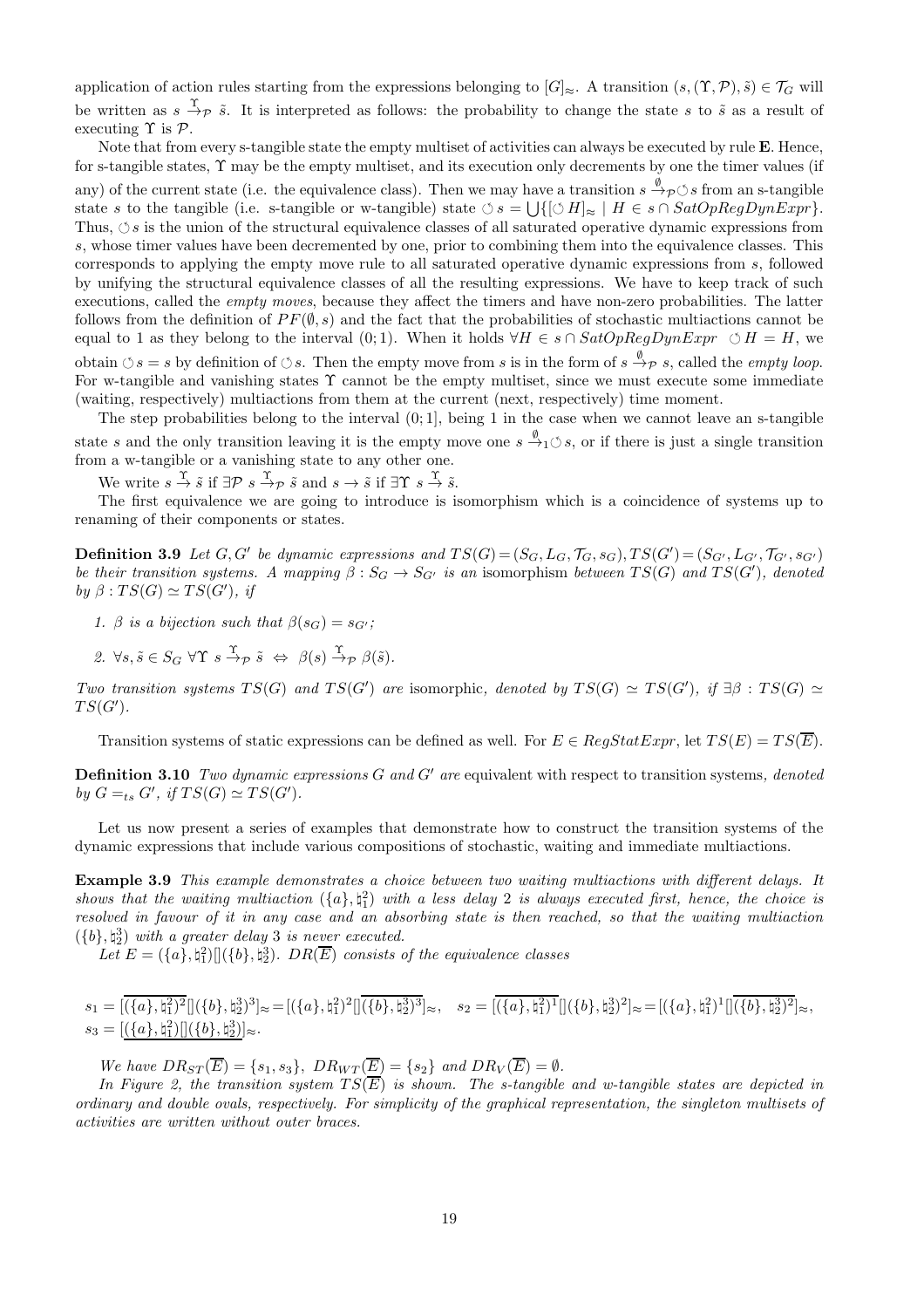

Figure 2: The transition system of  $\overline{E}$  for  $E = (\lbrace a \rbrace, \natural_1^2) [](\lbrace b \rbrace, \natural_2^3)$ 



Figure 3: The transition system of  $\overline{E}$  for  $E = (\lbrace a \rbrace, \natural_1^3) [](\lbrace b \rbrace, \frac{1}{3})$ 

Example 3.10 This example demonstrates a choice between waiting and stochastic multiactions. It shows that the stochastic multiaction  $(\{b\}, \frac{1}{3})$  can be executed until the timer value of the waiting multiaction  $(\{a\}, \natural_1^3)$  becomes 1, after which only the waiting multiaction can be executed in the next moment, leading to an absorbing state. Thus, in our setting, a waiting multiaction that cannot be executed in the next time moment and whose timer is still running may be interrupted (preempted) by executing a stochastic multiaction.

Let  $E = (\{a\}, \natural_1^3) [](\{b\}, \frac{1}{3})$ . DR( $\overline{E}$ ) consists of the equivalence classes

$$
s_1 = [(\overline{\{a\}, \natural_1^3\}^3][(\{b\}, \frac{1}{3})]_{\approx} = [(\{a\}, \natural_1^3)^3][\overline{(\{b\}, \frac{1}{3})}]_{\approx}, \quad s_2 = [(\overline{\{a\}, \natural_1^3\}^2][(\{b\}, \frac{1}{3})]_{\approx} = [(\{a\}, \natural_1^3)^2][(\{b\}, \frac{1}{3})]_{\approx},
$$
  

$$
s_3 = [(\overline{\{a\}, \natural_1^3\}^1][(\{b\}, \frac{1}{3})]_{\approx} = [(\{a\}, \natural_1^3)^1][(\{b\}, \frac{1}{3})]_{\approx}, \quad s_4 = [(\{a\}, \natural_1^3)][(\{b\}, \frac{1}{3})]_{\approx}.
$$

We have  $DR_{ST}(\overline{E}) = \{s_1, s_2, s_4\}, \ DR_{WT}(\overline{E}) = \{s_3\} \text{ and } DR_V(\overline{E}) = \emptyset.$ 

In Figure 3, the transition system  $TS(\overline{E})$  is shown. The s-tangible and w-tangible states are depicted in ordinary and double ovals, respectively.

Example 3.11 This example demonstrates an iteration loop with a waiting multiaction. The iteration initiation is modeled by a (initiating) stochastic multiaction  $(\{a\},\frac{1}{2})$ . The iteration body that corresponds to the loop consists of a (looping) waiting multiaction  $({b}, \xi_1^3)$ . The iteration termination is represented by a (terminating) stochastic multiaction  $(\{c\}, \frac{1}{3})$ . The terminating stochastic multiaction can be executed until the timer value of the waiting multiaction becomes 1, after which only the waiting multiaction can be executed in the next moment. Thus, the iteration termination can either complete the repeated execution of the iteration body or break its execution when the waiting multiaction timer shows some intermediate value (that is less than the initial value, being the multiaction delay, but greater than 1). The execution of the waiting multiaction leads to the repeated start of the iteration body. The execution of the terminating stochastic multiaction brings to the final absorbing state of the iteration construction.

Let  $E = [(\{a\}, \frac{1}{2}) * (\{b\}, \natural_1^3) * (\{c\}, \frac{1}{3})]$ . DR( $\overline{E}$ ) consists of the equivalence classes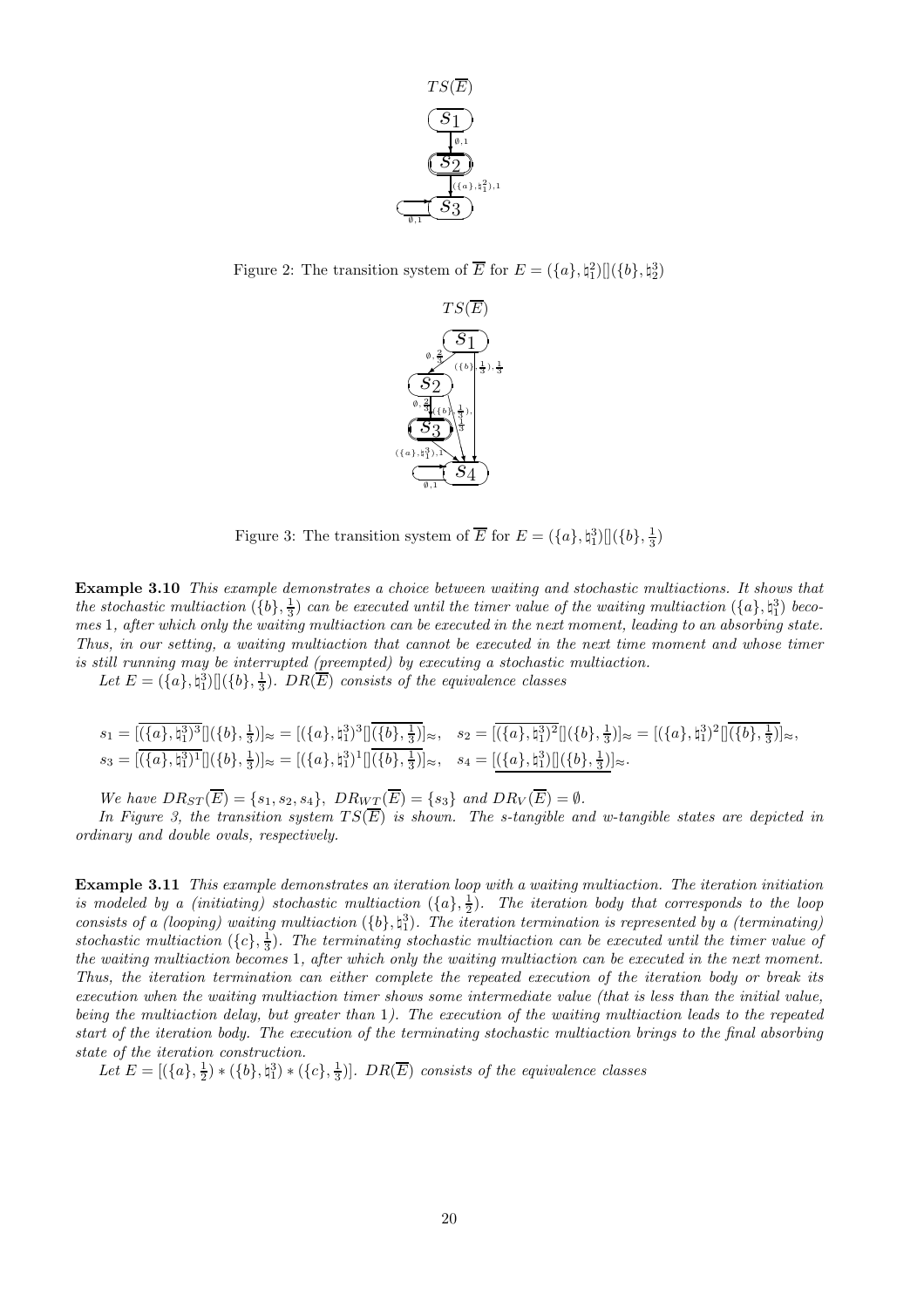

Figure 4: The transition system of  $\overline{E}$  for  $E = [(\lbrace a \rbrace, \frac{1}{2}) * (\lbrace b \rbrace, \natural] ) * (\lbrace c \rbrace, \frac{1}{3})]$ 

 $s_1 = [[(\lbrace a \rbrace, \frac{1}{2}) * (\lbrace b \rbrace, \natural_1^3) * (\lbrace c \rbrace, \frac{1}{3})]]_{\approx},$  $s_2 = [[(\{a\}, \frac{1}{2}) * \overline{(\{b\}, \natural_1^3)^3} * (\{c\}, \frac{1}{3})]]_{\approx} = [[(\{a\}, \frac{1}{2}) * (\{b\}, \natural_1^3)^3 * (\{c\}, \frac{1}{3})]]_{\approx}$  $s_3 = [[(\{a\}, \frac{1}{2}) * \overline{(\{b\}, \natural_1^3)^2} * (\{c\}, \frac{1}{3})]]_{\approx} = [[(\{a\}, \frac{1}{2}) * (\{b\}, \natural_1^3)^2 * (\{c\}, \frac{1}{3})]]_{\approx}$  $s_4 = [[(\{a\}, \frac{1}{2}) * \overline{(\{b\}, \natural_1^3)^1} * (\{c\}, \frac{1}{3})]]_{\approx} = [[(\{a\}, \frac{1}{2}) * (\{b\}, \natural_1^3)^1 * (\{c\}, \frac{1}{3})]]_{\approx}$  $s_5 = [[(\lbrace a \rbrace, \frac{1}{2}) * (\lbrace b \rbrace, \natural_1^3) * (\lbrace c \rbrace, \frac{1}{3})]]_{\approx}.$ 

We have  $DR_{ST}(\overline{E}) = \{s_1, s_2, s_3, s_5\}, \ D R_{WT}(\overline{E}) = \{s_4\} \text{ and } DR_V(\overline{E}) = \emptyset.$ 

In Figure 4, the transition system  $TS(\overline{E})$  is shown. The s-tangible and w-tangible states are depicted in ordinary and double ovals, respectively.

Example 3.12 This example demonstrates a parallel composition of an immediate and two waiting multiactions with different delays. It shows that the immediate multiaction  $(\{a\}, \natural_1^0)$  is always executed before any parallel with it waiting multiaction. Further, from the two parallel waiting multiactions, that  $(\{b\}, \natural_2^2)$  with a less delay 2 executed first in any case. Finally, the execution of the waiting multiaction  $(\{c\}, \natural_3^3)$  with a greater delay 3 leads to an absorbing state. Thus, in spite of parallelism of those three deterministic multiactions, they are executed sequentially in fact, in the increasing order of their (different) delays. That sequence also includes the empty set, executed after the immediate multiaction, since the waiting multiaction with a less delay will then need a passage of one time unit (one time tick) for its timer value (RTE) become 1 and it can be executed itself. Though the example is not complex, it shows a transition system with all types of states: s-tangible, w-tangible and vanishing.

Let  $E = (\{a\}, \natural_1^0) \| (\{b\}, \natural_2^2) \| (\{c\}, \natural_3^3)$ . DR( $\overline{E}$ ) consists of the equivalence classes

$$
s_1 = \overline{[\langle\{a\}, \natural_1^0\rangle \| \langle\{b\}, \natural_2^2\rangle^2 \| \langle\{c\}, \natural_3^3\rangle^3]}\approx, \quad s_2 = \underline{[\langle\{a\}, \natural_1^0\rangle \| \langle\{b\}, \natural_2^2\rangle^2 \| \langle\{c\}, \natural_3^3\rangle^3]}\approx, s_3 = \underline{[\langle\{a\}, \natural_1^0\rangle \| \langle\{b\}, \natural_2^2\rangle^2 \| \langle\{c\}, \natural_3^3\rangle^2]}\approx, \quad s_4 = \underline{[\langle\{a\}, \natural_1^0\rangle \| \langle\{b\}, \natural_2^2\rangle \| \langle\{c\}, \natural_3^3\rangle^1]}\approx, s_5 = \underline{[\langle\{a\}, \natural_1^0\rangle \| \langle\{b\}, \natural_2^2\rangle \| \langle\{c\}, \natural_3^3\rangle]}\approx.
$$

We have  $DR_{ST}(\overline{E}) = \{s_2, s_5\}, \, DR_{WT}(\overline{E}) = \{s_3, s_4\} \,$  and  $DR_V(\overline{E}) = \{s_1\}.$ 

In Figure 5, the transition system  $TS(\overline{E})$  is shown. The s-tangible and w-tangible states are depicted in ordinary and double ovals, respectively, and the vanishing ones are depicted in boxes.

Example 3.13 This example demonstrates a parallel composition of waiting and stochastic multiactions. It shows that the stochastic multiaction  $(\{b\}, \frac{1}{3})$  can be executed until the timer value of the waiting multiaction  $(\{a\},\natural_1^3)$  becomes 1, after which only the waiting multiaction can be executed in the next moment. The execution of the latter leads to an absorbing state either directly or indirectly, via executing a possible empty loop, followed (via sequential composition) by the stochastic multiaction that has not been executed in the preceding states.

Let  $E = (\{a\}, \natural_1^3) || (\{b\}, \frac{1}{3})$ . DR( $\overline{E}$ ) consists of the equivalence classes

$$
\begin{aligned} s_1&=[\overline{(\{a\},\natural_1^3)^3}||\overline{(\{b\},\tfrac{1}{3})}]_{\approx},\quad s_2=[\overline{(\{a\},\natural_1^3)^2}||\overline{(\{b\},\tfrac{1}{3})}]_{\approx},\quad s_3=[\overline{(\{a\},\natural_1^3)^2}||\overline{(\{b\},\tfrac{1}{3})}]_{\approx},\\ s_4&=[\overline{(\{a\},\natural_1^3)^1}||\overline{(\{b\},\tfrac{1}{3})}]_{\approx},\quad s_5=[\overline{(\{a\},\natural_1^3)^1}||\overline{(\{b\},\tfrac{1}{3})}]_{\approx},\quad s_6=[\underline{(\{a\},\natural_1^3)||\overline{(\{b\},\tfrac{1}{3})}]_{\approx},\\ s_7&=[\underline{(\{a\},\natural_1^3)||(\{b\},\tfrac{1}{3})}]_{\approx}.\end{aligned}
$$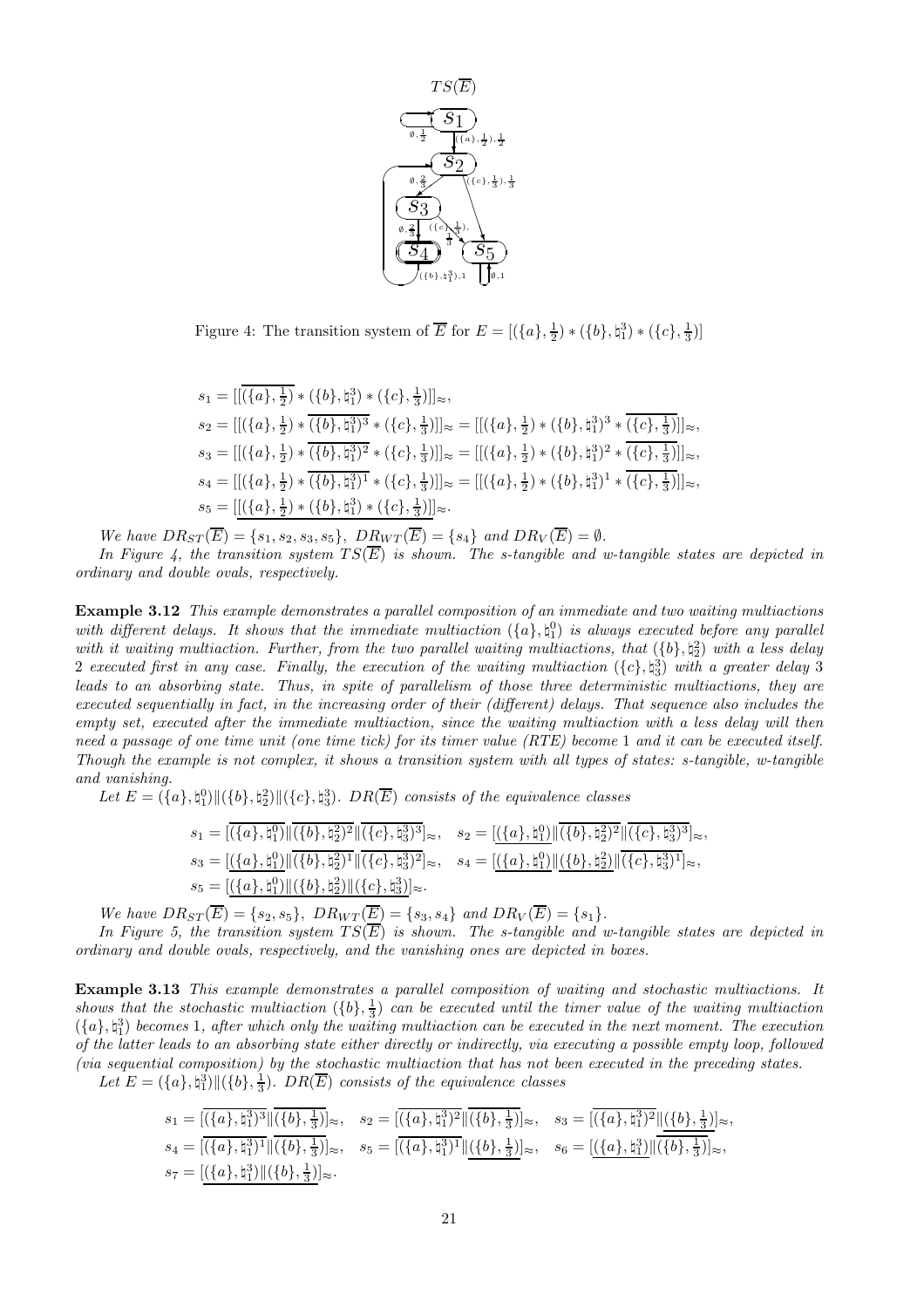

Figure 5: The transition system of  $\overline{E}$  for  $E = (\{a\}, \natural_1^0) || (\{b\}, \natural_2^2) || (\{c\}, \natural_3^3)$ 



Figure 6: The transition system of  $\overline{E}$  for  $E = (\{a\}, \phi_1^3) || (\{b\}, \frac{1}{3})$ 

We have  $DR_{ST}(\overline{E}) = \{s_1, s_2, s_3, s_6, s_7\}, \ D R_{WT}(\overline{E}) = \{s_4, s_5\} \text{ and } DR_V(\overline{E}) = \emptyset.$ In Figure 6, the transition system  $TS(\overline{E})$  is shown. The s-tangible and w-tangible states are depicted in ordinary and double ovals, respectively.

**Example 3.14** This example demonstrates a parallel composition of two waiting multiactions  $(\{a\}, \natural_1^2)$  and  $(\{\hat{a}\},\{\hat{a}\},\{\hat{c}\})$ , whose multiaction parts are singleton multisets with an action a and its conjugate  $\hat{a}$ , respectively. The resulting composition is synchronized and then restricted by that action, which (and its conjugate) therefore "disappears" from the composite process behaviour. From the initial state, only the empty multiset of activities is executed that decrements by one the values of the timers. That evolution follows by the execution of a new waiting multiaction  $(0, \natural_3^2)$  with the empty multiaction part, resulted from synchronization of the two waiting multiactions, which leads to an absorbing state.

Note that the timer values of the two waiting multiactions and that of the new waiting multiaction (being their synchronous product) coincide until all of them remain enabled with the time progress. Thus, it is very useful that the expression syntax preserves such two enabled synchronized waiting multiactions, removed by restriction from the behaviour, since their timer values suggest that of their synchronous product, which is not explicit in the syntax. Thus, the timer values of those two "virtual" enabled waiting multiactions cannot just be marked as undefined in the syntax, provided that one keeps track of the timer value of their synchronous product being only implicit in the syntax.

If both synchronized waiting multiactions lose their enabledness with the time progress then their synchronous product also loses its enabledness and all of them obviously loose their timer value annotations. It may happen that one of the synchronized waiting multiactions loses its enabledness (for example, when a conflicting waiting multiaction is executed) while the other one keeps its enabledness. Then their synchronous product also loses its enabledness, together with its timer value annotation. In such a case, the timer value of the enabled synchronized waiting multiaction does not suggest anymore that of the synchronous product. That "saved" timer value merely decrements with every time tick unless it becomes equal to 1, after which either the enabled synchronized waiting multiaction is executed or it cannot be executed by some reason (for example, when affected by restriction) and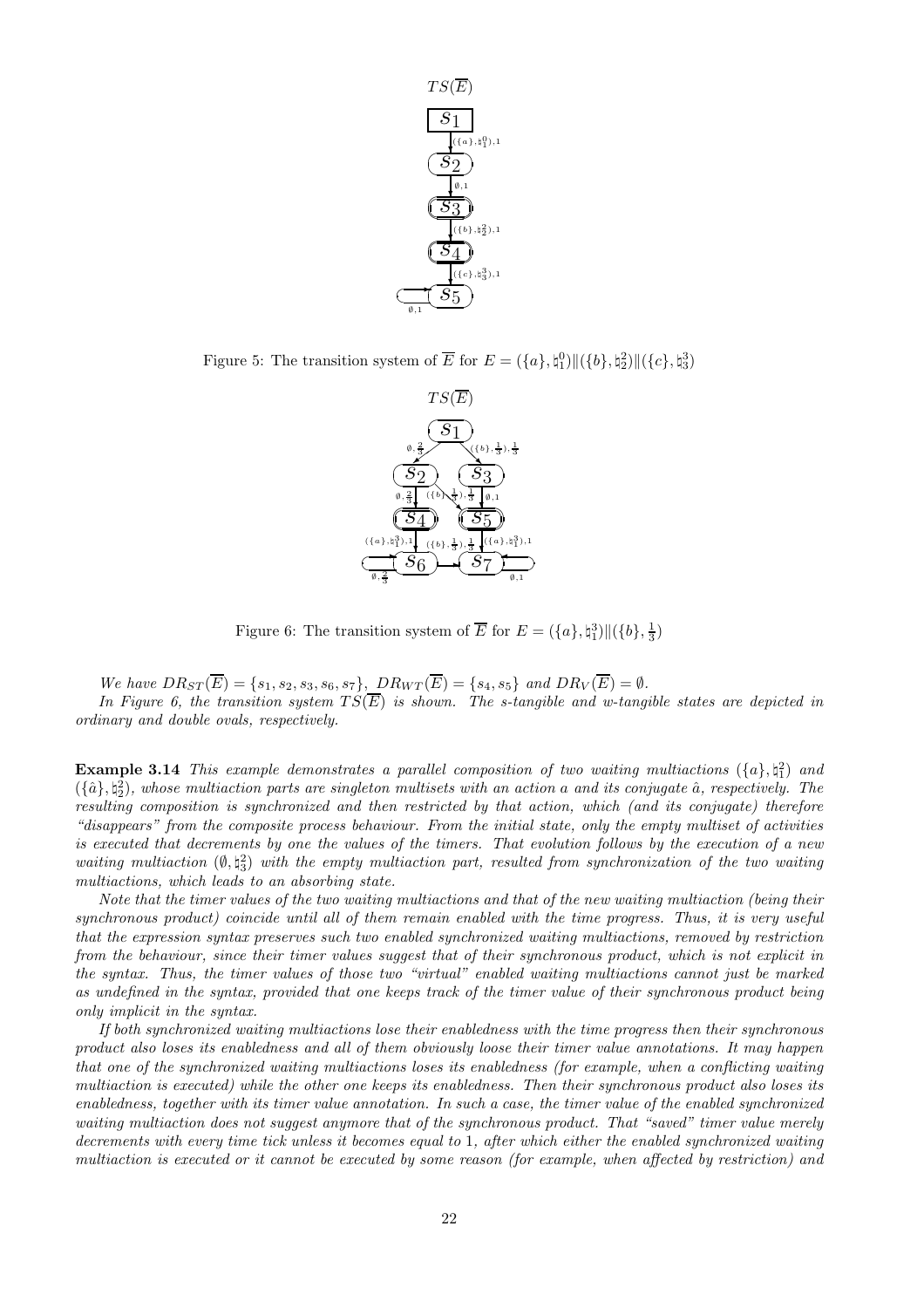

Figure 7: The transition system of  $\overline{E}$  for  $E = ((\{a\}, \natural_1^2) \| (\{\hat{a}\}, \natural_2^2))$  sy  $a$  rs  $a$ 



Figure 8: The transition system of  $\overline{E}$  for  $E = (((\{a\}, \natural_1^1); (\{b, \hat{x}\}, \natural_2^0)) \| ((\{x\}, \natural_3^0) \| (\{c\}, \natural_4^1)))$  sy x rs x

then the timer value 1 remains unchanged with the time progress. To verify this, recall the empty move rule  $E$ from Table 3 and the definition of  $\circ$  G with max $\{1, \delta - 1\} = \max\{1, 0\} = 1$  when  $\delta = 1$ . Let  $E = ((\{a\}, \natural_1^2) \| (\{\hat{a}\}, \natural_2^2))$  sy a rs a.  $DR(\overline{E})$  consists of the equivalence classes

> $s_1=[((\{a\},\natural_1^2)^2\|(\{\hat a\},\natural_2^2)^2)$  sy  $a$  rs  $a]_{\approx},\quad s_2=[((\{a\},\natural_1^2)^1\|(\{\hat a\},\natural_2^2)^1)$  sy  $a$  rs  $a]_{\approx},$  $s_3 = [((\{a\},\natural_1^2) \|(\{\hat{a}\},\natural_2^2))$  sy  $a$  rs  $a]_{\approx}$ .

We have  $DR_{ST}(\overline{E}) = \{s_1, s_3\}, \ D R_{WT}(\overline{E}) = \{s_2\} \ and \ DR_V(\overline{E}) = \emptyset.$ 

In Figure 7, the transition system  $TS(\overline{E})$  is shown. The s-tangible and w-tangible states are depicted in ordinary and double ovals, respectively.

Example 3.15 This example demonstrates a parallel composition of two subprocesses, synchronized and then restricted by an auxiliary action that (and its conjugate) hereupon "disappears" from the composite process behaviour. The first subprocess is a sequential composition of the waiting  $(\{a\},\natural_1^1)$  and immediate  $(\{b,\hat{x}\},\natural_2^0)$ multiactions. The second subprocess is a choice between the immediate  $({x}, \xi)$  and waiting  $({c}, \xi)$ <sup>1</sup>) multiactions. The immediate multiactions in the first and second subprocesses are synchronized via an auxiliary action x that (and its conjugate) is then removed from the behaviour by the restriction operation. Since those immediate multiactions are within coverage of restriction by the auxiliary action, they cannot be executed. The new immediate multiaction  $({b}, {\dagger}_{5}^{0})$ , resulted from that synchronization can only be executed if the waiting multiaction (preceding it via sequential composition) in the first subprocess has occurred and the waiting multiaction (conflicting with it via the choice composition) in the second subprocess has not occurred. Since only maximal multisets of parallel waiting multiactions may be executed, the waiting multiactions in both the subprocesses must occur, thus preventing execution of the new immediate multiaction, generated by synchronization.

Let  $E = (((\{a\}, \natural_1^1); (\{b, \hat{x}\}, \natural_2^0)) \| ((\{x\}, \natural_3^0) \| (\{c\}, \natural_4^1)))$  sy x rs x.  $DR(\overline{E})$  consists of the equivalence classes

$$
s_1 = [((\overline{(\{a\},\natural_1^1)^1};(\{b,\hat{x}\},\natural_2^0)) \| ((\{x\},\natural_3^0) [\overline{(\{c\},\natural_4^1)^1})) \text{ sy } x \text{ rs } x]_{\approx} = \\ [((\overline{(\{a\},\natural_1^1)^1};(\{b,\hat{x}\},\natural_2^0)) \| (\overline{(\{x\},\natural_3^0)} [[\{c\},\natural_4^1)^1)) \text{ sy } x \text{ rs } x]_{\approx}, \\ s_2 = [(((\{a\},\natural_1^1); \overline{(\{b,\hat{x}\},\natural_2^0)}) \| ((\{x\},\natural_3^0) [[\{c\},\natural_4^1))) \text{ sy } x \text{ rs } x]_{\approx}. \qquad (4)
$$

We have  $DR_{ST}(\overline{E}) = \{s_2\}, \ D R_{WT}(\overline{E}) = \{s_1\} \text{ and } DR_V(\overline{E}) = \emptyset.$ 

In Figure 8, the transition system  $TS(\overline{E})$  is shown. The s-tangible and w-tangible states are depicted in ordinary and double ovals, respectively.

Example 3.16 This example is a modification of the previous Example 3.15 by replacing all the immediate multiactions with the waiting ones and by setting to 2 the delays of all the waiting multiactions from the syntax. Thus, we examine a compound process, constructed with parallelism, synchronization and restriction operations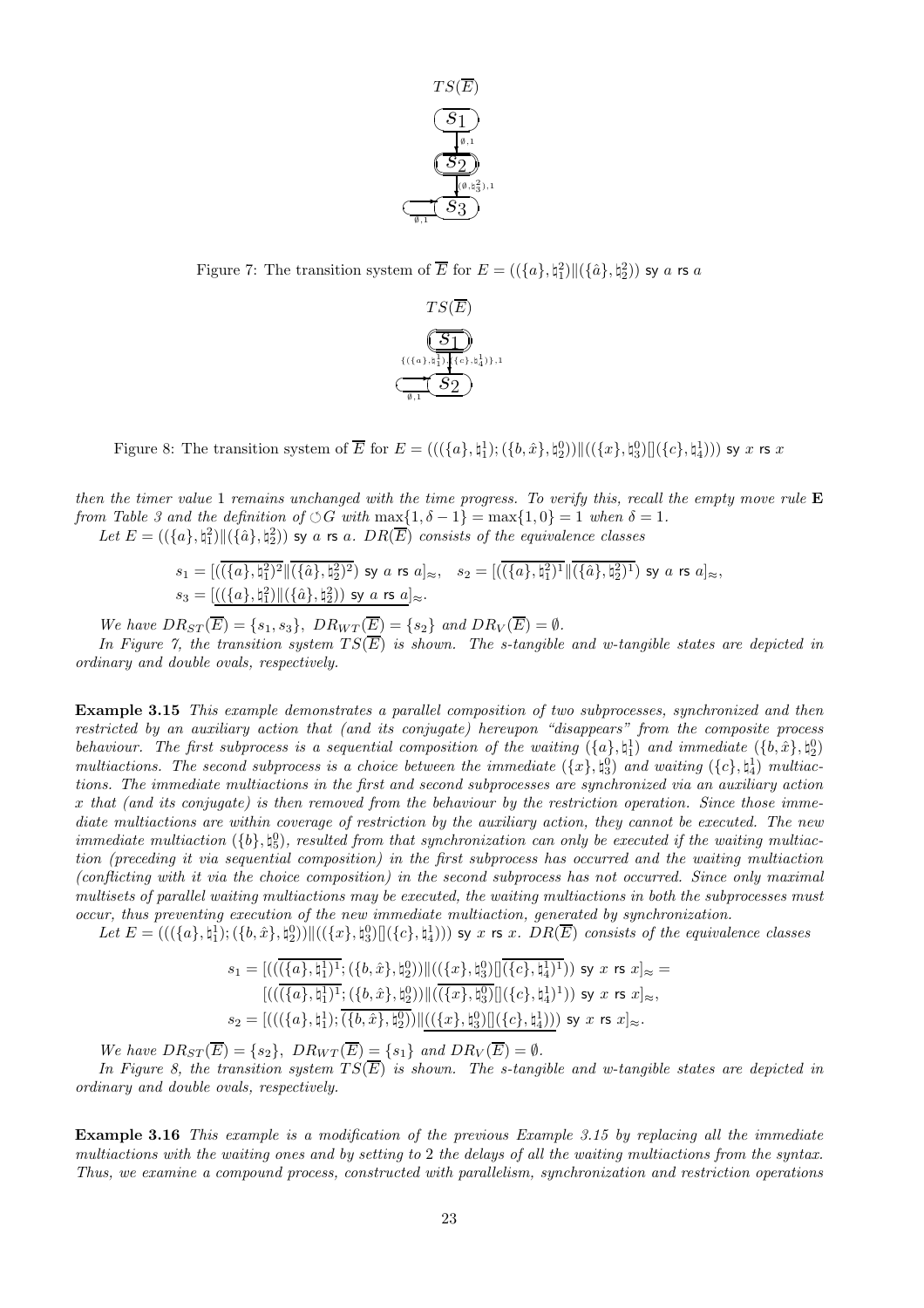

Figure 9: The transition system of  $\overline{E}$  for  $E = (((({a}, {a}_{1}^{2}, {b}_{1}^{2});({b}, {\hat{x}}), {b}_{2}^{2}))||((\{x\}, {b}_{3}^{2})||(({c}, {b}_{4}^{2})))$  sy x rs x

from the following two subprocesses. The first subprocess is a sequential composition of two waiting multiactions  $(\{a\},\natural_1^2)$  and  $(\{b,\hat{x}\},\natural_2^2)$ . The second subprocess is a choice between other two waiting multiactions  $(\{x\},\natural_3^2)$ and  $({c}, \nsharp_{4}^{2})$ . The second waiting multiaction in the first subprocess and the first waiting multiaction in the second subprocess are synchronized via an auxiliary action x that (and its conjugate) is then removed from the behaviour by the restriction operation. The new waiting multiaction  $({b}, \xi)$ , resulted from that synchronization has the same delay 2 as the two synchronized waiting multiactions. It can only be executed if the first waiting multiaction (preceding it via sequential composition) in the first subprocess has occurred and the second waiting multiaction (conflicting with it via the choice composition) in the second subprocess has not occurred. Since only maximal multisets of parallel waiting multiactions may be executed, the mentioned ("first in first" and "second in second") waiting multiactions in both the subprocesses must occur, thus preventing execution of the new waiting multiaction, generated by synchronization.

Note that the overlined second waiting multiaction in the first subprocess is within coverage of restriction by the auxiliary action. Consider the state, reached from the initial state by execution of the empty multiset of activities, followed by the parallel execution of the mentioned ('first in first" and "second in second") waiting multiactions. After the empty multiset execution from the considered state, the associated timer value of that overlined waiting multiaction is decremented to 1. Then an absorbing state is reached, from which only the empty loop is possible, which leaves that timer value 1 unchanged though. To verify this, recall the empty move rule **E** from Table 3 and the definition of  $\circ$  G with max $\{1, \delta - 1\} = \max\{1, 0\} = 1$  when  $\delta = 1$ .

Let  $E = (((\{a\}, \natural_1^2); (\{b, \hat{x}\}, \natural_2^2)) \| ((\{x\}, \natural_3^2) \| (\{c\}, \natural_4^2)))$  sy x rs x.  $DR(\overline{E})$  consists of the equivalence classes

$$
s_1 = [((\overline{(\{a\}, \{a\}^2)^2}; (\{b, \hat{x}\}, \{a\}^2)) \| ((\overline{\{x\}, \{a\}^2)^2} \overline{(\{c\}, \{a\}^2)^2})) \text{ sy } x \text{ rs } x]_{\approx} =
$$
  
\n
$$
[(\overline{(\{a\}, \{a\}^2)^2}; (\{b, \hat{x}\}, \{a\}^2)) \| ((\overline{\{x\}, \{a\}^2)^2} \overline{(\{c\}, \{a\}^2)^2})) \text{ sy } x \text{ rs } x]_{\approx},
$$
  
\n
$$
s_2 = [((\overline{(\{a\}, \{a\}^2)^1}; (\{b, \hat{x}\}, \{a\}^2)) \| ((\overline{\{x\}, \{a\}^2)^1} \overline{(\{c\}, \{a\}^2)^1})) \text{ sy } x \text{ rs } x]_{\approx} =
$$
  
\n
$$
[(\overline{(\{a\}, \{a\}^2)^1}; (\{b, \hat{x}\}, \{a\}^2)) \| ((\overline{\{x\}, \{a\}^2)^1} \overline{(\{c\}, \{a\}^2)^1})) \text{ sy } x \text{ rs } x]_{\approx},
$$
  
\n
$$
s_3 = [(((\{a\}, \{a\}^2); \overline{(\{b, \hat{x}\}, \{a\}^2)^2}) \| ((\overline{\{x\}, \{a\}^2}) \overline{(\{c\}, \{a\}^2)})) \text{ sy } x \text{ rs } x]_{\approx},
$$
  
\n
$$
s_4 = [(((\{a\}, \{a\}^2); \overline{(\{b, \hat{x}\}, \{a\}^2)^1}) \| ((\overline{\{x\}, \{a\}^2}) \overline{(\{c\}, \{a\}^2)})) \text{ sy } x \text{ rs } x]_{\approx}.
$$

We have  $DR_{ST}(\overline{E}) = \{s_1, s_3, s_4\}, \, DR_{WT}(\overline{E}) = \{s_2\} \, \text{and} \, DR_V(\overline{E}) = \emptyset.$ 

In Figure 9, the transition system  $TS(\overline{E})$  is shown. The s-tangible and w-tangible states are depicted in ordinary and double ovals, respectively.

Example 3.17 This example is a modification of the previous Example 3.16 by removing restriction from the syntax. Thus, we examine a compound process, constructed with parallelism and synchronization operations from the two subprocesses being a sequential composition of two waiting multiactions  $(\{a\},\natural_1^2)$  and  $(\{b,\hat{x}\},\natural_2^2)$ and a choice between other two waiting multiactions  $({x}, \xi)$  and  $({c}, \xi)$ , respectively. All the four waiting multiactions have the same delay 2. The second waiting multiaction in the first subprocess and the first waiting multiaction in the second subprocess are synchronized via an auxiliary action x. The new waiting multiaction  $({b}, \xi)$ , resulted from that synchronization has the same delay 2 as the two synchronized waiting multiactions. It can only be executed if the first waiting multiaction (preceding it via sequential composition) in the first subprocess has occurred and the second waiting multiaction (conflicting with it via the choice composition) in the second subprocess has not occurred. Since only maximal multisets of parallel waiting multiactions may be executed, the mentioned ("first in first" and "second in second") waiting multiactions in the subprocesses must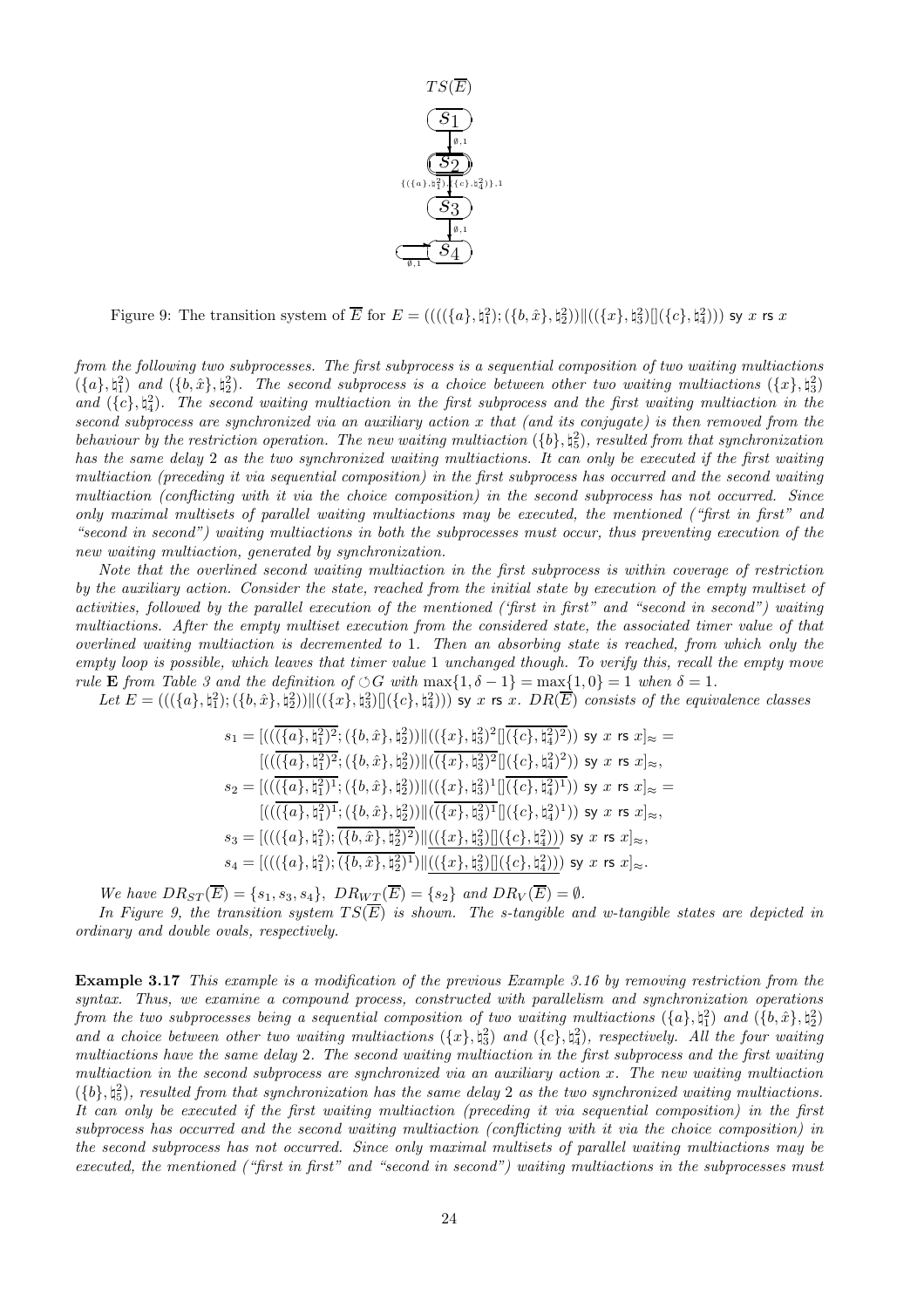

Figure 10: The transition system of  $\overline{E}$  for  $E = (((({a}, {h<sub>1</sub><sup>2</sup>}, {t<sub>1</sub><sup>2</sup>}), ({a}, {t<sub>2</sub><sup>2</sup>})||(({x}, {t<sub>3</sub><sup>2</sup>})||(({c}, {t<sub>4</sub><sup>2</sup>}))$  sy x

occur, thus preventing execution of the new waiting multiaction, generated by synchronization. The alternative maximal multiset of parallel waiting multiactions that may be executed from the same state consists of the "first in first" and "first in second" waiting multiactions in the subprocesses, but the 'first in second" waiting multiaction is the second of the two synchronized waiting multiactions, and its occurrence also prevents execution of their synchronous product.

Let  $E = (((\{a\}, \natural_1^2); (\{b, \hat{x}\}, \natural_2^2)) \| ((\{x\}, \natural_3^2) \| (\{c\}, \natural_4^2)))$  sy x.  $DR(\overline{E})$  consists of the equivalence classes

$$
s_1 = [((\overline{(\{a\}, \natural_1^2)^2}; (\{b, \hat{x}\}, \natural_2^2)) \|(\overline{(\{x\}, \natural_3^2)^2}[[\{c\}, \natural_4^2)^2)) \text{ sy } x]_{\approx} =
$$
  
\n
$$
[(\overline{(\{a\}, \natural_1^2)^2}; (\{b, \hat{x}\}, \natural_2^2)) \|((\{x\}, \natural_3^2)^2 [[\{c\}, \natural_4^2)^2)) \text{ sy } x]_{\approx},
$$
  
\n
$$
s_2 = [((\overline{(\{a\}, \natural_1^2)^1}; (\{b, \hat{x}\}, \natural_2^2)) ||(\overline{(\{x\}, \natural_3^2)^1}[[\{c\}, \natural_4^2)^1)) \text{ sy } x]_{\approx} =
$$
  
\n
$$
[(((\overline{\{a\}, \natural_1^2\}}; (\{b, \hat{x}\}, \natural_2^2)) || ((\{x\}, \natural_3^2)^1 [[\{c\}, \natural_4^2)^1)) \text{ sy } x]_{\approx},
$$
  
\n
$$
s_3 = [(((\{a\}, \natural_1^2); \overline{(\{b, \hat{x}\}, \natural_2^2)^2}) || ((\{x\}, \natural_3^2) || (\{c\}, \natural_4^2))) \text{ sy } x]_{\approx},
$$
  
\n
$$
s_4 = [(((\{a\}, \natural_1^2); \overline{(\{b, \hat{x}\}, \natural_2^2)^1}) || ((\{x\}, \natural_3^2) || (\{c\}, \natural_4^2))) \text{ sy } x]_{\approx},
$$
  
\n
$$
s_5 = [(((\{a\}, \natural_1^2); (\{b, \hat{x}\}, \natural_2^2)) || ((\{x\}, \natural_3^2) || (\{c\}, \natural_4^2))) \text{ sy } x]_{\approx}.
$$

We have  $DR_{ST}(\overline{E}) = \{s_1, s_3, s_5\}, \, DR_{WT}(\overline{E}) = \{s_2, s_4\} \, \, and \, DR_V(\overline{E}) = \emptyset.$ 

In Figure 10, the transition system  $TS(\overline{E})$  is shown. The s-tangible and w-tangible states are depicted in ordinary and double ovals, respectively.

**Example 3.18** Consider the expression  $\text{Stop} = (\{g\}, \frac{1}{2})$  is g specifying the special process that is only able to perform empty loops with probability 1 and never terminates. We could actually use any arbitrary action from A and any probability belonging to the interval  $(0,1)$  in the definition of Stop. Note that Stop is analogous to the one used in the examples within sPBC. The latter is a continuous time stochastic analogue of the stop process proposed in [9]. Stop is a discrete time stochastic analogue of the stop.

This example demonstrates an infinite iteration loop. The loop is preceded with the iteration initiation, modeled by a (first) stochastic multiaction  $(\{a\},\frac{1}{2})$ . The iteration body that corresponds to the loop consists of the choice between two conflicting waiting multiactions  $(\{b\}, \natural_1^1)$  and  $(\{c\}, \natural_2^1)$  with the same delay 1, the second of them followed (via sequential composition) by a (second) stochastic multiaction  $(\{d\}, \frac{1}{3})$ . Hence, the iteration loop actually consists of the two alternative subloops, such that the first one is a self-loop (one-state loop from a state to itself) with the first waiting multiaction, and the second one is a two-state loop with an intermediate state, reached after the second waiting multiaction has been executed, and from which the second stochastic multiaction is then started. Thus, the iteration generates the self-loop with probability less than one (since the two-state loop from the same state has a non-zero probability) from the state in which only waiting multiactions are executed. The iteration termination Stop demonstrates an empty behaviour, assuring that the iteration does not reach its final state after any number of repeated executions of its body.

Let  $E = [(\{a\}, \frac{1}{2}) * ((\{b\}, \natural_1^1)]]((\{c\}, \natural_2^1); (\{d\}, \frac{1}{3}))) * \text{Stop}]. \; DR(\overline{E}) \; consists \; of \; the \; equivalence \; classes$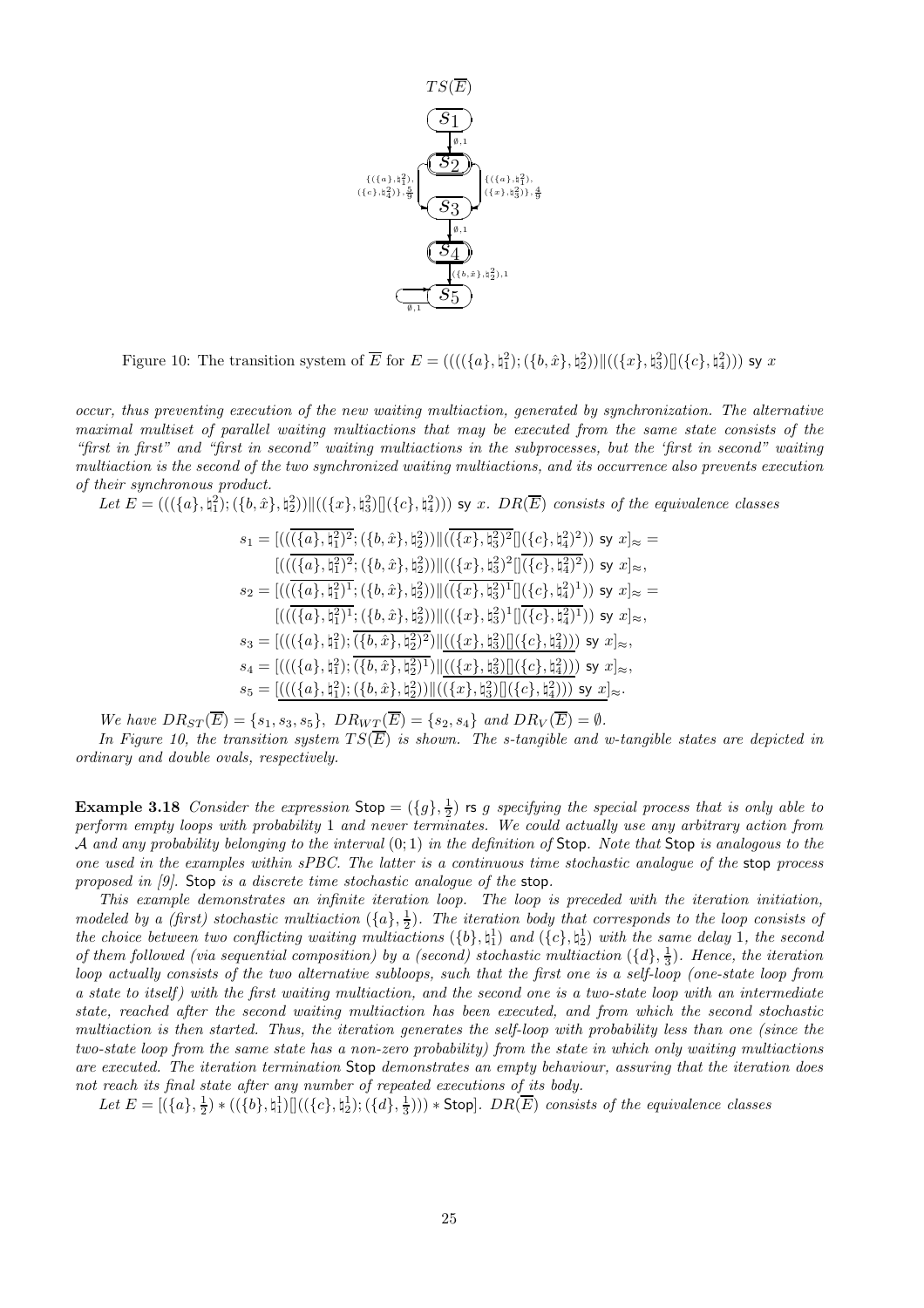

Figure 11: The transition system of  $\overline{E}$  for  $E = [(\lbrace a \rbrace, \frac{1}{2}) * ((\lbrace b \rbrace, \natural_1^1)]]((\lbrace c \rbrace, \natural_2^1); (\lbrace d \rbrace, \frac{1}{3}))) * Stop]$ 

 $s_1 = [[(\{a\},\frac{1}{2}) * ((\{b\},\natural_1^1)][((\{c\},\natural_2^1);(\{d\},\frac{1}{3}))) * \textsf{Stop}]]_{\approx},$  $s_2 = [[(\{a\}, \frac{1}{2}) * (\overline{(\{b\},\natural_1^1)^1} []((\{c\},\natural_2^1)^1;(\{d\},\frac{1}{3}))) * \mathsf{Stop}]]_{\approx} =$  $[ [(\{a\}, \frac{1}{2}) * ((\{b\}, \natural_1^1)^1] \overline{((\{c\}, \natural_2^1)^1}; (\{d\}, \frac{1}{3}))) * Stop] \approx,$  $s_3 = [[(\{a\}, \frac{1}{2}) * ((\{b\}, \natural_1^1)][((\{c\}, \natural_2^1); (\{d\}, \frac{1}{3}))) * \text{Stop}]]_{\approx}.$ 

We have  $DR_{ST}(\overline{E}) = \{s_1, s_3\}, \, DR_{WT}(\overline{E}) = \{s_2\} \,$  and  $DR_V(\overline{E}) = \emptyset$ .

In Figure 11, the transition system  $TS(\overline{E})$  is presented. The s-tangible and w-tangible states are depicted in ordinary and double ovals, respectively.

Example 3.19 This example demonstrates an infinite iteration loop. The loop is preceded with the iteration initiation, modeled by a stochastic multiaction  $({a}, o)$ . The iteration body that corresponds to the loop consists of a waiting multiaction  $(\{b\}, \phi_k^1)$ , followed (via sequential composition) by the probabilistic choice, modeled via two conflicting immediate multiactions  $(\{c\}, \natural_l^0)$  and  $(\{e\}, \natural_m^0)$ , followed by different stochastic multiactions  $(\{d\}, \theta)$ and  $({f}, \phi)$ . The iteration termination Stop demonstrates an empty behaviour, assuring that the iteration does not reach its final state after any number of repeated executions of its body.

Let  $E = [(\{a\}, \rho) * ((\{b\}, \natural_k^1); (((\{c\}, \natural_l^0); (\{d\}, \theta))]((\{e\}, \natural_m^0); (\{f\}, \phi)))) * Stop],$  where  $\rho, \theta, \phi \in (0, 1)$  and  $k, l, m \in \mathbb{R}_{>0}$ .  $DR(\overline{E})$  consists of the equivalence classes

$$
s_1 = [[(\{a\}, \rho) * ((\{b\}, \mathbf{t}_k^1); ((((\{c\}, \mathbf{t}_l^0); (\{d\}, \theta))]]((\{e\}, \mathbf{t}_m^0); (\{f\}, \phi)))) * Stop]]_{\approx},
$$
  
\n
$$
s_2 = [[(\{a\}, \rho) * ((\{b\}, \mathbf{t}_k^1)^1; (((\{c\}, \mathbf{t}_l^0); (\{d\}, \theta))]]((\{e\}, \mathbf{t}_m^0); (\{f\}, \phi)))) * Stop]]_{\approx},
$$
  
\n
$$
s_3 = [[(\{a\}, \rho) * ((\{b\}, \mathbf{t}_k^1); (((\{c\}, \mathbf{t}_l^0); (\{d\}, \theta))]]((\{e\}, \mathbf{t}_m^0); (\{f\}, \phi)))) * Stop]]_{\approx} =
$$
  
\n
$$
[[(\{a\}, \rho) * ((\{b\}, \mathbf{t}_k^1); (((\{c\}, \mathbf{t}_l^0); (\{d\}, \theta))]]((\{e\}, \mathbf{t}_m^0); (\{f\}, \phi)))) * Stop]]_{\approx},
$$
  
\n
$$
s_4 = [[(\{a\}, \rho) * ((\{b\}, \mathbf{t}_k^1); (((\{c\}, \mathbf{t}_l^0); (\{d\}, \theta))]]((\{e\}, \mathbf{t}_m^0); (\{f\}, \phi)))) * Stop]]_{\approx},
$$
  
\n
$$
s_5 = [[(\{a\}, \rho) * ((\{b\}, \mathbf{t}_k^1); (((\{c\}, \mathbf{t}_l^0); (\{d\}, \theta))]]((\{e\}, \mathbf{t}_m^0); (\{f\}, \phi)))) * Stop]]_{\approx}.
$$

We have  $DR_{ST}(\overline{E}) = \{s_1, s_4, s_5\}, \ D R_{WT}(\overline{E}) = \{s_2\} \ and \ DR_V(\overline{E}) = \{s_3\}.$ 

In Figure 12, the transition system  $TS(\overline{E})$  is presented. The s-tangible and w-tangible states are depicted in ordinary and double ovals, respectively, and the vanishing ones are depicted in boxes.

## 4 Denotational semantics

In this section, we construct the denotational semantics in terms of a subclass of labeled discrete time stochastic and deterministic PNs (LDTSDPNs), called discrete time stochastic and immediate Petri boxes (dtsd-boxes).

## 4.1 Labeled DTSDPNs

Let us introduce a class of labeled discrete time stochastic and deterministic PNs (LDTSDPNs), which are essentially a subclass of DTSPNs [44, 45] (since we do not allow the stochastic transition probabilities to be equal to 1) extended with transition labeling and deterministic transitions. LDTSDPNs resemble in part discrete time deterministic and stochastic PNs (DTDSPNs) [61, 62, 64, 65], as well as discrete deterministic and stochastic PNs (DDSPNs) [63]. DTDSPNs and DDSPNs are the extensions of DTSPNs with deterministic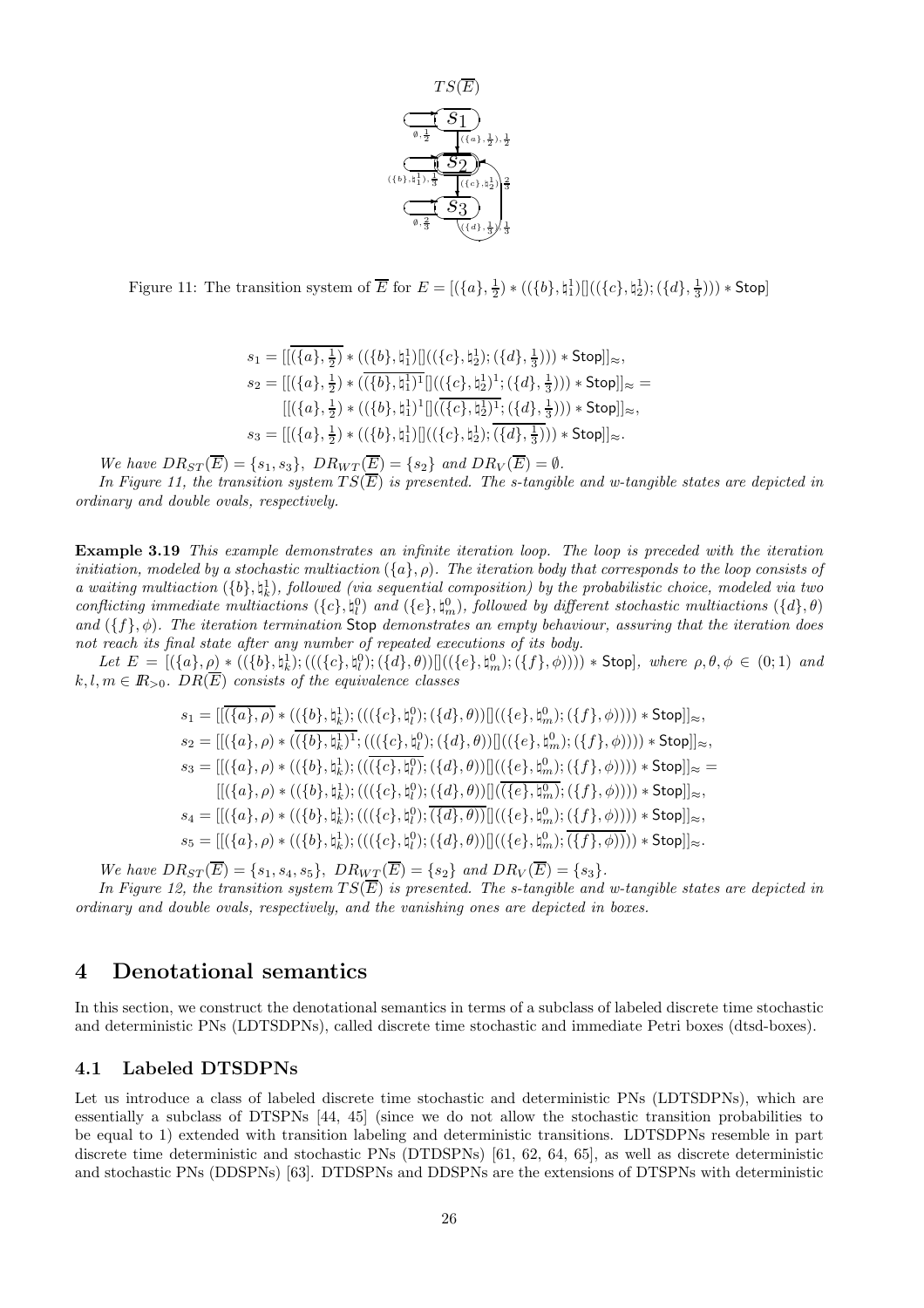

Figure 12: The transition system of  $\overline{E}$  for  $E = [(\{a\}, \rho) * ((\{b\}, \natural_k^1); (((\{c\}, \natural_l^0); (\{d\}, \theta))]((\{e\}, \natural_m^0); (\{f\}, \phi)))) *$ Stop]

transitions (having fixed delay that can be zero), inhibitor arcs, priorities and guards. In addition, while stochastic transitions of DTDSPNs, like those of DTSPNs, have geometrically distributed delays, stochastic transitions of DDSPNs have discrete time phase-type distributed delays. At the same time, LDTSDPNs are not subsumed by DTDSPNs or DDSPNs, by the following reasons. First, in DTDSPNs from [61, 62], both stochastic and deterministic (including immediate) transitions have probabilities and weights associated, but in LDTSDPNs only stochastic transitions have probabilities and only immediate ones have weights, hence, the state change probabilities of the underlying Markov chains for those PN classes are calculated in two different ways. Second, LDTSDPNs have a step semantics while DTDSPNs from [64, 65] and DDSPNs have interleaving one, since in in the first PN class simultaneous transition firings are possible while in the second and third PN classes only firings of single transitions are allowed. LDTSDPNs are somewhat similar to labeled weighted DTSPNs (LWDTSPNs) from [15], but in LWDTSPNs there are no deterministic transitions, all (stochastic) transitions have weights, the transition probabilities may be equal to 1 and only maximal fireable subsets of the enabled transitions are fired.

Stochastic preemptive time PNs (spTPNs) [14] is a discrete time model with a maximal step semantics, where both time ticks and instantaneous parallel firings of maximal transition sets are possible, but the transition steps in LDTSDPNs are not obliged to be maximal (excepting the steps of waiting transitions). The transition delays in spTPNs are governed by static general discrete distributions, associated with the transitions, while the transitions of LDTSDPNs are only associated with probabilities, used later to calculate the step probabilities after one unit (from tangible markings) or zero (from vanishing markings) delay. Further, LDTSDPNs have just geometrically distributed or deterministic zero delays at the markings. Moreover, the discrete time tick and concurrent transition firing are treated in spTPNs as different events while firing every (possibly empty) set of stochastic or waiting transitions in LDTSDPNs requires one unit time delay. spTPNs are essentially a modification and extension of unlabeled LWDTSPNs with additional facilities, such as inhibitor arcs, priorities, resources, preemptions, schedulers etc. However, the price of such an expressiveness of spTPNs is that the model is rather intricate and difficult to analyze.

Note also that guards in DTDSPNs and DDSPNs, inhibitor arcs and priorities in DTDSPNs, DDSPNs and spTPNs, as well as the maximal step semantics of LWDTSPNs and spTPNs make all these models Turing powerful, resulting in undecidability of many important behavioural properties.

First, we present a formal definition (construction, syntax) of LDTSDPNs. The set of all row vectors of  $n \in \mathbb{N}_{\geq 1}$  elements from a set X is defined as  $X^n = \{(x_1, \ldots, x_n) \mid x_i \in X \ (1 \leq i \leq n)\}.$ 

Definition 4.1 A labeled discrete time stochastic and deterministic PN (LDTSDPN) is a tuple  $N = (P_N, T_N, W_N, D_N, \Omega_N, \mathcal{L}_N, Q_N)$ , where

- $P_N$  and  $T_N = Ts_N \oplus Td_N$  are finite sets of places and stochastic and deterministic transitions, respectively, such that  $P_N \cup T_N \neq \emptyset$  and  $P_N \cap T_N = \emptyset$ ;
- $W_N$  :  $(P_N \times T_N) \cup (T_N \times P_N) \to N$  is a function providing the weights of arcs between places and transitions;
- $D_N: T d_N \to N$  is the transition delay function imposing delays to deterministic transitions;

An immediate transition is a deterministic transition with the delay 0 while a waiting transition is that with a positive delay. Then  $Td_N = Ti_N \oplus Tw_N$  consists of the sets of immediate and waiting transitions.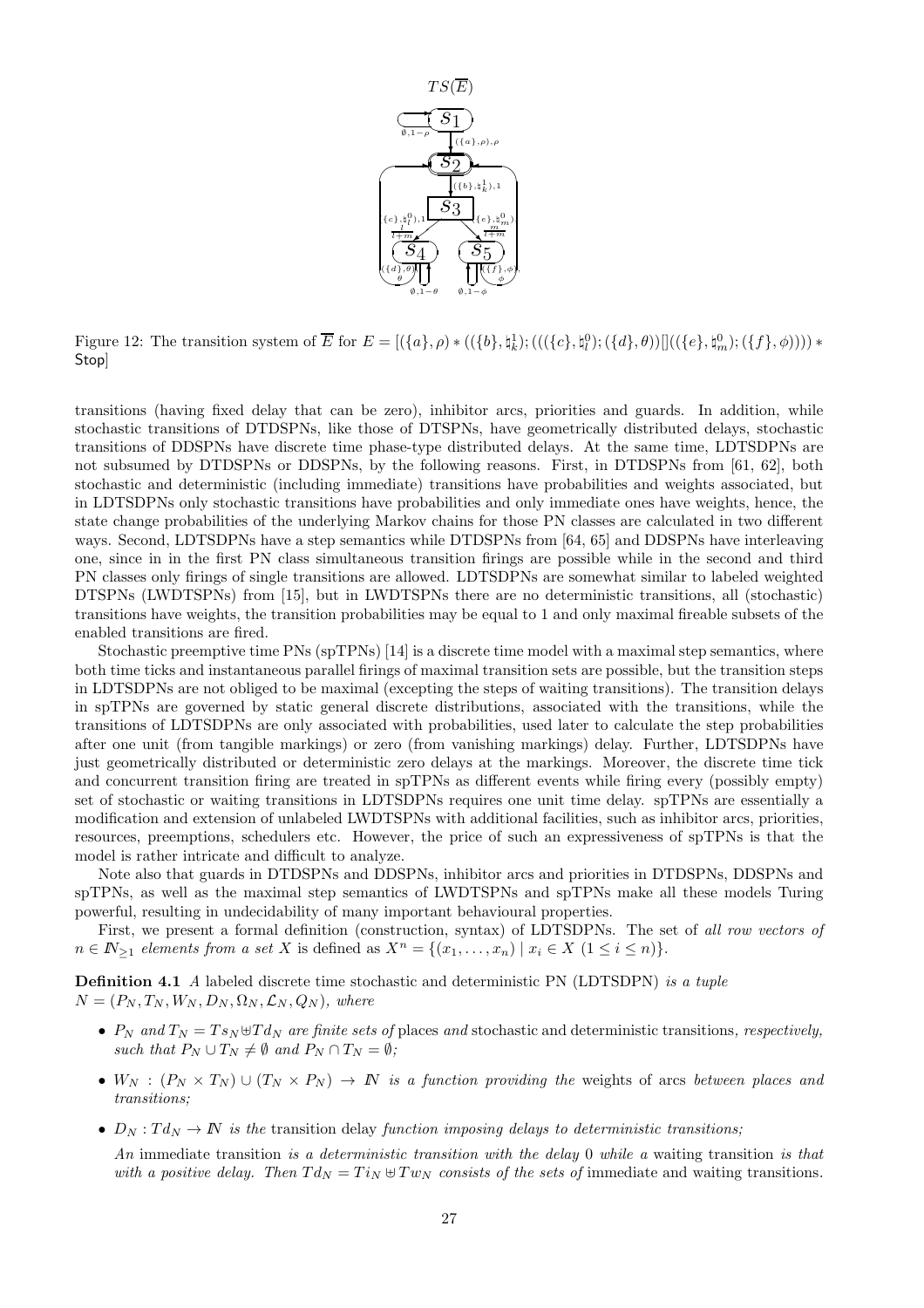- $\Omega_N$  is the transition probability and weight function such that
	- $-\Omega_N |_{T_{SN}} : T_{SN} \to (0, 1)$  (it associates stochastic transitions with probabilities);
	- $\Omega_N |_{T d_N} : T d_N \to \mathbb{R}_{>0}$  (it associates deterministic transitions with weights);
- $\mathcal{L}_N: T_N \to \mathcal{L}$  is the transition labeling function assigning multiactions to transitions;
- $Q_N = (M_N, V_N)$  is the initial state, where  $M_N \in \mathbb{N}_{fin}^{P_N}$  is the initial marking (distribution of tokens in the places) and  $V_N: Tw_N \to \mathbb{N}_{\geq 1} \cup \{*\}$  is the initial timer valuation function of the waiting transitions (in the vector notation,  $V_N \in (\bar{N}_{\geq 1} \cup \{*\})^{|Tw_N|}$ ), where '\*' denotes the undefined value of inactive timers; we define  $\forall t \in Tw_N \cap Ena(M_N)$   $V_N(t) = D_N(t)$  (each enabled waiting transition is initially valuated with its transition delay) and  $\forall t \in Tw_N \setminus Ena(M_N) V_N(t) = *$  (each non-enabled waiting transition is initially valuated with the undefined value), where  $Ena(M)$  denotes the set of transitions enabled at the marking M, to be defined later.

The graphical representation of LDTSDPNs is like that for standard labeled PNs, but with probabilities or delays and weights written near the corresponding transitions. Square boxes of normal thickness depict stochastic transitions, and those with thick borders represent deterministic transitions. In the case the probabilities or the delays and weights are not given in the picture, they are considered to be of no importance in the corresponding examples. The weights of arcs are depicted with them. The names of places and transitions are depicted near them when needed.

We now consider the semantics of LDTSDPNs.

Let N be an LDTSDPN and  $t \in T_N$ ,  $U \in \mathbb{N}_{fin}^{T_N}$ . The precondition  $\cdot^*$  and the postcondition  $t^{\bullet}$  of t are the multisets of places defined as  $(\bullet t)(p) = W_N(p, t)$  and  $(t^{\bullet})(p) = W_N(t, p)$ . The precondition  $\bullet U$  and the postcondition  $U^{\bullet}$  of U are the multisets of places defined as  $^{\bullet}U = \sum_{t \in U} {}^{\bullet}t$  and  $U^{\bullet} = \sum_{t \in U} t^{\bullet}$ . Note that for  $U = \emptyset$  we have  $\bullet \emptyset = \emptyset = \emptyset \bullet$ .

Let N be an LDTSDPN and  $Q = (M, V), \widetilde{Q} = (\widetilde{M}, \widetilde{V}) \in \mathbb{N}_{fin}^{P_N} \times (\mathbb{N}_{\geq 1} \cup \{*\})^{|Tw_N|}$  be its states.

Deterministic transitions have a priority over stochastic ones, and there is also difference in priorities between immediate and waiting transitions. One can assume that all immediate transitions have (the highest) priority 2 and all waiting transitions have (the intermediate) priority 1, whereas all stochastic transitions have (the lowest) priority 0. This means that at a marking where all kinds of transitions can occur, immediate transitions always occur before waiting ones that, in turn, are always executed before stochastic ones.

A transition  $t \in T_N$  is enabled at a marking  $M \in \mathbb{N}_{fin}^{P_N}$ , if  $\text{*} t \subseteq M$ . In other words, a transition is enabled at a marking if it has enough tokens in its input places (i.e. in the places from its precondition) at the marking. Let  $Ena(M)$  be the set of all transitions enabled at M.

Firings of transitions are atomic operations, and transitions can fire in parallel by taking part in steps. We assume that all transitions participating in a step should differ, hence, only the sets (not multisets) of transitions may fire. Thus, we do not allow self-concurrency, i.e. firing of transitions in parallel to themselves. This restriction is introduced to avoid some technical difficulties while calculating probabilities for multisets of transitions as we shall see after the following formal definitions. Moreover, we do not need to consider self-concurrency, since denotational semantics of expressions will be defined via dtsd-boxes which are safe LDTSDPNs (hence, no self-concurrency is possible).

The following definition of fireability respects the prioritization among different types of transitions. A set of transitions  $U \subseteq Ena(M)$  is fireable in a state  $Q = (M, V)$ , if  $\bullet U \subseteq M$  and one of the following holds:

- 1.  $\emptyset \neq U \subseteq Ti_N$ ; or
- 2.  $\emptyset \neq U \subseteq Tw_N$  and
	- $\forall t \in U \ V(t) = 1,$
	- $Ena(M {}^{\bullet}U) \cap {u \in Tw_N \mid V(u) = 1} = \emptyset,$
	- $Ena(M) \subseteq Tw_N \cup Ts_N$ ; or
- 3.  $U \subseteq Ts_N$  and
	- $Ena(M) \subset Ts_N$ .

In other words, a set of transitions  $U$  is fireable in a state, if it has enough tokens in its input places at the substituent marking M of the state and the following holds. If U consists of *immediate* transitions then it is enabled, since no additional condition is needed for its fireability. If U consists of waiting transitions then the countdown timer value (called remaining time to fire or RTF) of each transition from  $U$  equals one,  $U$  is a maximal (by the inclusion relation) set of the enabled at M waiting transitions with the RTF equal to one and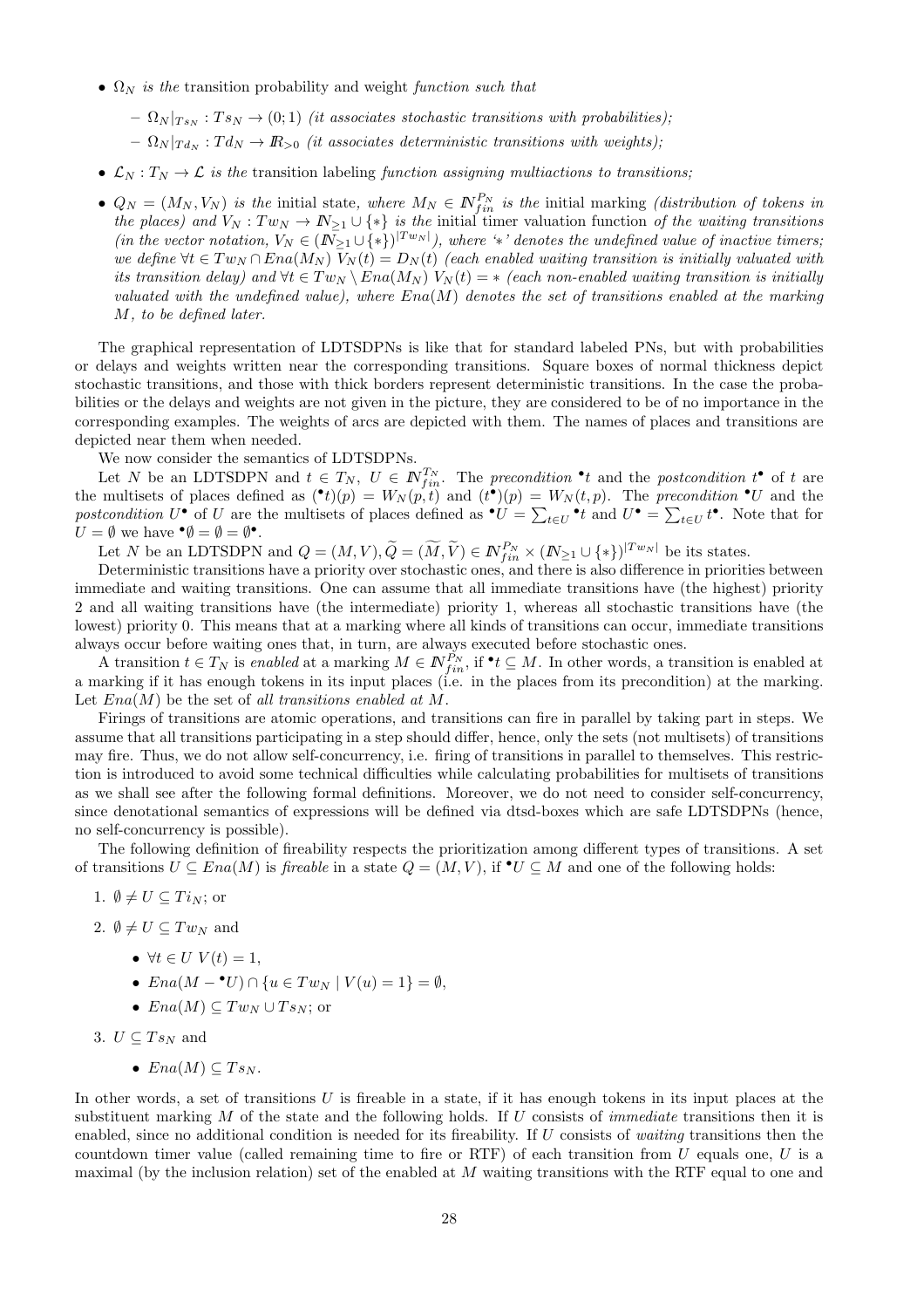enough tokens in its input places at M, and there exist no immediate transitions enabled at M. If U is empty or it consists of stochastic transitions then there exist no immediate or waiting transitions enabled at M. Note that the second condition of item 2 of the above definition means that no waiting transition (from  $Ena(M)$ ) with the RTF being one can be added to  $U$  so that the resulting transition set will still have enough tokens in its input places at M. This condition is equivalent to the following maximality requirement (informally mentioned above):  $\forall T \subseteq Ena(M)$ ,  $(\forall u \in T \ V(u) = 1) \land (\mathbf{Y} \subseteq M) \land (U \subseteq T) \Rightarrow T = U$ . Let  $Fire(Q)$  be the set of all transition sets fireable in Q.

By the fireability definition, it follows that  $Fire(Q) \subseteq 2^{Ti_N} \setminus \{\emptyset\}$  or  $Fire(Q) \subseteq 2^{Tw_N} \setminus \{\emptyset\}$ , or  $Fire(Q) \subseteq 2^{Ts_N}$ (to be convinced of it, check the definition's items in the reverse order). The state  $Q$  is s-tangible (stochastically tangible), denoted by  $stang(Q)$ , if  $Fire(Q) \subseteq 2^{Ts_N}$ , in particular, if  $Fire(Q) = \{\emptyset\}$ . The state Q is w-tangible (waitingly tangible), denoted by  $wtan(g)$ , if  $Fire(Q) \subseteq 2^{Tw_{N}} \setminus \{\emptyset\}$ . The state Q is tangible, denoted by  $tan(g)$ , if  $stang(Q)$  or  $wtang(Q)$ , i.e.  $Fire(Q) \subseteq 2^{Ts_N} \cup 2^{Tw_N}$ , in particular, if  $Fire(Q) = \{\emptyset\}$ . Otherwise, the state Q is vanishing, denoted by vanish(Q), and in this case  $Fire(Q) \subseteq 2^{T_{i_N}} \setminus \{\emptyset\}$ . A transition  $t \in Era(M)$  is fireable in a state Q, denoted by  $t \in Fire(Q)$ , if  $\{t\} \in Fire(Q)$ . If  $stang(Q)$  then a stochastic transition  $t \in Fire(Q)$ fires with probability  $\Omega_N(t)$  when no different stochastic transition is fireable in Q, i.e.  $Fire(Q) = \{\emptyset, \{t\}\}\.$  By the definition of fireability, if  $stand(Q)$  or  $vanish(Q)$  then  $\forall U \in Fire(Q)$   $2^U \setminus \{\emptyset\} \subseteq Fire(Q)$ .

Let  $U \in Fire(Q)$  and  $U \neq \emptyset$ . The probability that the set of stochastic transitions U is ready for firing in Q or the weight of the set of deterministic transitions  $U$  which is ready for firing in  $Q$  is

$$
PF(U,Q) = \begin{cases} \prod_{t \in U} \Omega_N(t) \cdot \prod_{\{u \in Fire(Q) | u \notin U\}} (1 - \Omega_N(u)), & stang(Q); \\ \sum_{t \in U} \Omega_N(t), & wlang(Q) \vee vanish(Q). \end{cases}
$$

In the case  $U = \emptyset$  and  $stand(Q)$  we define

$$
PF(\emptyset, Q) = \begin{cases} \prod_{u \in Fire(Q)} (1 - \Omega_N(u)), & Fire(Q) \neq \{\emptyset\}; \\ 1, & Fire(Q) = \{\emptyset\}. \end{cases}
$$

Let  $U \in Fire(Q)$ . Besides U, some other sets of transitions may be ready for firing in Q, hence, a kind of conditioning or normalization is needed to calculate the firing probability. The parallel firing of the transitions from U changes the state  $Q = (M, V)$  to another state  $\widetilde{Q} = (\widetilde{M}, \widetilde{V})$ , denoted by  $Q \xrightarrow{U} \widetilde{Q}$ , where

1.  $\widetilde{M} = M - {}^{\bullet}U + U^{\bullet};$ 

2. 
$$
\forall u \in Tw_N \ \widetilde{V}(u) = \begin{cases} *, & u \notin Ena(\widetilde{M}); \\ V_N(u), & u \in Ena(\widetilde{M}) \setminus Ena(M - \bullet U); \\ V(u), & (u \in Ena(M - \bullet U)) \wedge (U \subseteq Ti_N); \\ V(u) - 1, & \text{otherwise}; \end{cases}
$$

3.  $P = PT(U, Q)$  is the probability that the set of transitions U fires in Q defined as

$$
PT(U,Q) = \frac{PF(U,Q)}{\sum_{V \in Fire(Q)} PF(V,Q)}.
$$

Let us explain the definition above in more detail. The first case of the item 2 demonstrates a waiting transition u that is not enabled at the marking  $\tilde{M}$ , regardless of whether it was enabled at the "intermediate" marking  $M - \cdot U$  (obtained by removing from M the input places of all transitions belonging to U, and that should be examined, especially when N has structural loops), and therefore the transition timer becomes inactive (turned off) and it is set to the undefined value ∗. The second case of the item 2 describes a waiting transition u that was not enabled at  $M - \bullet U$  and has first been enabled at M, hence, its timer is restored to the initial value  $V_N(u)$ , which is the delay of that transition. The third case of the item 2 explains a waiting transition u that was enabled at  $M - U$  and, hence, still is enabled at  $\widetilde{M}$ , resulted in an firing of a set of immediate transitions U instantly (in zero time), so the transition timer does not decrement and its value stays equal to  $V(u)$ . The fourth case of the item 2 corresponds to the remaining option, i.e. a waiting transition u that was enabled at  $M - U$  and, hence, still is enabled at M, resulted in an firing of a set of stochastic (waiting) transitions U at a time tick (in one time unit), so the transition timer decrements by one and its value becomes  $V(u) - 1$ .

We do not have to worry that for  $u \in Tw_N$ , such that  $u \in Ena(M - \bullet U)$ , where  $U \subseteq Ts_N \cup Tw_N$ , the value of  $V(u) = V(u) - 1$  could become zero or negative, by the following reasons. Note that by the definition of fireability, we have  $Ena(M) \subseteq Tw_N \cup Ts_N$ . If  $V(u) = 1$  then u must fire in the next time moment within some maximal (by the inclusion relation) set of the enabled at  $M$  waiting transitions with the RTF equal to one and enough tokens in the set's input places at M. Then we get  $U \in Fire(Q) \subseteq 2^{Tw_{N}} \setminus \{\emptyset\}$ , hence,  $\emptyset \neq U \subseteq Tw_N$ . Therefore,  $\forall t \in U$   $V(t) = 1$  and  $Ena(M - \bullet U) \cap \{w \in Tw_N \mid V(w) = 1\} = \emptyset$ , which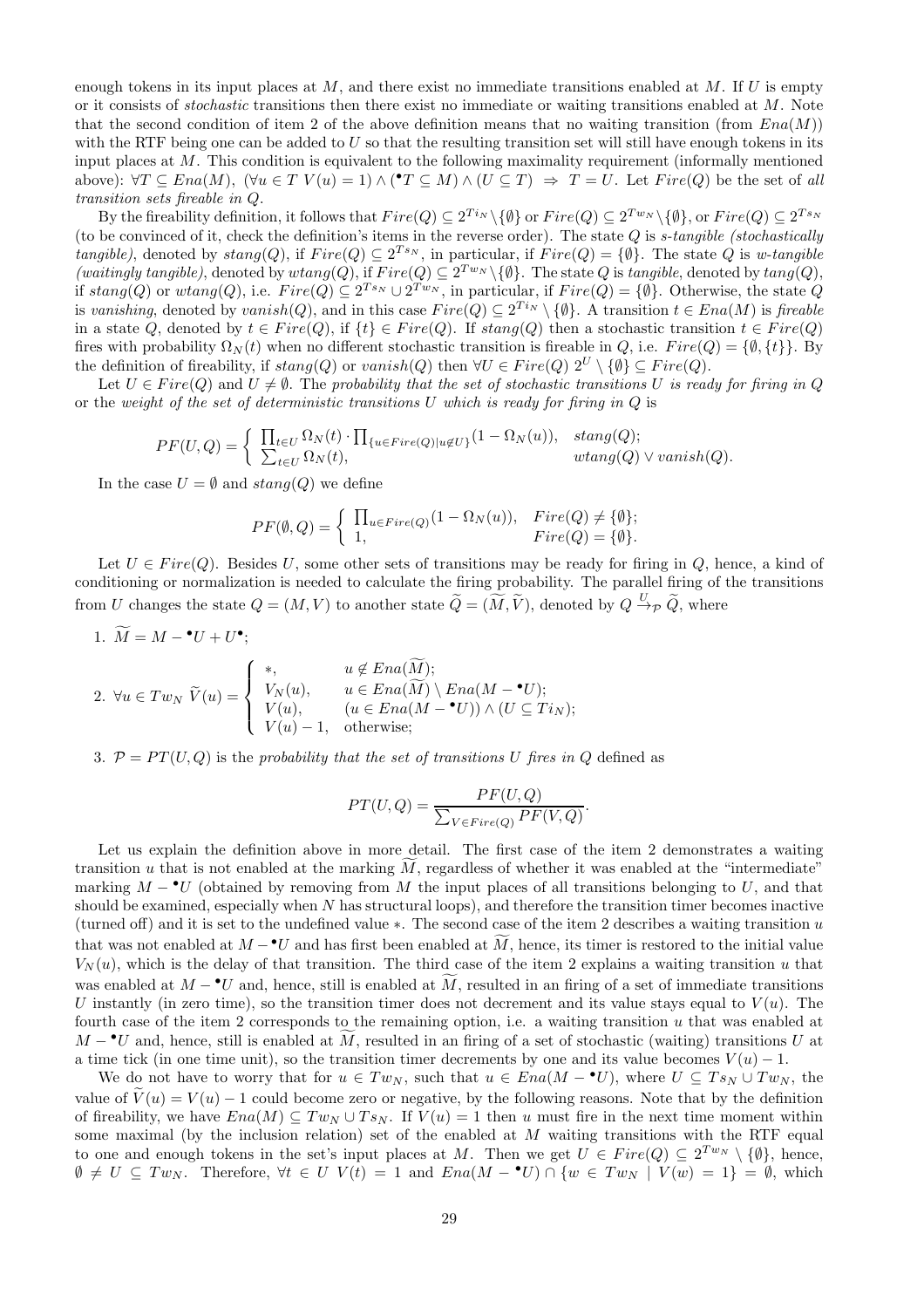contradicts to  $u \in Ena(M - {}^{\bullet}U) \cap \{w \in Tw_N \mid V(w) = 1\}$ . Thus, there exists no transition  $u \in Tw_N$ , such that  $u \in Ena(M - \bullet U)$  and  $V(u) = 1$ . In regard to the transitions  $t \in U \subseteq Tw_N$  with  $V(t) = 1$ , we have  $\widetilde{V}(t) = *,$ if  $t \notin Ena(\widetilde{M})$ , or  $\widetilde{V}(t) = V_N(t)$ , if  $t \in Ena(\widetilde{M}) \setminus Ena(M - \bullet U)$ .

Note that when  $U = \emptyset$  and  $stang(Q)$ , we get  $M = \widetilde{M}$  and  $\forall u \in Tw_N$   $\widetilde{V}(u) = \begin{cases} * & u \notin Ena(M); \\ V(u) = 1 & u \in Ena(M). \end{cases}$  $V(u) - 1, \quad u \in Ena(M).$ 

Notice that the timers of all waiting transitions that are disabled when a marking change occurs become inactive (turned off) and their values become undefined while the timers of all those staying enabled continue running with their stored values. Hence, we adopt the enabling memory policy [41, 1, 2, 3] when the markings are changed and the enabling of deterministic transitions is possibly modified (remember that immediate transitions may be seen as those with the timers displaying a single value 0, so we do not need to store their values). Then the timer values of waiting transitions are taken as the enabling memory variables.

The advantage of our two-stage approach to definition of the probability that a set of transitions fires is that the resulting probability formula  $PT(U, Q)$  is valid both for (sets of) stochastic and deterministic transitions. It allows one to unify the notation used later while constructing the denotational semantics and analyzing performance.

Note that for all states of an LDTSDPN N, the sum of outgoing probabilities is equal to 1. More formally,  $\forall Q = (M, V) \in \mathbb{N}_{fin}^{P_N} \times (\mathbb{N}_{\geq 1} \cup \{*\})^{|Tw_N|} \sum_{U \in \text{Fire}(Q)} PT(U, Q) = 1$ . This obviously follows from the definition of  $PT(U, Q)$  and guarantees that it defines a probability distribution.

We write  $Q \stackrel{U}{\rightarrow} \widetilde{Q}$  if  $\exists \mathcal{P} \ Q \stackrel{U}{\rightarrow} \rho \ \widetilde{Q}$  and  $Q \rightarrow \widetilde{Q}$  if  $\exists U \ Q \stackrel{U}{\rightarrow} \widetilde{Q}$ . The probability to move from Q to  $\tilde{Q}$  by firing any set of transitions is

$$
PM(Q, \widetilde{Q}) = \sum_{\{U|Q \stackrel{U}{\to} \widetilde{Q}\}} PT(U, Q).
$$

Since  $PM(Q, \tilde{Q})$  is the probability for any (including the empty one) transition set to change marking Q to  $\tilde{Q}$ , we use summation in the definition. Note that  $\forall Q = (M, V) \in \mathbb{N}_{fin}^{P_N} \times (\mathbb{N}_{\geq 1} \cup \{*\})^{|Tw_N|} \sum_{\{\tilde{Q} | Q \to \tilde{Q}\}} PM(Q, \tilde{Q}) =$  $\sum_{\{\tilde{Q}|Q\to\tilde{Q}\}}\sum_{\{U|Q\stackrel{U}{\to}\tilde{Q}\}}PT(U,Q)=\sum_{U\in Fire(Q)}PT(U,Q)=1.$ 

**Definition 4.2** Let N be an LDTSDPN. The reachability set of N, denoted by  $RS(N)$ , is the minimal set of markings such that

- $Q_N \in RS(N);$
- if  $Q \in RS(N)$  and  $Q \to \widetilde{Q}$  then  $\widetilde{Q} \in RS(N)$ .

**Definition 4.3** Let N be an LDTSDPN. The reachability graph of N is a (labeled probabilistic) transition system  $RG(N) = (S_N, L_N, \mathcal{T}_N, s_N)$ , where

- the set of states is  $S_N = RS(N);$
- the set of labels is  $L_N = 2^{T_N} \times (0; 1]$ ;
- the set of transitions is  $\mathcal{T}_N = \{ (Q, (U, \mathcal{P}), \widetilde{Q}) \mid Q, \widetilde{Q} \in RS(N), Q \xrightarrow{U} \widetilde{Q} \};$
- the initial state is  $s_N = Q_N$ .

The set of all s-tangible markings from  $RS(N)$  is denoted by  $RSS_{ST}(N)$ , and the set of all w-tangible markings from RS(N) is denoted by  $RS_{WT}(N)$ . The set of all tangible markings from RS(N) is denoted by  $RS_T(N)$  $RSS_T(N) \cup RS_{WT}(N)$ . The set of all vanishing markings from  $RS(N)$  is denoted by  $RS_V(N)$ . Obviously,  $RS(N) = RS_T(N) \oplus RS_V(N) = RS_{ST}(N) \oplus RS_{WT}(N) \oplus RS_V(N).$ 

#### 4.2 Algebra of dtsd-boxes

We now introduce discrete time stochastic and deterministic Petri boxes and the algebraic operations to define a net representation of dtsdPBC expressions.

Definition 4.4 A discrete time stochastic and deterministic Petri box (dtsd-box) is a tuple  $N = (P_N, T_N, W_N, \Lambda_N)$ , where

• P<sub>N</sub> and  $T_N$  are finite sets of places and transitions, respectively, such that  $P_N \cup T_N \neq \emptyset$  and  $P_N \cap T_N = \emptyset$ ;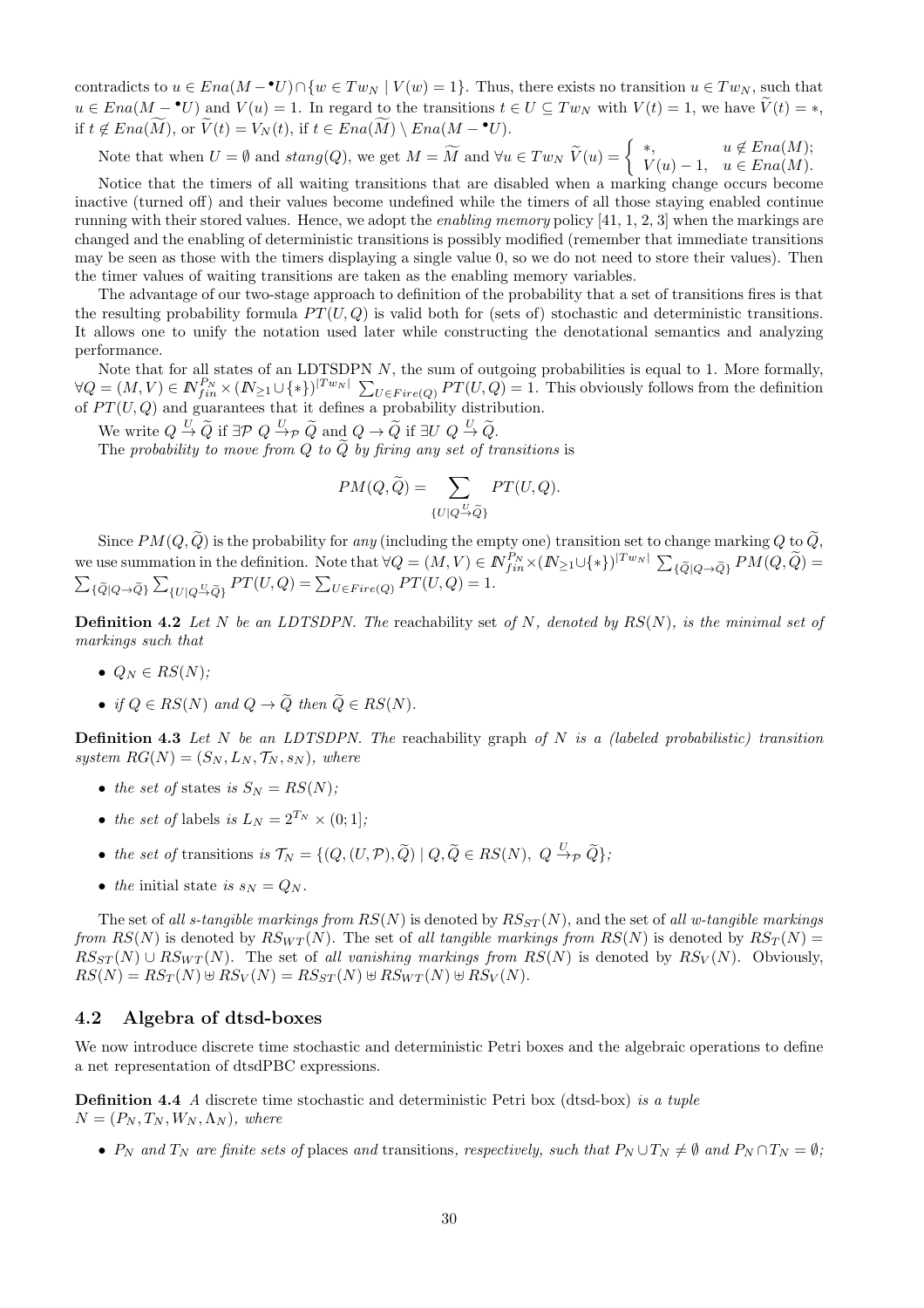- $W_N$  :  $(P_N \times T_N) \cup (T_N \times P_N) \rightarrow \mathbb{N}$  is a function providing the weights of arcs between places and transitions;
- $\Lambda_N$  is the place and transition labeling function such that
	- $-\Lambda_N|_{P_N}: P_N \to \{e, i, x\}$  *(it specifies entry, internal and exit places, respectively);*
	- $\Lambda_N |_{T_N} : T_N \to \{ \varrho \mid \varrho \subseteq \mathbb{N}_{fin}^{\mathcal{SDL}} \times \mathcal{S} \mathcal{DL} \}$  (it associates transitions with the relabeling relations on activities).

Moreover,  $\forall t \in T_N \cdot t \neq \emptyset \neq t^{\bullet}$ . In addition, for the set of entry places of N, defined as  $\circ N = \{p \in P_N \mid$  $\Lambda_N(p) = e$ , and for the set of exit places of N, defined as  $N^\circ = \{p \in P_N \mid \Lambda_N(p) = x\}$ , the following conditions hold:  $\mathcal{O}_N \neq \emptyset \neq N^{\circ}$  and  $\mathcal{O}(\mathcal{O}_N) = \emptyset = (N^{\circ})^{\bullet}$ .

A dtsd-box is plain if  $\forall t \in T_N \exists (\alpha, \kappa) \in SDL$   $\Lambda_N(t) = \varrho_{(\alpha, \kappa)}$ , where  $\varrho_{(\alpha, \kappa)} = \{(\emptyset, (\alpha, \kappa))\}$  is a constant relabeling that can be identified with the activity  $(\alpha, \kappa)$ . A *(marked and timer-)clocked plain dtsd-box* is a pair  $(N, Q)$ , where  $N = (P_N, T_N, W_N, \Lambda_N)$  is a plain dtsd-box and  $Q = (M, V)$  is its state. Here  $M \in \mathbb{N}_{fin}^{P_N}$  is the marking of N and  $V: Tw_N \to \mathbb{N}_{\geq 1} \cup \{*\}$  is the timer valuation function of the waiting transitions of N. The set of waiting transitions of N is defined as  $Tw_N = \{t \in T_N \mid \Lambda_N(t) = \varrho_{(\alpha, \natural_l^{\theta})}, \ \theta \in \mathbb{N}_{\geq 1}, \ l \in \mathbb{R}_{>0}\}.$  A plain dtsd-box  $N = (P_N, T_N, W_N, \Lambda_N)$  can be seen as a clocked plain dtsd-box  $(N, Q^*)$  with  $Q^* = (\emptyset, V^*)$ , where for every waiting transition t it holds  $V^*(t) = *,$  i.e.  $V^* = *$ .

We denote  $\overline{N} = (N, Q_{\overline{N}})$ , where  $Q_{\overline{N}} = (°N, V_{\overline{N}})$  and  $V_{\overline{N}} : Tw_N \to \mathbb{N}_{\geq 1} \cup \{*\}$  is such that  $\forall t \in Tw_N \cap \mathbb{N}$  $Ena({}^\circ N) V_{\overline{N}}(t) = \theta$  for  $\Lambda_N(t) = \varrho_{(\alpha, \natural_t^{\theta})}$ , whereas  $\forall t \in Tw_N \backslash Ena({}^\circ N) V_{\overline{N}}(t) = *$ . We also denote  $\underline{N} = (N, Q_{\underline{N}})$ , where  $Q_N = (N^{\circ}, V^*)$ . We call <sup>o</sup>N and  $N^{\circ}$  the *entry* and *exit markings* of N, respectively.

Note that a clocked plain dtsd-box  $(P_N, T_N, W_N, \Lambda_N, Q_N)$  can be interpreted as the LDTSDPN  $(P_N, T_N, W_N, D_N, \Omega_N, \mathcal{L}_N, Q_N)$ , where the functions  $D_N$ ,  $\Omega_N$  and  $\mathcal{L}_N$  are defined as follows:  $\forall t \in T_N$   $\Omega_N(t)$  =  $\kappa$  if  $\kappa \in (0,1)$ ; or  $D_N(t) = \theta$ ,  $\Omega_N(t) = l$  if  $\kappa = \mathfrak{h}_l^{\theta}$ ,  $\theta \in \mathbb{N}$ ,  $l \in \mathbb{R}_{>0}$ ; and  $\mathcal{L}_N(t) = \alpha$ , where  $\Lambda_N(t) = \varrho_{(\alpha,\kappa)}$ (we say that the transition t corresponds to the activity  $(\alpha, \kappa)$  in such a case). Behaviour of the clocked dtsd-

boxes follows from the firing rule of LDTSDPNs. A plain dtsd-box N is n-bounded ( $n \in \mathbb{N}$ ) if  $\overline{N}$  is so, i.e.  $\forall Q = (M, V) \in RS(\overline{N}) \ \forall p \in P_N \ M(p) \leq n$ , and it is safe if it is 1-bounded. A plain dtsd-box N is clean if  $\forall Q = (M, V) \in RS(\overline{N}) \circ N \subseteq M \Rightarrow M = \circ N$  and  $N^{\circ} \subseteq M \Rightarrow M = N^{\circ}$ , i.e. if there are tokens in all its entry (exit) places then no other places have tokens.

The structure of the plain dtsd-box corresponding to a static expression is constructed like in PBC [10, 9], i.e. we use simultaneous refinement and relabeling meta-operator (net refinement) in addition to the operator dtsd-boxes corresponding to the algebraic operations of dtsdPBC and featuring transformational transition relabelings. Operator dtsd-boxes specify n-ary functions from plain dtsd-boxes to plain dtsd-boxes (we have  $1 \leq n \leq 3$  in dtsdPBC). Thus, as we shall see in Theorem 4.1, the resulting plain dtsd-boxes are safe and clean. In the definition of the denotational semantics, we shall apply standard constructions used for PBC. Let Θ denote operator box and u denote transition name from the PBC setting.

The relabeling relations  $\rho \subseteq N_{fin}^{SDL} \times SDL$  are defined as follows:

- $\varrho_{id} = \{(\{(\alpha, \kappa)\}, (\alpha, \kappa)) \mid (\alpha, \kappa) \in SDE\}$  is the *identity relabeling* keeping the interface as it is;
- $\varrho_{(\alpha,\kappa)} = \{(\emptyset,(\alpha,\kappa))\}$  is the constant relabeling that can be identified with  $(\alpha,\kappa) \in \mathcal{SDL}$  itself;
- $\varrho_{[f]} = \{ (\{(\alpha,\kappa)\},(f(\alpha),\kappa)) \mid (\alpha,\kappa) \in \mathcal{SDL} \};$
- $\varrho_{rs a} = \{ (\{ (\alpha, \kappa) \}, (\alpha, \kappa)) \mid (\alpha, \kappa) \in \mathcal{SDL}, a, \hat{a} \notin \alpha \};$
- $\varrho_{\mathsf{sv}}$  a is the least relabeling relation containing  $\varrho_{id}$  such that if  $(\Upsilon,(\alpha,\kappa)),(\Xi,(\beta,\lambda))\in\varrho_{\mathsf{sv}}$  a and  $a \in \alpha$ ,  $\hat{a} \in \beta$  then

$$
- (\Upsilon + \Xi, (\alpha \oplus_a \beta, \kappa \cdot \lambda)) \in \varrho_{\text{sy } a} \text{ if } \kappa, \lambda \in (0, 1);
$$
  
- (\Upsilon + \Xi, (\alpha \oplus\_a \beta, \natural\_{l+m}^{\theta})) \in \varrho\_{\text{sy } a} \text{ if } \kappa = \natural\_{l}^{\theta}, \lambda = \natural\_{m}^{\theta}, \theta \in \mathbb{N}, l, m \in \mathbb{R}\_{>0}.

The plain dtsd-boxes  $N_{(\alpha,\rho)}$ ,  $N_{(\alpha,\xi^{\theta}_{l})}$ , where  $\rho \in (0,1)$ ,  $\theta \in \mathbb{N}$ ,  $l \in \mathbb{R}_{>0}$ , and operator dtsd-boxes are presented in Figure 13. Note that the label i of internal places is usually omitted.

In the case of the iteration, a decision that we must take is the selection of the operator box that we shall use for it, since we have two proposals in plain PBC for that purpose [9]. One of them provides us with a safe version with six transitions in the operator box, but there is also a simpler version, which has only three transitions. In general, in PBC, with the latter version we may generate 2-bounded nets, which only occurs when a parallel behavior appears at the highest level of the body of the iteration. Nevertheless, in our case,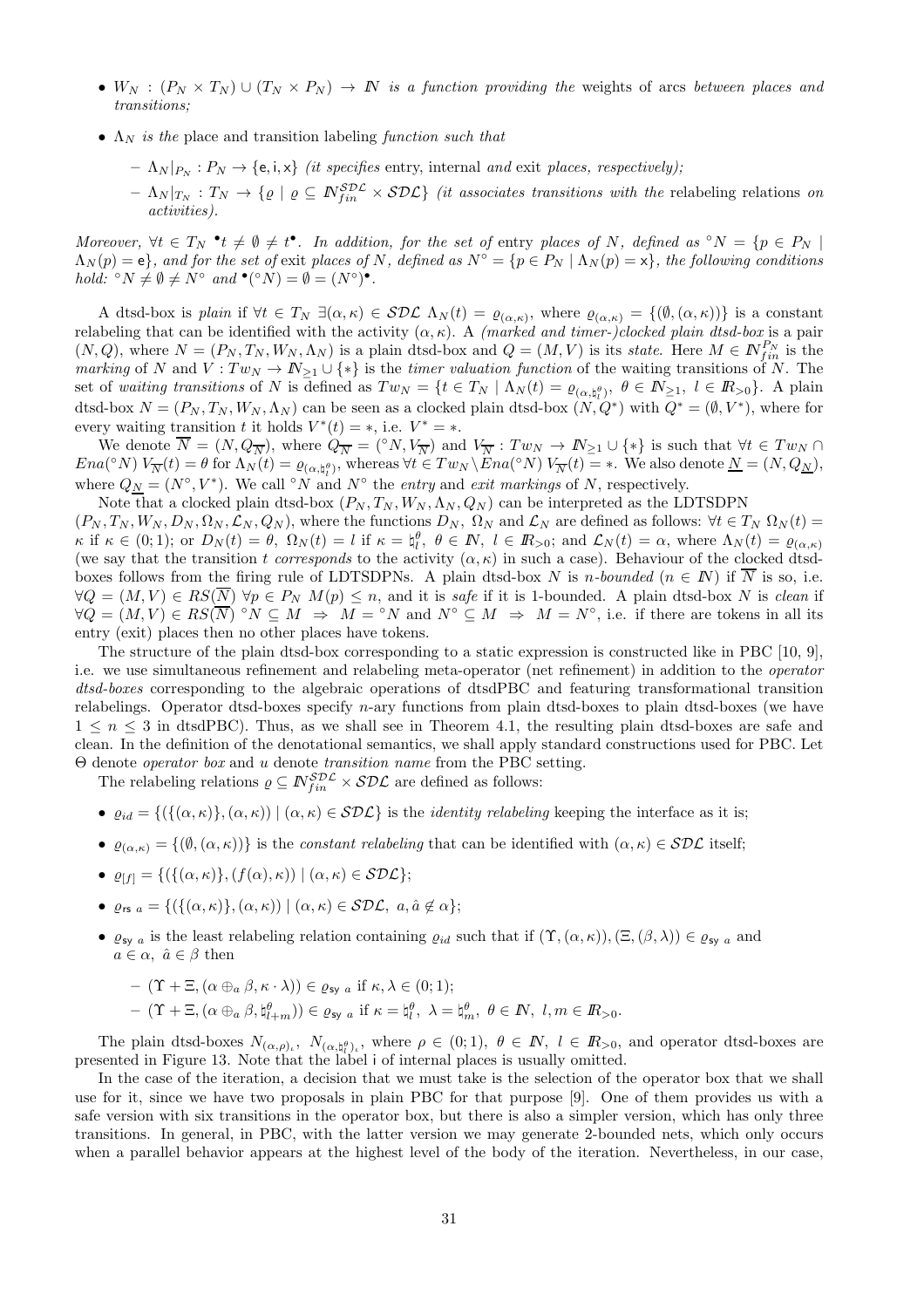

Figure 13: The plain and operator dtsd-boxes

and due to the syntactical restriction introduced for regular terms, this particular situation cannot occur, so that the net obtained will be always safe.

To define a semantic function that assigns a plain dtsd-box to every static expression of dtsdPBC, we introduce the *enumeration* function  $Env : T \rightarrow Num$ , which associates the numberings with transitions of a plain dtsd-box  $N = (P, T, W, \Lambda)$  in accordance with those of activities. In the case of synchronization, the function associates with the resulting new transition a concatenation of the parenthesized numberings of the transitions it comes from.

We now define the enumeration function Enu for every operator of dtsdPBC. Let  $N_E = Box_{dtsd}(E)$  $(P_E, T_E, W_E, \Lambda_E)$  be the plain dtsd-box corresponding to a static expression E, and  $Enu_E: T_E \to Num$  be the enumeration function for  $N_E$ . We shall use the analogous notation for static expressions F and K.

•  $Box_{\text{dsts}}((\alpha,\kappa)_t) = N_{(\alpha,\kappa)_t}$ . Since a single transition  $t_t$  corresponds to the activity  $(\alpha,\kappa)_t \in \mathcal{SDL}$ , their numberings coincide:

 $Enu(t<sub>i</sub>) = i.$ 

•  $Box_{dtsd}(E \circ F) = \Theta_{\circ}(Box_{dtsd}(E),Box_{dtsd}(F)), \circ \in \{\, ,\, \|,\| \}$ . Since we do not introduce new transitions, we preserve the initial numbering:

$$
Enu(t) = \begin{cases} EnuE(t), & t \in TE;EnuF(t), & t \in TF. \end{cases}
$$

•  $Box_{dtsd}(E[f]) = \Theta_{[f]}(Box_{dtsd}(E)).$  Since we only replace the labels of some multiactions by a bijection, we preserve the initial numbering:

$$
Enu(t) = EnuE(t), t \in TE.
$$

•  $Box_{dtsd}(E \r{rs} a) = \Theta_{rs a}(Box_{dtsd}(E)).$  Since we remove all transitions labeled with multiactions containing  $a$  or  $\hat{a}$ , this does not change the numbering of the remaining transitions:

$$
Enu(t) = EnuE(t), t \in TE, a, \hat{a} \notin \alpha, \LambdaE(t) = \varrho_{(\alpha, \kappa)}.
$$

•  $Box_{dtsd}(E \text{ sy } a) = \Theta_{\text{sy } a}(Box_{dtsd}(E)).$  Note that  $\forall v, w \in T_E$  such that  $\Lambda_E(v) = \varrho_{(\alpha,\kappa)}, \Lambda_E(w) = \varrho_{(\beta,\lambda)}$ and  $a \in \alpha$ ,  $\hat{a} \in \beta$ , the new transition t resulting from synchronization of v and w has the label  $\Lambda(t)$  $\varrho_{(\alpha \oplus_{\alpha} \beta,\kappa \cdot \lambda)}$  if t is a stochastic transition  $(\kappa, \lambda \in (0,1))$ ; or  $\Lambda(t) = \varrho_{(\alpha \oplus_{\alpha} \beta,\sharp_{t+m}^\theta)}$  if t is a deterministic one  $(\kappa = \natural_l^{\theta}, \ \lambda = \natural_m^{\theta}, \ \theta \in \mathbb{N}, \ l, m \in \mathbb{R}_{>0})$ ; and the numbering  $Env(t) = (Env_E(v))(Env_E(w))$ .

Thus, the enumeration function is defined as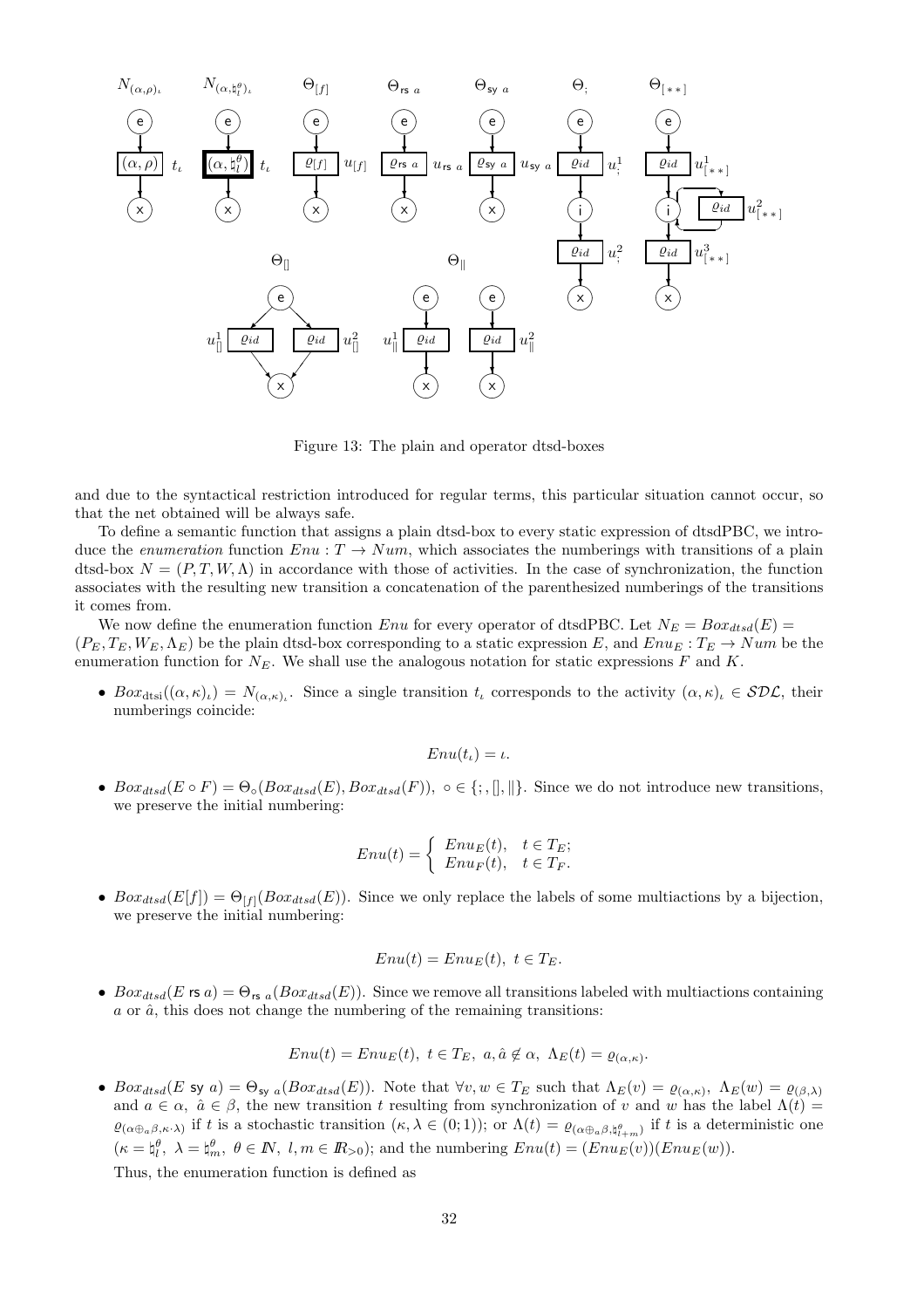$$
Enu(t) = \begin{cases} Enu_E(t), & t \in T_E; \\ (Enu_E(v))(Enu_E(w)), & t \text{ results from synchronization of } v \text{ and } w. \end{cases}
$$

According to the definition of  $\varrho_{sy}$  a, the synchronization is only possible when all the transitions in the set are stochastic (immediate or waiting, respectively). If we synchronize the same set of transitions in different orders, we obtain several resulting transitions with the same label and probability or weight, but with the different numberings having the same content. Then, we only consider a single transition from the resulting ones in the plain dtsd-box to avoid introducing redundant transitions.

For example, if the transitions  $t$  and  $u$  are generated by synchronizing  $v$  and  $w$  in different orders, we have  $\Lambda(t) = \varrho_{(\alpha \oplus_{a} \beta, \kappa \cdot \lambda)} = \Lambda(u)$  for stochastic transitions  $(\kappa, \lambda \in (0, 1))$  or  $\Lambda(t) = \varrho_{(\alpha \oplus_{a} \beta, \mathfrak{h}_{t+m}^{\theta})} = \Lambda(u)$ for deterministic ones  $(\kappa = \xi_l^{\theta}, \lambda = \xi_m^{\theta}, \theta \in \mathbb{N}, \ l, m \in \mathbb{R}_{>0})$ , but  $Env(t) = (Env_E(v))(Env_E(w)) \neq$  $(Env<sub>E</sub>(w))(Env<sub>E</sub>(v)) = Env(u)$ , whereas  $Cont(Env(t)) = Cont(Env(v)) \cup Cont(Env(w))$ Cont(Enu(u)). Then only one transition t (or u, symmetrically) will appear in  $Box_{dtsd}(E \text{ sy } a)$ .

•  $Box_{dtsd}([E * F * K]) = \Theta_{[**]}(Box_{dtsd}(E), Box_{dtsd}(F), Box_{dtsd}(K)).$  Since we do not introduce new transitions, we preserve the initial numbering:

$$
Enu(t) = \begin{cases} Enu_E(t), & t \in T_E; \\ Enu_F(t), & t \in T_F; \\ Enu_K(t), & t \in T_K. \end{cases}
$$

We now can formally define the denotational semantics as a homomorphism.

**Definition 4.5** Let  $(\alpha, \kappa) \in SD\mathcal{L}$ ,  $a \in Act$  and  $E, F, K \in RegStatExpr$ . The denotational semantics of  $dstaHBC$  is a mapping  $Box_{dtsd}$  from  $RegStatExpr$  into the domain of plain dtsd-boxes defined as follows:

- 1.  $Box_{dtsd}((\alpha,\kappa)_{\iota})=N_{(\alpha,\kappa)_{\iota}};$
- 2.  $Box_{dtsd}(E \circ F) = \Theta_{\circ}(Box_{dtsd}(E),Box_{dtsd}(F)), \circ \in \{; , \|, \| \};$
- 3.  $Box_{dtsd}(E[f]) = \Theta_{[f]}(Box_{dtsd}(E));$
- 4.  $Box_{dtsd}(E \circ a) = \Theta_{oa}(Box_{dtsd}(E)), o \in \{\text{rs}, \text{sy}\};$
- 5.  $Box_{dtsd}([E * F * K]) = \Theta_{[**]}(Box_{dtsd}(E), Box_{dtsd}(F), Box_{dtsd}(K)).$

The dtsd-boxes of dynamic expressions can be defined as well. For  $E \in RegStatExpr$ , let  $Box_{dtsd}(E)$  =  $\overline{Box_{dtsd}(E)}$  and  $Box_{dtsd}(E) = Box_{dtsd}(E)$ . Note that this definition is compositional in the sense that, for any arbitrary dynamic expression, we may decompose it in some inner dynamic and static expressions, for which we may apply the definition, thus obtaining the corresponding plain dtsd-boxes, which can be joined according to the term structure (by definition of  $Box_{dtsd}$ ), the resulting plain box being marked in the places that were marked in the argument nets. Importantly, when composing dtsd-boxes of arbitrary dynamic expressions, we should guarantee that the operations correctly propagate the timer values from the clocked to non-clocked operands. For that, we have to respect the time spent in the entry markings.

Let  $E, F \in RegStatexpr$ ,  $G, H \in RegDynExpr$  and  $a \in Act$ . For  $N_E = Box_{dtsd}(E) = (P_E, T_E, W_E, \Lambda_E)$ , the clocked plain dtsd-box of E is  $(N_E, (\emptyset, V^*))$ , and analogously for F. Next, for  $N_G = Box_{dtsd}([G])$  $(P_G, T_G, W_G, \Lambda_G)$ , the clocked plain dtsd-box of G is  $Box_{dtsd}(G) = (N_G, (M_G, V_G))$  (defined by induction on the structure of  $G$ , as it will be descried below), and similarly for  $H$ .

Let  $(P, T, W, \Lambda, (M, V))$  be a clocked plain dtsd-box, where  $T = Ts \oplus Ti \oplus Tw$  consists of stochastic, immediate and waiting transitions. The marking age of the state  $(M, V)$  is defined as  $\Box(M, V) = \max\{\eta - V(u) \mid u \in$  $Tw \cap Ena(M), \Lambda(u) = \varrho_{(B,h^n)}$ . The minimal delay of the waiting transitions from the set  $U \subseteq Tw$  that are enabled at the marking M is defined as  $\theta(M, U) = \min\{\eta \mid u \in U \cap Ena(M), \Lambda(u) = \varrho_{(\beta, \natural_n^m)}\}.$  We now inductively define the dtsd-boxes of arbitrary dynamic expressions.

- $Box_{dtsd}(\overline{E}) = \overline{Box_{dtsd}(E)}$  and  $Box_{dtsd}(\underline{E}) = Box_{dtsd}(E)$ .
- $Box_{dtsd}(G; E) = (Box_{dtsd}([G]; E), (M, V)),$  where  $M = M_G$ , and  $\forall t \in Tw_N$  with  $\Lambda_N(t) = \varrho_{(\alpha, \natural_t^{\theta})}$ :

$$
V(t) = \begin{cases} V_G(t), & t \in Tw_G; \\ \theta, & t \in Tw_E \cap Ena(M); \\ *, & t \in Tw_E \setminus Ena(M). \end{cases}
$$

Thus, each waiting transition of  $N_E$  enabled at the entry marking of it has set its timer to the transition delay  $\theta$  (the initial valuation).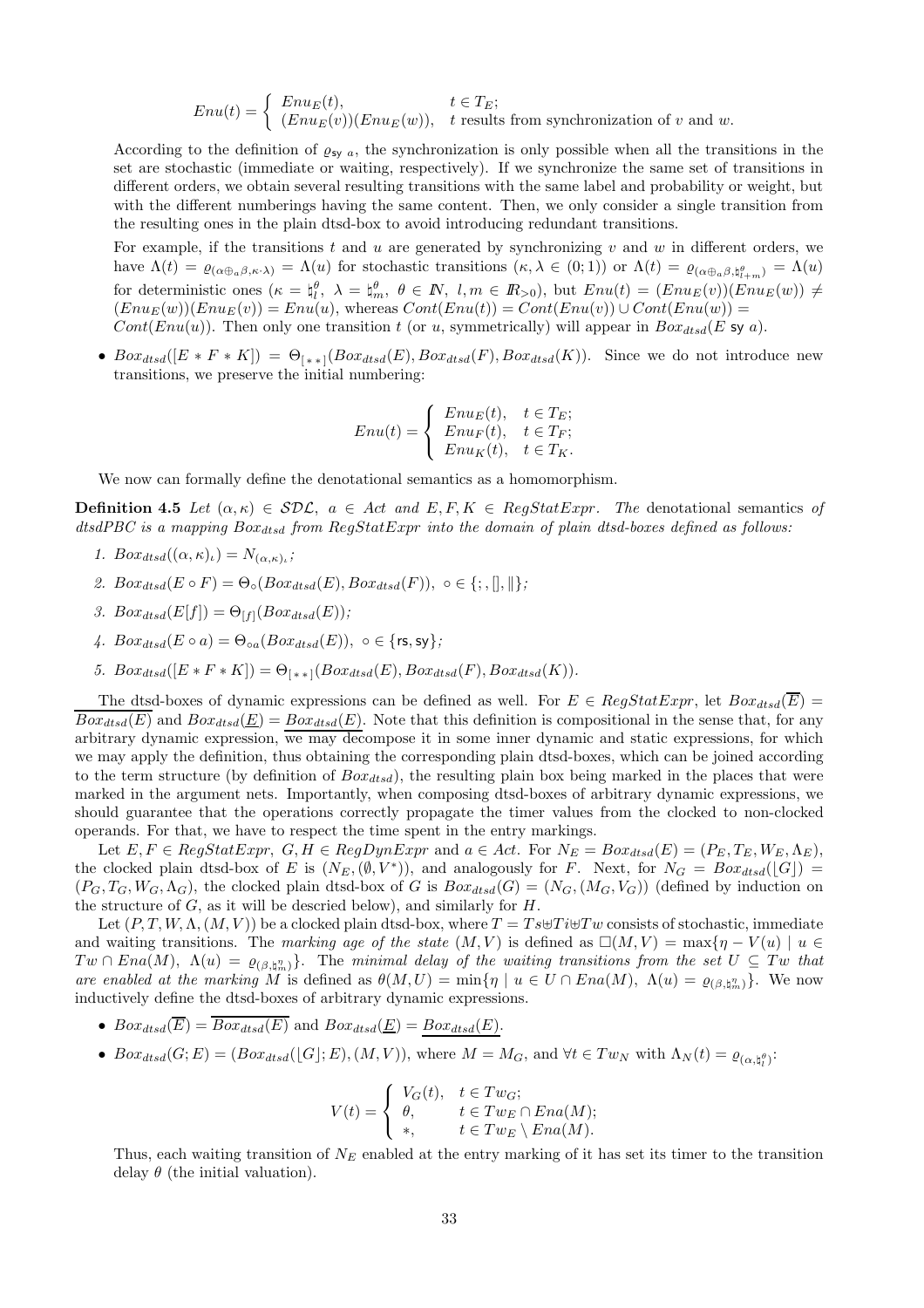•  $Box_{dtsd}(E; G) = (Box_{dtsd}(E; [G]), (M, V)),$  where  $M = M_G$ , and  $\forall t \in Tw_N$  with  $\Lambda_N(t) = \varrho_{(\alpha, \natural_l^{\theta})}$ :

$$
V(t) = \begin{cases} V_G(t), & t \in Tw_G; \\ *, & t \in Tw_E. \end{cases}
$$

•  $Box_{dtsd}(G[[E] = (Box_{dtsd}([G][E), (M, V)),$  where  $M = M_G$ , and  $\forall t \in Tw_N$  with  $\Lambda_N(t) = \varrho_{(\alpha, \natural_t^{\theta})}$ :

$$
V(t) = \begin{cases} \theta - \min\{\Box(M_G, V_G), \theta(M, Tw_E) - 1\}, & t \in (Tw_G \cup Tw_E) \cap Ena(M); \\ *, & t \in (Tw_G \cup Tw_E) \setminus Ena(M). \end{cases}
$$

Thus, if  $\zeta$  is the minimum of the time spent at the the marking  $M = M_G$  of the state  $(M_G, V_G)$  and the delays of the waiting transitions from  $Tw_E$ , enabled at that marking, then each waiting transition, enabled at M, has set its timer to  $\theta - \zeta$ , where  $\theta$  is the delay of that transition. It is guaranteed that the new timer value is not less than 1, since in case when  $\Box(M_G, V_G) > \theta(M, Tw_E)-1$  and  $\theta = \theta(M, Tw_E)$  we have  $\theta - (\theta(M, Tw_E)-1) = 1$ . In that case, the subnet N<sub>G</sub> should "wait" for the subnet N<sub>E</sub> by modifying appropriately (via increasing by the difference between the residence time at  $M$  and minimal delay of transitions from  $Tw_E \cap Ena(M)$  minus 1) the timer values of its waiting transitions, enabled at M.

Note that  $\square(M_G, V_G) > \theta(M, Tw_E) - 1$  does not hold for any dynamic expression, obtained by applying action rules, starting from an overlined static expression without timer value superscripts. The reason is that all the action rules maintain the time progress uniformity, hence,  $\zeta = \Box(M_G, V_G)$  in that case. Further, the inequality  $\eta - V_G(u) < \Box(M_G, V_G)$  may only happen when the  $(\beta, \natural_m^{\eta}) \in \mathcal{WL}(G)$ , corresponding to  $u \in Tw_G \cap Ena(M_G)$ , is later affected by restriction, so that the timer of that waiting multiaction stops with the value 1 while the waiting multiaction can never be executed. Thus, if we start from an overlined static expression without time stamps and the waiting multiaction corresponding to t is not subsequently affected by restriction then  $V(t) = \theta - \Box(M_G, V_G) = V_G(t)$  for  $t \in Tw_G \cap End(M)$  and  $V(t) = \theta - \Box(M_G, V_G)$  for  $t \in Tw_E \cap Ena(M)$ .

The definition of  $Box_{dtsd}(E||G)$  is similar.

•  $Box_{dtsd}(G||H) = (Box_{dtsd}(|G|||H|), (M, V)),$  where  $M = M_G \cup M_H$ , and  $\forall t \in Tw_N$  with  $\Lambda_N(t)=\varrho_{(\alpha, \natural_l^\theta)}$ :

$$
V(t) = \begin{cases} \theta - \min\{\Box(M_G, V_G), \Box(M_H, V_H)\}, & t \in (Tw_G \cup Tw_H) \cap Ena(M); \\ *, & t \in (Tw_G \cup Tw_H) \setminus Ena(M). \end{cases}
$$

Thus, if  $\zeta$  is the minimum of the times spent at the markings of the states  $(M_G, V_G)$  and  $(M_H, V_H)$  then each waiting transition, enabled at the marking M, has set its timer to  $\theta - \zeta$ , where  $\theta$  is the delay of that transition. The idea is to ensure that the time progresses uniformly, for which the timer decrements of all waiting transitions, enabled at  $M$ , should be synchronized (equalized). Hence, the subnet with the more time spent in its local marking should "wait" for the other subnet by modifying appropriately (via increasing by the difference between residence times at  $M_G$  and  $M_H$ ) the timer values of its waiting transitions, enabled at M.

Note that  $\Box(M_G, V_G) \neq \Box(M_H, V_H)$  cannot hold for any dynamic expression, obtained by applying action rules, starting from an overlined static expression without timer value superscripts. The reason is that all the action rules maintain the time progress uniformity, hence,  $\zeta = \Box(M_G, V_G) = \Box(M_H, V_H)$  in that case. Further, the inequality  $\eta - V_G(u) < \Box(M_G, V_G)$  may only happen when the  $(\beta, \natural_m^{\eta}) \in \mathcal{WL}(G)$ , corresponding to  $u \in Tw_G \cap Ena(M_G)$ , is later affected by restriction, so that the timer of that waiting multiaction stops with the value 1 while the waiting multiaction can never be executed. The same holds for  $\square(M_H, V_H)$ . Thus, if we start from an overlined static expression without time stamps and the waiting multiaction corresponding to t is not subsequently affected by restriction then  $V(t) = \theta - \Box(M_G, V_G)$  $V_G(t)$  for  $t \in Tw_G \cap Ena(M)$  and  $V(t) = \theta - \Box(M_H, V_H) = V_H(t)$  for  $t \in Tw_H \cap Ena(M)$ .

The definition of  $Box_{dtsd}(H||G)$  is similar.

•  $Box_{dtsd}(G[f]) = (Box_{dtsd}([G][f]), (M, V)),$  where  $M = M_G$ , and  $\forall t \in Tw_N$  with  $\Lambda_N(t) = \varrho_{(\alpha, \natural_l^{\theta})}$ :

$$
V(t) = V_G(t), \quad t \in Tw_G.
$$

•  $Box_{dtsd}(G \text{ rs } a) = (Box_{dtsd}(\lfloor G \rfloor \text{ rs } a), (M, V)),$  where  $M = M_G$ , and  $\forall t \in Tw_N$  with  $\Lambda_N(t) = \varrho_{(\alpha, \natural_t^{\theta})}$ :

$$
V(t) = V_G(t), \quad t \in Tw_G, \ a, \hat{a} \notin \alpha.
$$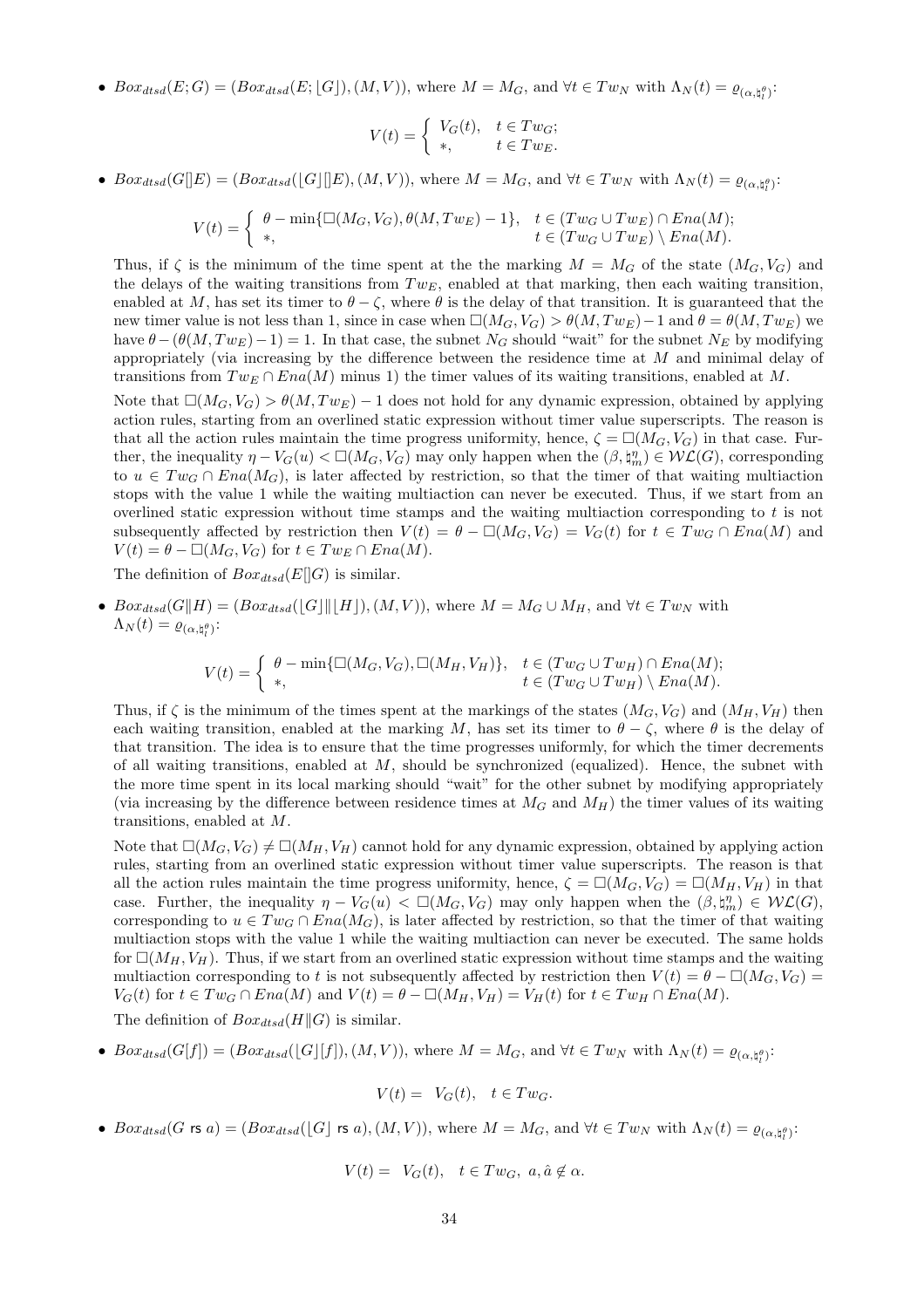•  $Box_{dtsd}(G \text{ sy } a) = (Box_{dtsd}([G] \text{ sy } a), (M, V)), \text{ where } M = M_G, \text{ and } \forall t \in Tw_N \text{ with } \Lambda_N(t) = \varrho_{(\alpha, \natural_l^{\theta})}.$ 

$$
V(t) = \begin{cases} V_G(t), & t \in Tw_G; \\ V_G(v) = V_G(w), & t \text{ results from synchronization of } v, w \in Tw_G. \end{cases}
$$

Thus, the timer of the synchronous product of the two waiting transitions v and w of  $N_G$  is set to their timer values. Those values coincide, since only waiting transitions with the same delays are synchronized and the time progresses uniformly in every whole dynamic expression.

•  $Box_{dtsd}([G * E * F]) = (Box_{dtsd}([G] * E * F), (M, V)),$  where  $M = M_G$ , and  $\forall t \in Tw_N$  with  $\Lambda_N(t) = \varrho_{(\alpha, \natural_l^{\theta})}$ :

$$
V(t) = \begin{cases} V_G(t), & t \in Tw_G; \\ \theta, & t \in Tw_E \cap Ena(M); \\ *, & t \in Tw_E \setminus Ena(M). \end{cases}
$$

Thus, each waiting transition of  $N_E$ , enabled at the entry marking of it, has set its timer to the transition delay  $\theta$  (the initial valuation).

•  $Box_{dtsd}([E * G * F]) = (Box_{dtsd}(E * [G] * F), (M, V)),$  where  $M = M_G$ , and  $\forall t \in Tw_N$  with  $\Lambda_N(t) = \varrho_{(\alpha, \natural_l^{\theta})}$ :

$$
V(t) = \begin{cases} \theta - \min\{\Box(M_G, V_G), \theta(M, Tw_F) - 1\}, & t \in (Tw_G \cup Tw_F) \cap Ena(M); \\ *, & t \in (Tw_G \cup Tw_F) \setminus Ena(M). \end{cases}
$$

Thus, if  $\zeta$  is the minimum of the time spent at the the marking  $M = M_G$  of the state  $(M_G, V_G)$  and the delays of the waiting transitions from  $Tw_F$ , enabled at that marking, then each waiting transition, enabled at M, has set its timer to  $\theta - \zeta$ , where  $\theta$  is the delay of that transition. It is guaranteed that the new timer value is not less than 1, since in case when  $\Box(M_G, V_G) > \theta(M, Tw_F) - 1$  and  $\theta = \theta(M, Tw_F)$  we have  $\theta - (\theta(M, Tw_F) - 1) = 1$ . In that case, the subnet N<sub>G</sub> should "wait" for the subnet N<sub>F</sub> by modifying appropriately (via increasing by the difference between the residence time at  $M$  and minimal delay of transitions from  $Tw_F \cap Ena(M)$  minus 1) the timer values of its waiting transitions, enabled at M.

The definition of  $Box_{dtsd}([E * F * G])$  is similar.

**Theorem 4.1** For any static expression E,  $Box_{dtsd}(\overline{E})$  is safe and clean.

Proof. The structure of the net is obtained as in PBC [10, 9], combining both refinement and relabeling. Consequently, the dtsd-boxes thus obtained will be safe and clean. ⊓⊔

Let  $\simeq$  denote isomorphism between transition systems and reachability graphs that binds their initial states. Note that the names of transitions of the dtsd-box corresponding to a static expression could be identified with the enumerated activities of the latter.

Theorem 4.2 For any static expression E,

$$
TS(\overline{E}) \simeq RG(Box_{dtsd}(\overline{E})).
$$

Proof. As for the qualitative (functional) behaviour, we have the same isomorphism as in PBC [10, 9].

The quantitative behaviour is the same by the following reasons. First, the activities of an expression have the probability or delay and weight parts coinciding with the probabilities or delays and weights of the transitions belonging to the corresponding dtsd-box. Second, we use analogous probability or delay and weight functions to construct the corresponding transition systems and reachability graphs.

In general, the proof goes along the same lines as that from [31]. For instance, observe the relationships between the process expressions and their Petri net counterparts in dtsdPBC. Let  $E \in RegStatExpr$  and  $\overline{N} = Box_{dtsd}(\overline{E})$ . There is the following bijection between  $DR(\overline{E})$  and  $RS(\overline{N})$ . For a process state  $s = [G]_{\approx} \in$  $DR(\overline{E})$ , the corresponding net state is  $Q = (M, V) \in RS(\overline{N})$  with the next properties. First, M is the marking of the clocked dtsd-box  $(N, (M, V)) = Box_{dtsd}(G)$ . Second, for each transition  $t \in T_N$  with  $\Lambda_N(t) = \varrho_{(\alpha, \xi_1^{\theta})}$ ,  $\theta \in$  $N_{\geq 1}$ ,  $l \in \mathbb{R}_{>0}$ , we have  $V(t) = I_G((\alpha, \xi_l^{\theta}))$ . Note that each expression  $H \in s \cap SatOpRegDynExpr$  can be seen as a "partial" representation of the net marking  $M$  and state  $Q$ , since possibly not all enabled activities are overlined in H. The transition set  $U \subseteq T_N$  corresponding to a (multi)set of activities  $\Upsilon \in N_{fin}^{SDL}$  is such that  $\forall t \in U \Lambda_N(t) = \varrho_{(\alpha,\kappa)}$ , where  $(\alpha,\kappa) \in \Upsilon$ . Thus, here we also have a bijection. Notice that the marking M is obtained from  $\degree N$  by firing the sequence of transition sets corresponding to the activities (multi)sets,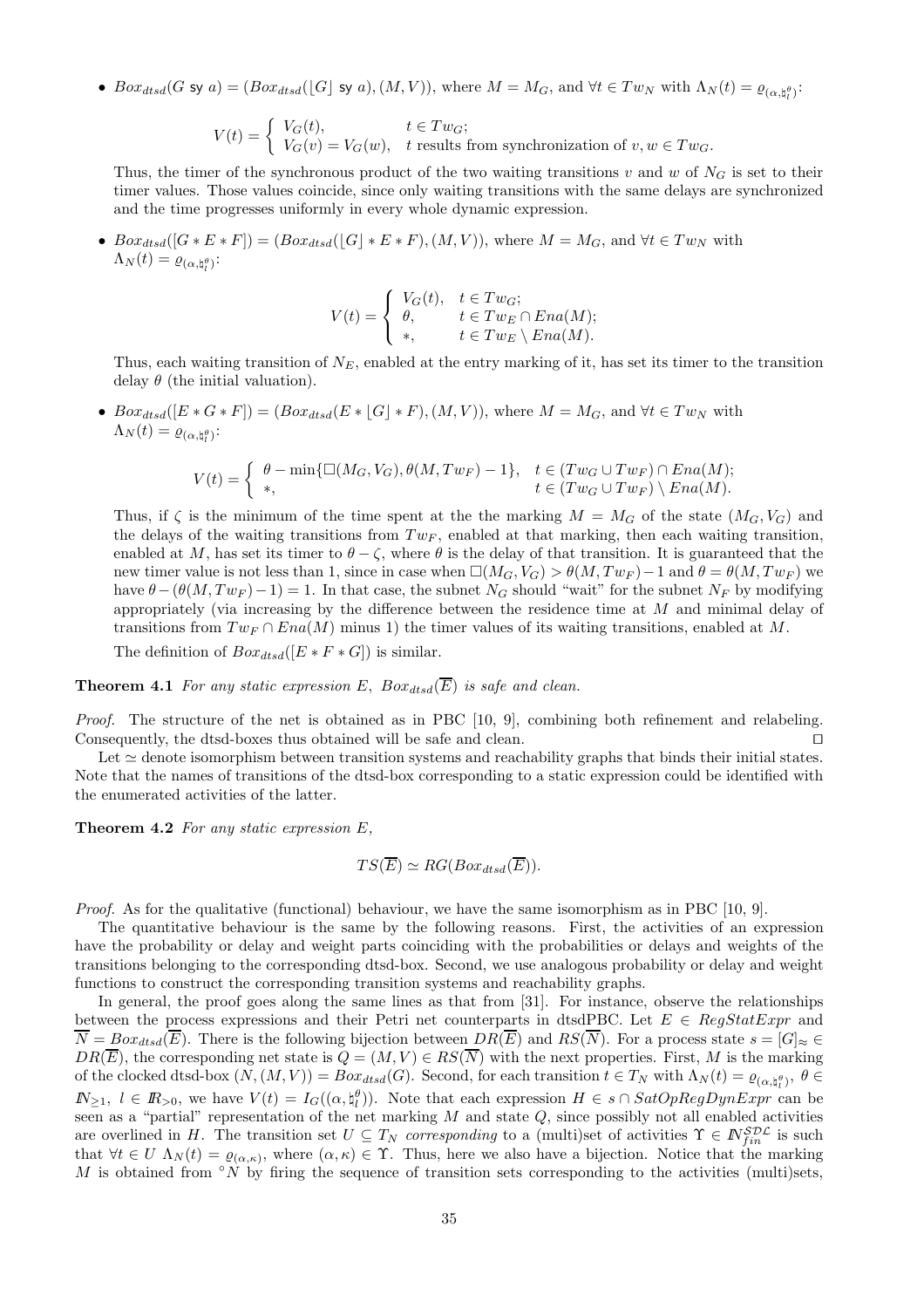

Figure 14: The clocked dtsd-box  $N = Box_{dtsd}(\overline{E})$  for  $E = (\{a\}, \natural_1^2) [](\{b\}, \natural_2^3)$ 



Figure 15: The clocked dtsd-box  $N = Box_{dtsd}(\overline{E})$  for  $E = (\{a\}, \{a\})[](\{b\}, \frac{1}{3})$ 

whose execution from  $[\overline{E}]_{\approx}$  has led to the state s. For the corresponding process and net states  $s \in DR(\overline{E})$ and  $Q = (M, V) \in RS(\overline{N})$ , the sets of the enabled activities  $Ena(s)$  and transitions  $Ena(M)$  are constructed similarly. The sets of the executable activities (multi)sets  $Exec(s)$  and fireable transitions sets  $Fire(Q)$  are analogous as well. At last, the probability functions  $PF(s, \Upsilon)$  and  $PT(s, \Upsilon)$  are respectively defined in the same way as  $PF(Q, U)$  and  $PT(Q, U)$ , for the corresponding (multi)set of activities  $\Upsilon$  and transition set U. □

**Example 4.1** Let E be from Examples 3.9–3.18. In Figures 14–23, the clocked dtsd-boxes  $N = Box_{dtsd}(\overline{E})$  are presented. Due to the time constraints and since waiting multiactions may be preempted by stochastic ones, some dynamic expressions can have complex transition systems and simple clocked dtsd-boxes (Examples 3.9–3.13), or vice versa (Examples 3.14–3.18).

**Example 4.2** Let E be from Example 3.19. In Figure 24, the clocked dtsd-box  $N = Box_{dtsd}(\overline{E})$  and its reachability graph  $RG(N)$  are presented. Since N has a single waiting transition  $t_2$  that is enabled only at marking  $M_2 = (0, 1, 0, 0, 0, 0)$  and whose delay is 1, the timer valuation function is defined as follows:  $V(t_2) = 1$  at  $M_2$ , and  $V(t_2) = *$  at each of the four different markings. It is easy to see that  $TS(\overline{E})$  and  $RG(N)$  are isomorphic.

The following example demonstrates that without the syntactic restriction on regularity of expressions the corresponding clocked dtsd-boxes may be not safe.



Figure 16: The clocked dtsd-box  $N = Box_{dtsd}(\overline{E})$  for  $E = [(\lbrace a \rbrace, \frac{1}{2}) * (\lbrace b \rbrace, \natural_1^3) * (\lbrace c \rbrace, \frac{1}{3})]$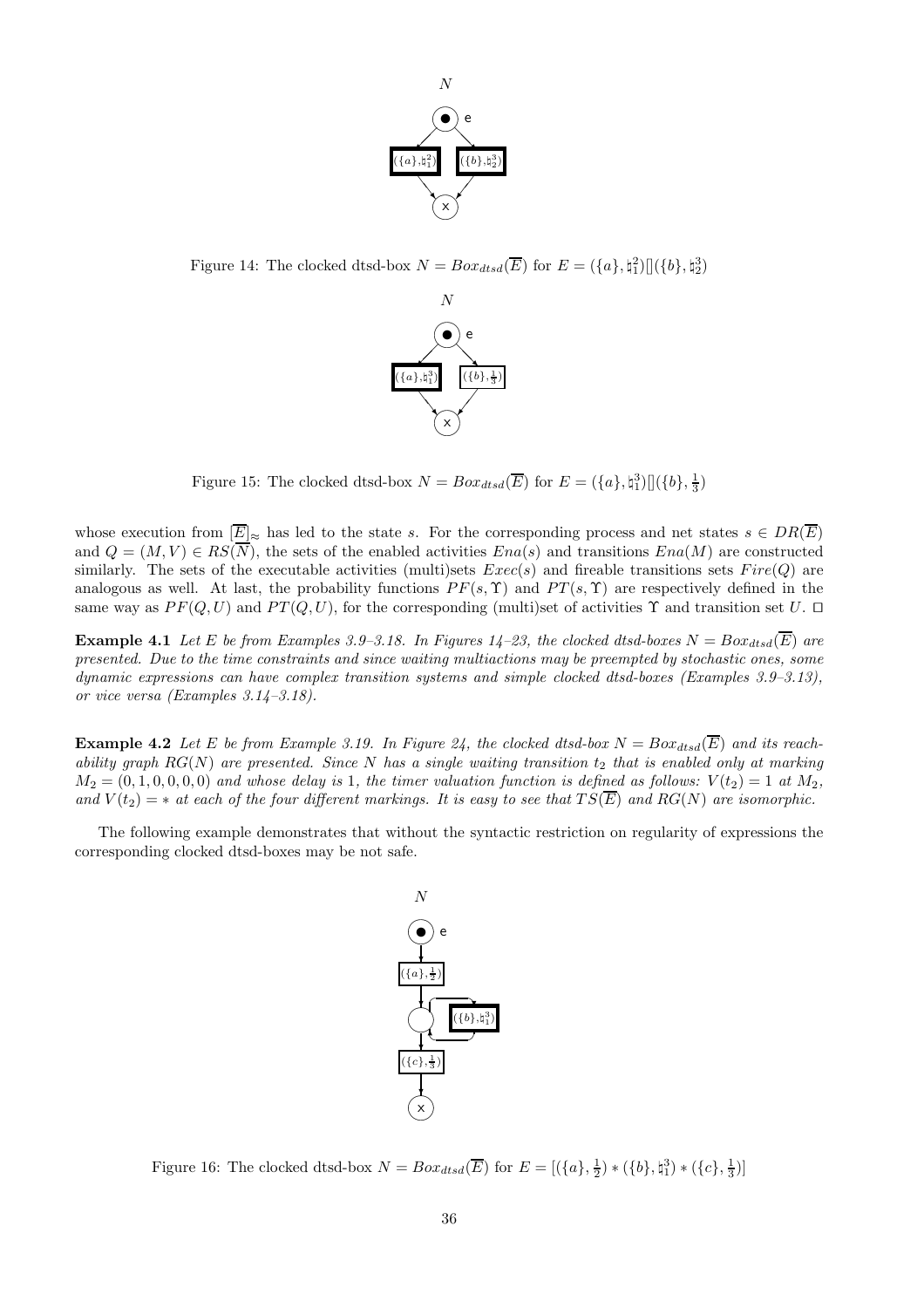

Figure 17: The clocked dtsd-box  $N = Box_{dtsd}(\overline{E})$  for  $E = (\{a\}, \phi_1^0) || (\{b\}, \phi_2^2) || (\{c\}, \phi_3^3)$ 



Figure 18: The clocked dtsd-box  $N = Box_{dtsd}(\overline{E})$  for  $E = (\{a\}, \{a_1\}) || (\{b\}, \frac{1}{3})$ 



Figure 19: The clocked dtsd-box  $N = Box_{dtsd}(\overline{E})$  for  $E = ((\{a\}, \natural_1^2) \| (\{\hat{a}\}, \natural_2^2))$  sy  $a$  rs  $a$ 



Figure 20: The clocked dtsd-box  $N = Box_{dtsd}(\overline{E})$  for  $E = (((\{a\}, \natural_1^1); (\{b, \hat{x}\}, \natural_2^0)) \| ((\{x\}, \natural_3^0) \| (\{c\}, \natural_4^1)))$  sy  $x$  rs  $x$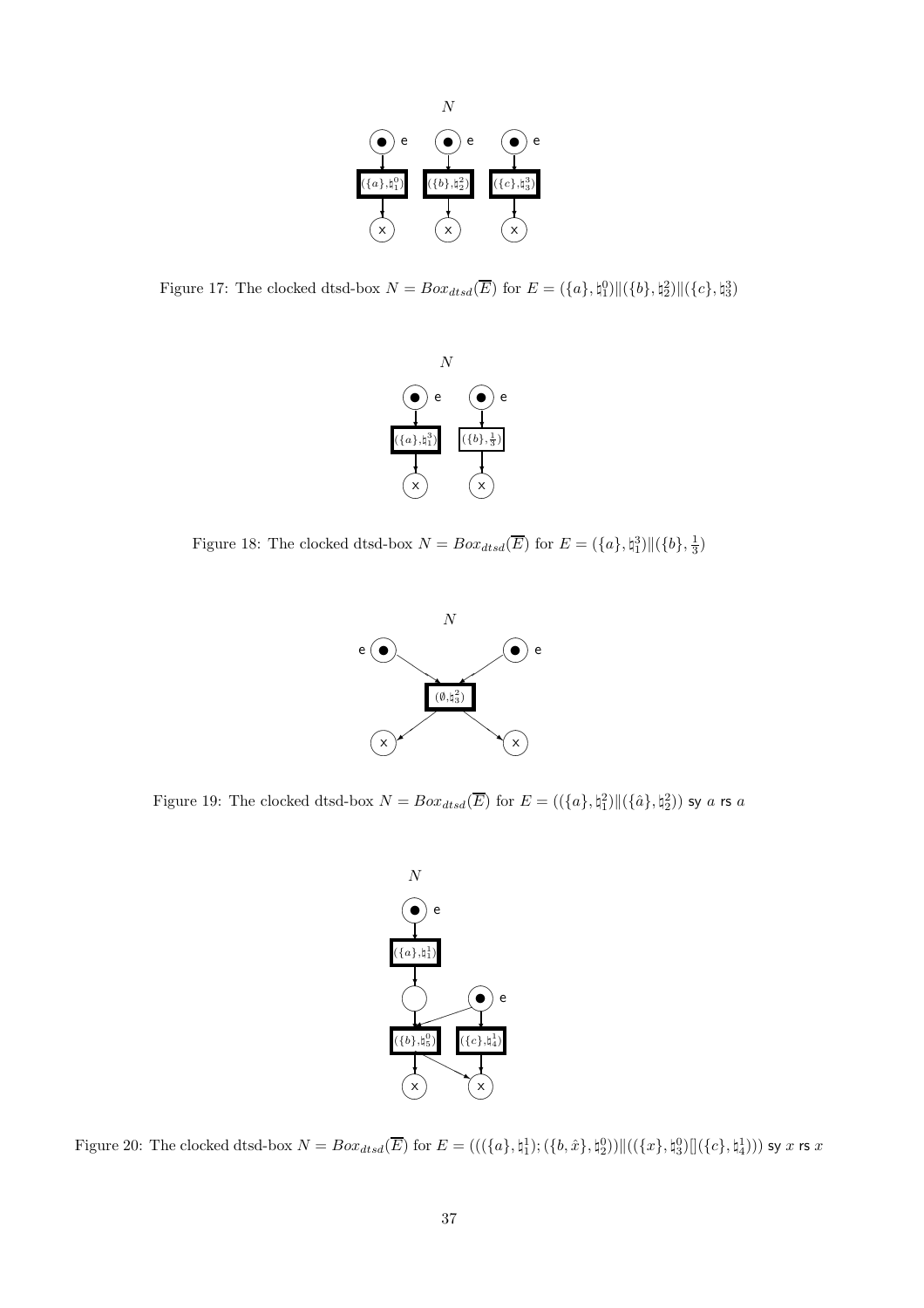

Figure 21: The clocked dtsd-box  $N = Box_{dtsd}(\overline{E})$  for  $E = (((\{(a\}, \natural_1^2); (\{b, \hat{x}\}, \natural_2^2)) \| ((\{x\}, \natural_3^2) \| (\{c\}, \natural_4^2)))$  sy  $x$  rs  $x$ 



Figure 22: The clocked dtsd-box  $N = Box_{dtsd}(\overline{E})$  for  $E = (((({a}, {a}^2, {a}^2_1); ({b}, {\hat{x}}^2, {a}^2_2))||((\lbrace x \rbrace, {a}^2_3)(](\lbrace c \rbrace, {a}^2_4)))$  sy  $x$ 



Figure 23: The clocked dtsd-box  $N = Box_{dtsd}(\overline{E})$  for  $E = [(\lbrace a \rbrace, \frac{1}{2}) * ((\lbrace b \rbrace, \natural_1^1)]]((\lbrace c \rbrace, \natural_2^1); (\lbrace d \rbrace, \frac{1}{3}))) * Stop]$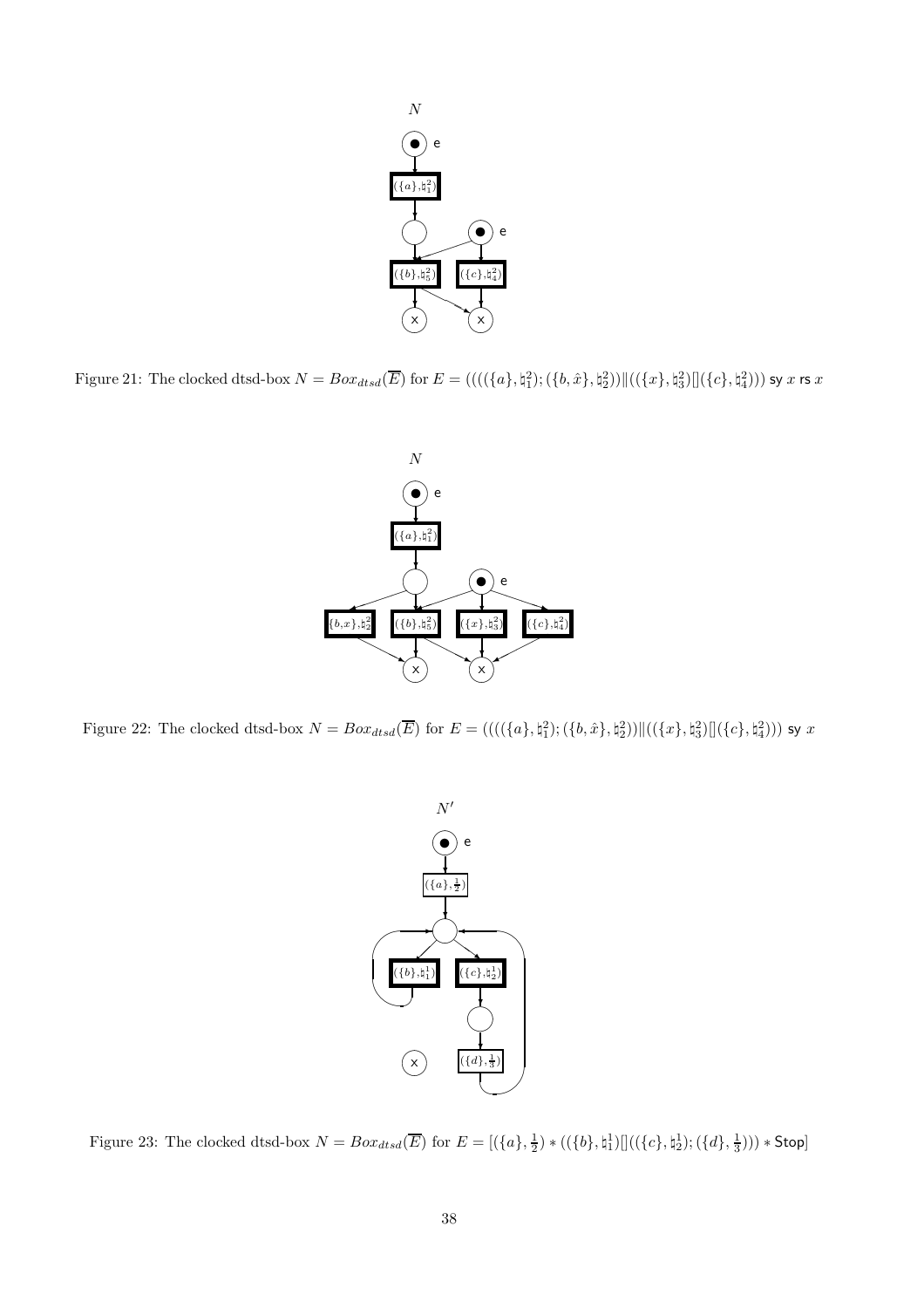

Figure 24: The clocked dtsd-box  $N = Box_{dtsd}(\overline{E})$  for  $E = [(\lbrace a \rbrace, \rho) * ((\lbrace b \rbrace, \natural_k^1); (((\lbrace c \rbrace, \natural_l^0); (\lbrace d \rbrace, \theta))]((\lbrace e \rbrace, \natural_m^0);$  $(\{f\}, \phi)))$  \* Stop] and its reachability graph

**Example 4.3** Let  $E = [((\{a\}, \frac{1}{2}) * ((\{b\}, \frac{1}{2}) || (\{c\}, \frac{1}{2})) * (\{d\}, \frac{1}{2})].$  In Figure 25, the clocked dtsd-box  $N =$  $Box_{dtsd}(\overline{E})$  and its reachability graph  $RG(N)$  are presented. Since N has no waiting transitions, we may consider the substituent markings as the whole states. At the marking  $(0, 1, 1, 2, 0, 0)$  there are 2 tokens in the place  $p_4$ . Symmetrically, at the marking  $(0, 1, 1, 0, 2, 0)$  there are 2 tokens in the place  $p_5$ . Thus, allowing concurrency in the second argument of iteration in the expression  $\overline{E}$  can lead to non-safeness of the corresponding clocked dtsd-box N, though, it is 2-bounded in the worst case [9]. The origin of the problem is that N has as a self-loop with two subnets which can function independently. Therefore, we have decided to consider regular expressions only, since the alternative, which is a safe version of the iteration operator with six arguments in the corresponding dtsd-box, like that from [9], is rather cumbersome and has too intricate PN interpretation. Our motivation was to keep the algebraic and PN specifications as simple as possible.

## 5 Performance evaluation

In this section we demonstrate how Markov chains corresponding to the expressions and dtsd-boxes can be constructed and then used for performance evaluation.

## 5.1 Analysis of the underlying SMC

For a dynamic expression G, a discrete random variable  $\xi(s)$  is associated with every tangible state  $s \in DR_T(G)$ . The variable captures the residence (sojourn) time in the state. One can interpret staying in a state at the next discrete time moment as a failure and leaving it as a success in some trial series. It is easy to see that  $\xi(s)$  is geometrically distributed with the parameter  $1 - PM(s, s)$ , since the probability to stay in s for  $k - 1$ time moments and leave it at the moment  $k \geq 1$ , called the probability mass function (PMF) of the residence time in s, is  $p_{\xi(s)}(k) = P(\xi(s) = k) = PM(s, s)^{k-1}(1 - PM(s, s))$   $(k \in \mathbb{N}_{\geq 1})$  (the residence time is k in this case). Hence, the probability distribution function (PDF) of the residence time in s is  $F_{\xi(s)}(k) = P(\xi(s) < k)$  $1-PM(s,s)^{k-1}$   $(k \in \mathbb{N}_{\geq 1})$  (the probability that the residence time in s is less than k). The mean value formula for the geometrical distribution allows us to calculate the average sojourn time in s as  $SJ(s) = \frac{1}{1 - PM(s,s)}$ . The average sojourn time in each vanishing state  $s \in DR_V(G)$  is  $SJ(s) = 0$ . Let  $s \in DR(G)$ .

The average sojourn time in the state s is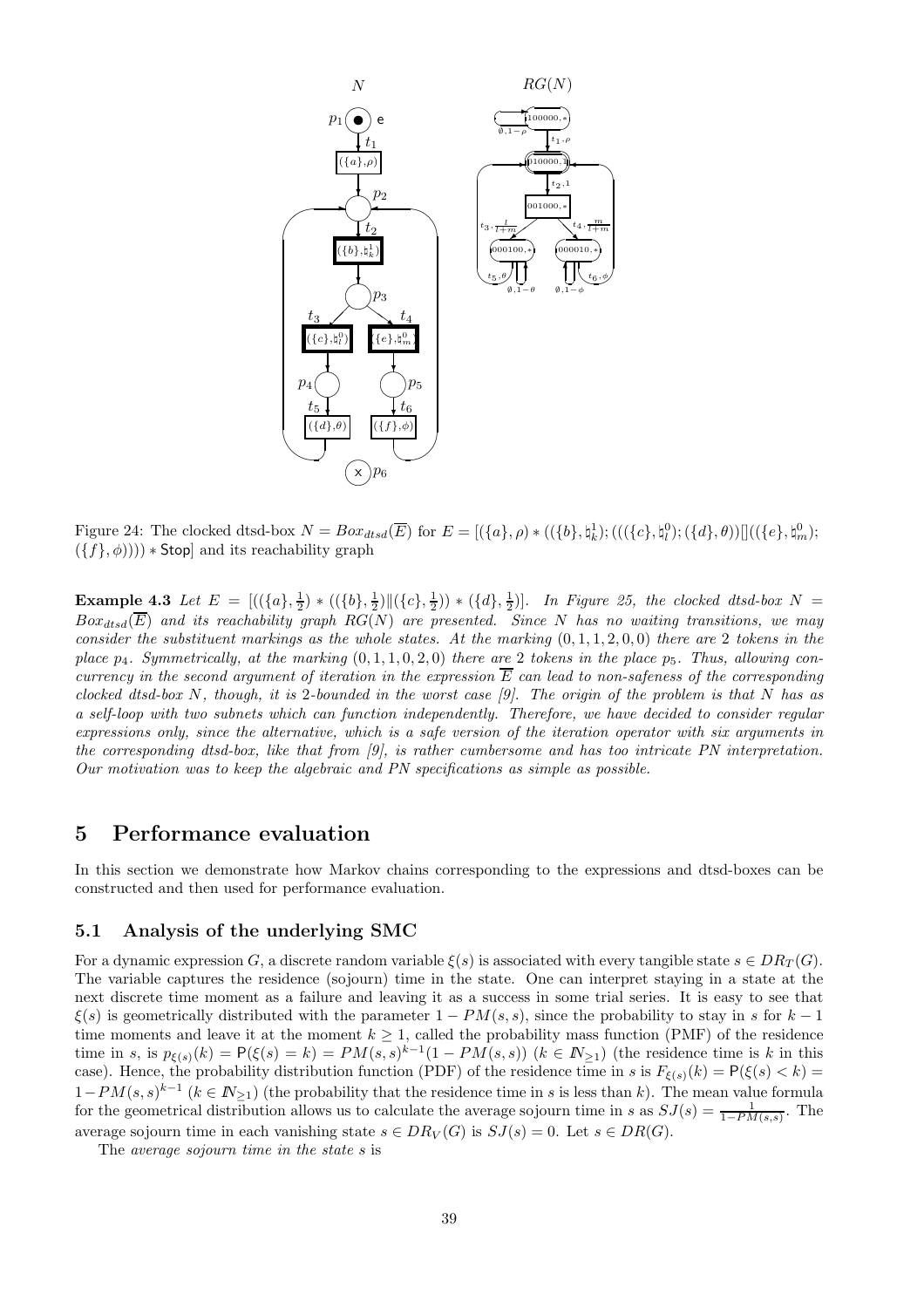

Figure 25: The clocked dtsd-box  $N = Box_{dtsd}(\overline{E})$  for  $E = [((\{a\}, \frac{1}{2}) * ((\{b\}, \frac{1}{2}) || (\{c\}, \frac{1}{2})) * (\{d\}, \frac{1}{2})]$  and its reachability graph

$$
SJ(s) = \begin{cases} \frac{1}{1 - PM(s, s)}, & s \in DR_T(G); \\ 0, & s \in DR_V(G). \end{cases}
$$

The average sojourn time vector of G, denoted by SJ, has the elements  $SJ(s), s \in DR(G)$ . The sojourn time variance in the state s is

$$
VAR(s) = \begin{cases} \frac{PM(s,s)}{(1 - PM(s,s))^2}, & s \in DR_T(G); \\ 0, & s \in DR_V(G). \end{cases}
$$

The sojourn time variance vector of G, denoted by VAR, has the elements  $VAR(s), s \in DR(G)$ .

To evaluate performance of the system specified by a dynamic expression  $G$ , we should investigate the stochastic process associated with it. The process is the underlying semi-Markov chain (SMC) [50, 29], denoted by  $SMC(G)$ , which can be analyzed by extracting from it the embedded (absorbing) discrete time Markov chain (EDTMC) corresponding to  $G$ , denoted by  $EDTMC(G)$ . The construction of the latter is analogous to that applied in the context of generalized stochastic PNs (GSPNs) in [40, 2, 3], and also in the framework of discrete time deterministic and stochastic PNs (DTDSPNs) in [61, 62, 64, 65], as well as within discrete deterministic and stochastic PNs (DDSPNs) [63].  $EDTMC(G)$  only describes the state changes of  $SMC(G)$  while ignoring its time characteristics. Thus, to construct the EDTMC, we should abstract from all time aspects of behaviour of the SMC, i.e. from the sojourn time in its states. The (local) sojourn time in every state of the EDTMC is deterministic and it is equal to one discrete time unit. It is well-known that every SMC is fully described by the EDTMC and the state sojourn time distributions (the latter can be specified by the vector of PDFs of residence time in the states) [22].

Let G be a dynamic expression and  $s, \tilde{s} \in DR(G)$ . The transition system  $TS(G)$  can have self-loops going from a state to itself which have a non-zero probability. Clearly, the current state remains unchanged in this case. Let  $s \to s$ . The probability to stay in s due to k  $(k \ge 1)$  self-loops is

$$
PM(s,s)^k
$$
.

Let  $s \to \tilde{s}$  and  $s \neq \tilde{s}$ , i.e.  $PM(s, s) < 1$ . The probability to move from s to  $\tilde{s}$  by executing any multiset of activities after possible self-loops is

$$
PM^*(s, \tilde{s}) = \begin{cases} PM(s, \tilde{s}) \sum_{k=0}^{\infty} PM(s, s)^k = \frac{PM(s, \tilde{s})}{1 - PM(s, s)}, & s \to s; \\ PM(s, \tilde{s}), & \text{otherwise}; \end{cases} = SL(s)PM(s, \tilde{s}), \text{ where}
$$

$$
SL(s) = \begin{cases} \frac{1}{1 - PM(s, s)}, & s \to s; \\ 1, & \text{otherwise}; \end{cases}
$$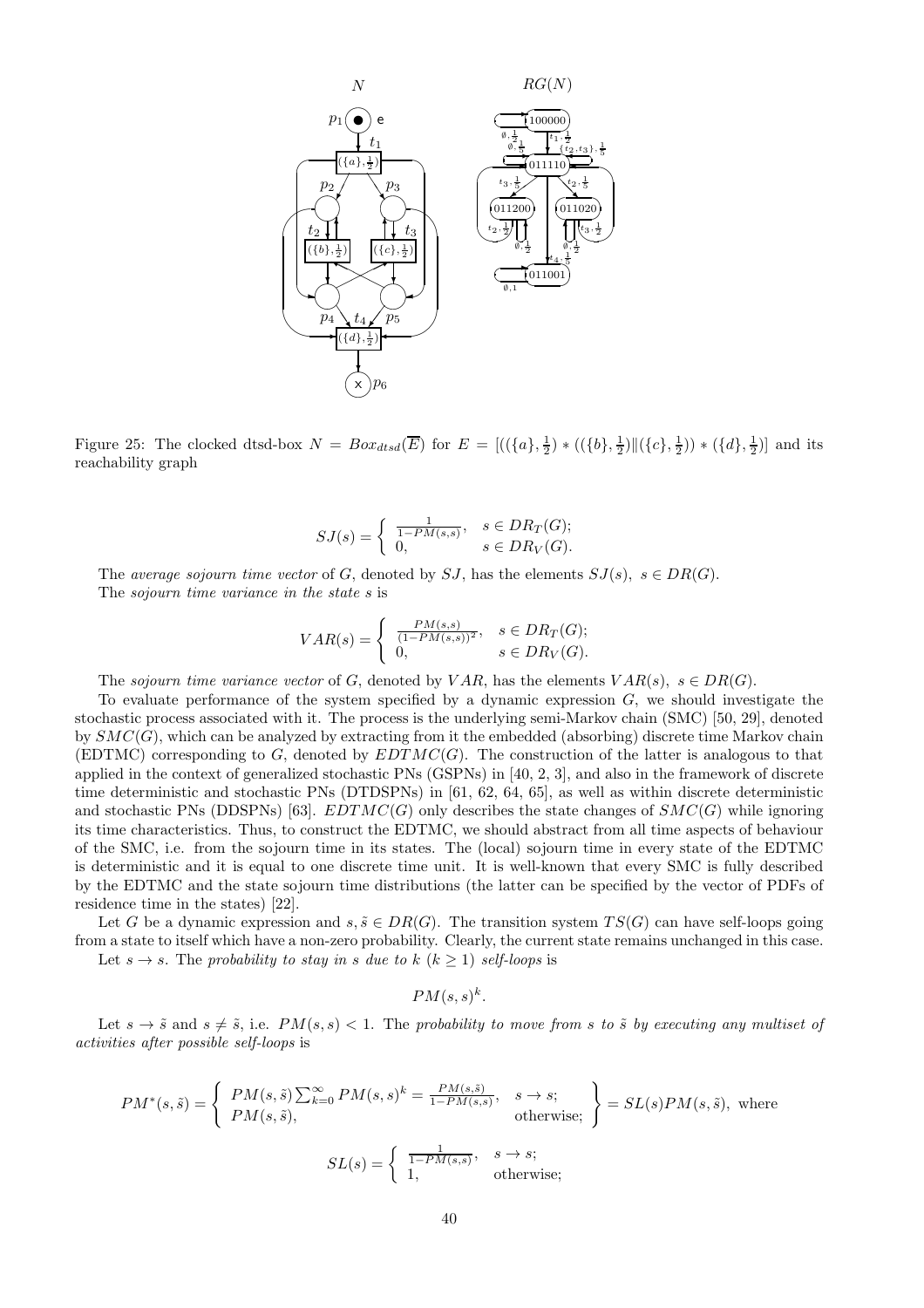Here  $SL(s)$  is the self-loops abstraction factor in the state s. The self-loops abstraction vector of G, denoted by SL, has the elements  $SL(s)$ ,  $s \in DR(G)$ . The value  $k=0$  in the summation above corresponds to the case when no self-loops occur.

Let  $s \in DR_T(G)$ . If there exist self-loops from s (i.e. if  $s \to s$ ) then  $PM(s, s) > 0$  and  $SL(s) = \frac{1}{1 - PM(s, s)}$ SJ(s). Otherwise, if there exist no self-loops from s then  $PM(s, s) = 0$  and  $SL(s) = 1 = \frac{1}{1 - PM(s, s)} = SJ(s)$ . Thus,  $\forall s \in DR_T(G) \ SL(s) = \mathcal{S}J(s)$ , hence,  $\forall s \in DR_T(G) \ PM^*(s, \tilde{s}) = \mathcal{S}J(s) \ PM(s, \tilde{s})$ . Note that the selfloops from tangible states are of the empty or non-empty type, the latter produced by iteration, since empty loops are not possible from w-tangible states, but they are possible from s-tangible states, while non-empty loops are possible from both s-tangible and w-tangible states.

Let  $s \in DR_V(G)$ . We have  $\forall s \in DR_V(G)$   $SL(s) \neq SU(s) = 0$  and  $\forall s \in DR_V(G)$   $PM^*(s, \tilde{s}) =$  $SL(s)PM(s, \tilde{s})$ . If there exist self-loops from s then  $PM^*(s, \tilde{s}) = \frac{PM(s, \tilde{s})}{1-PM(s, s)}$ . Otherwise, if there exist no self-loops from s then  $PM^*(s, \tilde{s}) = PM(s, \tilde{s})$ . Note that the self-loops from vanishing states are always of the non-empty type, produced by iteration, since empty loops are not possible from vanishing states.

Note that after abstraction from the probabilities of transitions which do not change the states, the remaining transition probabilities are normalized. In order to calculate transition probabilities  $PT(\Upsilon, s)$ , we had to normalize  $PF(\Upsilon, s)$ . Then, to obtain transition probabilities of the state-changing steps  $PM^*(s, \tilde{s})$ , we now have to normalize  $PM(s, \tilde{s})$ . Thus, we have a two-stage normalization as a result.

Notice that  $PM^*(s, \tilde{s})$  defines a probability distribution, since  $\forall s \in DR(G)$  such that s is not a terminal state, i.e. there are transitions to different states after possible self-loops from it, we have  $\sum_{\{\tilde{s}|s\to\tilde{s}, s\neq\tilde{s}\}}PM^*(s, \tilde{s}) =$  $\frac{1}{1-PM(s,s)}\sum_{\{\tilde{s}\mid s\to \tilde{s}, \ s\neq \tilde{s}\}}PM(s,\tilde{s}) = \frac{1}{1-PM(s,s)}(1-PM(s,s)) = 1.$ 

We decided to consider self-loops followed only by a state-changing step just for convenience. Alternatively, we could take a state-changing step followed by self-loops or a state-changing step preceded and followed by self-loops. In all these three cases our sequence begins or/and ends with the loops which do not change states. At the same time, the overall probabilities of the evolutions can differ, since self-loops have positive probabilities. To avoid inconsistency of definitions and too complex description, we consider sequences ending with a statechanging step. It resembles in some sense a construction of branching bisimulation [19] taking self-loops instead of silent transitions.

**Definition 5.1** Let G be a dynamic expression. The embedded (absorbing) discrete time Markov chain (EDTMC) of G, denoted by  $EDTMC(G)$ , has the state space  $DR(G)$ , the initial state  $|G|_{\approx}$  and the transitions  $s \rightarrow p \tilde{s}$ , if  $s \rightarrow \tilde{s}$  and  $s \neq \tilde{s}$ , where  $P = PM^*(s, \tilde{s})$ .

The underlying SMC of G, denoted by  $SMC(G)$ , has the EDTMC EDTMC(G) and the sojourn time in every  $s \in DR_T(G)$  is geometrically distributed with the parameter  $1 - PM(s, s)$  while the sojourn time in every  $s \in DR_V(G)$  is equal to 0.

EDTMCs and underlying SMCs of static expressions can be defined as well. For  $E \in \text{RegStatexpr}$ , let  $EDTMC(E) = EDTMC(\overline{E})$  and  $SMC(E) = SMC(\overline{E}).$ 

Let G be a dynamic expression. The elements  $\mathcal{P}_{ij}^*$   $(1 \le i, j \le n = |DR(G)|)$  of the (one-step) transition probability matrix (TPM)  $\mathbf{P}^*$  for  $EDTMC(G)$  are defined as

$$
\mathcal{P}_{ij}^* = \begin{cases} PM^*(s_i, s_j), & s_i \to s_j, \ s_i \neq s_j; \\ 0, & \text{otherwise.} \end{cases}
$$

The transient  $(k$ -step,  $k \in \mathbb{N}$ ) PMF  $\psi^*[k] = (\psi^*[k](s_1), \dots, \psi^*[k](s_n))$  for  $EDTMC(G)$  is calculated as

$$
\psi^*[k] = \psi^*[0]({\mathbf P}^*)^k,
$$

where  $\psi^*[0] = (\psi^*[0](s_1), \ldots, \psi^*[0](s_n))$  is the initial PMF defined as

$$
\psi^*[0](s_i) = \begin{cases} 1, & s_i = [G]_{\approx}; \\ 0, & \text{otherwise.} \end{cases}
$$

Note also that  $\psi^*[k+1] = \psi^*[k] \mathbf{P}^*$   $(k \in \mathbb{N})$ .

The steady-state PMF  $\psi^* = (\psi^*(s_1), \dots, \psi^*(s_n))$  for  $EDTMC(G)$  is a solution of the equation system

$$
\left\{ \begin{array}{ll} \psi^*(\mathbf{P}^*-\mathbf{I})=\mathbf{0}\\ \psi^*\mathbf{1}^T=1 \end{array} \right.,
$$

where **I** is the identity matrix of order n and **0** is a row vector of n values 0, **1** is that of n values 1.

Note that the vector  $\psi^*$  exists and is unique if  $EDTMC(G)$  is ergodic. Then  $EDTMC(G)$  has a single steady state, and we have  $\psi^* = \lim_{k \to \infty} \psi^*[k]$ .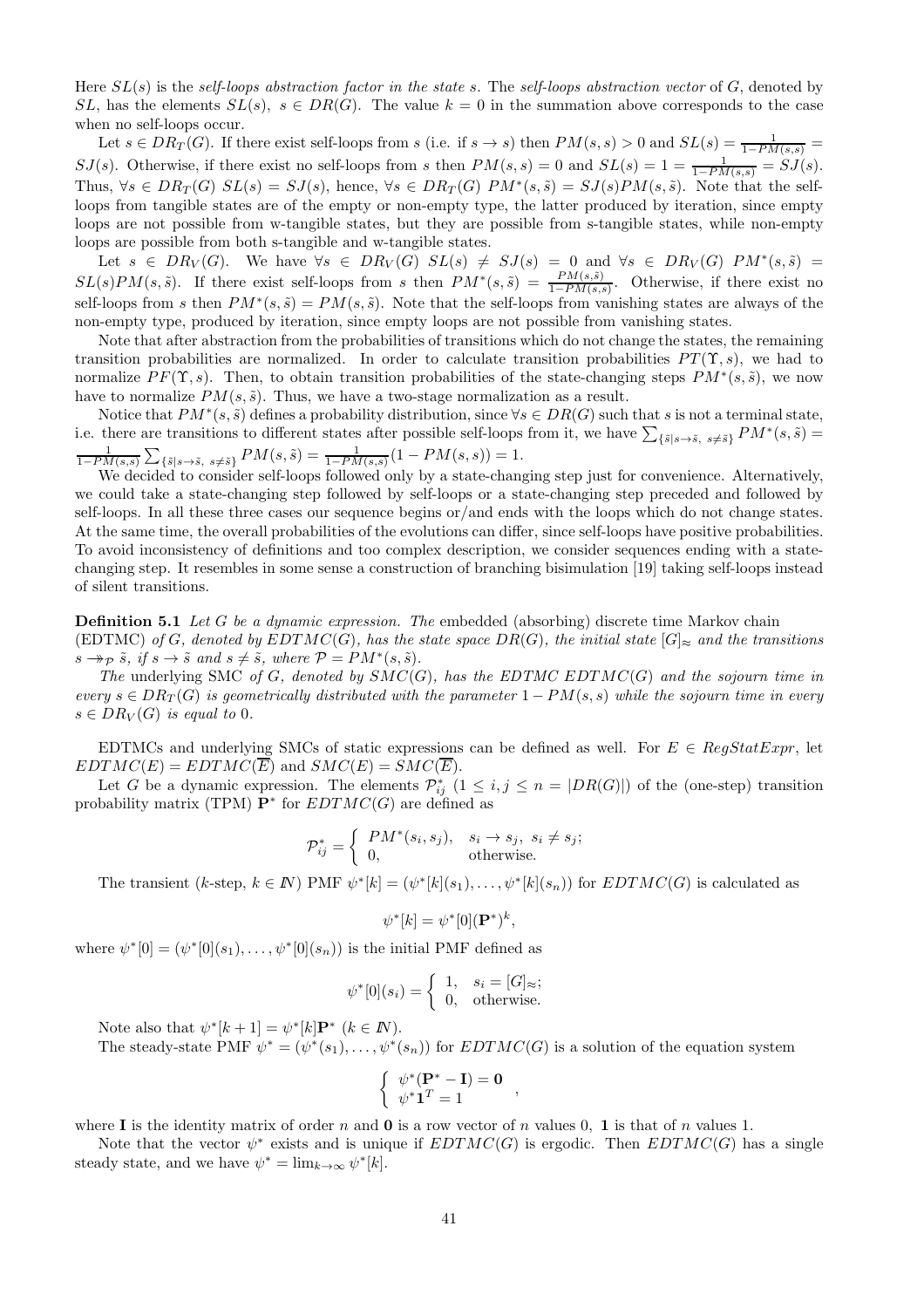The steady-state PMF for the underlying semi-Markov chain  $SMC(G)$  is calculated via multiplication of every  $\psi^*(s_i)$   $(1 \leq i \leq n)$  by the average sojourn time  $SJ(s_i)$  in the state  $s_i$ , after which we normalize the resulting values. Remember that for each w-tangible state  $s \in DR_{WT}(G)$  we have  $SJ(s) = 1$ , and for each vanishing state  $s \in DR_V(G)$  we have  $SJ(s) = 0$ .

Thus, the steady-state PMF  $\varphi = (\varphi(s_1), \ldots, \varphi(s_n))$  for  $SMC(G)$  is

$$
\varphi(s_i) = \begin{cases} \frac{\psi^*(s_i)SJ(s_i)}{\sum_{j=1}^n \psi^*(s_j)SJ(s_j)}, & s_i \in DR_T(G); \\ 0, & s_i \in DR_V(G). \end{cases}
$$

Thus, to calculate  $\varphi$ , we apply abstraction from self-loops to get  $\mathbf{P}^*$  and then  $\psi^*$ , followed by weighting by SJ and normalization.  $EDTMC(G)$  has no self-loops, unlike  $SMC(G)$ , hence, the behaviour of  $EDTMC(G)$ stabilizes quicker than that of  $SMC(G)$  (if each of them has a single steady state), since P<sup>∗</sup> has only zero elements at the main diagonal.

**Example 5.1** Let E be from Example 3.19. In Figure 26, the underlying SMC SMC( $\overline{E}$ ) is presented. The average sojourn times in the states of the underlying SMC is written next to them in bold font.

The average sojourn time vector of  $\overline{E}$  is

$$
SJ = \left(\frac{1}{\rho}, 1, 0, \frac{1}{\theta}, \frac{1}{\phi}\right).
$$

The sojourn time variance vector of  $\overline{E}$  is

$$
VAR = \left(\frac{1-\rho}{\rho^2}, 0, 0, \frac{1-\theta}{\theta^2}, \frac{1-\phi}{\phi^2}\right).
$$

The TPM for  $EDTMC(\overline{E})$  is

$$
\mathbf{P}^* = \left( \begin{array}{cccc} 0 & 1 & 0 & 0 & 0 \\ 0 & 0 & 1 & 0 & 0 \\ 0 & 0 & 0 & \frac{l}{l+m} & \frac{m}{l+m} \\ 0 & 1 & 0 & 0 & 0 \\ 0 & 1 & 0 & 0 & 0 \end{array} \right).
$$

The steady-state PMF for  $EDTMC(\overline{E})$  is

$$
\psi^* = \left(0, \frac{1}{3}, \frac{1}{3}, \frac{l}{3(l+m)}, \frac{m}{3(l+m)}\right).
$$

The steady-state PMF  $\psi^*$  weighted by SJ is

$$
\left(0, \frac{1}{3}, 0, \frac{l}{3\theta(l+m)}, \frac{m}{3\phi(l+m)}\right).
$$

It remains to normalize the steady-state weighted PMF by dividing it by the sum of its components

$$
\psi^* SJ^T = \frac{\theta \phi (l+m) + \phi l + \theta m}{3\theta \phi (l+m)}
$$

.

Thus, the steady-state PMF for  $SMC(\overline{E})$  is

$$
\varphi = \frac{1}{\theta \phi(l+m) + \phi l + \theta m}(0, \theta \phi(l+m), 0, \phi l, \theta m).
$$

In the case  $l = m$  and  $\theta = \phi$  we have

$$
\varphi = \frac{1}{2(1+\theta)}(0, 2\theta, 0, 1, 1).
$$

Let G be a dynamic expression and  $s, \tilde{s} \in DR(G), S, \tilde{S} \subseteq DR(G)$ . The following standard performance indices (measures) can be calculated based on the steady-state PMF  $\varphi$  for  $SMC(G)$  and the average sojourn time vector  $SJ$  of  $G$  [46, 27].

• The *average recurrence (return) time in the state s* (i.e. the number of discrete time units or steps required for this) is  $ReturnTime(s) = \frac{1}{\varphi(s)}$ .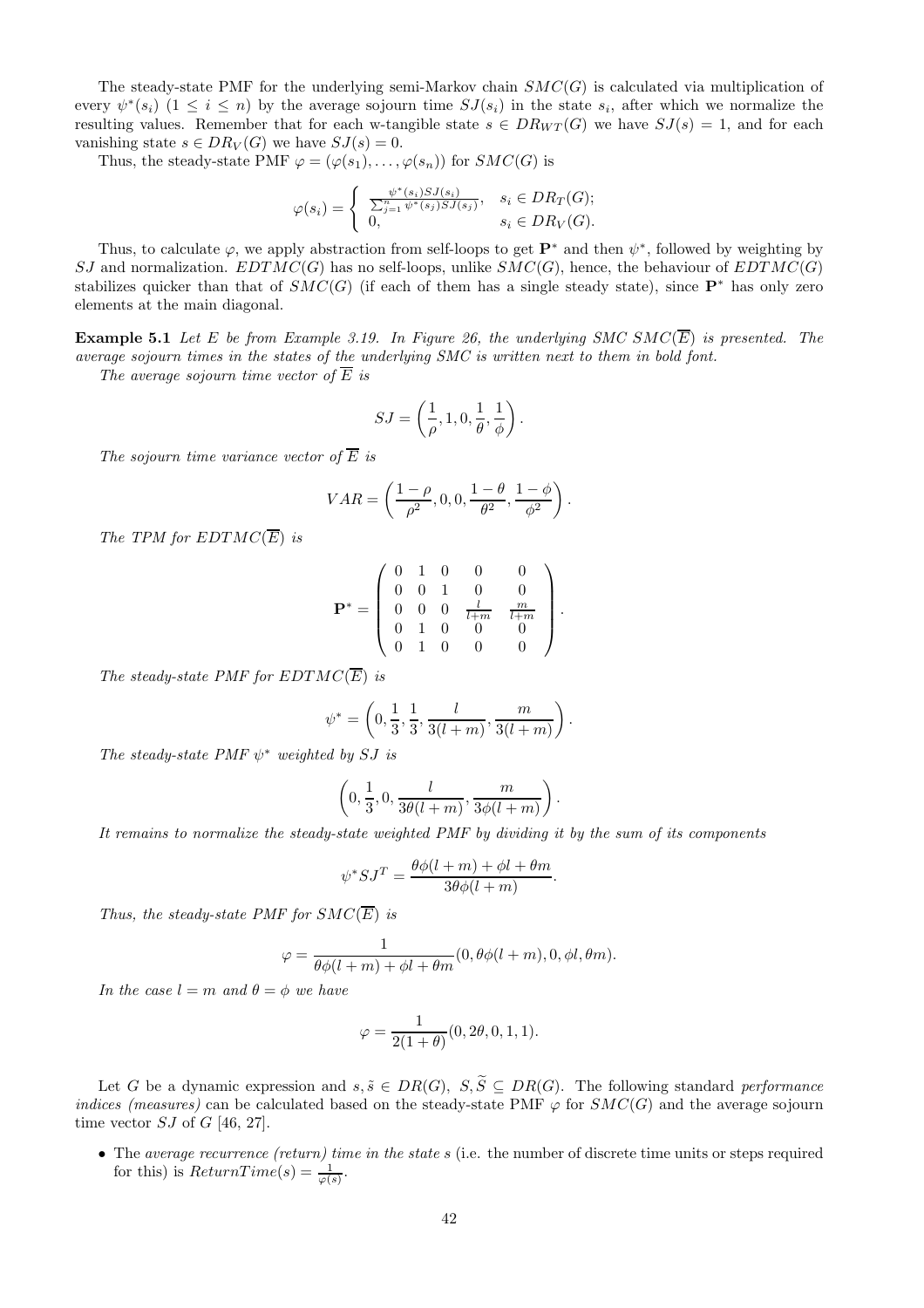

Figure 26: The underlying SMC of  $\overline{E}$  for  $E = [(\lbrace a \rbrace, \rho) * ((\lbrace b \rbrace, \natural_k^1); (((\lbrace c \rbrace, \natural_l^0); (\lbrace d \rbrace, \theta))]((\lbrace e \rbrace, \natural_m^0); (\lbrace f \rbrace, \phi)))) *$ Stop]

- The fraction of residence time in the state s is  $Time Fract(s) = \varphi(s)$ .
- The fraction of residence time in the set of states S or the probability of the event determined by a condition that is true for all states from S is  $Time Fract(S) = \sum_{s \in S} \varphi(s)$ .
- The relative fraction of residence time in the set of states S with respect to that in  $\widetilde{S}$  is  $RltTime Fract(S, \widetilde{S}) = \frac{\sum_{s \in S} \varphi(s)}{\sum_{\tilde{s} \in \tilde{S}} \varphi(\tilde{s})}.$
- The exit/entrance frequency (rate of leaving/entering, average number of exits/entrances per unit of time) the state s is  $ExitFreq(s) = \frac{\varphi(s)}{SJ(s)}$ .
- The steady-state probability to perform a step with a multiset of activities  $\Xi$  is  $\text{ActsProb}(\Xi) = \sum_{s \in DR(G)} \varphi(s) \sum_{\{\Upsilon \mid \Xi \subseteq \Upsilon\}} PT(\Upsilon, s).$
- The steady-state execution frequency (throughput) of the activity  $(\alpha, \kappa)$  is  $ExecFreq((\alpha,\kappa)) = \sum_{s \in DR(G)} \frac{\varphi(s)}{SJ(s)}$  $\frac{\varphi(s)}{SJ(s)}\sum_{\{\Upsilon|(\alpha,\kappa)\in\Upsilon\}}PT(\Upsilon,s).$
- The probability of the event determined by a reward function r on the states is  $Prob(r) = \sum_{s \in DR(G)} \varphi(s)r(s)$ , where  $\forall s \in DR(G)$   $0 \leq r(s) \leq 1$ .

Example 5.2 Let us interpret E be from Example 3.19 as a specification of the travel system. A tourist visits regularly new cities. After seeing the sights of the current city, he goes to the next city by the nearest train or bus available at the city station. Buses depart less frequently than trains, but the next city is quicker reached by bus than by train. We suppose that the stay duration in every city (being a constant), the departure numbers of trains and buses, as well as their speeds do not depend on a particular city, bus or train. The travel route has been planned so that the distances between successive cities coincide.

The meaning of actions from the syntax of E is as follows. The action a corresponds to the system activation (the travel route has been planned) that takes a time, geometrically distributed with the parameter  $\rho$ . The action b represents the completion of looking round the current city and coming to the city station that takes a fixed time equal to 1 (say, one hour) for every city. The actions c and e correspond to the urgent getting on bus and train, respectively, and thus model the choice between these two transport facilities. The weights of the two corresponding immediate multiactions suggest that every l departures of buses take the same time as m departures of trains  $(l < m)$ , hence, a bus departs with the probability  $\frac{l}{l+m}$  while a train departs with the probability  $\frac{m}{l+m}$ . The actions c and e correspond to the coming in a city by bus and train, respectively, that takes a time, geometrically distributed with the parameters  $\theta$  and  $\phi$ , respectively  $(\theta > \phi)$ .

The meaning of states from  $DR(\overline{E})$  is the following. The s-tangible state  $s_1$  corresponds to staying at home and planning the future travel. The w-tangible state  $s_2$  means residence in a city for exactly one time unit (hour). The vanishing state  $s_3$  with zero residence time represents instantaneous stay at the city station, signifying that the tourist does not wait there for departure of the transport. The s-tangible states  $s_4$  and  $s_5$  correspond to going by bus and train, respectively.

Using Example 5.1, we now calculate the performance indices, based on the steady-state PMF for  $SMC(\overline{E})$  $\varphi = \frac{1}{\theta \phi(l+m)+\phi l+\theta m}(0,\theta \phi(l+m),0,\phi l,\theta m)$  and the average sojourn time vector of  $\overline{E}$  SJ =  $\left(\frac{1}{\rho},1,0,\frac{1}{\theta},\frac{1}{\phi}\right)$ .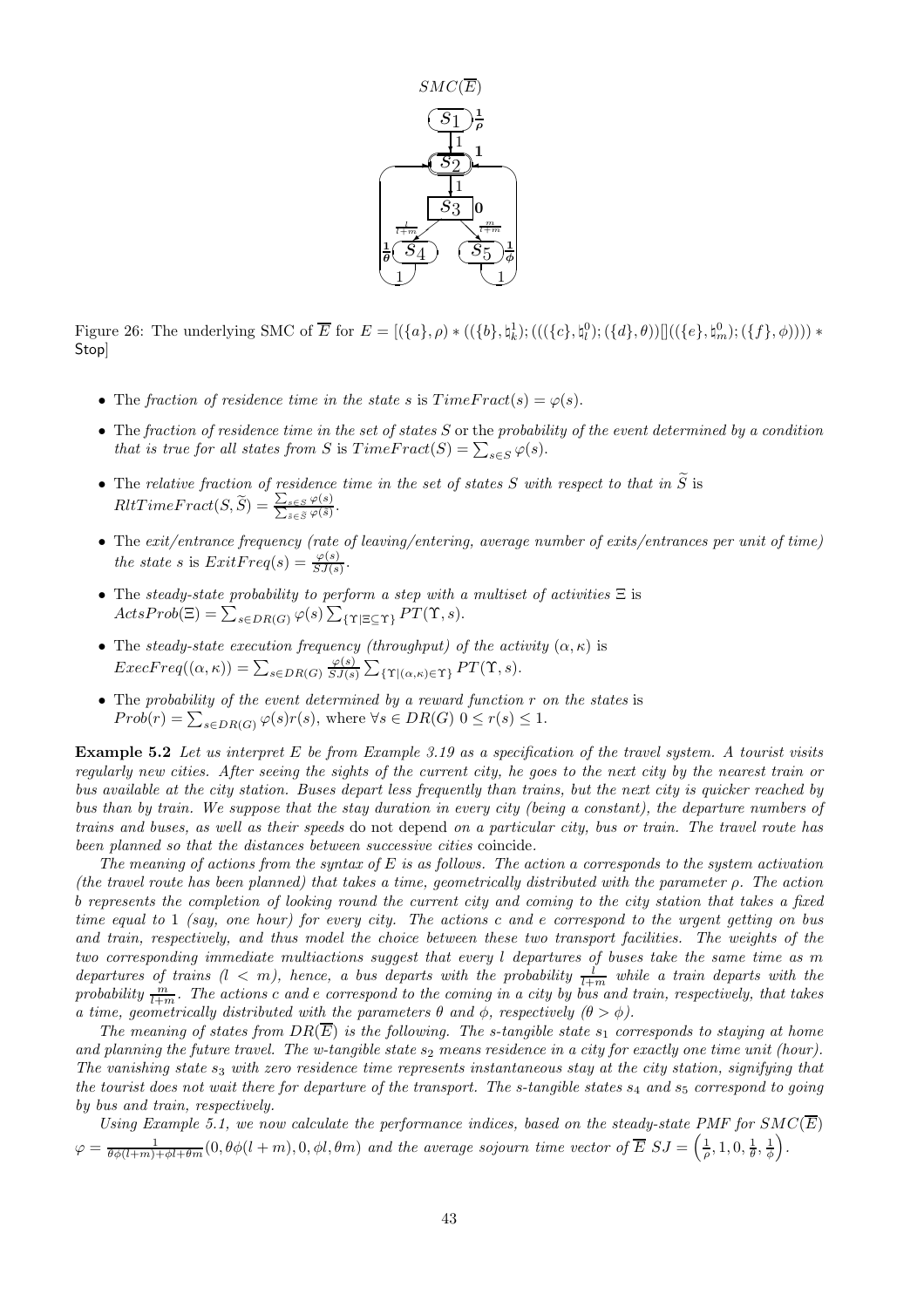

Figure 27: The underlying SMC of  $N = Box_{dtsd}(\overline{E})$  for  $E = [(\lbrace a \rbrace, \rho) * ((\lbrace b \rbrace, \natural_k^1); (((\lbrace c \rbrace, \natural_l^0); (\lbrace d \rbrace, \theta))]((\lbrace e \rbrace, \natural_m^0);$  $({f}, \phi)))$  \* Stop]

- The average time between comings to the successive cities (mean sightseeing and travel time) is  $ReturnTime(s_2) = \frac{1}{\varphi(s_2)} = 1 + \frac{\phi l + \theta m}{\theta \phi(l+m)}$ .
- The fraction of time spent in a city (sightseeing time fraction) is  $Time Fract(s_2) = \varphi(s_2)$  $\ddot{\theta\phi}(l+m)$  $\theta\phi(l+m)+\phi l+\theta m$
- The fraction of time spent in a transport (travel time fraction) is  $Time Fract({s_4, s_5}) = \varphi(s_4) + \varphi(s_5) =$  $\frac{\phi l+\theta m}{\theta\phi(l+m)+\phi l+\theta m}.$
- The relative fraction of time spent in a city with respect to that spent in transport (sightseeing relative to travel time fraction) is  $RltTime Fract({s_2}, {s_4, s_5}) = \frac{\varphi(s_2)}{\varphi(s_4) + \varphi(s_5)} = \frac{\theta \phi(l+m)}{\phi l+m}.$
- The rate of leaving/entering a city (departure/arrival rate) is  $ExitFreq(s_2) = \frac{\varphi(s_2)}{SJ(s_2)} = \frac{\theta\phi(l+m)}{\theta\phi(l+m)+\phi l+\theta m}$ .

Let  $N = (P_N, T_N, W_N, D_N, \Omega_N, \mathcal{L}_N, Q_N)$  be a LDTSDPN and  $Q, \widetilde{Q}$  be its states. Then the average sojourn time  $SJ(Q)$ , the sojourn time variance  $VAR(Q)$ , the probabilities  $PM^*(M, M)$ , the transition relation  $M \rightarrow \mathcal{P}$ M, the EDTMC  $EDTMC(N)$ , the underlying SMC  $SMC(N)$  and the steady-state PMF for it are defined like the corresponding notions for dynamic expressions.

As we have mentioned earlier, every clocked plain dtsd-box could be interpreted as the LDTSDPN. Therefore, we can evaluate performance with the LDTSDPNs corresponding to dtsd-boxes and then transfer the results to the latter.

Let  $\simeq$  denote isomorphism between SMCs that binds their initial states, where two SMCs are isomorphic if their EDTMCs are so and the sojourn times in the isomorphic states of the EDTMCs are identically distributed.

Proposition 5.1 For any static expression E

$$
SMC(\overline{E}) \simeq SMC(Box_{dtsd}(\overline{E})).
$$

Proof. By Theorem 4.2 and definitions of underlying SMCs for dynamic expressions and LDTSDPNs taking into account the following. First, for the associated SMCs, the average sojourn time in the states is the same, since it is defined via the analogous probability functions. Second, the transition probabilities of the associated SMCs are the sums of those belonging to transition systems or reachability graphs.

Fore instance, observe that the probability functions  $PM(s, \tilde{s})$  and  $PM^*(s, \tilde{s})$  can be respectively defined in the same way as  $PM(Q, \tilde{Q})$  and  $PM^*(Q, \tilde{Q})$ , for the corresponding s and  $Q$ , as well as  $\tilde{s}$  and  $\tilde{Q}$ . □

**Example 5.3** Let E be from Example 3.19. In Figure 27, the underlying SMC SMC(N) is presented. It is easy to see that  $SMC(\overline{E})$  and  $SMC(N)$  are isomorphic. Thus, both the transient and steady-state PMFs for  $SMC(N)$  and  $SMC(\overline{E})$  coincide.

As mentioned in [61, 62], if is useful to consider performance measures over only the markings of DTDSPNs, instead of their whole states, whose second components are the remaining firing time vectors. In the context of dtsdPBC, such markings correspond to those of the dtsd-boxes of dynamic expressions, i.e. to the markings of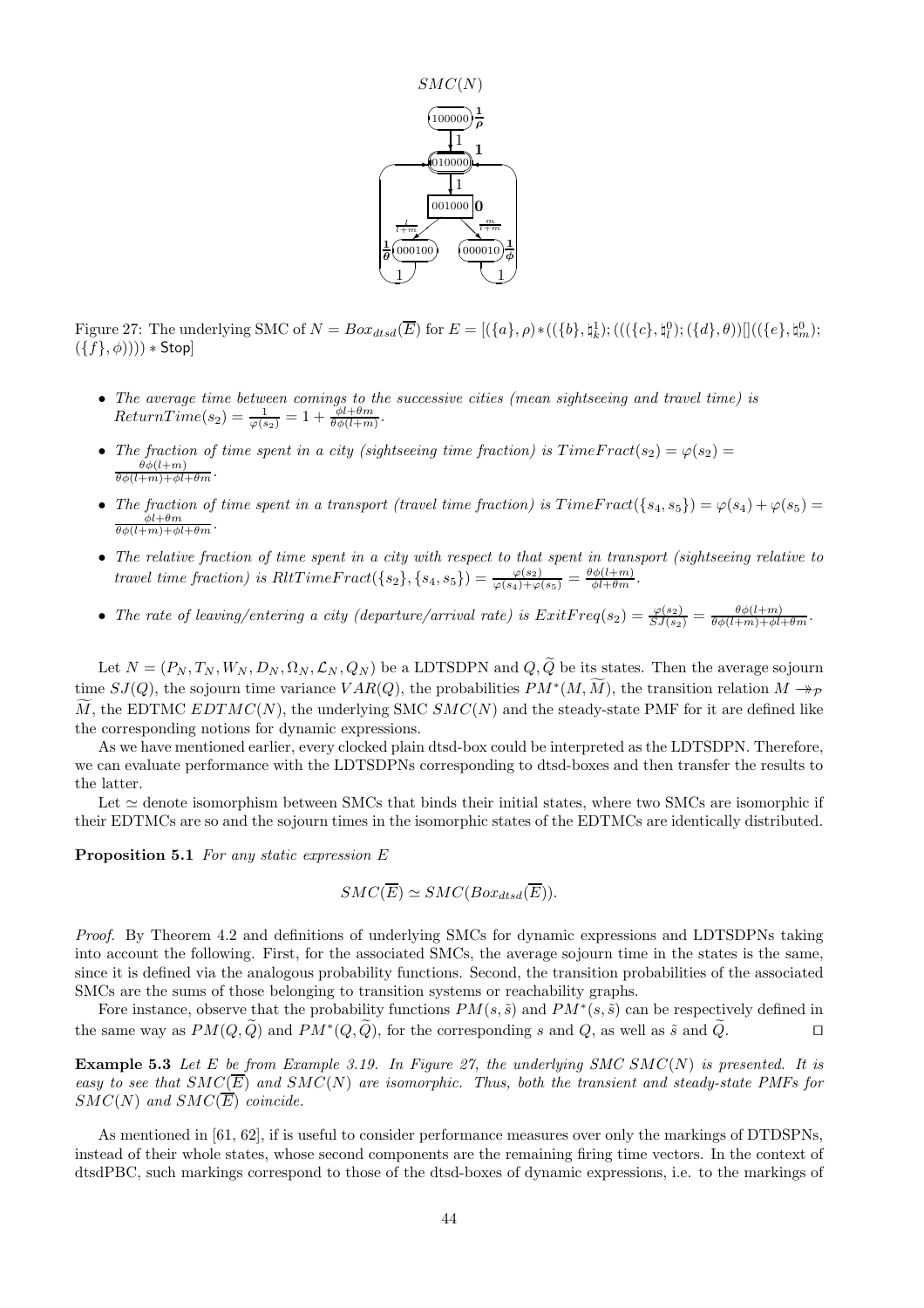the respective LDTSDPNs, obtained from their states by abstracting from the second components, which are the timer valuation functions.

Let G be a dynamic expression. The *underlying timer-free state* of a state  $s \in DR(G)$  is defined as  $|s|$  $|H|_{\infty}$  for  $H \in s$ . Since structurally equivalent dynamic expressions obviously remain so after removing their timer value annotations,  $\vert s \rangle$  is unique for each s and the previous definition is correct. The timerfree states (i.e. those from  $\lfloor DR(G) \rfloor = \{\lfloor s \rfloor \mid s \in DR(G)\}\)$  correspond to the markings of the LDTSDPN  $N = Box_{dtsd}(G)$ . Let  $s \in DR(G)$  and  $\overline{s} = |s|$ . The average sojourn time vector SJ, sojourn time variance vector  $VAR$  and steady-state PMF for  $SMC(G)$  over the timer-free states of G are defined as follows:  $SJ(\bar{s}) = \sum_{\{s \in DR(G)| | s=\bar{s}\}} SJ(s)$ ,  $VAR(\bar{s}) = \sum_{\{s \in DR(G)| | s=\bar{s}\}} VAR(s)$  and  $\varphi(\bar{s}) = \sum_{\{s \in DR(G)| | s=\bar{s}\}} \varphi(s)$ . Then  $\varphi(\bar{s})$  and  $SJ(\bar{s})$  can be used to calculate the standard *performance indices over the timer-free states* of G (hence, over the markings of  $N$ ), by analogy with the standard performance indices, defined over the arbitrary states of G. Then also the performance measures that are specific for LDTSDPNs can be derived, based on the numbers of tokens in the places of N.

#### 5.2 Analysis of the DTMC

Let us consider an alternative solution method, studying the DTMCs of expressions based on the state change probabilities  $PM(s, \tilde{s})$ .

**Definition 5.2** Let G be a dynamic expression. The discrete time Markov chain (DTMC) of G, denoted by  $DTMC(G)$ , has the state space  $DR(G)$ , the initial state  $|G|_{\approx}$  and the transitions  $s \rightarrow_{\mathcal{P}} \tilde{s}$ , where  $\mathcal{P} = PM(s, \tilde{s})$ .

DTMCs of static expressions can be defined as well. For  $E \in \text{Reaf}x \to \text{Tr}MC(E) = \text{Tr}MC(\overline{E}).$ 

One can see that  $EDTMC(G)$  is constructed from  $DTMC(G)$  as follows. For each state of  $DTMC(G)$ , we remove a possible self-loop associated with it and then normalize the probabilities of the remaining transitions from the state. Thus,  $EDTMC(G)$  and  $DTMC(G)$  differ only by existence of self-loops and magnitudes of the probabilities of the remaining transitions. Hence,  $EDTMC(G)$  and  $DTMC(G)$  have the same communication classes of states and  $EDTMC(G)$  is irreducible iff  $DTMC(G)$  is so. Since both  $EDTMC(G)$  and  $DTMC(G)$ are finite, they are positive recurrent. Thus, in case of irreducibility, each of them has a single stationary PMF. Note that both  $EDTMC(G)$  and  $DTMC(G)$  or just one of them may be periodic, thus having a unique stationary distribution, but no steady-state (limiting) one. For example, it may happen that  $EDTMC(G)$  is periodic while  $DTMC(G)$  is aperiodic due to self-loops associated with some states of the latter. The states of  $SMC(G)$  are classified using  $EDTMC(G)$ , hence,  $SMC(G)$  is irreducible (positive recurrent, aperiodic) iff  $EDTMC(G)$  is so.

Let G be a dynamic expression. The elements  $\mathcal{P}_{ij}$   $(1 \leq i, j \leq n = |DR(G)|)$  of (one-step) transition probability matrix (TPM) **P** for  $DTMC(G)$  are defined as

$$
\mathcal{P}_{ij} = \begin{cases} PM(s_i, s_j), & s_i \to s_j; \\ 0, & \text{otherwise.} \end{cases}
$$

The steady-state PMF  $\psi$  for  $DTMC(G)$  is defined like the corresponding notion  $\psi^*$  for  $EDTMC(G)$ .

Let us determine a relationship between steady-state PMFs for  $DTMC(G)$  and  $EDTMC(G)$ . The following theorem proposes the equation that relates the mentioned steady-state PMFs.

First, we introduce some helpful notation. For a vector  $v = (v_1, \ldots, v_n)$ , let  $Diag(v)$  be a diagonal matrix of order *n* with the elements  $Diag_{ij}(v)$   $(1 \leq i, j \leq n)$  defined as

$$
Diag_{ij}(v) = \begin{cases} v_i, & i = j; \\ 0, & \text{otherwise.} \end{cases}
$$

**Theorem 5.1** Let G be a dynamic expression and SL be its self-loops abstraction vector. Then the steady-state PMFs  $\psi$  for DTMC(G) and  $\psi^*$  for EDTMC(G) are related as follows:  $\forall s \in DR(G)$ 

$$
\psi(s) = \frac{\psi^*(s)SL(s)}{\sum_{\tilde{s} \in DR(G)} \psi^*(\tilde{s})SL(\tilde{s})}
$$

.

*Proof.* Let  $PSL$  be a vector with the elements

$$
PSL(s) = \begin{cases} PM(s, s), & s \to s; \\ 0, & \text{otherwise.} \end{cases}
$$

By definition of  $PM^*(s, \tilde{s})$ , we have  $\mathbf{P}^* = Diag(SL)(\mathbf{P} - Diag(PSL))$ . Further,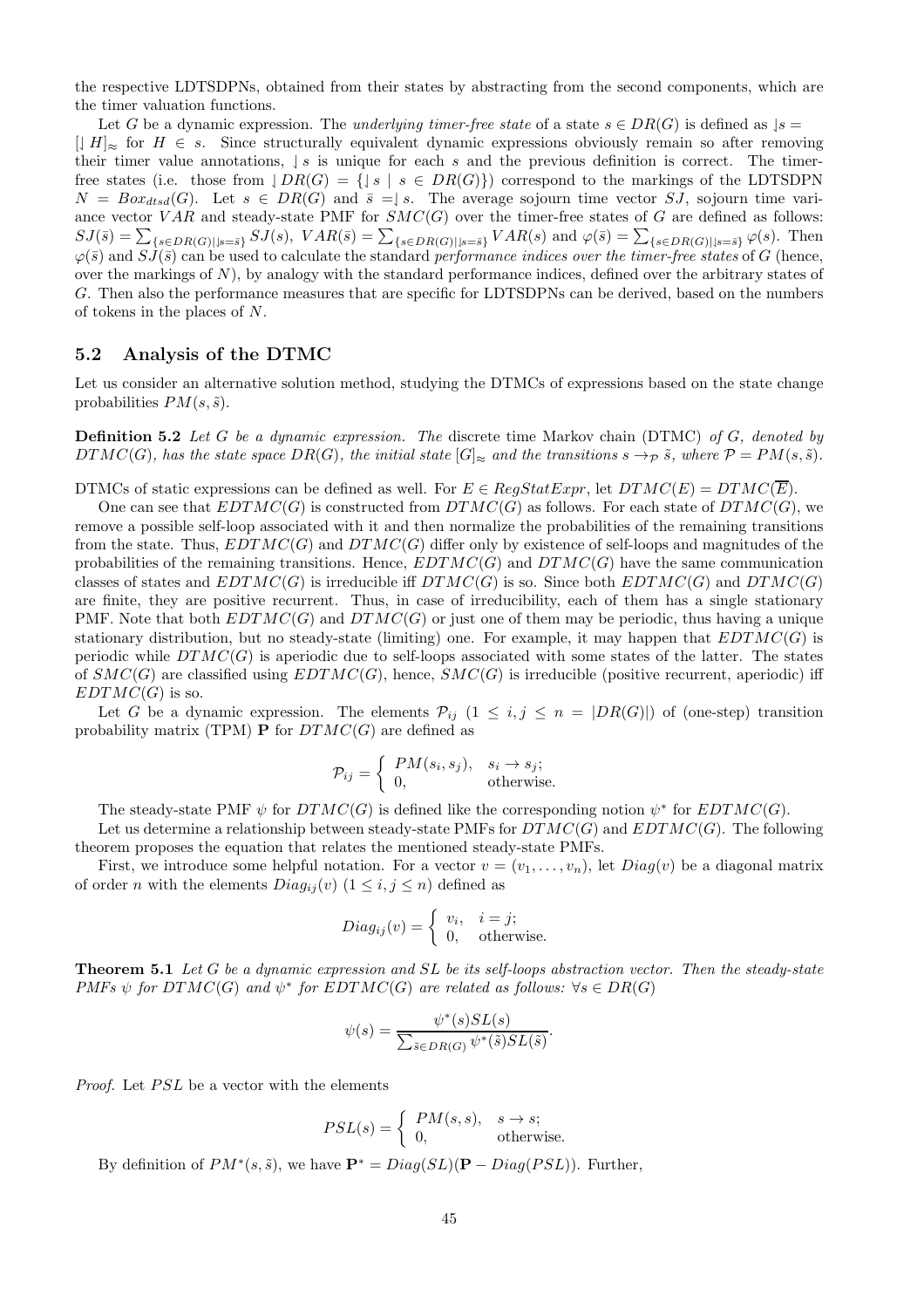$$
\psi^*(\mathbf{P}^* - \mathbf{I}) = \mathbf{0} \text{ and } \psi^* \mathbf{P}^* = \psi^*
$$

.

After replacement of  $\mathbf{P}^*$  by  $Diag(SL)(\mathbf{P} - Diag(PSL))$  we obtain

$$
\psi^*Diag(SL)(\mathbf{P}-Diag(PSL))=\psi^*\text{ and }\psi^*Diag(SL)\mathbf{P}=\psi^*(Diag(SL)Diag(PSL)+\mathbf{I}).
$$

Note that  $\forall s \in DR(G)$  we have

$$
SL(s)PSL(s) + 1 = \begin{cases} SL(s)PM(s,s) + 1 = \frac{PM(s,s)}{1 - PM(s,s)} + 1 = \frac{1}{1 - PM(s,s)}, & s \to s; \\ SL(s) \cdot 0 + 1 = 1, & \text{otherwise;} \end{cases} = SL(s).
$$

Hence,  $Diag(SL)Diag(PSL) + I = Diag(SL)$ . Thus,

$$
\psi^*Diag(SL)\mathbf{P}=\psi^*Diag(SL).
$$

Then, for  $v = \psi^* Diag(SL)$ , we have

$$
v\mathbf{P} = v
$$
 and  $v(\mathbf{P} - \mathbf{I}) = \mathbf{0}$ .

In order to calculate  $\psi$  on the basis of v, we must normalize it by dividing its elements by their sum, since we should have  $\psi \mathbf{1}^T = 1$  as a result:

$$
\psi = \frac{1}{v\mathbf{1}^T} v = \frac{1}{\psi^* Diag(SL)\mathbf{1}^T} \psi^* Diag(SL).
$$

Thus, the elements of  $\psi$  are calculated as follows:  $\forall s \in DR(G)$ 

$$
\psi(s) = \frac{\psi^*(s)SL(s)}{\sum_{\tilde{s} \in DR(G)} \psi^*(\tilde{s})SL(\tilde{s})}.
$$

It is easy to check that  $\psi$  is a solution of the equation system

$$
\left\{ \begin{array}{c} \psi(\mathbf{P} - \mathbf{I}) = \mathbf{0} \\ \psi \mathbf{1}^T = 1 \end{array} \right.,
$$

hence, it is indeed the steady-state PMF for  $DTMC(G)$ . □

The following proposition relates the steady-state PMFs for  $SMC(G)$  and  $DTMC(G)$ .

**Proposition 5.2** Let G be a dynamic expression,  $\varphi$  be the steady-state PMF for SMC(G) and  $\psi$  be the steadystate PMF for  $DTMC(G)$ . Then  $\forall s \in DR(G)$ 

$$
\varphi(s) = \begin{cases} \frac{\psi(s)}{\sum_{\tilde{s} \in DR_T(G)} \psi(\tilde{s})}, & s \in DR_T(G); \\ 0, & s \in DR_V(G). \end{cases}
$$

*Proof.* Let  $s \in DR_T(G)$ . Remember that  $\forall s \in DR_T(G)$   $SL(s) = SJ(s)$  and  $\forall s \in DR_V(G)$   $SJ(s) = 0$ . Then, by Theorem 5.1, we have  $\frac{\psi(s)}{\sum_{\tilde{s} \in DR_T(G)} \psi(\tilde{s})}$  =  $\frac{\psi^*(s)SL(s)}{\sum_{\tilde{s}\in DR(G)}\psi^*(\tilde{s})SL(\tilde{s})}$  $\sum_{\tilde{s} \in DR_T(G)}$  $\left(\frac{\psi^*(\tilde{s})SL(\tilde{s})}{\sum_{\tilde{s}\in DR(G)}\psi^*(\tilde{s})SL(\tilde{s})}\right)$  $\frac{\psi^*}{\sum_{z \in \text{DR}}$  $\frac{\psi^*(s)SL(s)}{\sum_{\tilde{s}\in DR(G)}\psi^*(\tilde{s})SL(\tilde{s})}$ .  $\sum_{\breve{s} \in DR(G)} \psi^*(\breve{s}) SL(\breve{s})$ ∗  $\frac{\sum_{\widetilde{s} \in DR(G)} \psi^*(\widetilde{s})SL(\widetilde{s})}{\sum_{\widetilde{s} \in DR_T(G)} \psi^*(\widetilde{s})SL(\widetilde{s})} = \frac{\psi^*}{\sum_{\widetilde{s} \in DR_T} \psi^*(\widetilde{s})SL(\widetilde{s})}$  $\frac{\psi^*(s)SL(s)}{\sum_{\tilde{s}\in DR_T(G)}\psi^*(\tilde{s})SL(\tilde{s})}=\frac{\psi^*}{\sum_{\tilde{s}\in DR_T}}$  $\frac{\psi^*(s)SJ(s)}{\sum_{\tilde{s}\in DR_T(G)}\psi^*(\tilde{s})SJ(\tilde{s})}=\frac{\psi^*}{\sum_{\tilde{s}\in DR_S}$  $\frac{\psi^*(s)SJ(s)}{\sum_{\tilde{s}\in DR(G)}\psi^*(\tilde{s})SJ(\tilde{s})}=\varphi(s).$ 

Thus, to calculate  $\varphi$ , one can only apply normalization to some elements of  $\psi$  (corresponding to the tangible states), instead of abstracting from self-loops to get  $\mathbf{P}^*$  and then  $\psi^*$ , followed by weighting by  $SJ$  and normalization. Hence, using  $DTMC(G)$  instead of  $EDTMC(G)$  allows one to avoid multistage analysis, but the payment for it is more time-consuming numerical and more complex analytical calculation of  $\psi$  with respect to  $\psi^*$ . The reason is that  $DTMC(G)$  has self-loops, unlike  $EDTMC(G)$ , hence, the behaviour of  $DTMC(G)$ stabilizes slower than that of  $EDTMC(G)$  (if each of them has a single steady state) and **P** is more dense matrix than P<sup>∗</sup> , since P may additionally have non-zero elements at the main diagonal. Nevertheless, Proposition 5.2 is very important, since the relationship between  $\varphi$  and  $\psi$  it discovers will be used in Proposition 5.3 to relate the steady-state PMFs for  $SMC(G)$  and the reduced  $DTMC(G)$ .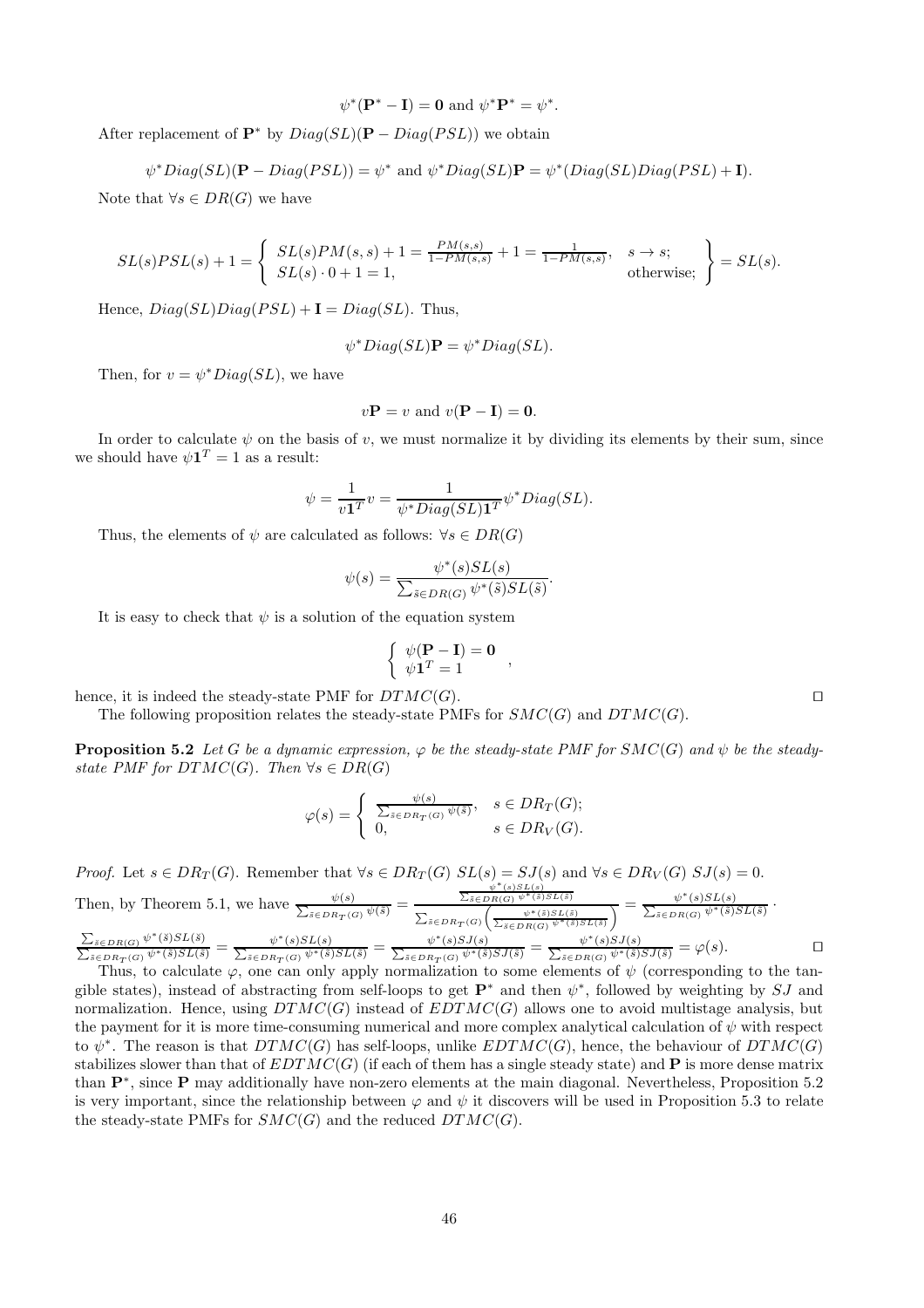



Figure 28: The DTMC of  $\overline{E}$  for  $E = [(\{a\}, \rho) * ((\{b\}, \natural_k^1); (((\{c\}, \natural_l^0); (\{d\}, \theta))]((\{e\}, \natural_m^0); (\{f\}, \phi)))) * Stop]$ 

**Example 5.4** Let E be from Example 3.19. In Figure 28, the DTMC DTMC( $\overline{E}$ ) is presented. The TPM for  $DTMC(\overline{E})$  is

$$
\mathbf{P} = \left( \begin{array}{cccccc} 1-\rho & \rho & 0 & 0 & 0 \\ 0 & 0 & 1 & 0 & 0 \\ 0 & 0 & 0 & \frac{l}{l+m} & \frac{m}{l+m} \\ 0 & \theta & 0 & 1-\theta & 0 \\ 0 & \phi & 0 & 0 & 1-\phi \end{array} \right).
$$

The steady-state PMF for  $DTMC(\overline{E})$  is

$$
\psi = \frac{1}{2\theta\phi(l+m) + \phi l + \theta m}(0, \theta\phi(l+m), \theta\phi(l+m), \phi l, \theta m).
$$

Remember that  $DR_T(\overline{E}) = DR_{ST}(\overline{E}) \cup DR_{WT}(\overline{E}) = \{s_1, s_2, s_4, s_5\}$  and  $DR_V(\overline{E}) = \{s_3\}$ . Hence,

$$
\sum_{\tilde{s}\in DR_T(\overline{E})}\psi(\tilde{s}) = \psi(s_1) + \psi(s_2) + \psi(s_4) + \psi(s_5) = \frac{\theta\phi(l+m) + \phi l + \theta m}{2\theta\phi(l+m) + \phi l + \theta m}.
$$

By Proposition 5.2, we have

$$
\varphi(s_1) = 0 \cdot \frac{2\theta\phi(l+m) + \phi l + \theta m}{\theta\phi(l+m) + \phi l + \theta m} = 0,
$$
  
\n
$$
\varphi(s_2) = \frac{\theta\phi(l+m)}{2\theta\phi(l+m) + \phi l + \theta m} \cdot \frac{2\theta\phi(l+m) + \phi l + \theta m}{\theta\phi(l+m) + \phi l + \theta m} = \frac{\theta\phi(l+m)}{\theta\phi(l+m) + \phi l + \theta m},
$$
  
\n
$$
\varphi(s_3) = 0,
$$
  
\n
$$
\varphi(s_4) = \frac{\phi l}{2\theta\phi(l+m) + \phi l + \theta m} \cdot \frac{2\theta\phi(l+m) + \phi l + \theta m}{\theta\phi(l+m) + \phi l + \theta m} = \frac{\phi l}{\theta\phi(l+m) + \phi l + \theta m},
$$
  
\n
$$
\varphi(s_5) = \frac{\theta m}{2\theta\phi(l+m) + \phi l + \theta m} \cdot \frac{2\theta\phi(l+m) + \phi l + \theta m}{\theta\phi(l+m) + \phi l + \theta m} = \frac{\theta m}{\theta\phi(l+m) + \phi l + \theta m}.
$$

Thus, the steady-state PMF for  $SMC(\overline{E})$  is

$$
\varphi = \frac{1}{\theta \phi(l+m) + \phi l + \theta m}(0, \theta \phi(l+m), 0, \phi l, \theta m).
$$

This coincides with the result obtained in Example 5.1 with the use of  $\psi^*$  and SJ.

### 5.3 Analysis of the reduced DTMC

Let us now consider the method from [16, 17, 18, 41, 2, 4, 3] that eliminates vanishing states from the EMC (EDTMC, in our terminology) corresponding to the underlying SMC of every GSPN N. The TPM for the resulting reduced EDTMC (REDTMC) has smaller size than that for the EDTMC. The method demonstrates that there exists a transformation of the underlying SMC of  $N$  into a CTMC, whose states are the tangible markings of  $N$ . This CTMC, which is essentially the *reduced* underlying SMC (RSMC) of  $N$ , is constructed on the basis of the REDTMC. The CTMC can then be directly solved to get both the transient and the steadystate PMFs over the tangible markings of  $N$ . In [18], the program and computational complexities of such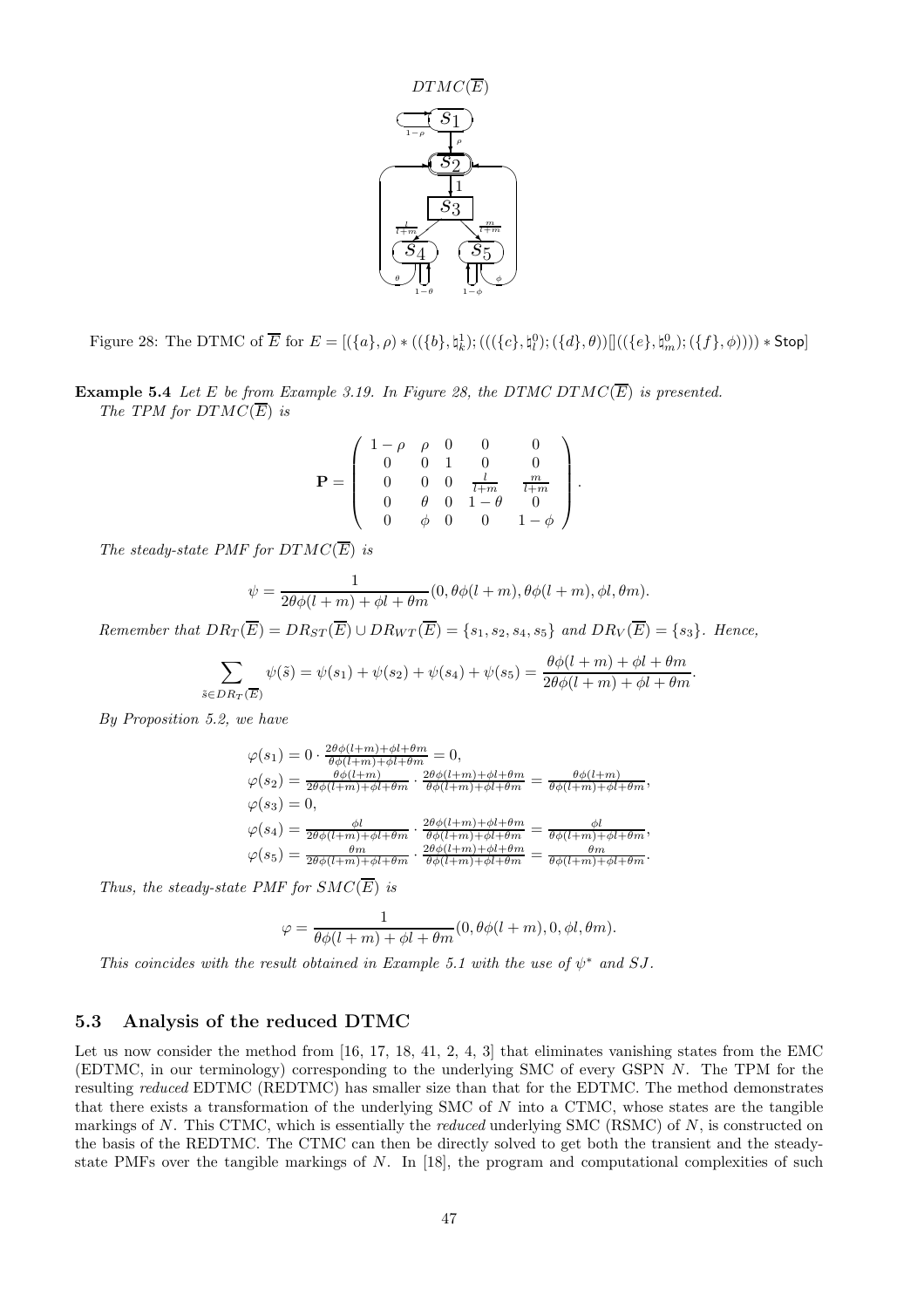an elimination method, based on the REDTMC, were evaluated and compared with those of the preservation method that does not eliminate vanishing states and based on the EDTMC. The preservation method for GSPNs corresponds in dtsdPBC to the analysis of the underlying SMCs of expressions.

The elimination method for GSPNs can be easily transferred to dtsdPBC, hence, for every dynamic expression G, we can find a DTMC (since the sojourn time in the tangible states from  $DR(G)$  is discrete and geometrically distributed) with the states from  $DR_T(G)$ , which can be directly solved to find the transient and the steady-state PMFs over the tangible states. We shall demonstrate that such a reduced DTMC (RDTMC) of G, denoted by  $RDTMC(G)$ , can be constructed from  $DTMC(G)$ , using the method analogous to that designed in [41, 2, 4, 3] in the framework of GSPNs to transform EDTMC into REDTMC. Since the sojourn time in the vanishing states is zero, the state changes of  $RDTMC(G)$  occur in the moments of the global discrete time associated with  $SMC(G)$ , unlike those of  $EDTMC(G)$ , which happen only when the current state changes to some different one, irrespective of the global time. Therefore, in our case, we can skip the stages of constructing the REDTMC of G, denoted by  $REDTMC(G)$ , from  $EDTMC(G)$ , and recovering RSMC of G, denoted by  $\mathit{RSMC}(G)$ , (which is the sought-for DTMC) from  $\mathit{REDTMC}(G)$ , since we shall have  $RSMC(G) = RDTMC(G).$ 

Let G be a dynamic expression and **P** be the TPM for  $DTMC(G)$ . We reorder the states from  $DR(G)$ such that the first rows and columns of **P** will correspond to the states from  $DR_V(G)$  and the last ones will correspond to the states from  $DR_T(G)$ . Let  $|DR(G)| = n$  and  $|DR_T(G)| = m$ . The resulting matrix can be decomposed as follows:

$$
\mathbf{P} = \left( \begin{array}{cc} \mathbf{C} & \mathbf{D} \\ \mathbf{E} & \mathbf{F} \end{array} \right).
$$

The elements of the  $(n-m)\times(n-m)$  submatrix **C** are the probabilities to move from vanishing to vanishing states, and those of the  $(n - m) \times m$  submatrix **D** are the probabilities to move from vanishing to tangible states. The elements of the  $m \times (n - m)$  submatrix **E** are the probabilities to move from tangible to vanishing states, and those of the  $m \times m$  submatrix **F** are the probabilities to move from tangible to tangible states.

The TPM  $\mathbf{P}^{\diamond}$  for  $RDTMC(G)$  is the  $m \times m$  matrix, calculated as

## $\mathbf{P}^{\diamond} = \mathbf{F} + \mathbf{EGD},$

where the elements of the matrix  $\bf{G}$  are the probabilities to move from vanishing to vanishing states in any number of state changes, without traversal of the tangible states.

If there are no loops among vanishing states then for any vanishing state there exists a value  $l \in \mathbb{N}$  such that every sequence of state changes that starts in a vanishing state and is longer than l should reach a tangible state. Thus,  $\exists l \in \mathbb{N} \ \forall k > l \ \mathbf{C}^k = \mathbf{0}$  and  $\sum_{k=0}^{\infty} \mathbf{C}^k = \sum_{k=0}^{l} \mathbf{C}^k$ . If there are loops among vanishing states then all such loops are supposed to be of "transient" rather than "absorbing" type, since the latter is treated as a specification error to be corrected, like in [41, 3]. We have earlier required that  $SMC(G)$  has a single closed communication (which is also ergodic) class of states. Remember that a communication class of states is their equivalence class w.r.t. communication relation, i.e. a maximal subset of communicating states. A communication class of states is closed if only the states belonging to it are accessible from every its state. The ergodic class cannot consist of vanishing states only to avoid "absorbing" loops among them, hence, it contains tangible states as well. Thus, any sequence of vanishing state changes that starts in the ergodic class will reach a tangible state at some time moment. All the states that do not belong to the ergodic class should be transient. Hence, any sequence of vanishing state changes that starts in a transient vanishing state will some time reach either a transient tangible state or a state from the ergodic class [29]. In the latter case, a tangible state will be reached as well, as argued above. Thus, every sequence of vanishing state changes in  $SMC(G)$  that starts in a vanishing state will exit the set of all vanishing states in the future. This implies that the probabilities to move from vanishing to vanishing states in  $k \in \mathbb{N}$  state changes, without traversal of tangible states, will lead to 0 when k tends to  $\infty$ . Then we have  $\lim_{k\to\infty} \mathbf{C}^k = \lim_{k\to\infty} (\mathbf{I} - (\mathbf{I} - \mathbf{C}))^k = 0$ , hence,  $\mathbf{I} - \mathbf{C}$  is a non-singular matrix, i.e. its determinant is not equal to zero. Thus, the inverse matrix of  $\mathbf{I} - \mathbf{C}$  exists and may be expressed by a Neumann series as  $\sum_{k=0}^{\infty} (\mathbf{I} - (\mathbf{I} - \mathbf{C}))^k = \sum_{k=0}^{\infty} \mathbf{C}^k = (\mathbf{I} - \mathbf{C})^{-1}$ . Therefore,

$$
\mathbf{G} = \sum_{k=0}^{\infty} \mathbf{C}^k = \begin{cases} \sum_{k=0}^{l} \mathbf{C}^k, & \exists l \in \mathbb{N} \ \forall k > l \ \mathbf{C}^k = \mathbf{0}, \quad \text{no loops among vanishing states;} \\ (\mathbf{I} - \mathbf{C})^{-1}, & \lim_{k \to \infty} \mathbf{C}^k = \mathbf{0}, \quad \text{loops among vanishing states;} \end{cases}
$$

where 0 is the square matrix consisting only of zeros and I is the identity matrix, both of order  $n - m$ .

For  $1 \le i, j \le m$  and  $1 \le k, l \le n-m$ , let  $\mathcal{F}_{ij}$  be the elements of the matrix **F**,  $\mathcal{E}_{ik}$  be those of **E**,  $\mathcal{G}_{kl}$  be those of **G** and  $\mathcal{D}_{lj}$  be those of **D**. By definition, the elements  $\mathcal{P}_{ij}^{\diamond}$  of the matrix  $\mathbf{P}^{\diamond}$  are calculated as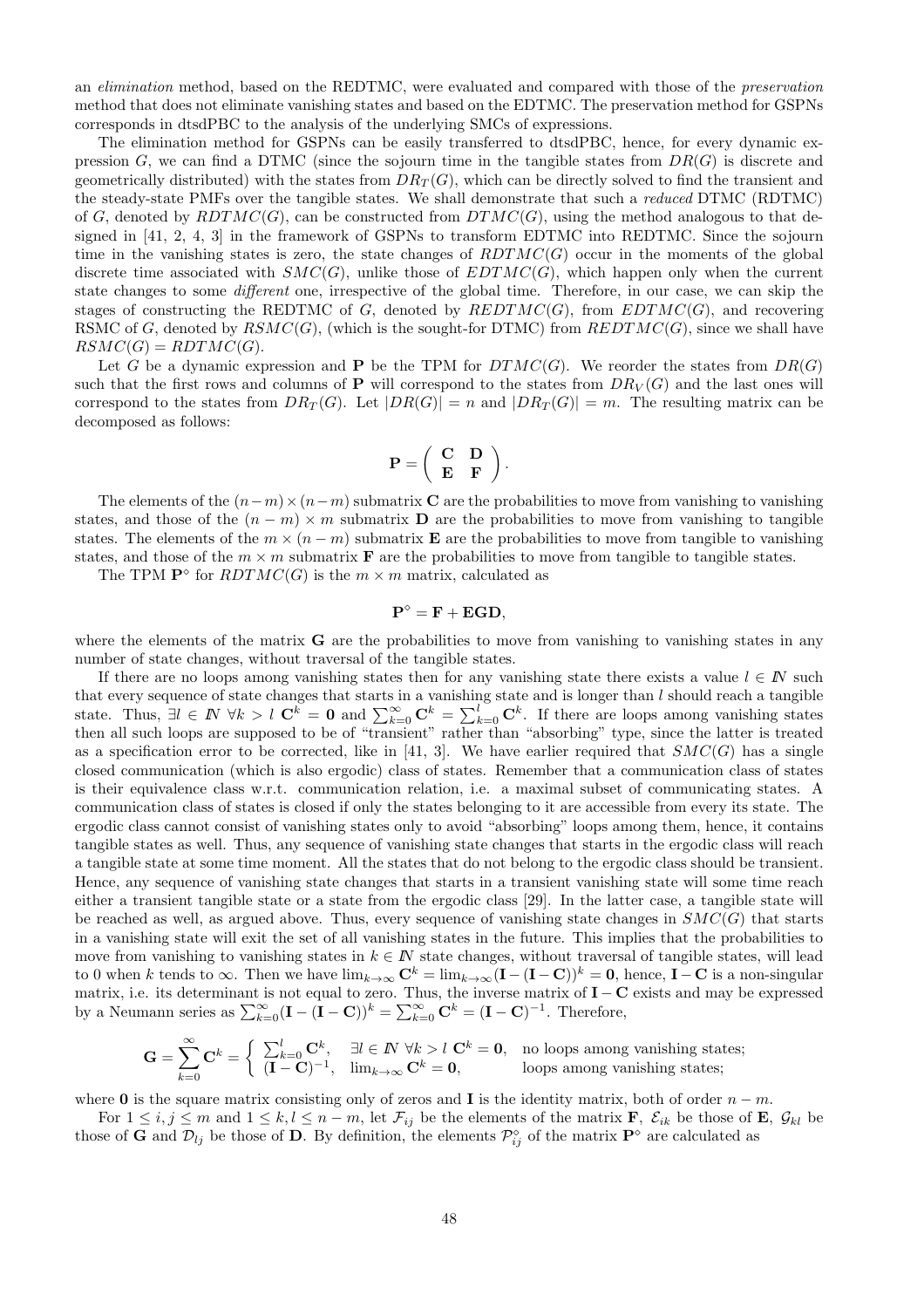$$
\mathcal{P}_{ij}^{\diamond} = \mathcal{F}_{ij} + \sum_{k=1}^{n-m} \sum_{l=1}^{n-m} \mathcal{E}_{ik} \mathcal{G}_{kl} \mathcal{D}_{lj} = \mathcal{F}_{ij} + \sum_{k=1}^{n-m} \mathcal{E}_{ik} \sum_{l=1}^{n-m} \mathcal{G}_{kl} \mathcal{D}_{lj} = \mathcal{F}_{ij} + \sum_{l=1}^{n-m} \mathcal{D}_{lj} \sum_{k=1}^{n-m} \mathcal{E}_{ik} \mathcal{G}_{kl},
$$

i.e.  $\mathcal{P}_{ij}^{\diamond}$   $(1 \leq i, j \leq m)$  is the total probability to move from the tangible state  $s_i$  to the tangible state  $s_j$  in any number of steps, without traversal of tangible states, but possibly going through vanishing states.

Let  $s, \tilde{s} \in DR_T(G)$  such that  $s = s_i$ ,  $\tilde{s} = s_j$ . The probability to move from s to  $\tilde{s}$  in any number of steps, without traversal of tangible states is

$$
PM^{\diamond}(s,\tilde{s}) = \mathcal{P}_{ij}^{\diamond}.
$$

**Definition 5.3** Let G be a dynamic expression and  $[G]_{\approx} \in DR_T(G)$ . The reduced discrete time Markov chain (RDTMC) of G, denoted by RDTMC(G), has the state space  $DR_T(G)$ , the initial state  $[G]_{\approx}$  and the transitions  $s \hookrightarrow_{\mathcal{P}} \tilde{s}$ , where  $\mathcal{P} = PM^{\diamond}(s, \tilde{s})$ .

RDTMCs of static expressions can be defined as well. For  $E \in RegStatexpr$ , let  $RDTMC(E) = RDTMC(E)$ .

Let us now try to define  $\mathit{RSMC}(G)$  as a "restriction" of  $\mathit{SMC}(G)$  to its tangible states. Since the sojourn time in the tangible states of  $SMC(G)$  is discrete and geometrically distributed, we can see that  $RSMC(G)$ is a DTMC with the state space  $DR_T(G)$ , the initial state  $|G|_{\approx}$  and the transitions whose probabilities collect all those in  $SMC(G)$  to move from the tangible to the tangible states, directly or indirectly, namely, by going through its vanishing states only. Thus,  $\text{RSMC}(G)$  has the transitions  $s \hookrightarrow_{\mathcal{P}} \tilde{s}$ , where  $\mathcal{P} = \text{PM}^{\diamond}(s, \tilde{s})$ , hence, we get  $\mathit{RSMC}(G) = \mathit{RDTMC}(G)$ .

One can see that  $RDTMC(G)$  is constructed from  $DTMC(G)$  as follows. All vanishing states and all transitions to, from and between them are removed. All transitions between tangible states are preserved. The probabilities of transitions between tangible states may become greater and new transitions between tangible states may be added, both iff there exist moves between these tangible states in any number of steps, going through vanishing states only. Thus, for each sequence of transitions between two tangible states in  $DTMC(G)$  there exists a (possibly shorter, since the eventual passed through vanishing states are removed) sequence between the same states in  $RDTMC(G)$  and vice versa. If  $DTMC(G)$  is irreducible then all its states (including tangible ones) communicate, hence, all states of  $RDTMC(G)$  communicate as well and it is irreducible. Since both  $DTMC(G)$  and  $RDTMC(G)$  are finite, they are positive recurrent. Thus, in case of irreducibility of  $DTMC(G)$ , each of them has a single stationary PMF. Note that  $DTMC(G)$  and/or  $RDTMC(G)$  may be periodic, thus having a unique stationary distribution, but no steady-state (limiting) one. For example, it may happen that  $DTMC(G)$  is aperiodic while  $RDTMC(G)$  is periodic due to removing vanishing states from the former.

Let  $DR_T(G) = \{s_1, \ldots, s_m\}$  and  $[G]_\approx \in DR_T(G)$ . Then the transient  $(k\text{-step}, k \in \mathbb{N})$  PMF  $\psi^{\diamond}[k] =$  $(\psi^{\diamond}[k](s_1), \ldots, \psi^{\diamond}[k](s_m))$  for  $RDTMC(G)$  is calculated as

$$
\psi^{\diamond}[k] = \psi^{\diamond}[0](\mathbf{P}^{\diamond})^k,
$$

where  $\psi^{\diamond}[0] = (\psi^{\diamond}[0](s_1), \dots, \psi^{\diamond}[0](s_m))$  is the initial PMF defined as

$$
\psi^{\diamond}[0](s_i) = \begin{cases} 1, & s_i = [G]_{\approx}; \\ 0, & \text{otherwise.} \end{cases}
$$

Note also that  $\psi^{\diamond}[k+1] = \psi^{\diamond}[k] \mathbf{P}^{\diamond}$   $(k \in \mathbb{N})$ . The steady-state PMF  $\psi^{\diamond} = (\psi^{\diamond}(s_1), \dots, \psi^{\diamond}(s_m))$  for  $RDTMC(G)$  is a solution of the equation system

$$
\left\{ \begin{array}{c} \psi^{\diamond}(\mathbf{P}^{\diamond}-\mathbf{I})=\mathbf{0} \\ \psi^{\diamond}\mathbf{1}^T=1 \end{array} \right.,
$$

where **I** is the identity matrix of order m and **0** is a row vector of m values 0, **1** is that of m values 1.

Note that the vector  $\psi^{\diamond}$  exists and is unique if  $RDTMC(G)$  is ergodic. Then  $RDTMC(G)$  has a single steady state, and we have  $\psi^{\diamond} = \lim_{k \to \infty} \psi^{\diamond}[k]$ .

The zero sojourn time in the vanishing states guarantees that the state changes of  $RDTMC(G)$  occur in the moments of the global discrete time associated with  $SMC(G)$ , i.e. every such state change occurs after one time unit delay. Hence, the sojourn time in the tangible states is the same for  $RDTMC(G)$  and  $SMC(G)$ . The state change probabilities of  $RDTMC(G)$  are those to move from tangible to tangible states in any number of steps, without traversal of the tangible states. Therefore,  $RDTMC(G)$  and  $SMC(G)$  have the same transient behaviour over the tangible states, thus, the transient analysis of  $SMC(G)$  is possible to accomplish using  $RDTMC(G)$ .

The following proposition relates the steady-state PMFs for  $SMC(G)$  and  $RDTMC(G)$ . It proves that the steady-state probabilities of the tangible states coincide for them.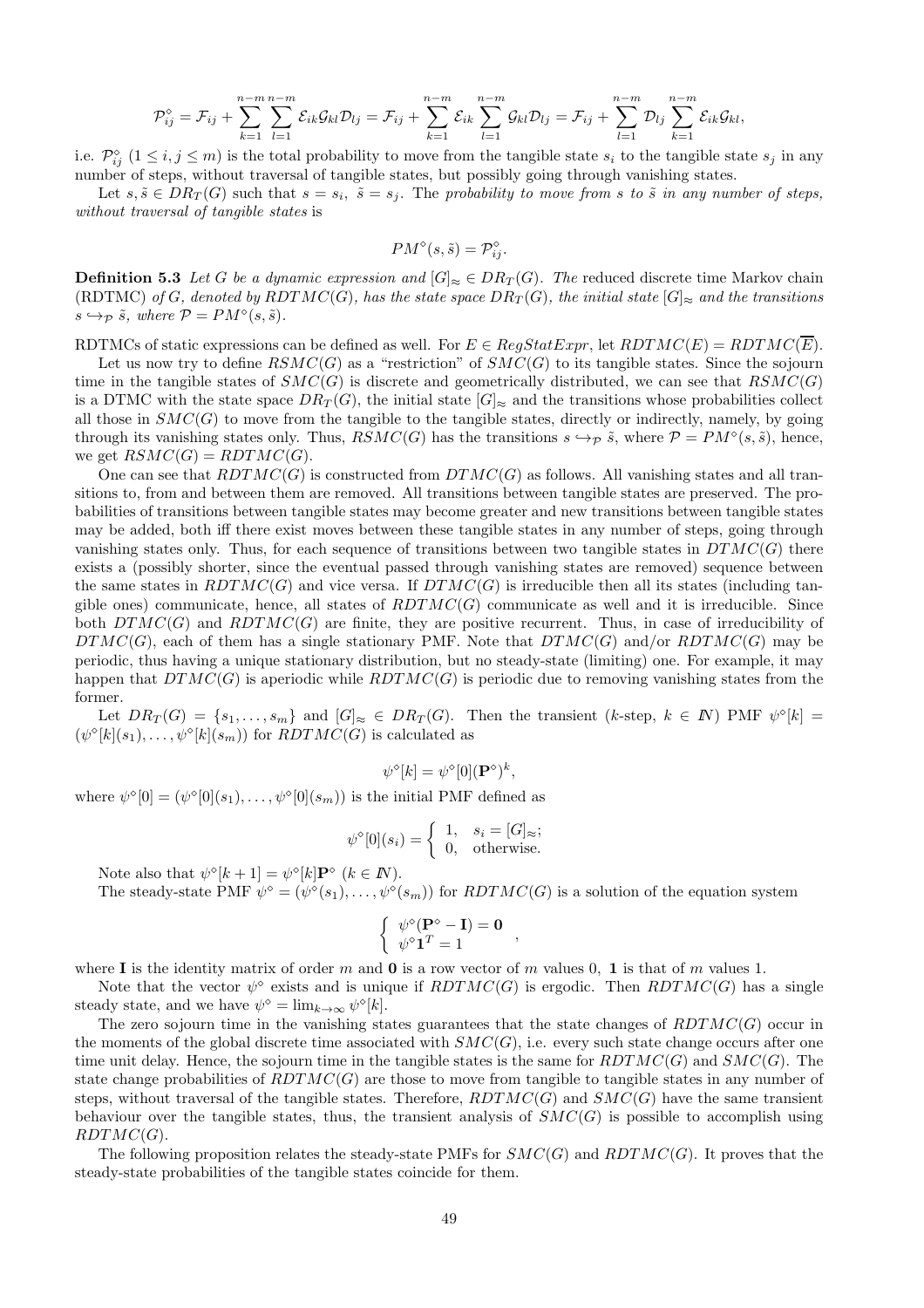**Proposition 5.3** Let G be a dynamic expression,  $\varphi$  be the steady-state PMF for SMC(G) and  $\psi^{\diamond}$  be the steady-state PMF for RDTMC(G). Then  $\forall s \in DR(G)$ 

$$
\varphi(s) = \begin{cases} \psi^{\diamond}(s), & s \in DR_T(G); \\ 0, & s \in DR_V(G). \end{cases}
$$

Proof. To make the proof more clear, we use the following unified notation. I denotes the identity matrices of any size. 0 denotes square matrices and row vectors of any size and length of values 0. 1 denotes square matrices and row vectors of any size and length of values 1.

Let **P** be the reordered TPM for  $DTMC(G)$  and  $\psi$  be the steady-state PMF for  $DTMC(G)$ , i.e.  $\psi$  is a solution of the equation system

$$
\left\{ \begin{array}{c} \psi(\mathbf{P} - \mathbf{I}) = \mathbf{0} \\ \psi \mathbf{1}^T = 1 \end{array} \right. .
$$

Let  $|DR(G)| = n$  and  $|DR_T(G)| = m$ . The decomposed **P**, **P** – **I** and  $\psi$  are

$$
\mathbf{P} = \begin{pmatrix} \mathbf{C} & \mathbf{D} \\ \mathbf{E} & \mathbf{F} \end{pmatrix}, \ \mathbf{P} - \mathbf{I} = \begin{pmatrix} \mathbf{C} - \mathbf{I} & \mathbf{D} \\ \mathbf{E} & \mathbf{F} - \mathbf{I} \end{pmatrix} \text{ and } \psi = (\psi_V, \psi_T),
$$

where  $\psi_V = (\psi_1, \dots, \psi_{n-m})$  is the subvector of  $\psi$  with the steady-state probabilities of vanishing states and  $\psi_T = (\psi_{n-m+1}, \dots, \psi_n)$  is that with the steady-state probabilities of tangible states.

Then the equation system for  $\psi$  is decomposed as follows:

$$
\left\{\begin{array}{c} \psi_V(\mathbf{C}-\mathbf{I})+\psi_T\mathbf{E}=\mathbf{0}\\ \psi_V\mathbf{D}+\psi_T(\mathbf{F}-\mathbf{I})=\mathbf{0}\\ \psi_V\mathbf{1}^T+\psi_T\mathbf{1}^T=1 \end{array}\right.
$$

.

Further, let  $\mathbf{P}^{\diamond}$  be the TPM for  $RDTMC(G)$ . Then  $\psi^{\diamond}$  is a solution of the equation system

$$
\left\{ \begin{array}{c} \psi^{\diamond}(\mathbf{P}^{\diamond}-\mathbf{I})=\mathbf{0} \\ \psi^{\diamond}\mathbf{1}^T=1 \end{array} \right..
$$

We have

$$
\mathbf{P}^\diamond = \mathbf{F} + \mathbf{EGD},
$$

where the matrix **G** can have two different forms, depending on whether the loops among vanishing states exist, hence, we consider the two following cases.

1. There exist no loops among vanishing states. We have  $\exists l \in \mathbb{N} \ \forall k > l \ \mathbf{C}^k = \mathbf{0}$  and  $\mathbf{G} = \sum_{k=0}^{l} \mathbf{C}^k$ .

Let us right-multiply the first equation of the decomposed equation system for  $\psi$  by G:

$$
\psi_V(\mathbf{CG}-\mathbf{G})+\psi_T\mathbf{EG}=\mathbf{0}.
$$

Taking into account that  $\mathbf{G} = \sum_{k=0}^{l} \mathbf{C}^k$ , we get

$$
\psi_V \left( \sum_{k=1}^l \mathbf{C}^k + \mathbf{C}^{l+1} - \mathbf{C}^0 - \sum_{k=1}^l \mathbf{C}^k \right) + \psi_T \mathbf{E} \mathbf{G} = \mathbf{0}.
$$

Since  $\mathbf{C}^0 = \mathbf{I}$  and  $\mathbf{C}^{l+1} = \mathbf{0}$ , we obtain

$$
-\psi_V + \psi_T \mathbf{EG} = \mathbf{0} \text{ and } \psi_V = \psi_T \mathbf{EG}.
$$

Let us substitute  $\psi_V$  with  $\psi_T \mathbf{E} \mathbf{G}$  in the second equation of the decomposed equation system for  $\psi$ :

$$
\psi_T \mathbf{EGD} + \psi_T (\mathbf{F} - \mathbf{I}) = \mathbf{0} \text{ and } \psi_T (\mathbf{F} + \mathbf{EGD} - \mathbf{I}) = \mathbf{0}.
$$

Since  $\mathbf{F} + \mathbf{EGD} = \mathbf{P}^{\diamond}$ , we have

$$
\psi_T(\mathbf{P}^\diamond-\mathbf{I})=\mathbf{0}.
$$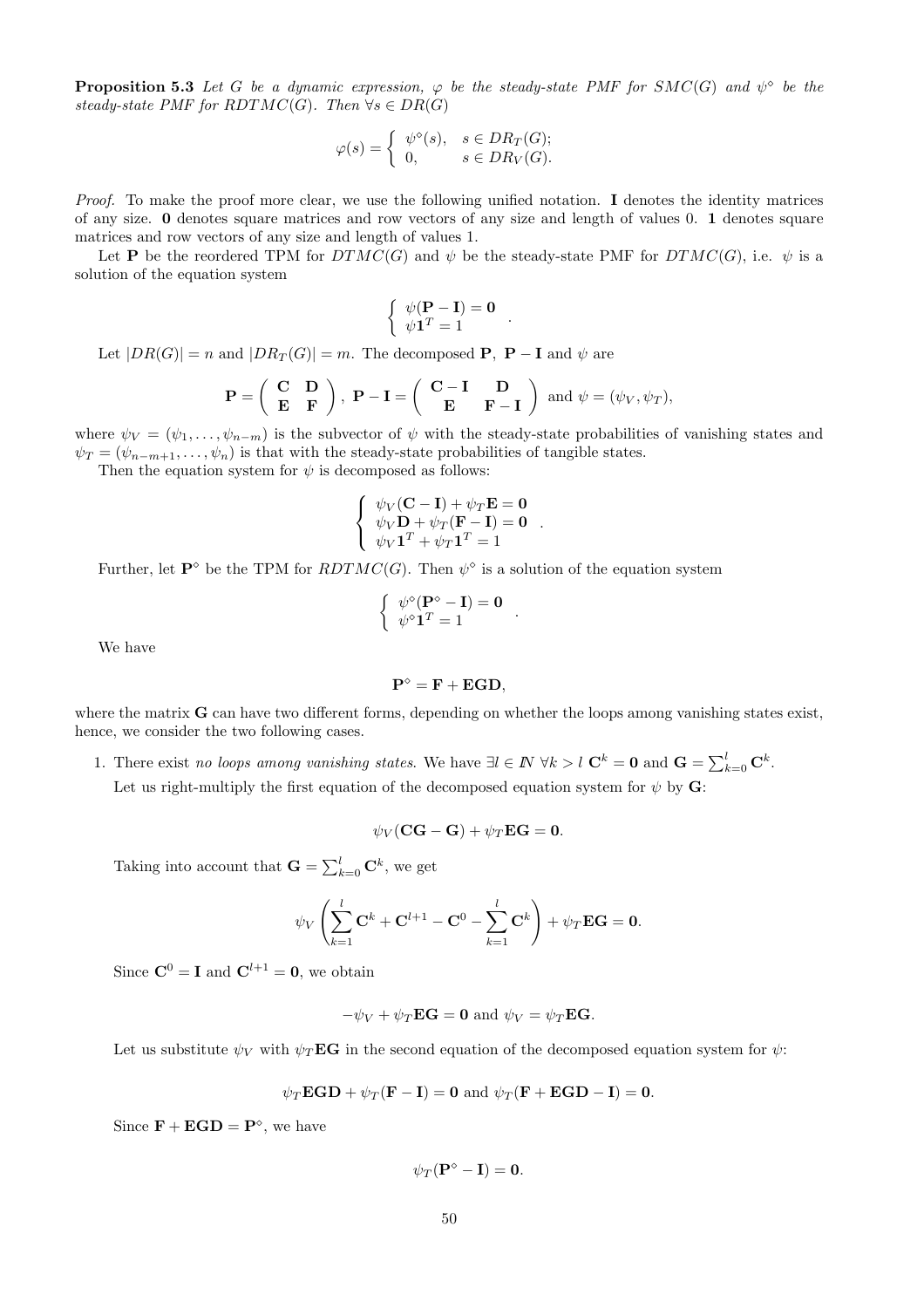2. There exist loops among vanishing states. We have  $\lim_{\to\infty} C^k = 0$  and  $G = (I - C)^{-1}$ . Let us right-multiply the first equation of the decomposed equation system for  $\psi$  by G:

$$
-\psi_V(\mathbf{I}-\mathbf{C})\mathbf{G}+\psi_T\mathbf{E}\mathbf{G}=\mathbf{0}.
$$

Taking into account that  $\mathbf{G} = (\mathbf{I} - \mathbf{C})^{-1}$ , we get

$$
-\psi_V + \psi_T \mathbf{EG} = \mathbf{0} \text{ and } \psi_V = \psi_T \mathbf{EG}.
$$

Let us substitute  $\psi_V$  with  $\psi_T$ **EG** in the second equation of the decomposed equation system for  $\psi$ :

$$
\psi_T \mathbf{EGD} + \psi_T (\mathbf{F} - \mathbf{I}) = \mathbf{0} \text{ and } \psi_T (\mathbf{F} + \mathbf{EGD} - \mathbf{I}) = \mathbf{0}.
$$

Since  $\mathbf{F} + \mathbf{EGD} = \mathbf{P}^{\diamond}$ , we have

$$
\psi_T(\mathbf{P}^\diamond-\mathbf{I})=\mathbf{0}.
$$

The third equation  $\psi_V \mathbf{1}^T + \psi_T \mathbf{1}^T = 1$  of the decomposed equation system for  $\psi$  implies that if  $\psi_V$  has nonzero elements then the sum of the elements of  $\psi_T$  is less than one. We normalize  $\psi_T$  by dividing its elements by their sum:

$$
v = \frac{1}{\psi_T \mathbf{1}^T} \psi_T.
$$

It is easy to check that  $v$  is a solution of the equation system

$$
\begin{cases}\nv(\mathbf{P}^{\diamond} - \mathbf{I}) = \mathbf{0} \\
v\mathbf{1}^T = 1\n\end{cases}
$$

hence, it is the steady-state PMF for  $RDTMC(G)$  and we have

$$
\psi^{\diamond} = v = \frac{1}{\psi_T \mathbf{1}^T} \psi_T.
$$

Note that  $\forall s \in DR_T(G) \psi_T(s) = \psi(s)$ . Then the elements of  $\psi^{\diamond}$  are calculated as follows:  $\forall s \in DR_T(G)$ 

$$
\psi^{\diamond}(s) = \frac{\psi_T(s)}{\sum_{\tilde{s} \in DR_T(G)} \psi_T(\tilde{s})} = \frac{\psi(s)}{\sum_{\tilde{s} \in DR_T(G)} \psi(\tilde{s})}.
$$

By Proposition 5.2,  $\forall s \in DR_T(G)$   $\varphi(s) = \frac{\psi(s)}{\sum_{s \in RR} \psi(s)}$  $\frac{\psi(s)}{\tilde{s} \in DR_T(G)} \cdot \frac{\psi(\tilde{s})}{\psi(\tilde{s})}$ . Therefore,  $\forall s \in DR_T(G)$ 

$$
\varphi(s) = \frac{\psi(s)}{\sum_{\tilde{s} \in DR_T(G)} \psi(\tilde{s})} = \psi^{\diamond}(s).
$$

⊓⊔

Thus, to calculate  $\varphi$ , one can just take all the elements of  $\psi^{\diamond}$  as the steady-state probabilities of the tangible states, instead of abstracting from self-loops to get  $\mathbf{P}^*$  and then  $\psi^*$ , followed by weighting by  $SJ$ and normalization. Hence, using  $RDTMC(G)$  instead of  $EDTMC(G)$  allows one to avoid such a multistage analysis, but constructing  $\mathbf{P}^{\diamond}$  also requires some efforts, including calculating matrix powers or inverse matrices. Note that  $RDTMC(G)$  has self-loops, unlike  $EDTMC(G)$ , hence, the behaviour of  $RDTMC(G)$  may stabilize slower than that of  $EDTMC(G)$  (if each of them has a single steady state). On the other hand,  $\mathbf{P}^{\diamond}$  is smaller and denser matrix than P<sup>∗</sup>, since P<sup>◇</sup> has additional non-zero elements not only at the main diagonal, but also many of them outside it. Therefore, in most cases, we have less time-consuming numerical calculation of  $\psi^{\diamond}$ with respect to  $\psi^*$ . At the same time, the complexity of the analytical calculation of  $\psi^*$  with respect to  $\psi^*$ depends on the model structure, such as the number of vanishing states and loops among them, but usually it is lower, since the matrix size reduction plays an important role in many cases. Hence, for the system models with many immediate activities we normally have a significant simplification of the solution. At the abstraction level of SMCs, the elimination of vanishing states decreases their impact to the solution complexity while allowing immediate activities to specify a comprehensible logical structure of systems at the higher level of transition systems.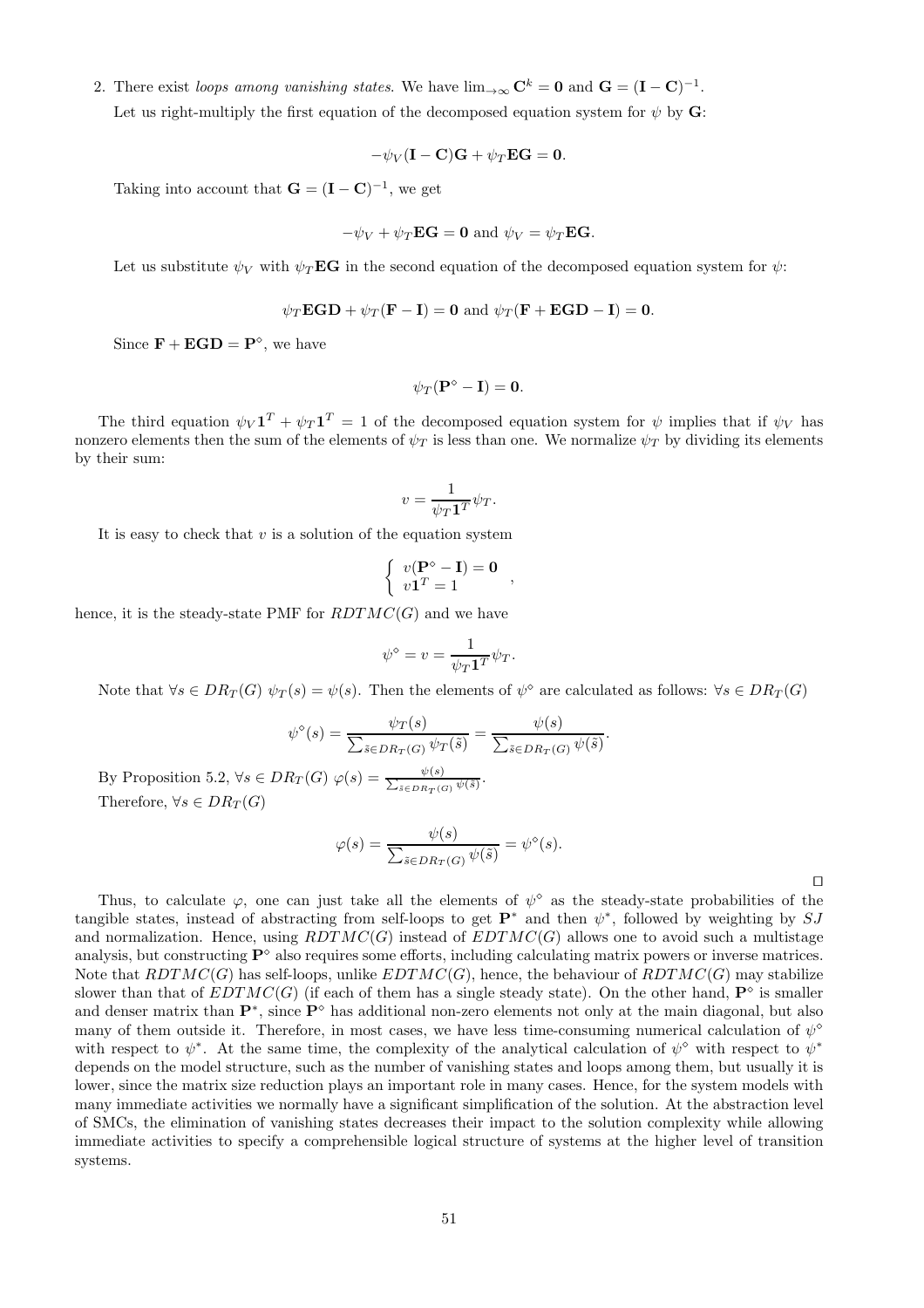**Example 5.5** Let E be from Example 3.19. Remember that  $DR_T(\overline{E}) = DR_{ST}(\overline{E}) \cup DR_{WT}(\overline{E}) = \{s_1, s_2, s_4, s_5\}$ and  $DR_V(\overline{E}) = \{s_3\}.$  We reorder the states from  $DR(\overline{E})$ , by moving the vanishing states to the first positions, as follows:  $s_3, s_1, s_2, s_4, s_5$ .

The reordered TPM for  $DTMC(\overline{E})$  is

$$
\mathbf{P}_r = \left(\begin{array}{cccccc} 0 & 0 & 0 & \frac{l}{l+m} & \frac{m}{l+m} \\ 0 & 1-\rho & \rho & 0 & 0 \\ 1 & 0 & 0 & 0 & 0 \\ 0 & 0 & \theta & 1-\theta & 0 \\ 0 & 0 & \phi & 0 & 1-\phi \end{array}\right).
$$

The result of the decomposing  $P_r$  are the matrices

$$
\mathbf{C} = 0, \ \mathbf{D} = \left(0, 0, \frac{l}{l+m}, \frac{m}{l+m}\right), \ \mathbf{E} = \left(\begin{array}{c}0\\1\\0\\0\end{array}\right), \ \mathbf{F} = \left(\begin{array}{cccc}1-\rho & \rho & 0 & 0\\0 & 0 & 0 & 0\\0 & \theta & 1-\theta & 0\\0 & \phi & 0 & 1-\phi\end{array}\right).
$$

Since  $\mathbf{C}^1 = 0$ , we have  $\forall k > 0$   $\mathbf{C}^k = 0$ , hence,  $l = 0$  and there are no loops among vanishing states. Then

$$
\mathbf{G} = \sum_{k=0}^{l} \mathbf{C}^{k} = \mathbf{C}^{0} = \mathbf{I}.
$$

Further, the TPM for  $RDTMC(\overline{E})$  is

$$
\mathbf{P}^{\diamond} = \mathbf{F} + \mathbf{EGD} = \mathbf{F} + \mathbf{EID} = \mathbf{F} + \mathbf{ED} = \begin{pmatrix} 1 - \rho & \rho & 0 & 0 \\ 0 & 0 & \frac{l}{l+m} & \frac{m}{l+m} \\ 0 & \theta & 1 - \theta & 0 \\ 0 & \phi & 0 & 1 - \phi \end{pmatrix}.
$$

In Figure 29, the reduced DTMC RDTMC( $\overline{E}$ ) is presented. The steady-state PMF for RDTMC( $\overline{E}$ ) is

$$
\psi^{\diamond} = \frac{1}{\theta \phi(l+m) + \phi l + \theta m}(0, \theta \phi(l+m), \phi l, \theta m).
$$

Note that  $\psi^{\diamond} = (\psi^{\diamond}(s_1), \psi^{\diamond}(s_2), \psi^{\diamond}(s_4), \psi^{\diamond}(s_5))$ . By Proposition 5.3, we have

$$
\varphi(s_1) = 0,
$$
  
\n
$$
\varphi(s_2) = \frac{\theta \phi(l+m)}{\theta \phi(l+m) + \phi l + \theta m},
$$
  
\n
$$
\varphi(s_3) = 0,
$$
  
\n
$$
\varphi(s_4) = \frac{\phi l}{\theta \phi(l+m) + \phi l + \theta m},
$$
  
\n
$$
\varphi(s_5) = \frac{\theta m}{\theta \phi(l+m) + \phi l + \theta m}.
$$

Thus, the steady-state PMF for  $SMC(\overline{E})$  is

$$
\varphi = \frac{1}{\theta \phi(l+m) + \phi l + \theta m}(0, \theta \phi(l+m), 0, \phi l, \theta m).
$$

This coincides with the result obtained in Example 5.1 with the use of  $\psi^*$  and SJ.

**Example 5.6** In Figure 30, the reduced underlying SMC RSMC( $\overline{E}$ ) is depicted. The average sojourn times in the states of the reduced underlying SMC are written next to them in bold font. In spite of the equality  $RSMC(\overline{E}) = RDTMC(\overline{E})$ , the graphical representation of  $RSMC(\overline{E})$  differs from that of  $RDTMC(\overline{E})$ , since the former is based on the REDTMC( $\overline{E}$ ), where each state is decorated with the positive average sojourn time of RSMC( $\overline{E}$ ) in it. REDTMC( $\overline{E}$ ) is constructed from EDTMC( $\overline{E}$ ) in the similar way as RDTMC( $\overline{E}$ ) is obtained from DTMC( $\overline{E}$ ). By construction, the residence time in each state of RSMC( $\overline{E}$ ) is geometrically distributed. Hence, the associated parameter of geometrical distribution is uniquely recovered from the average sojourn time in the state.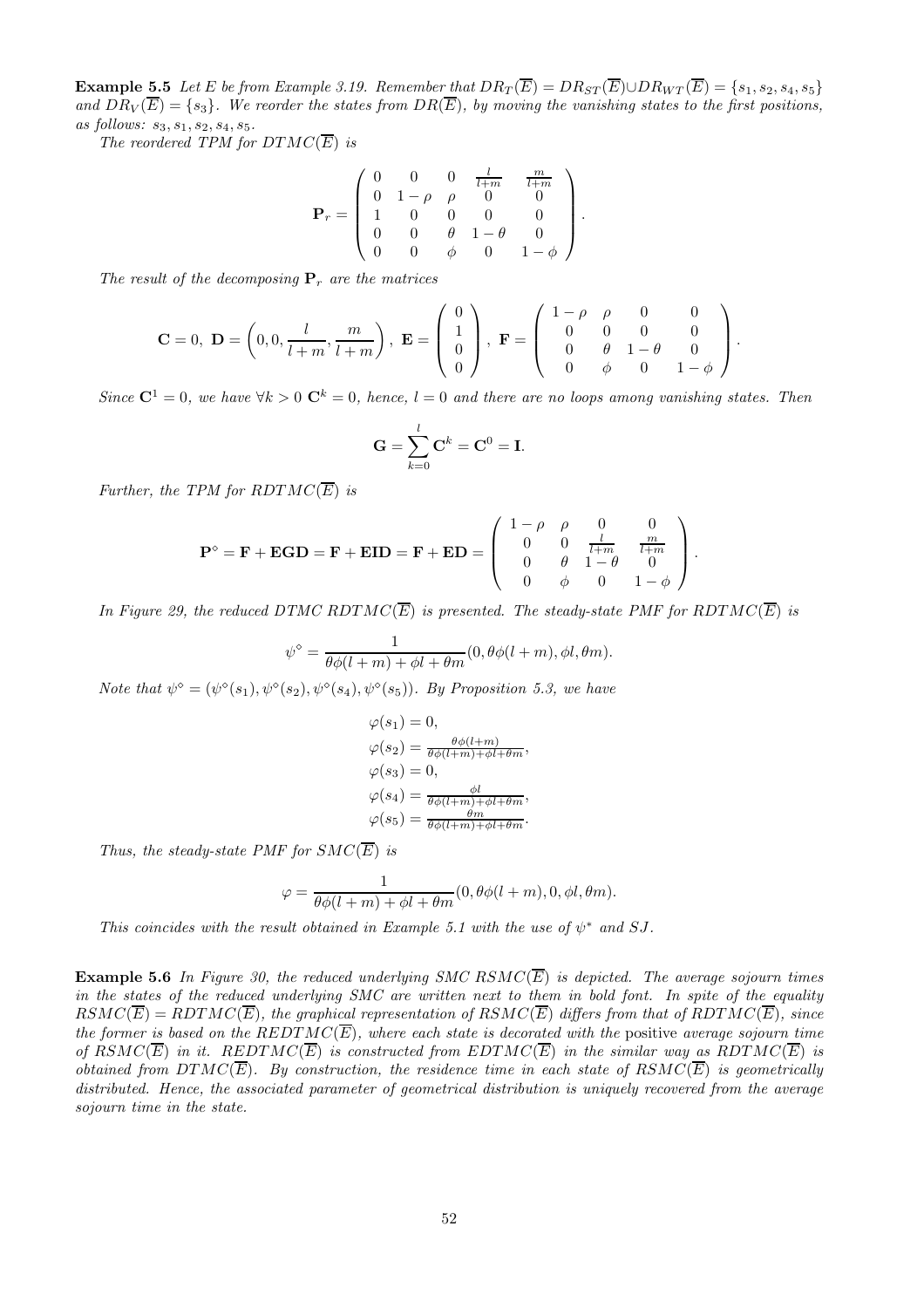

Figure 29: The reduced DTMC of  $\overline{E}$  for  $E = [(\lbrace a \rbrace, \rho) * ((\lbrace b \rbrace, \natural_k^1); (((\lbrace c \rbrace, \natural_l^0); (\lbrace d \rbrace, \theta))]((\lbrace e \rbrace, \natural_m^0); (\lbrace f \rbrace, \phi)))) *$ Stop]



Figure 30: The reduced SMC of  $\overline{E}$  for  $E = [(\{a\}, \rho) * ((\{b\}, \natural_k^1); (((\{c\}, \natural_l^0); (\{d\}, \theta))]((\{e\}, \natural_m^0); (\{f\}, \phi)))) * Stop]$ 

Note that our reduction of the underlying SMC by eliminating its vanishing states, resulting in the reduced DTMC, resembles the reduction from [35] by removing instantaneous states of stochastically discontinuous Markov reward chains. The latter are "limits" of continuous time Markov chains with state rewards and fast transitions when the rates (speeds) of these transitions tend to infinity, making them immediate. By analogy with this work, we could consider DTMCs extended with instantaneous states instead of SMCs with geometrically distributed or zero sojourn time in the states. However, within  $dtsdPBC$ , we have decided to take SMCs as the underlying stochastic process to be able to consider not only geometrically distributed and zero residence time in the states, but arbitrary fixed discrete time delays as well.

# 6 Conclusion

In this paper, we have proposed a discrete time stochastic extension dtsdPBC of PBC, enriched with deterministic multiactions. The calculus has a parallel step operational semantics, based on labeled probabilistic transition systems and a denotational semantics in terms of a subclass of LDTSDPNs. A technique of performance evaluation in the framework of the calculus has been presented that explores the corresponding stochastic process, which is a semi-Markov chain (SMC). It has been proven that the underlying discrete time Markov chain (DTMC) or its reduction (RDTMC) by eliminating vanishing states may alternatively and suitably be studied for that purpose. The theory presented has been illustrated with an extensive series of examples, among which is the travel system application example demonstrating performance analysis within dtsdPBC.

The advantage of our framework is twofold. First, one can specify in it concurrent composition and synchronization of (multi)actions, whereas this is not possible in classical Markov chains. Second, algebraic formulas represent processes in a more compact way than PNs and allow one to apply syntactic transformations and comparisons. Process algebras are compositional by definition and their operations naturally correspond to operators of programming languages. Hence, it is much easier to construct a complex model in the algebraic setting than in PNs. The complexity of PNs generated for practical models in the literature demonstrates that it is not straightforward to construct such PNs directly from the system specifications. dtsdPBC is well suited for the discrete time applications, whose discrete states change with a global time tick, such as business processes, neural and transportation networks, computer and communication systems, timed web services [60], as well as for those, in which the distributed architecture or the concurrency level should be preserved while modeling and analysis (remember that, in step semantics, we have additional transitions due to concurrent executions).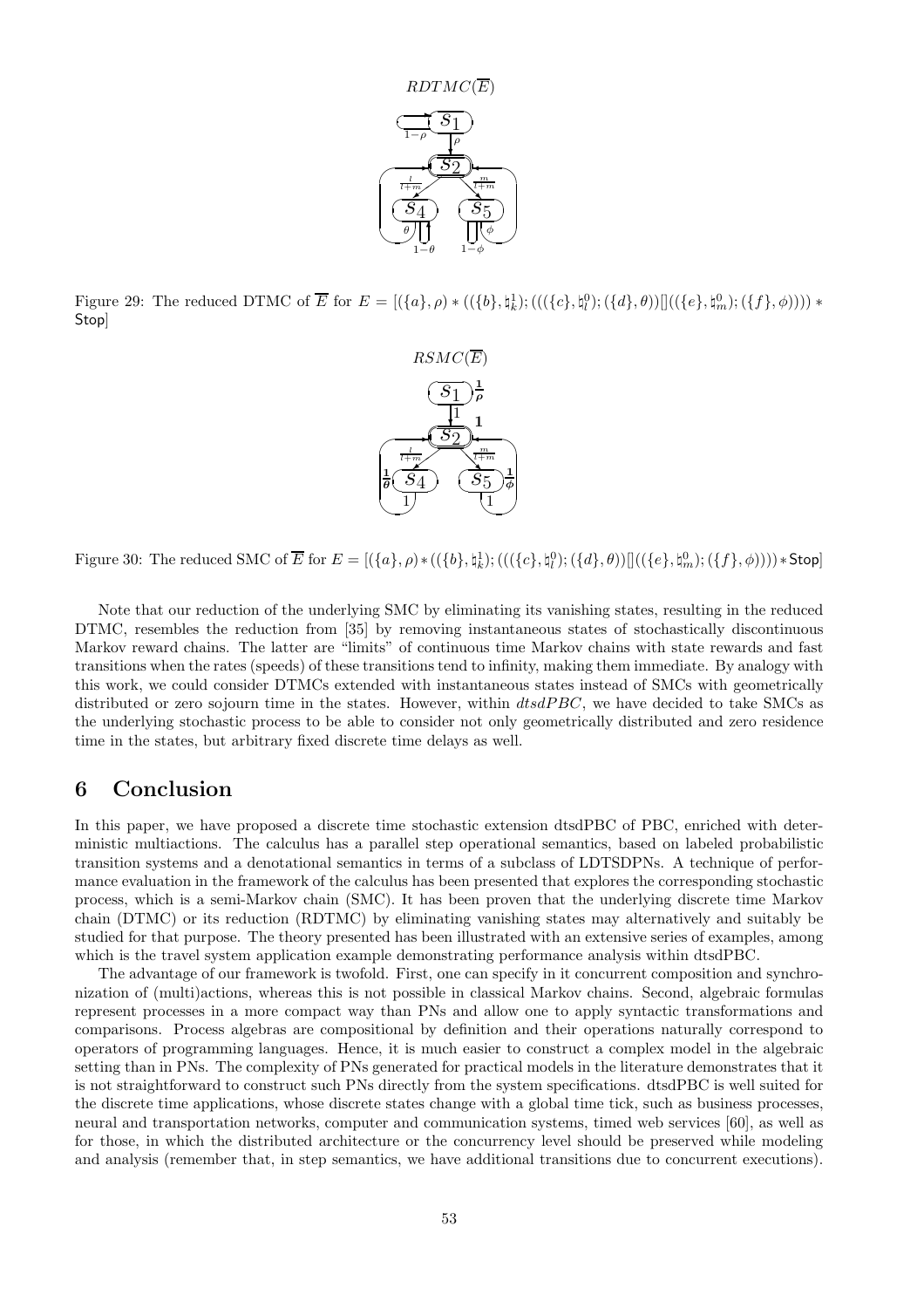dtsdPBC is also capable to model and analyze parallel systems with fixed durations of the typical activities (loading, processing, transfer, repair) and stochastic durations of the randomly occurring activities (arrival, failure), including industrial, manufacturing, queueing, computing and network systems. The main advantages of dtsdPBC are the flexible multiaction labels, deterministic multiactions, powerful operations, as well as a step operational and a Petri net denotational semantics allowing for concurrent execution of activities (transitions), together with an ability for analytical and parametric performance evaluation.

Future work will consist in constructing a congruence relation for dtsdPBC, i.e. the equivalence that withstands application of all operations of the algebra. The first possible candidate is a stronger version of  $\leftrightarrow$ <sub>ss</sub> defined via transition systems equipped with two extra transitions skip and redo, like those from sPBC. Moreover, recursion operation could be added to dtsdPBC to increase further specification power of the algebra.

# References

- [1] van der Aalst W.M.P., van Hee K.M., Reijers H.A. Analysis of discrete-time stochastic Petri nets. Statistica Neerlandica 54(2), p. 237–255, The Netherlands Society for Statistics and Operations Research (VVSOR), Wiley Blackwell Publishers, July 2000, http://tmitwww.tm.tue.nl/staff/hreijers/ H.A. Reijers Bestanden/Statistica.pdf, http://onlinelibrary.wiley.com/doi/epdf/10.1111/ 1467-9574.00139.
- [2] Balbo G. Introduction to stochastic Petri nets. Lecture Notes in Computer Science 2090, p. 84–155, 2001.
- [3] BALBO G. Introduction to generalized stochastic Petri nets. Lecture Notes in Computer Science 4486, p. 83–131, 2007.
- [4] BAUSE F., KRITZINGER P.S. Stochastic Petri nets: an introduction to the theory. Vieweg Verlag,  $2^{nd}$ edition, 218 p., 2002, http://ls4-www.cs.tu-dortmund.de/cms/de/home/bause/bause\_kritzinger\_ spn\_book\_print.pdf.
- [5] Bergstra J.A., Klop J.W. Algebra of communicating processes with abstraction. Theoretical Computer Science 37, p. 77–121, 1985.
- [6] BERNARDO M., BRAVETTI M. Reward based congruences: can we aggregate more? Lecture Notes in Computer Science 2165, p. 136–151, 2001, http://www.cs.unibo.it/~bravetti/papers/papm01b.ps.
- [7] BERNARDO M., GORRIERI R. A tutorial on EMPA: a theory of concurrent processes with nondeterminism, priorities, probabilities and time. Theoretical Computer Science 202, p. 1–54, July 1998, http://www.sti.uniurb.it/bernardo/documents/tcs202.pdf.
- [8] BEST E., DEVILLERS R., HALL J.G. The box calculus: a new causal algebra with multi-label communication. Lecture Notes in Computer Science 609, p. 21–69, 1992.
- [9] BEST E., DEVILLERS R., KOUTNY M. Petri net algebra. EATCS Monographs on Theoretical Computer Science, 378 p., Springer Verlag, 2001.
- [10] Best E., Koutny M. A refined view of the box algebra. Lecture Notes in Computer Science 935, p. 1–20, 1995, http://parsys.informatik.uni-oldenburg.de/~best/publications/pn95.ps.gz.
- [11] BOLOGNESI T., LUCIDI F., TRIGILA S. From timed Petri nets to timed LOTOS. Proceedings of the IFIP WG 6.1  $10^{th}$  International Symposium on Protocol Specification, Testing and Verification - 90, Ottawa, Canada, p. 1–14, North-Holland, Amsterdam, The Netherlands, 1990.
- [12] Brinksma E., Hermanns H. Process algebra and Markov chains. Lecture Notes in Computer Science 2090, p. 183–231, 2001.
- [13] BRINKSMA E., KATOEN J.-P., LANGERAK R., LATELLA D. A stochastic causality-based process algebra. The Computer Journal 38 (7), p. 552–565, 1995, http://eprints.eemcs.utwente.nl/6387/01/552.pdf.
- [14] BUCCI G., SASSOLI L., VICARIO E. Correctness verification and performance analysis of real-time systems using stochastic preemptive time Petri nets. IEEE Transactions on Software Engineering  $31(11)$ , p. 913– 927, November 2005, http://www.dsi.unifi.it/~vicario/Research/TSE05.pdf.
- [15] Buchholz P., Tarasyuk I.V. Net and algebraic approaches to probabilistic modeling. Joint Novosibirsk Computing Center and Institute of Informatics Systems Bulletin, Series Computer Science 15, p. 31–64, Novosibirsk, 2001, http://itar.iis.nsk.su/files/itar/pages/spnpancc.pdf.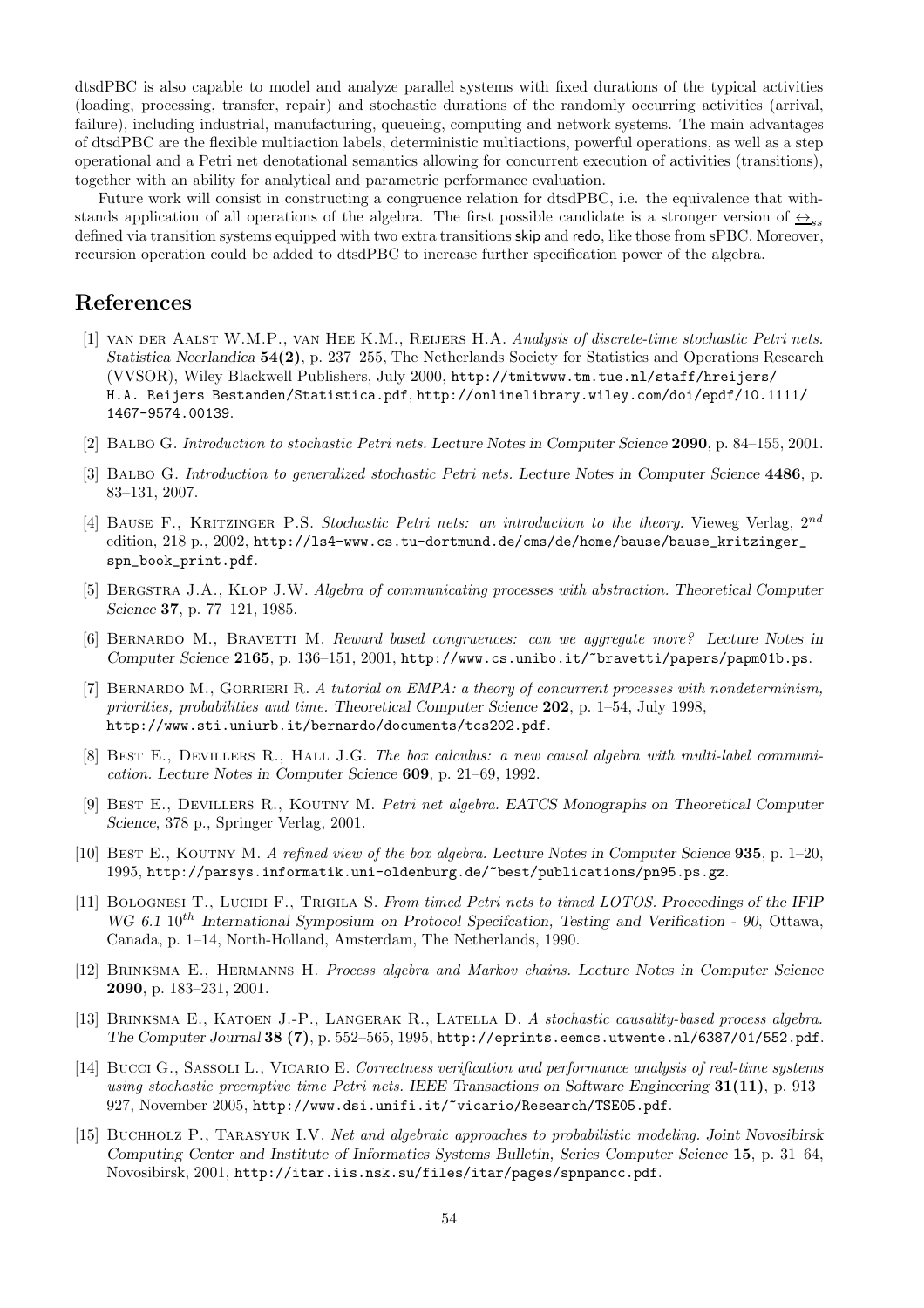- [16] Chiola G. A software package for the analysis of generalized stochastic Petri net models. Proceedings of 1<sup>st</sup> International Workshop on Timed Petri Nets - 85, Turin, Italy, IEEE Computer Society Press, July 1985.
- [17] CIARDO G., MUPPALA J.K., TRIVEDI K.S. SPNP: stochastic Petri net package. Proceedings of  $3^{rd}$ International Workshop on Petri Nets and Performance Models - 89 (PNPM'89), Kyoto, Japan, p. 142–151, IEEE Computer Society Press, December 1989, http://www.cs.iastate.edu/~ciardo/pubs/ 1989PNPM-SPNP.pdf, http://people.ee.duke.edu/~kst/spn\_papers/package.ps.
- [18] CIARDO G., MUPPALA J.K., TRIVEDI K.S. On the solution of GSPN reward models. Performance Evaluation  $12(4)$ , p. 237-253, July 1991, http://people.ee.duke.edu/~kst/spn\_papers/gspnrew.ps.
- [19] van Glabbeek R.J. The linear time branching time spectrum II: the semantics of sequential systems with silent moves. Extended abstract. Lecture Notes in Computer Science 715, p. 66–81, 1993.
- [20] VAN GLABBEEK R.J., SMOLKA S.A., STEFFEN B. Reactive, generative, and stratified models of probabilistic processes. Information and Computation  $121(1)$ , p. 59–80, 1995, http://boole.stanford.edu/pub/ prob.ps.gz.
- [21] Hanish H.M. Analysis of place/transition nets with timed-arcs and its application to batch process control. Lecture Notes in Computer Science 691, p. 282–299, 1993.
- [22] HAVERKORT B.R. Markovian models for performance and dependability evaluation. Lecture Notes in Computer Science 2090, p. 38-83, 2001, http://www-i2.informatik.rwth-aachen.de/Teaching/ Seminar/VOSS2005/have01.pdf.
- [23] HERMANNS H., RETTELBACH M. Syntax, semantics, equivalences and axioms for MTIPP. Proceedings of  $2^{nd}$  Workshop on Process Algebras and Performance Modelling, Regensberg / Erlangen (Herzog U., Rettelbach M., eds.), Arbeitsberichte des IMMD 27, p. 71–88, University of Erlangen, Germany, 1994, http://ftp.informatik.uni-erlangen.de/local/inf7/papers/Hermanns/syntax\_semantics\_ equivalences\_axioms\_for\_MTIPP.ps.gz.
- [24] HILLSTON J. The nature of synchronisation. Proceedings of the  $2^{nd}$  International Workshop on Process Algebra and Performance Modelling - 94 (PAPM'94), Regensberg / Erlangen (U. Herzog, M. Rettelbach, eds.), Arbeitsberichte des IMMD 27, p. 51–70, University of Erlangen, Germany, November 1994, http://www.dcs.ed.ac.uk/pepa/synchronisation.pdf.
- [25] Hillston J. A compositional approach to performance modelling. 158 p., Cambridge University Press, UK, 1996, http://www.dcs.ed.ac.uk/pepa/book.pdf.
- [26] Hoare C.A.R. Communicating sequential processes. Prentice-Hall, London, UK, 1985, http://www.usingcsp.com/cspbook.pdf.
- [27] Katoen J.-P. Quantinative and qualitative extensions of event structures. Ph. D. thesis, CTIT Ph. D. thesis series 96-09, 303 p., Centre for Telematics and Information Technology, University of Twente, Enschede, The Netherlands, 1996.
- [28] KOUTNY M. A compositional model of time Petri nets. Lecture Notes in Computer Science 1825, p. 303–322, 2000.
- [29] Kulkarni V.G. Modeling and analysis of stochastic systems. Texts in Statistical Science, 542 p., Chapman and Hall / CRC Press, 2010.
- [30] MACIÀ S.H., VALERO R.V., CAZORLA L.D.C., CUARTERO G.F. Introducing the iteration in sPBC. Proceedings of 24th International Conference on Formal Techniques for Networked and Distributed Systems - 04 (FORTE'04), Madrid, Spain, Lecture Notes in Computer Science 3235, p. 292–308, October 2004, http://www.info-ab.uclm.es/retics/publications/2004/forte04.pdf.
- [31] MACIÀ S.H., VALERO R.V., CUARTERO G.F., DE FRUTOS E.D. A congruence relation for sPBC. Formal Methods in System Design 32(2), p. 85–128, Springer, The Netherlands, April 2008.
- [32] MACIA S.H., VALERO R.V., CUARTERO G.F., RUIZ M.C. sPBC: a Markovian extension of Petri box calculus with immediate multiactions. Fundamenta Informaticae  $87(3-4)$ , p. 367-406, IOS Press, Amsterdam, The Netherlands, 2008.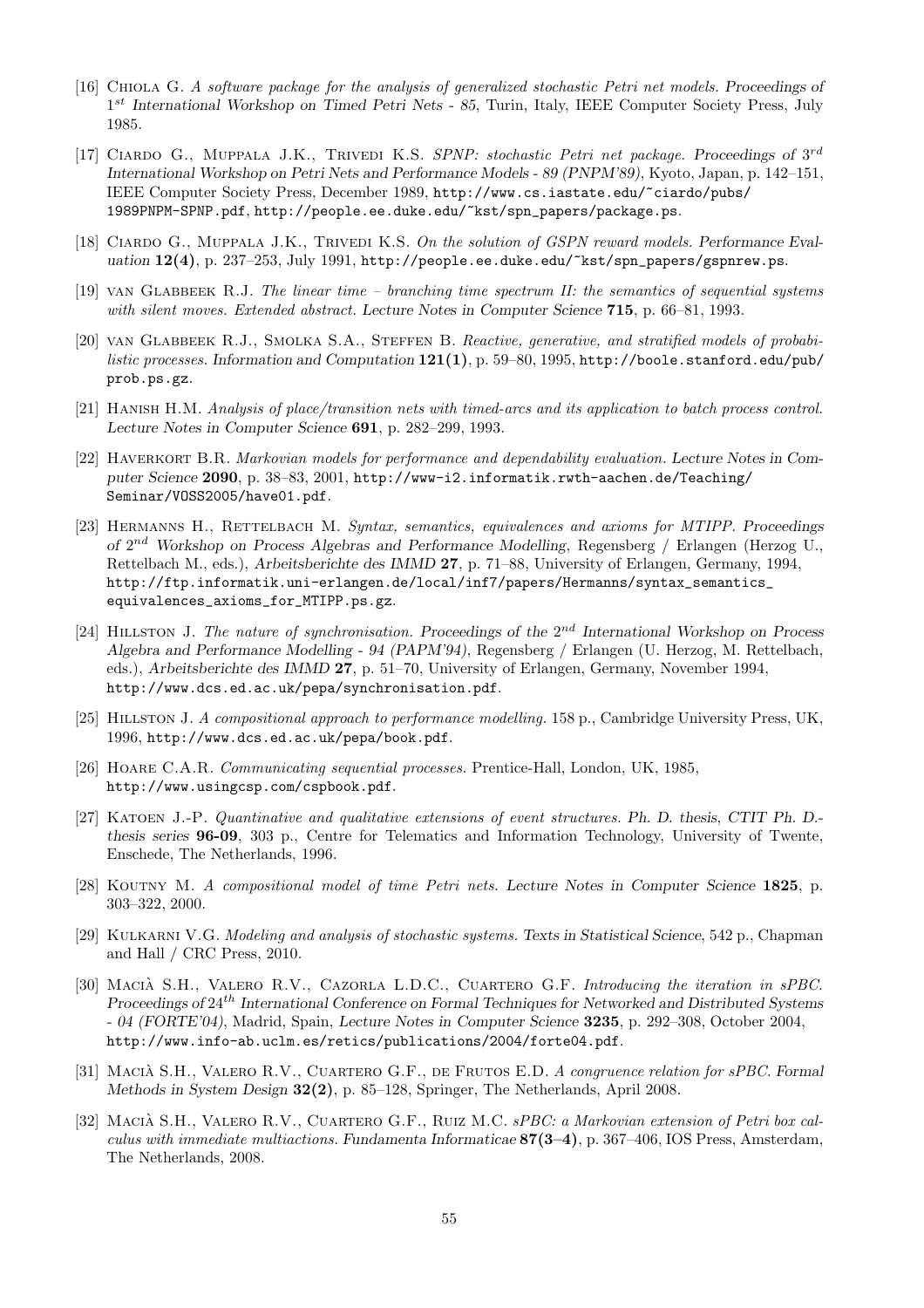- [33] MACIÀ S.H., VALERO R.V., DE FRUTOS E.D.  $sPBC: a Markovian extension of finite Petri box calculus.$ Proceedings of  $9^{th}$  IEEE International Workshop on Petri Nets and Performance Models - 01 (PNPM'01), Aachen, Germany, p. 207–216, IEEE Computer Society Press, September 2001, http://www.info-ab.uclm.es/retics/publications/2001/pnpm01.ps.
- [34] MARKOVSKI J., D'ARGENIO P.R., BAETEN J.C.M., DE VINK E.P. Reconciling real and stochastic time: the need for probabilistic refinement. Formal Aspects of Computing  $24(4-6)$ , p. 497–518, July 2012.
- [35] MARKOVSKI J., SOKOLOVA A., TRČKA N., DE VINK E.P. Compositionality for Markov reward chains with fast and silent transitions. Performance Evaluation 66, p. 435–452, 2009.
- [36] MARKOVSKI J., DE VINK E.P. Extending timed process algebra with discrete stochastic time. Proceedings of  $12^{th}$  International Conference on Algebraic Methodology and Software Technology - 08 (AMAST'08), Urbana, IL, USA, Lecture Notes of Computer Science 5140, p. 268–283, 2008.
- [37] MARKOVSKI J., DE VINK E.P. Performance evaluation of distributed systems based on a discrete real- and stochastic-time process algebra. Fundamenta Informaticae  $95(1)$ , p. 157–186, IOS Press, Amsterdam, The Netherlands, 2009.
- [38] MARROQUÍN A.O., DE FRUTOS E.D. *TPBC: timed Petri box calculus. Technical Report*, Departamento de Sistemas Infofmáticos y Programación, Universidad Complutense de Madrid, Madrid, Spain, 2000 (in Spanish).
- [39] MARROQUÍN A.O., DE FRUTOS E.D. Extending the Petri box calculus with time. Lecture Notes in Computer Science 2075, p. 303–322, 2001.
- [40] Marsan M.A. Stochastic Petri nets: an elementary introduction. Lecture Notes in Computer Science 424, p. 1–29, 1990.
- [41] MARSAN M.A., BALBO G., CONTE G., DONATELLI S., FRANCESCHINIS G. Modelling with generalized stochastic Petri nets. Wiley Series in Parallel Computing, John Wiley and Sons, 316 p., 1995, http://www.di.unito.it/~greatspn/GSPN-Wiley.
- [42] MERLIN PH.M., FARBER D.J. Recoverability of communication protocols: implications of a theoretical study. IEEE Transactions on Communications 24(9), p. 1036–1043, IEEE Computer Society Press, September 1976.
- [43] Milner R.A.J. Communication and concurrency. Prentice-Hall, 260 p., Upper Saddle River, NJ, USA, 1989.
- [44] MOLLOY M.K. On the integration of the throughput and delay measures in distributed processing models. Ph.D. thesis, Report CSD-810-921, 108 p., University of California, Los Angeles, USA, 1981.
- [45] Molloy M.K. Discrete time stochastic Petri nets. IEEE Transactions on Software Engineering 11(4), p. 417–423, 1985.
- [46] MUDGE T.N., AL-SADOUN H.B. A semi-Markov model for the performance of multiple-bus systems. IEEE Transactions on Computers C-34(10), p. 934–942, October 1985, http://www.eecs.umich.edu/~tnm/ papers/SemiMarkov.pdf.
- [47] Niaouris A. An algebra of Petri nets with arc-based time restrictions. Lecture Notes in Computer Science 3407, p. 447–462, 2005.
- [48] Niaouris A., Koutny M. An algebra of timed-arc Petri nets. Technical Report CS-TR-895, 60 p., School of Computer Science, University of Newcastle upon Tyne, UK, March 2005, http://www.cs.ncl.ac.uk/ publications/trs/papers/895.pdf.
- [49] Ramchandani C. Performance evaluation of asynchronous concurrent systems by timed Petri nets. Ph.D. thesis, Department of Electrical Engineering, Massachusetts Institute of Technology, Cambridge, Massachusetts, USA, July 1973.
- [50] Ross S.M. Stochastic processes.  $2^{nd}$  edition, John Wiley and Sons, 528 p., New York, USA, April 1996.
- [51] TARASYUK I.V. Discrete time stochastic Petri box calculus. Berichte aus dem Department für Informatik  $3/05$ , 25 p., Carl von Ossietzky Universität Oldenburg, Germany, November 2005 (ISSN 1867-9218), http://itar.iis.nsk.su/files/itar/pages/dtspbcib\_cov.pdf.